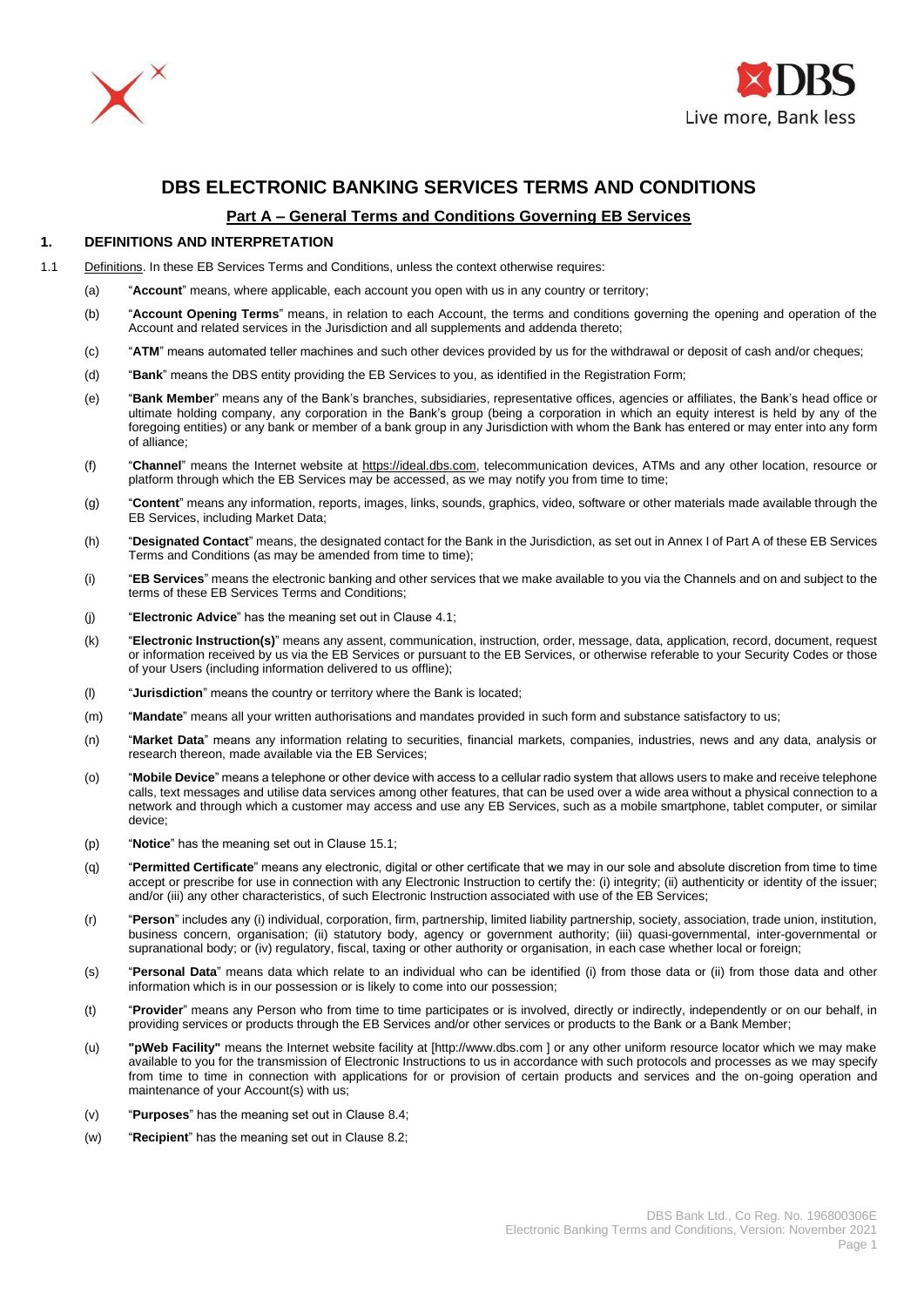



- (x) "**Registration Form**" means the registration form, in such form specified by the Bank from time to time, duly executed by you to request us to provide the EB Services to you, including any additional or supplemental forms;
- (y) "**Requirements**" has the meaning set out in Clause 3.2;
- (z) "**Security Code**" means a mark, sequence of numbers and/or letters, log-in credentials, a Permitted Certificate or such other codes or procedures, whether generated by a Security Mechanism or otherwise, designated or accepted by us from time to time for use in connection with access to and/or use of the EB Services and/or certification of the : (i) integrity; (ii) authenticity or identity of the issuer; and/or (iii) any other characteristics, of such Electronic Instruction associated with use of the EB Services, and shall be deemed to include a Third Party Security Code;
- (aa) "**Security Mechanism**" refers to any security token, security application, ATM card, platform, service or such other device, equipment or method which is used to generate a Security Code or which is used in connection with access to and/or use of the EB Services and/or certification of the : (i) integrity; (ii) authenticity or identity of the issuer; and/or (iii) any other characteristics, of such Electronic Instruction associated with use of the EB Services and shall be deemed to include a Third Party Security Mechanism;
- (bb) "Software" has the meaning set out in Clause 3.5;
- (cc) "**System**" means the hardware, software and telecommunication links or any part thereof used from time to time for the purpose of providing, supporting, accessing and/or otherwise referable to the EB Services;
- (dd) "Third Party Content" has the meaning set out in Clause 4.7;
- (ee) "Third Party Security Code" has the meaning set out in Clause 6.6;
- (ff) "Third Party Security Mechanism" has the meaning set out in Clause 6.6;
- (gg) "Third Party Sites" has the meaning set out in Clause 4.7;
- (hh) "**Transaction**" means any transaction or operation made or performed, processed or effected pursuant to the Electronic Instructions or otherwise through the EB Services by you or your Users or through the System;
- (ii) "**User Guide**" means such user guide or document issued or prescribed by us, through any medium, setting out instructions on the use of the EB Services;
- (jj) "**Users**" mean the individuals or Persons whom you have authorised or granted access, are deemed to have authorised or granted access to use the EB Services (including without limitation to transmit, create or approve Electronic Instructions) and/or to act as your administrator(s) to administer certain rights, privileges and/or administrative functions relating to the access and use of the EB Services provisioned to you;
- (kk) "**We**", "**our**" or "**us**" mean the Bank and any Bank Member who provides services to you under these EB Services Terms and Conditions, and their respective successors, assigns and transferees; and
- (ll) "**You**" or "**your**" mean a Person(s) who signs up for the EB Services, and such Person's successors and permitted assigns.
- 1.2 References to "Regulation". In these EB Services Terms and Conditions, a "**regulation**" includes any regulation, rule, official directive, request, code of practice or guideline (whether or not having the force of law) of any governmental, inter-governmental or supranational body, agency, department or regulatory, self-regulatory or other authority or organisation and "**regulatory**" shall be construed accordingly.
- 1.3 Clause References. References to a "**Clause**" shall be construed as references to the provision of these EB Services Terms and Conditions as numbered within the Part or Section referred to in connection with the provision. If no Part or Section is so specified, it refers to the provision so numbered in Part A of these EB Services Terms and Conditions.
- 1.4 Time Periods. If any period of time specified in these EB Services Terms and Conditions for a given act or event ends on a non-business day, then that time is deemed to only end on the next business day. A "**business day**" means any day on which the Bank is open for business in the relevant Jurisdiction.
- 1.5 Additional and Supplementary Terms and Conditions. For the avoidance of doubt, the additional terms and conditions set out in Part B of these EB Services Terms and Conditions and any supplementary terms and conditions, including the supplementary terms and conditions set out in Part C of these EB Services Terms and Conditions, constitute part of these EB Services Terms and Conditions. We may from time to time add to, remove or change such additional or supplementary terms and conditions.
- 1.6 Indemnities. A reference in these EB Services Terms and Conditions to you indemnifying us in respect of an event or circumstance shall include indemnifying and keeping us and each Bank Member harmless, on an after tax basis, from all actions, claims and proceedings from time to time made against us and each Bank Member and all losses, damages, liabilities, payments, costs or expenses suffered, made or incurred by us and each Bank Member as a consequence of or in connection with that event or circumstance.
- 1.7 Binding Nature. These EB Services Terms and Conditions apply to the EB Services provided to you and are binding on you.

# **2. PROVISION OF MANDATES**

2.1 Provision of Mandate. You will provide us with the Mandate in writing for the EB Services and (if required) for each of your Users. If required by us, you will procure that each of your Users provides an acknowledgement in writing confirming receipt or installation of the Security Mechanism and/or Security Codes. Upon receipt of such Mandate and/or acknowledgement (if required), we will activate access to the EB Services for you and/or your Users as soon as reasonably practicable.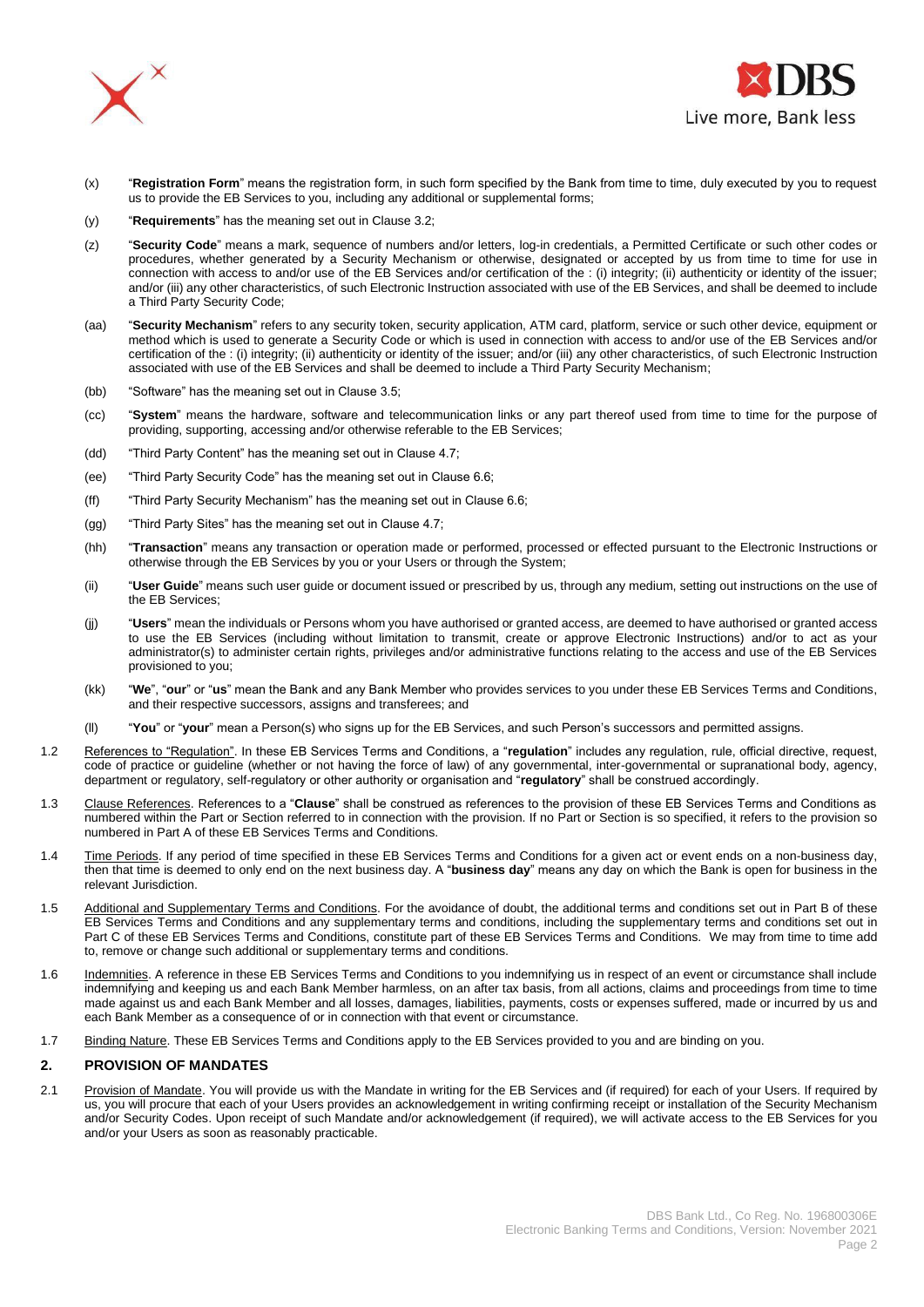



- 2.2 Activation of Access. We may not activate access to the EB Services for you and/or your User(s) if we are of the view that there is any discrepancy, ambiguity or contradiction in information submitted to us. Notwithstanding the foregoing, we are not obliged to check the information submitted to us for any discrepancy, ambiguity or contradiction.
- 2.3 Powers of Users. Certain Users may be appointed by you as administrators and, as such, have greater powers to perform certain actions including changing certain configurations of the EB Services and/or adding other Users. You are solely responsible for ensuring that your interests are adequately protected when making such appointments. We may require you to execute additional forms if you wish to give a User the sole power to authorise Transactions. The powers or access rights granted to your Users in connection with any access and/or use of the EB Services shall be determined by us in our sole and absolute discretion, and we may amend or revoke such powers at any time and without any notice to you. The exercise of any powers granted to your Users may be subject to any additional requirements or procedures that we may prescribe from time to time in our sole and absolute discretion (whether in these EB Services Terms and Conditions or otherwise).
- 2.4 Changes in Mandate. The Mandate for the EB Services and each of your Users applies only to the EB Services. Any change to the Mandate should be made in writing and such change to the Mandate for the EB Services will in no way affect the Mandate for any other service provided by us, and *vice versa*.
- 2.5 Maintenance of Account. Your operation and maintenance of the Account (where applicable) is subject to the Account Opening Terms. If you close the Account, your ability to access the Account through the EB Services will also be terminated.

# **3. HARDWARE AND SOFTWARE REQUIREMENTS**

- 3.1 Maintenance of System. You will set up and maintain your own System and other facilities for accessing and using the EB Services. It is your sole responsibility to monitor and regularly review the adequacy of your System and other facilities, and security arrangements protecting such System and other facilities from unauthorised access or use.
- 3.2 Hardware and Software Requirements. We will notify you of the preferred hardware and software requirements (including updates and/or patches that need to be installed) for accessing and using the EB Services from time to time (the "**Requirements**"). We will not be responsible for your failure to access or use the EB Services if your System or other facilities do not satisfy the Requirements.
- 3.3 Changes in Requirements. We may at any time upgrade or change the Requirements by giving you at least one month prior notice. You will, at your own cost and expense, make any necessary upgrade or change to your own System or other facilities to ensure continued access to and use of the EB Services. **We may at your request inspect your System or other facilities to ascertain whether you satisfy the Requirements, and you will be responsible for any costs reasonably incurred as a result.**
- 3.4 User Guide. You must comply with the instructions set out in the User Guide at all times.
- 3.5 Provision of Software. We may provide you with certain software and/or help you with the installation of certain software on your System (the "**Software**"). The Software may originate from us or may be licensed from a third party vendor.
- 3.6 Support for Delivery and/or Installation. You will provide us (or our appointed agents) with reasonable access to your System and all equipment, connections, fittings or other facilities required to enable the delivery and/or installation of the Software.
- 3.7 Limitations. The Software is provided "as is" and, to the maximum extent permitted under applicable law, all representations, warranties, conditions and other terms implied by statute, common law or otherwise in respect of the Software are excluded from these EB Services Terms and Conditions (including, without limitation, the implied conditions, warranties or terms as to satisfactory quality, fitness for purpose or the use of reasonable skill and care).
- 3.8 Restrictions on Use of Software. All rights, title and interest in the Software belong to us or the third party vendor and, subject to the terms of the licence pertaining to the Software, you undertake:
	- (a) save to the maximum extent permitted under applicable law, not make copies of, distribute, modify or reverse engineer the Software;
	- (b) to use the Software solely for the purpose of accessing and using the EB Services in accordance with any licence, user guide or other documentation provided with the Software;
	- (c) not to do or omit to do any act which would cause us to be in breach of our obligations to the third party vendor, as notified to you in advance; and
	- (d) to pay us any licence fee payable in respect of your use of the Software.
- 3.9 Scope of Installation Services. If we help you with the installation of the Software, you agree that we are not required to:
	- (a) ensure that the Software functions properly on your System and is compatible with your System or other facilities;
	- (b) correct any error, bug or other defect in your System arising from the installation of the Software; or
	- (c) provide support or maintenance services in respect of the Software.

#### **4. EB SERVICES, ELECTRONIC ADVICE AND OTHER CONTENT**

4.1 Provision of Electronic Advice. We may allow you to receive requested prompts or notifications in respect of certain Content from time to time (the "**Electronic Advice**"). Such Electronic Advice will be transmitted to you using such mode of delivery as we may determine from time to time. **You will be responsible for any charges incurred in respect of your receipt of such Electronic Advice. Although we will put in place reasonable safeguards, we do not warrant the security of any Electronic Advice transmitted to you and you accept the risk of the Electronic Advice being accessed by unauthorised third parties.**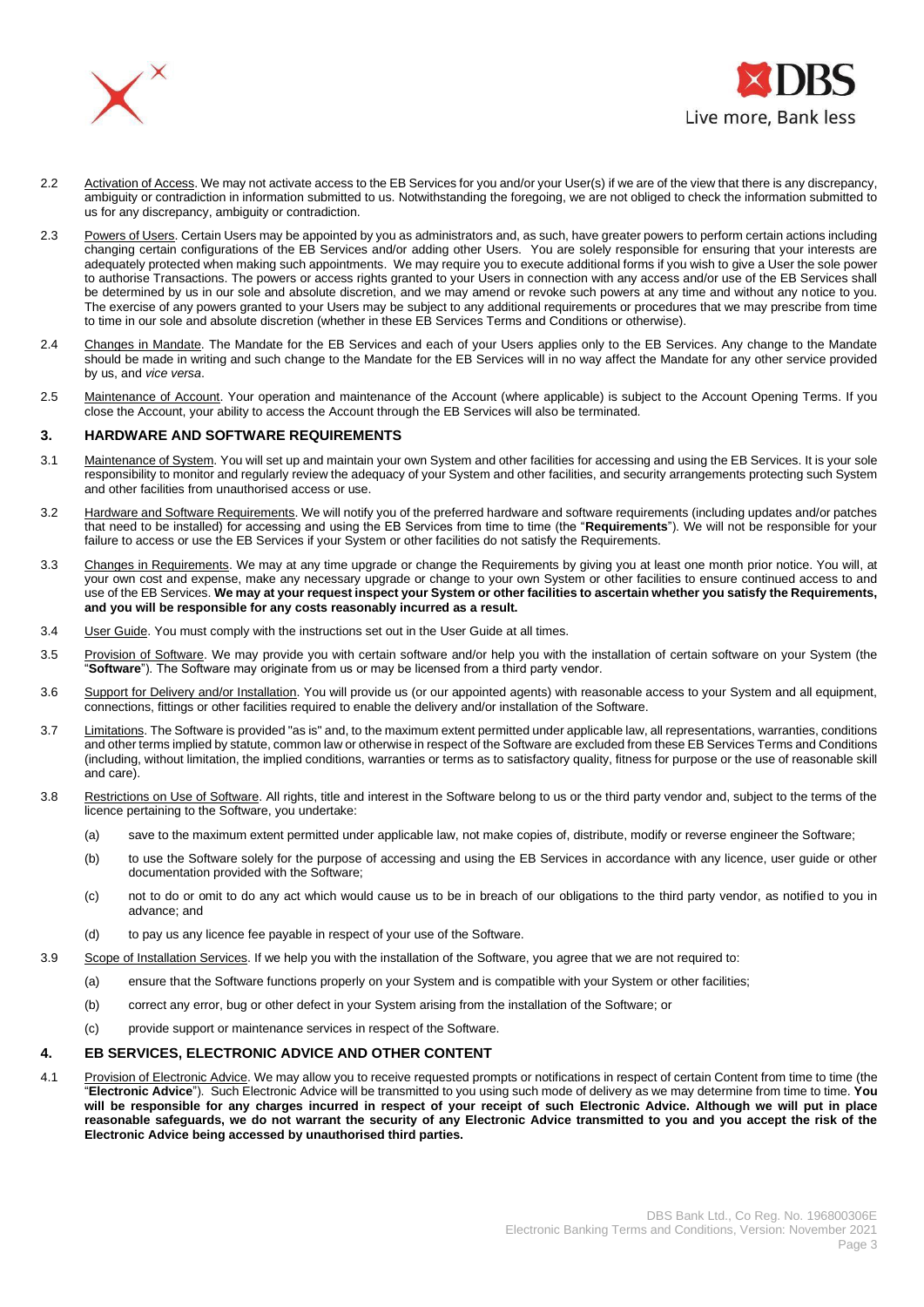



- 4.2 No Guarantee. You acknowledge and agree that Content provided via Electronic Advice may be subject to time lags, delays and/or may be intercepted or lost and we do not guarantee the delivery, timeliness or accuracy of the Electronic Advice.
- 4.3 Limitations. You acknowledge and agree that certain Channels may only be accessed and used by specified Users. You further acknowledge that the EB Services, the Content and the Channels are provided on an "as is", "as available" basis only and that the time periods during which the EB Services may be available are subject to change. Neither party is liable if any communication is delayed, intercepted, lost or otherwise failed to reach the other party during the process of delivery, transmission or dispatch, or the contents of any communication is disclosed to any third party during the process of delivery, transmission or dispatch.
- 4.4 Modification, Removal, Suspension or Discontinuance. We may, without giving any reason, modify, remove, suspend or discontinue the provision of the EB Services or the Content or any Channels through which the EB Services or the Content are provided, whether in whole or in part. To the extent not prohibited by any law, regulation or our internal policy or procedure, we will, wherever possible, endeavour to provide reasonable notice to you regarding such modification, removal, suspension or discontinuance.
- 4.5 No Warranties. Although we will put in place reasonable safeguards, we do not warrant that the EB Services, the Channel or the Content will be provided uninterrupted, free from any errors, computer virus or other malicious, destructive or corrupting code, agent, program or macros, or that any defect will be corrected. No warranty of any kind, whether implied, express or statutory, is given in respect of the Content.
- 4.6 Market Data.
	- (a) To the maximum extent permitted under applicable law, we and/or our agents, third party Providers or licensors do not warrant the accuracy, suitability, adequacy, currency, availability, reliability or completeness of any Market Data, and are not liable to you or anyone else for any decision made or action taken by you in reliance on any Market Data or for direct, indirect, incidental, special, consequential, punitive or any other losses, damages, costs or expenses whatsoever even if we have been advised of the possibility of such losses, damages, costs or expenses.
	- (b) All Market Data is for general information purposes only and does not take into account your investment objectives, knowledge and experience in the investment field, financial situation or particular needs. Specifically, such Market Data is neither intended nor to be construed as investment, financial, tax or other advice or as an offer, solicitation or recommendation of securities or other financial products.
	- (c) You must not rely on any Market Data to make any specific investment, business, financial or commercial decision, unless you independently confirm or verify the Market Data before relying on such information.
	- (d) You acknowledge and agree that the Market Data is provided for your personal use and you undertake not to redistribute or transmit all or any of the Market Data to any third party (whether free of charge or for consideration, in any manner or form whatsoever), without our prior written consent.
	- (e) You are aware that all Market Data is subject to change at any time without prior notice, and that neither we nor our agent, third party Provider or licensor is obliged to update or correct any Market Data.
- 4.7 Usage of Content. Any Content made available to you via the EB Services is provided for your own use and you must not link to any Channel or Content, reproduce any Content on any server, or redistribute or transmit such Content to any third party (whether for a charge or otherwise) without our prior written consent. The EB Services may contain certain Content owned or controlled by third parties. The inclusion of such third party Content on the EB Services does not constitute our endorsement of such third party Content, and any use of or reliance on such third party Content is entirely at your own risk.
- 4.8 Restrictions on Access or Usage. You acknowledge and agree that due to legal or regulatory restrictions in other jurisdictions, you:
	- (a) may not be able to access or use certain EB Services from such jurisdictions; or
	- (b) may be infringing certain legal or regulatory requirements when accessing or using certain EB Services from such jurisdictions.

**It is your duty to ascertain whether any such legal or regulatory restrictions exist, and we are not liable for any losses, damages, costs or expenses arising out of your inability to access or use such EB Services or any contravention of such legal or regulatory requirements. We may take steps to prevent such EB Services from being accessed or used in any jurisdiction as we may determine from time to time.**

# **5. ELECTRONIC INSTRUCTIONS**

- 5.1 Authorised Users. You must ensure that only Users with proper and valid authority (within any limits set by you on the relevant Users) send or transmit or authorise the sending or transmission of Electronic Instructions to us via the EB Services.
- 5.2 Receipt of Electronic Instructions. We are not deemed to have properly received any Electronic Instruction transmitted by you via the EB Services until such Electronic Instruction is received by our System hosting the EB Services. Any Electronic Instruction received by us after the relevant cut-off time on a business day (as notified to you from time to time) or on a non-business day will be treated as an Electronic Instruction received on the next business day.
- 5.3 Presumption of Authenticity. You authorise us to treat all Electronic Instructions received as instructions or other communications properly authorised by you and binding upon you, even if made fraudulently and even if they conflict with the terms of any other instructions given by you.
- 5.4 Processing of Electronic Instructions. You agree and acknowledge that your Electronic Instructions may not be processed immediately, around the clock or in a timely manner but the processing is dependent, among other things, on the time and day that such Electronic Instructions are received by us, or the business hours of any exchange, fund manager or any other party processing your Electronic Instructions.
- 5.5 Roles and Responsibilities. You agree and acknowledge that: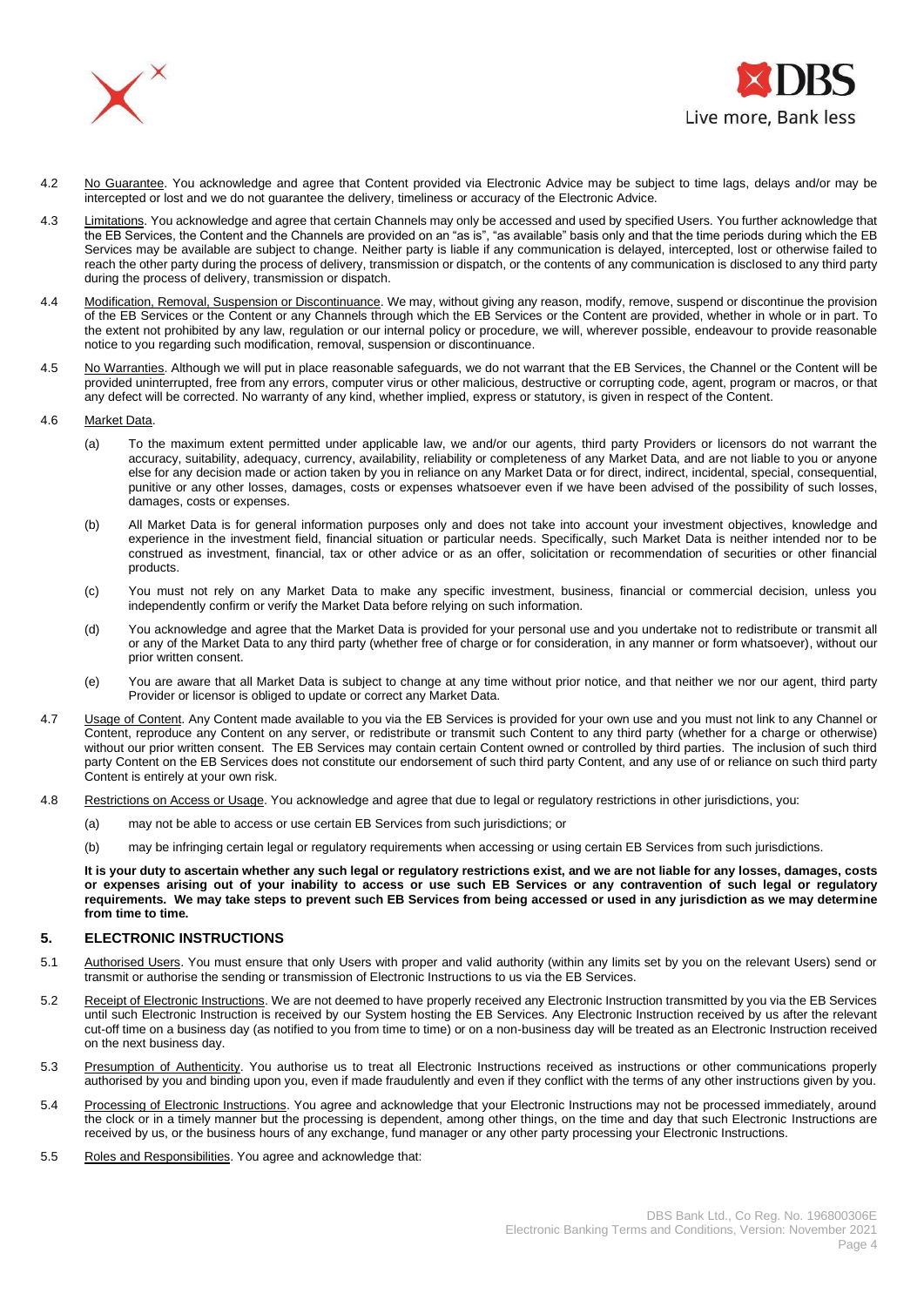



- (a) the processing of Electronic Instructions or Transactions is subject to our prevailing standard procedures, service standards and pricing schedules;
- (b) we are appointed by you and not by any other party;
- (c) you are responsible for the accuracy and completeness of Electronic Instructions, which may incorporate information provided by third parties (including without limitation third party service providers or government agencies or bodies), and we do not provide any representation or warranty on nor do we assume any responsibility for the accuracy, reliability or completeness of such information. You agree to notify us immediately if such information is inaccurate, unreliable or incomplete;
- (d) our role in each Transaction is limited to being the service provider of the EB Services where the EB Services are provided by us; and
- (e) we do not act as your agent or have any fiduciary relationship with you.
- 5.6 Electronic Execution. Without prejudice to the generality of any other provision of these EB Services Terms and Conditions, you acknowledge, agree, represent and warrant that:
	- (a) any and all Transactions entered into by you or your Users in connection with the EB Services;
	- (b) any Electronic Instruction referable to you or your Users; and/or
	- (c) the use of any Security Code by you or your Users,

in each case:

- (i) shall constitutes your and/or your User's assent and agreement to be bound by any terms and conditions specified by us in connection therewith;
- (ii) shall be deemed to have been duly signed, executed and accepted by you;
- (iii) shall be legally valid, binding and enforceable against you, and we shall be deemed to be authorised to act and rely on the contents thereof;
- (iv) shall be deemed to originate from and be validly transmitted by you and/or your User;
- (v) is recognised, valid, binding and enforceable under any law applicable to electronic execution and/or acceptance by you; and
- (vi) does not violate, breach or conflict with or constitute a default under any law, regulation, rule, judgment, contract or other instrument binding on you, your Users or your constitutional document.

You further represent and warrant to have taken all steps and corporate action necessary to authorise and be bound by the said Transactions, Electronic Instructions, Security Codes and the matters in this Clause 5.6.

- 5.7 Cancellation of Electronic Instructions. If you ask us to cancel or change the Electronic Instructions, we may in our sole and absolute discretion use reasonable endeavours to give effect to such request. However, we have no obligation or duty to cancel or change any Electronic Instructions, and we are not liable to you if we are unable to give effect to such request. To the maximum extent permitted under applicable law, you agree to indemnify us in full against any losses we may suffer or incur in connection with cancelling or changing your Electronic Instructions.
- 5.8 Adequacy of Security Procedures. You acknowledge and agree that the EB Services and all Security Codes provide commercially reasonable security procedures to:
	- (a) verify that Electronic Instructions originate from you or your Users;
	- (b) verify that Electronic Instructions are not changed during transmission to us via the EB Services; and
	- (c) indicate your or your Users' intention in respect of the information set out in the Electronic Instructions.

and that such security procedures are as reliable as appropriate for the purpose for which the Electronic Instructions are generated or communicated.

- 5.9 Non-processing of Electronic Instructions. We may at our sole and absolute discretion elect not to process an Electronic Instruction (or may not process such Electronic Instruction in a timely manner), including without limitation if we have reason to suspect that there is any error, fraud or forgery, or if we are of the view that it is inaccurate or incomplete. Where an Electronic Instruction relates to an application for new or modification to existing products or services provided by us, you acknowledge and agree that we have no obligation to process such Electronic Instruction, and the transmission of such Electronic Instruction to us does not guarantee the successful outcome of such application. We may decide in our sole and absolute discretion to notify you of the status of such application and/or inform you of the reason(s) if we decide not to process such application. To the maximum extent permissible under applicable law, we will not be liable for any losses, damages, costs or expenses (whether arising directly or indirectly) which you may suffer or incur because of us exercising our rights under this Clause or acting upon or relying on such erroneous, fraudulent, forged, incomplete or inaccurate Electronic Instructions. Notwithstanding the foregoing, we are not required to investigate the authenticity or authority of persons (whether Users or otherwise) effecting the Electronic Instructions or to verify the accuracy and completeness of the Electronic Instructions.
- 5.10 Request for Additional Information. We may at our discretion and without giving any reason:
	- (a) require you and/or your Users to provide alternative proof of identity;
	- (b) require any Electronic Instructions to be confirmed through alternative means;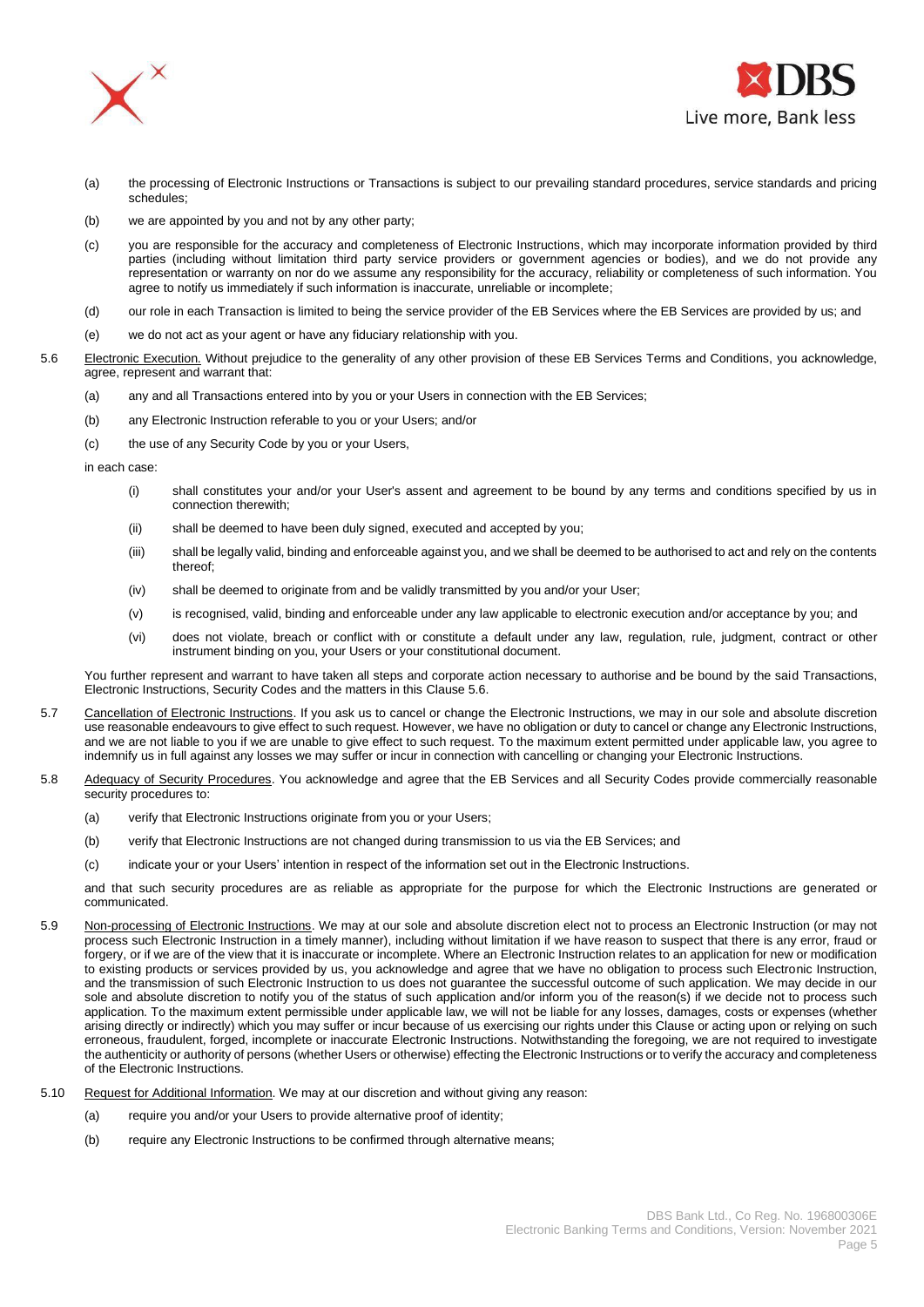



- (c) decline to act or refrain from acting promptly upon any Electronic Instructions (e.g. where we need to verify the accuracy or authenticity of the Electronic Instructions); and/or
- (d) determine the order of priority in effecting any Electronic Instructions, the Transactions and other existing arrangements you have made with us.
- 5.11 Meaning of "Processed". For the purpose of this Clause, an Electronic Instruction shall have been "**processed**" when we have commenced carrying out the Electronic Instruction or are no longer reasonably able to cancel or revoke the Transaction without causing prejudice to us, as we may determine.
- 5.12 Confirmation upon Processing of Electronic Instructions. Unless you receive either a confirmation of receipt or an official transaction or deal number from us, Electronic Instructions sent through the EB Services may not have been received by us and accordingly, may not be carried out or processed.
- 5.13 Correction of Account. If any payment has been made by us pursuant to your Electronic Instructions, we shall be entitled, at any time, to:
	- (a) debit the Account (where applicable) with the amount paid by us; and/or
	- (b) dishonour or return cheques or other instruments and/or reverse any other payment instruction from you if there are insufficient funds available in the Account.
- 5.14 Grant of Credit. If the Account has insufficient available funds to meet any request for payment of monies or to satisfy any liability, we may (but are not bound to) grant you credit to meet such payment or liability. You undertake to pay interest and charges at such rates or amounts we may notify to you from time to time.

# **6. SECURITY**

- 6.1 Compliance with Security Requirements. You must comply with all requirements, instructions and specifications relating to Security Mechanisms and/or Security Codes prescribed by us from time to time. We may from time to time require the replacement, modification or updating of any Security Mechanism and/or Security Code, or terminate, disable or deactivate the use of any Security Mechanism and/or Security Code.
- 6.2 Dispatch of Security Mechanisms and/or Security Codes. The Security Mechanisms and/or Security Codes may be dispatched by us or collected by you or made available to you and/or your Users using any means as we may prescribe from time to time. While we will take measures to ensure that such means of dispatch or delivery is reasonably reliable, we will not be responsible for any loss, damage, cost or expense howsoever arising from any failure to dispatch, deliver or make available such Security Mechanisms and/or Security Codes.
- 6.3 Authority of Users. You acknowledge and agree that your Users are severally and/or jointly (as the case may be) authorised to give Electronic Instructions on your behalf, even if such Electronic Instructions conflict with other orders or instructions given by you at any time, including other orders or instructions relating to the operation of your Accounts (where applicable). Your Users shall act as your agent when accessing and/or using the EB Services.
- 6.4 Revocation of Authority. You must ensure that each of your Users is aware of, and complies with, these EB Services Terms and Conditions. If any User is no longer authorised to access and/or use the EB Services, you must ensure that the appointment of such User is revoked by way of a Transaction performed by your administrator, or that we are otherwise notified immediately.
- 6.5 Presumption of Authority. Unless we have received written notice from you under Clauses 6.4 or 7.1, we may rely and act on the correct entry of the Security Code(s) as conclusive evidence of the authenticity of an Electronic Instruction and authority of the originator of such Electronic Instruction. Notwithstanding anything else in these EB Services Terms and Conditions, we may act on any Electronic Instructions in our sole and absolute discretion, even if we may not be able to verify that an Electronic Instruction is referable to you and/or your User's Security Code(s).You are responsible and liable for all Transactions entered into or purported to be entered into on your behalf.
- 6.6 Third Party Security Mechanisms. We may in our sole and absolute discretion accept a Security Code, including without limitation a Permitted Certificate, generated using a Security Mechanism provided by a third party (respectively, a "**Third Party Security Code**" and "**Third Party Security Mechanism**"). Notwithstanding anything else in these EB Services Terms and Conditions, you acknowledge and agree:
	- (a) that any Third Party Security Mechanism and/or Third Party Security Code is neither owned, operated nor controlled by us, and we have no obligations or responsibilities to you or your Users in relation to any Third Party Security Mechanism and/or Third Party Security Code, including without limitation as to its functionality, performance or suitability in meeting your requirements;
	- (b) we expressly exclude any responsibility, liability, guarantee, representation, warranty, condition, term or undertaking of any kind relating to or arising from:
		- (i) issuance or dispatch of any Third Party Security Mechanism and/or Third Party Security Code;
		- (ii) any access, use or inability to access or use any Third Party Security Mechanism and/or Third Party Security Code; and
		- (iii) the functionality, accuracy, reliability, validity and legality of any Third Party Security Mechanism and/or Third Party Security Code;
	- (c) to comply with all applicable guidelines, policies, notices, requirements, rules and other documents which we may issue, modify or supplement from time to time in connection with use of any Third Party Security Mechanism and/or Third Party Security Code;
	- (d) to comply with any terms and conditions (including without limitation privacy policies) imposed on you by the provider of the Third Party Security Mechanism and/or Third Party Security Code, and for the avoidance of doubt, nothing in such terms and conditions shall affect your rights and obligations under these EB Services Terms and Conditions or any other agreement with us; and
	- (e) not to do or omit to do any act which would cause us to be in breach of our obligations to the provider of the Third Party Security Mechanism and/or Third Party Security Code.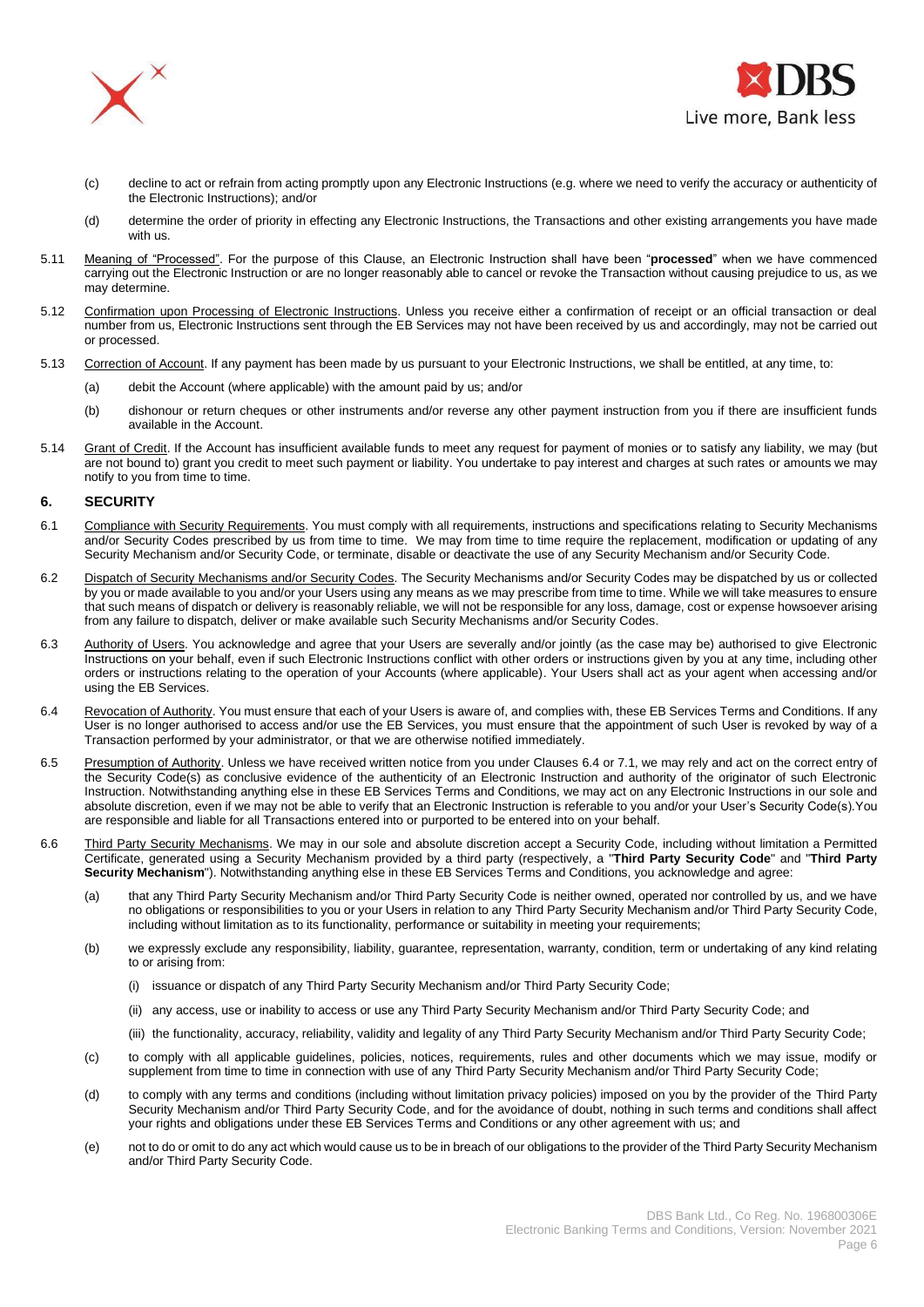



- 6.7 Responsibility for Use of Security Mechanisms and/or Security Codes. You and your Users are responsible for the safe-keeping and the access to and/or use of any Security Mechanism and/or Security Code issued or made available to you and/or your Users. You and your users will use your best endeavours to ensure that there is no unauthorised access to and/or use of any Security Mechanism, Security Code or the EB Services. The Security Mechanism is to be used solely by the User to whom access to and use of such Security Mechanism was granted, and must not be transferred or pledged as security in any way. You and your Users must ensure that the Security Code is kept secret, used in connection with only your dealings with us and, to the extent that the Security Code is static, or unless otherwise instructed by us, you must (a) destroy the written notice from us informing you of the Security Code; (b) not write down or otherwise record the Security Code without disguising it; and (c) change the Security Code regularly.
- 6.8 Responsibility for security of Security Mechanisms and/or Security Codes. You and your Users are responsible for the security of the Security Mechanisms and/or Security Codes, and any Mobile Device which contains or is used in connection with the Security Mechanisms and/or Security Codes. You will ensure that the Security Mechanisms will be used on a Mobile Device that you and/or your User own or control and shall ensure that any Mobile Device is and will at all times be free from any virus, malicious, destructive or corrupting code, agent, programme or macros
- 6.9 Use of Biometric Authentication. If you or your User chooses to activate or use any feature that enables access to and/or use of biometric credentials on any device or application (including without limitation fingerprint or facial recognition features), you acknowledge and agree that such features are not provided by us and we have no obligations or responsibilities to you or your Users in relation to such features. We expressly exclude any guarantee, representation, warranty, condition, term or undertaking of any kind relating to or arising from the functionality, compatibility or availability of such features and whether they meet your requirements. You accept that there are risks associated with the accuracy, reliability and/or availability of such features to authenticate the identity of you and/or your Users, which may allow unauthorised third parties to gain access to any device or application secured using biometric credentials and transmit to us Electronic Instructions that are referable to your Security Codes. You agree to assume such risks to the maximum extent permitted under applicable law, and we may act and rely on any Electronic Instruction referable to your or your Users' Security Codes.
- 6.10 Restrictions on use of Security Mechanisms. All rights, title and interest in the Security Mechanisms belong to us or a third party vendor and subject to the terms of the licence pertaining to the Security Mechanisms, you undertake:
	- (a) save to the maximum extent permitted under applicable law, not make copies of, distribute, modify or reverse engineer the Security Mechanisms;
	- (b) to use the Security Mechanisms solely for the purpose of accessing and using the EB Services and/or generating Security Codes in accordance with any licence, user guide or other documentation provided with the Security Mechanisms;
	- (c) not to do or omit to do any act which would cause us to be in breach of our obligations to the third party vendor.
- 6.11 No Tampering or Modification. You must not change, tamper or modify any part of our System or the Security Mechanism without our prior written consent and you are responsible for all costs or expenses incurred by us in rectifying the System and/or the Security Mechanism because of such unauthorised change, tampering or modification.
- 6.12 Limitations. Any Security Mechanism we make available to you is provided "as is" and no warranty is given on the Security Mechanism, including without limitation its reliability, functionality or availability. To the maximum extent permitted under applicable law, all representations, warranties, conditions and other terms implied by statute, common law or otherwise in respect of the Security Mechanism are excluded from these EB Services Terms and Conditions (including, without limitation, the implied conditions, warranties or terms as to satisfactory quality, fitness for purpose or the use of reasonable skill and care).
- 6.13 Return and Destruction of Security Mechanism. The Security Mechanisms must immediately be returned to us or permanently destroyed or deleted, upon our request or upon cancellation or termination of the relevant EB Services.

#### **7. UNAUTHORISED ACCESS TO SECURITY MECHANISMS**

- 7.1 **Notice Regarding Unauthorised Access. You will immediately notify our Designated Contact in writing if you reasonably believe that any Security Mechanism is lost, damaged, corrupted, compromised or if there has been any unauthorised disclosure or use of any Security Mechanism and/or Security Codes. Our Designated Contact will provide an acknowledgement confirming receipt** of such notice as soon as reasonably practicable. We are not deemed to have received such notice unless our Designated Contact has acknowledged receipt in writing, whether via email or otherwise. The foregoing shall be in addition to any obligations you may have to any third party, including without limitation the provider of any Third Party Security Mechanism and/or Third Party Security Code.
- 7.2 Actions Upon Receipt of Notice. Once we receive any notice given under Clause 7.1, we will:
	- (a) as soon as reasonably practicable suspend or terminate the compromised Security Mechanism and/or Security Codes; and
	- (b) use reasonable endeavours to stop the processing of outstanding Electronic Instructions originating from the compromised Security Mechanism and/or Security Codes.

Without prejudice to the generality of Clause 6.5, you will be bound by all Transactions arising from Electronic Instructions which we relied upon before such suspension or termination, or the processing of which we were unable to stop.

7.3 Replacement of Security Mechanisms and/or Security Codes. Following the occurrence of any event referred to in Clause 7.1, we may issue or make available replacement Security Mechanism and/or Security Codes to you and charge a replacement fee. In relation to any Third Party Security Mechanism and/or Third Party Security Code, we may require you to replace the same at your own cost and expense.

# **8. DISCLOSURE OF ACCOUNT INFORMATION AND PERSONAL DATA**

8.1 Protection of Confidentiality. We will take all commercially reasonable precautions to preserve the integrity and confidentiality of information relating to you and your Account(s) (where applicable) provided to us pursuant to these EB Services Terms and Conditions.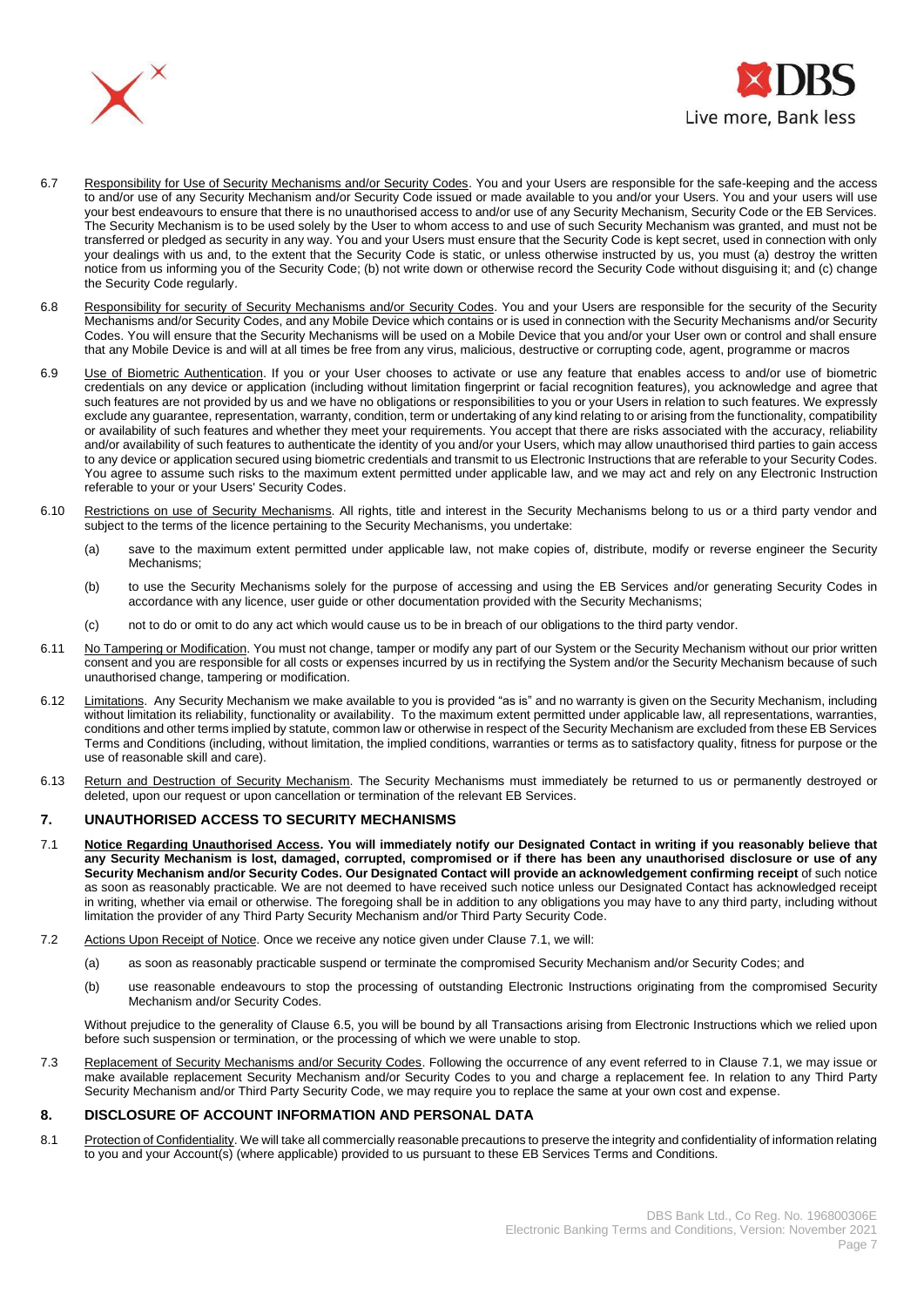



- 8.2 Disclosure to Specified Recipients Permitted. Despite Clause 8.1, you acknowledge and agree that we and our officers, employees and agents are authorised to provide or disclose any information whatsoever relating to you, your use of the EB Services, the Transactions and your Account(s), including Personal Data:
	- (a) to any Provider;
	- (b) to any Bank Member;
	- (c) to any prospective or actual successor, assignee or transferee of, or participant in, any of our rights or obligations under these EB Services Terms and Conditions;
	- (d) to any Person to the extent necessary for the purpose of giving effect to any Electronic Instructions, including: (i) any credit bureau for conducting credit checks and due diligence on you; or (ii) any provider of a Third Party Security Code or Third Party Security Mechanism in connection with the verification of the integrity and/or authenticity of you and/or your User's Electronic Instructions;
	- (e) any person in connection with our processing or assessment of your application or provision of the banking products or services to you, including without limitation Users, guarantors or security providers (proposed or otherwise), your related entities, your shareholders or any entity, government agency, department or authority involved in or participating in the grant of banking products or services to you;
	- (f) to any Person to the extent necessary for complying with applicable laws and regulations or with any order, directive or request in any jurisdiction which we are required to, or which we in good faith believe that we should, comply with, including in relation to alleged money laundering, terrorism or other illegal activities; or
	- (g) to any Person where we in good faith deem it reasonable to disclose,

# **(collectively, the "Recipients").**

- 8.3 Recipients Outside Jurisdictions. You acknowledge and agree that we may be required to provide or disclose information pursuant to Clause 8.2 to Recipients whose principal place of business is outside the Jurisdiction. Such information may be held, processed or used by the Recipient in whole or part outside the Jurisdiction.
- 8.4 Processing of Personal Data in connection with Specified Purposes. Without prejudice to Clauses 8.2 and 8.3, you acknowledge and agree that we (and each of the Recipients) can hold, process or use any Personal Data provided pursuant to your and each User's access to and use of the EB Services in connection with:
	- (a) the provision of EB Services and for any other purpose connected with your or your Users' access to or use of the EB Services;
	- (b) the notification of relevant products or services to you unless you have told us that you do not wish to receive marketing materials or notices;
	- (c) the monitoring and analysis of Accounts and positions;
	- (d) the assessment and determination of Account criteria, status, credit limits and credit decisions;
	- (e) the carrying out of statistical and other analysis;
	- (f) the monitoring and enforcement of compliance with these EB Services Terms and Conditions; and
	- (g) to comply with applicable laws, including anti-money laundering and anti-terrorism laws,

#### **(collectively, the "Purposes").**

- 8.5 Duty to Obtain Consent. You undertake to inform all individuals whose Personal Data is supplied to us and/or the Recipients:
	- (a) of the Purposes for which such Personal Data will be processed and the risks associated with the supply and processing of such Personal Data (such notification to be made by you on or before the time at which such Personal Data is first supplied to us); and
	- (b) that such processing may involve transfer of such Personal Data to the Recipients,

#### **and you must ensure that such individuals have agreed to the terms of this Clause 8 and accepted the risks associated with the supply and processing of such Personal Data.**

#### **The foregoing applies likewise to any sensitive Personal Data provided by you to us and/or the Recipients in connection with your or your Users' access to or use of the EB Services.**

- 8.6 Applicability of Disclosure of Information Provision in Account Opening Terms. For the avoidance of doubt, nothing in this Clause 8 shall prejudice the application of any disclosure of information or other similar provisions in the Account Opening Terms. To the extent that disclosure of any information is governed by both these EB Services Terms and Conditions and the Account Opening Terms, disclosure of such information would be permitted to the extent we have the right to do so under these EB Services Terms and Conditions, or the Account Opening Terms, or both.
- 8.7 Disclosure Rights Under Laws. Our rights under this Clause 8 shall be in addition and without prejudice to, any other rights of disclosure which we may have under any applicable laws and regulations and nothing herein is to be construed as limiting any of those rights.
- 8.8 Consent from Guarantors. Where applicable, you acknowledge and confirm that consent has been given by all guarantors to provide the information set out within any loan application that you may have submitted to us; and all guarantors accept and allow us to conduct Credit Checks with Credit Bureau Singapore.
- 8.9 Survival. For the avoidance of doubt, the authority and consent you give pursuant to this Clause 8 will survive the termination of these EB Services Terms and Conditions and, where applicable, the closure of the Account.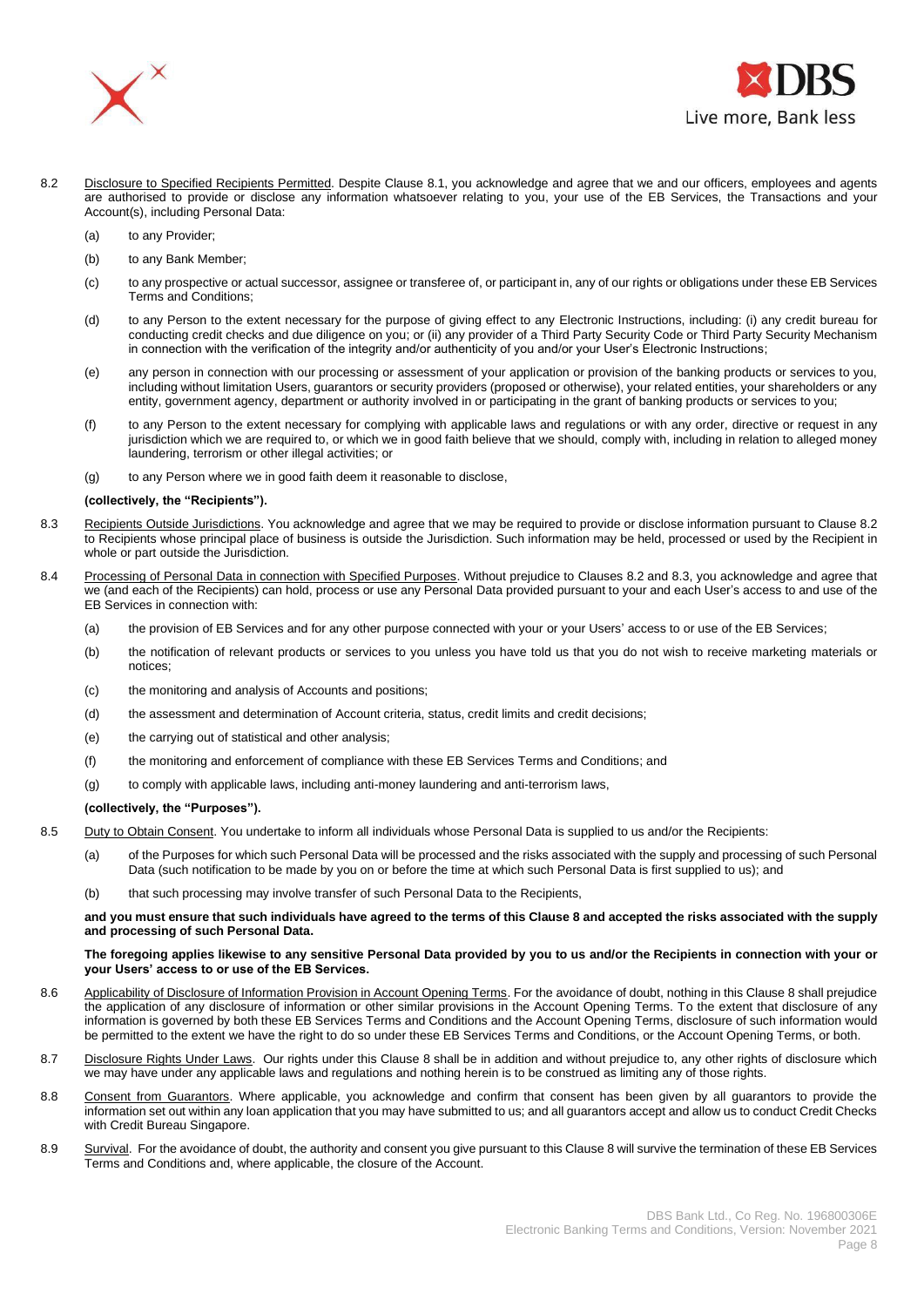



# **9. INTELLECTUAL PROPERTY RIGHTS & CONFIDENTIALITY**

- 9.1 No Rights Transferred. You acknowledge that, except as expressly provided under these EB Services Terms and Conditions or other agreements between the parties, you do not acquire any proprietary or intellectual property rights in any Content, information, data, software or other materials provided by us in connection with the EB Services (including the User Guide and the Security Mechanism). To the extent that you may acquire any such rights, you agree to (a) transfer and assign these rights to us, and (b) sign any additional documents we may require to effect this.
- 9.2 Confidentiality of Data Transmitted. Any data, information or message transmitted to you through our System and/or via the EB Services is confidential and intended for the sole use of the intended recipient. If you are not the intended recipient, you should immediately notify us and delete or destroy such data, information or message (and all copies).
- 9.3 Confidentiality of Other Information. You must keep, and must procure that any Person given access keeps, confidential all information about the EB Services, our System, the Security Mechanism, the Security Code, any Content and the User Guide. You may only disclose such information to your Users and employees only to the extent strictly necessary for the proper use of the EB Services.
- 9.4 Restriction on Copying. You must not permit any Person to make copies of all or any part of any User Guide other than for the purpose of your own access or use of the EB Services.

# **10. REPRESENTATIONS AND WARRANTIES**

- 10.1 Representations and Warranties. You represent and warrant at all times that:
	- (a) all information that you provide to us in connection with the EB Services (including your particulars and those of your Users) is complete, true and accurate;
	- (b) you are (i) validly existing; (ii) not insolvent; and (iii) legally capable of entering into and performing your obligations under these EB Services Terms and Conditions and any applicable laws; and
	- (c) you have satisfied all conditions and performed all actions required to be taken in order to (i) enable you to lawfully enter into and perform your obligations under these EB Services Terms and Conditions and any applicable laws; and (ii) ensure that those obligations are valid, legally binding and enforceable.

# **11. INDEMNITIES AND LIMITATION OF LIABILITY**

- 11.1 Assumption of Risks. You acknowledge there are risks associated with using the EB Services, including without limitation security, corruption, transmission or data errors, loss, leaks or delays and availability risks (including without limitation risks associated with third party service providers of telecommunication infrastructure or services). Any information transmitted via the EB Services is at risk of being disclosed, altered, intercepted, hacked, tampered, manipulated or corrupted and are subject to risk of fraud, loss of confidentiality, manipulation or alteration. You acknowledge that such information may be encrypted and secured only upon transmission to us. You agree, to the maximum extent permitted under applicable law, to assume such risks.
- 11.2 Limitation of Liability. To the maximum extent permitted under applicable law, you acknowledge and agree that we and each of our Providers are not liable to you for:
	- (a) any indirect, consequential, special or punitive loss or damage arising from the provision of the EB Services, whether arising based on a claim in contract, tort (including negligence), breach of statutory duty or otherwise;
	- (b) any losses, damages, costs or expenses (whether direct or indirect, and whether foreseeable or not) which you may suffer or incur, whether arising based on a claim in contract, tort (including negligence), breach of statutory duty or otherwise, arising from (i) any unavailability of the EB Services, (ii) your access or use or your inability to access or use the EB Services, the Channel, the Content, any Security Mechanism and/or Security Code, (iii) the installation, updating and/or use of the Software, Security Mechanism and/or Security Code; (iv) failure of our System, any Security Code and/or Security Mechanism, (v) any information in relation to the System and/or the Content being inaccurate in any manner whatsoever, (vi) any failure to receive or delay in receiving Electronic Instructions because of any failure of your System, device or other facilities or the telecommunication links used to transmit the Electronic Instructions, (vii) any delay where the contents of an Electronic Instruction are ambiguous, incomplete or otherwise inaccurate, (viii) any loss, malfunction, unauthorised use, modification or tampering of or access to the Security Mechanism, Security Codes , any device containing or used in connection with any Security Mechanism or Security Code, or the EB Services; (ix) any use of biometric features by you and/or your Users; (x) us acting or relying on any Electronic Instruction; (xi) the termination, disabling, discontinuance or deactivation of the use of any Security Mechanism and/or Security Code; (xii) any breach of security or unauthorised use of, corruption or transmission error associated with, your System or other facilities, (xiii) any act or omission of telecommunications carriers, internet service providers or any other third party Provider or sub-contractor of the Bank, (xiv) the exercise of any of our rights under these EB Services Terms and Conditions, (xv) our reliance on such information submitted to us (including without limitation any information relating to you and/or your User's particulars); (xvi) you or any person acting on or relying on any communication, information or documents provided to you, (xvii) any loss of revenue or business opportunities, loss of profit, loss of anticipated savings or business, loss of data, loss of goodwill or loss of value of any equipment including software; or (xviii) any event or circumstance beyond our control, including any governmental restriction, intervention or imposition of emergency procedure or suspension of trading by any relevant market, civil order, act or threatened act of terrorism, natural disaster, war or strike.
- 11.3 Liability Arising from Use of Providers. You acknowledge and agree that we may use the Providers to carry out any of the EB Services. To the maximum extent permitted under applicable law, we are not liable for any default on the part of such Providers provided that we have used reasonable care in selecting the Providers.
- 11.4 Indemnities. To the maximum extent permitted under applicable law, you will indemnify us against any claim, demand, action or proceeding which may be made against us and any losses, damages, costs or expenses (including legal fees) which we may incur or suffer (directly or indirectly) because of: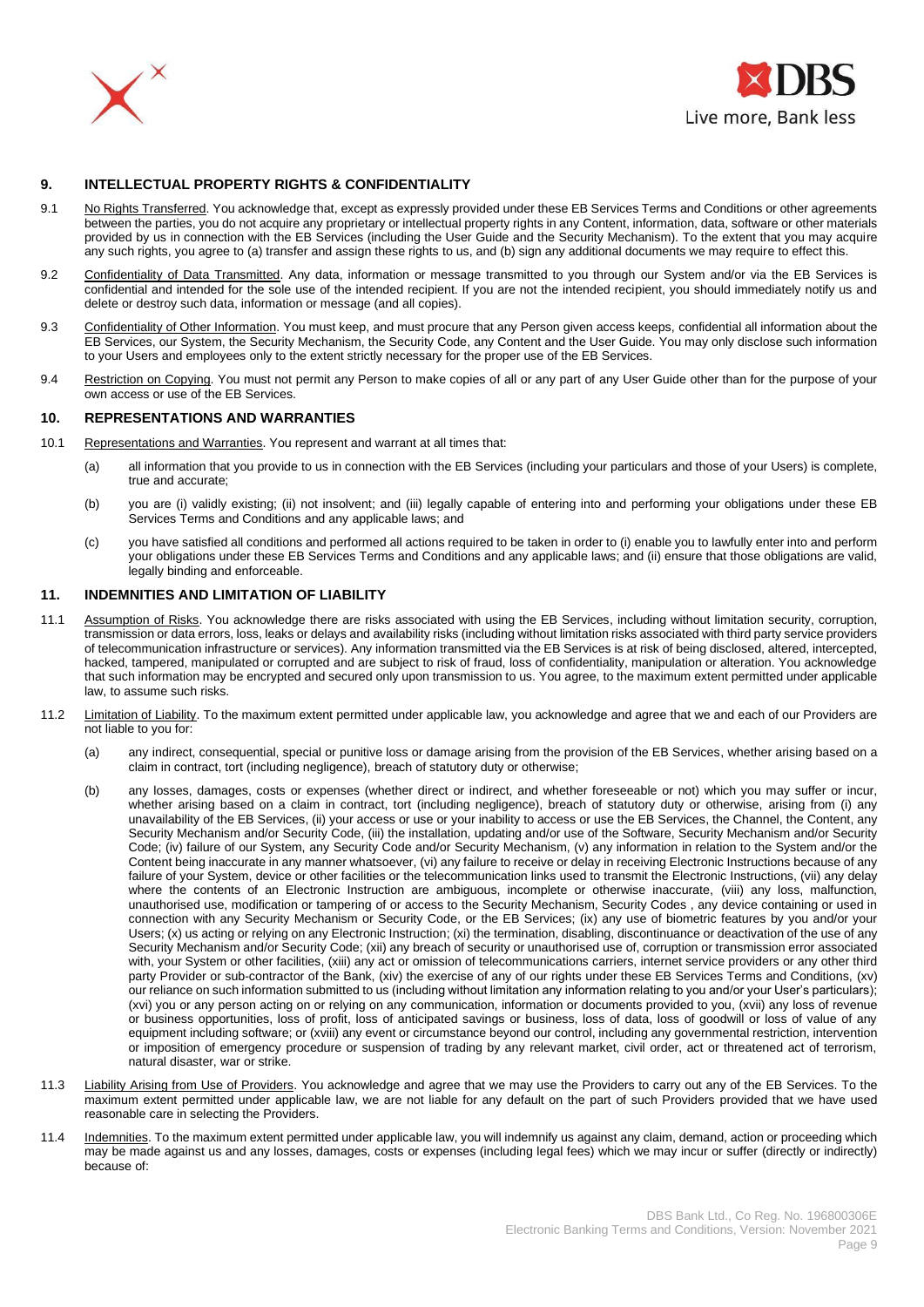



- (a) any breach or non-compliance by you of or with these EB Services Terms and Conditions including any failure to obtain consent pursuant to Clause 8.5 above and any breach of the representations and warranties specified in Clause 10 and Clause 5.6 above;
- (b) any loss, malfunction, unauthorised use, modification, tampering or access by any party of the Security Code or Security Mechanism or any device containing or used in connection with any Security Code or Security Mechanism;
- (c) any failure or malfunction in your System used in connection with the EB Services;
- (d) any computer viruses or other malicious, destructive or corrupting code, agent, program, macros or other software routine or hardware components designed to permit unauthorised access which have been introduced by you, which affects or causes the EB Services and/or our hardware, software and/or other automated systems to fail or malfunction;
- (e) any information or documents furnished by you to us, which is or is proved to have been inaccurate, incorrect, incomplete, out-of-date or misleading in any material respect whether at the time such information or documents was provided to us or otherwise;
- (f) the exercise of our rights under these EB Services Terms and Conditions;
- (g) our acting or relying on the Electronic Instructions;
- (h) your use or failure to use the EB Services; or
- (i) material comprised in the Electronic Instructions or otherwise provided by you violates any applicable laws, regulations or third party rights including intellectual property rights;

except if there is fraud, gross negligence or wilful misconduct on our part.

- 11.5 Compliance with Legal Obligations. We can act in compliance with any order of court, judgment or arbitral award served upon us in relation to any Transaction, without your approval. We may act pursuant to the advice of counsel with respect to any matter relating to these EB Services Terms and Conditions and are not, to the maximum extent permitted under applicable law, liable for any action taken or omitted in accordance with such advice.
- 11.6 Liability Arising from Compliance with Legal Obligations. In addition, we are not liable for any loss, liability, delay or cost incurred by you because of us taking such action as is necessary to comply with legal or regulatory obligations in the Jurisdiction.
- 11.7 Exclusions from Limitation of Liability. Nothing in these EB Services Terms and Conditions excludes or limits our liability for:
	- (a) death or personal injury caused by our negligence;
	- (b) fraud or the tort of deceit; or
	- (c) any other liability to the extent it cannot, as a matter of law, be excluded or limited.

# **12. CHARGES AND TAXES**

- 12.1 Payment of Charges. You must pay all our charges, costs and expenses for providing the EB Services and any and all ancillary services in accordance with the scale of charges agreed from time to time between the parties and any other sums which you have agreed to bear under these EB Services Terms and Conditions. You shall make all payments under these EB Services Terms and Conditions free and clear of, and without deduction, withholding or set-off on account of any tax or levy or any other charges present and future.
- 12.2 Debiting of Charges from Account. You authorise us to debit such charges, costs, expenses and sums from any of your Account(s) with us (where applicable), even if such debiting may result in your Account being overdrawn. If such charges, costs, expenses and sums are debited from your Account denominated in another currency, you agree that we may convert the amount to be debited using our prevailing exchange rates. You undertake to execute and furnish us such additional written authority as we may require to effect such debiting.
- 12.3 Liability for Taxes. In addition, you will be liable for any goods and services tax, value-added tax or any other tax of a similar nature chargeable by law on any payment you are required to make to us. If we are required by law to collect and make payment in respect of such tax, you will indemnify us against such payments.

### **13. TERMINATION**

- 13.1 Termination by You. You may give us not less than 14 calendar days' written notice at any time to:
	- (a) terminate your use of the EB Services; or
	- (b) withdraw any particular Account of yours maintained with us for the EB Services.
- 13.2 Termination by Us. We may at any time and without liability to you terminate your access to the EB Services by giving you not less than 14 calendar days' written notice. No such termination will affect any Electronic Instruction given by you which is properly received by us before expiry of such notice.
- 13.3 Effect of Termination. If either party gives notice to terminate access to or use of the EB Services, you agree that at least 24 hours before the expiry of such notice of termination:
	- (a) you will stop using any Security Mechanism in respect of the EB Services;
	- (b) you will return to us the User Guide (including any copies you have made) and all Security Mechanism(s);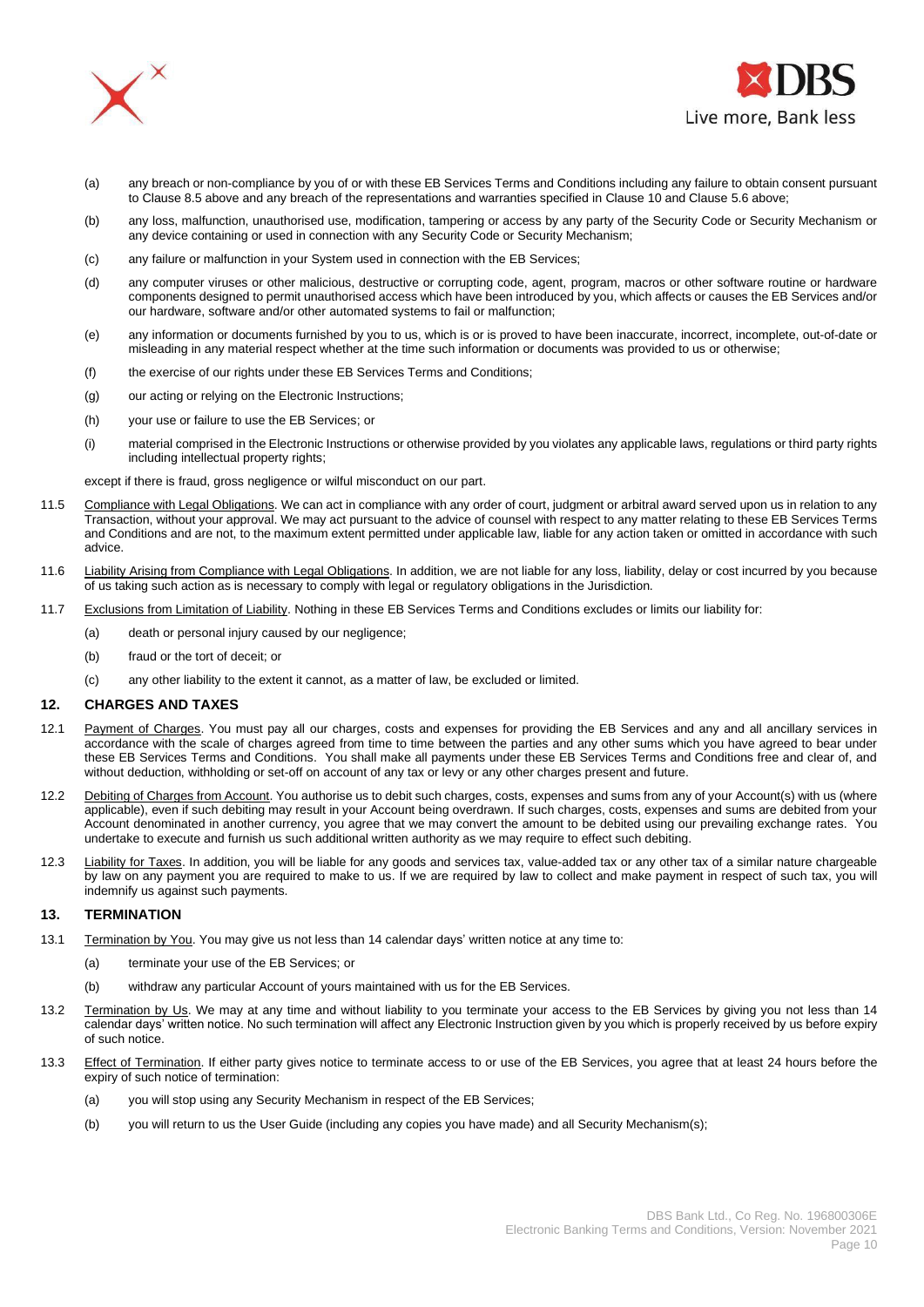



- (c) you will preserve all data pertaining to or received via the EB Services and all software provided by us (including any copies you have made) from your System unless we notify you otherwise. If we require you to destroy or delete any such data, you must do so in accordance with any data removal procedure that we may prescribe; and
- (d) you will forthwith pay all charges, costs and/or expenses due to us under these EB Services Terms and Conditions.
- 13.4 Termination or Suspension of Access. Despite anything else in these EB Services Terms and Conditions and without prejudice to any other rights or remedies which we may have under these EB Services Terms and Conditions or at law, we may without liability to you immediately terminate or suspend your access to the EB Services and/or stop the processing of any Transaction if we are of the reasonable view that it would be in our interest to do so, including where:
	- (a) you are in breach of these EB Services Terms and Conditions or any other agreement with us;
	- (b) such action is required to fulfil our legal or regulatory obligations or to comply with an order of a court of competent jurisdiction or our internal policies and procedures;
	- (c) you are insolvent, unable to pay your debts as they fall due, have a receiver, administrator or manager appointed over the whole or any part of your assets or business, make any composition or arrangement with your creditors or an order or resolution is made for your dissolution or liquidation (other than for the purpose of solvent amalgamation or reconstruction);
	- (d) any relevant licence or authorisation which is required in order for us to fulfil these EB Services Terms and Conditions, provide the EB Services or operate the System, is terminated or suspended;
	- (e) you are or become subject to a regulatory investigation and/or legal proceeding whereby continuing to offer the EB Services to you is (in our reasonable opinion) likely to raise reputational issues for us; or
	- (f) such action is required in order to protect our System from harm, including from any form of denial of service attack or from viruses or malicious codes.
- 13.5 Waiver of Requirement for Court Order. To the extent that a court order is required for termination of access to or use of the EB Services, you agree to waive any provisions, procedures and operation of any applicable law in order to give effect to the foregoing provisions of this Clause.

# **14. RECORDS CONCLUSIVE**

- 14.1 Acceptance of Our Records as Conclusive. Except for manifest error, you accept all of our records, whether electronic or otherwise, including without limitation our records of any Electronic Instruction, Transaction or other communications between you and us as final and conclusive and binding on you for all purposes.
- 14.2 Notice Regarding Inaccurate Records. You must inform us of any discrepancy or inaccuracy in any Electronic Advice, statement or record that we send to you within 14 calendar days from the date of such statement or record. If you fail to do so, you will no longer have the right to dispute the contents of such statement or record and such statement or record shall be regarded as being final and conclusive and binding on you. It is your duty to maintain a copy of such Electronic Advice, statement or record on file.
- 14.3 Admissibility of Records. To the maximum extent permissible under applicable law, you agree that all records referred to in this Clause 14 are admissible as evidence in any action, claim or proceeding and you will not dispute the admissibility, relevance, accuracy, integrity or authenticity of such records or the contents thereof, including without limitation any dispute as to such matters on the basis that such records were produced by a computer system.

#### **15. NOTICES**

- 15.1 Addresses for Notices. All notices, demands or other communications required or permitted to be given under these EB Services Terms and Conditions (the "**Notices**") must be in writing. Such Notices shall be delivered personally or sent by prepaid registered post or by facsimile or by electronic mail addressed:
	- (a) in the case of a Notice to you, to the address, facsimile number or electronic mail address last registered with us; and
	- (b) in the case of a Notice to us, to the Designated Contact.
- 15.2 Receipt of Notices. You are deemed to receive any Notice sent by us in respect of the EB Services (a) if delivered personally, at the time of delivery; (b) if sent by prepaid registered post, 3 business days after posting; (c) if sent by facsimile, at the time shown in our transmission report as being successfully sent; and (d) if sent by email, at the time we send it to your account email address.
- 15.3 Other Notifications. Notwithstanding the foregoing, we may send certain notifications or communications in connection with: (a) your User's Security Code; (b) any Electronic Instructions transmitted by your User; and/or (c) any access and/or use of the EB Services by your User, using your User's relevant particulars in our records from time to time. You and your User shall be deemed to receive any such notification or communication immediately upon transmission of the same.
- 15.4 Duty to Update. You must promptly inform us in writing of any change in your or your Users mailing address, fax number, contact number, and/or email address for communication or any of your relevant particulars available in our records (including signature, authorised signatory and/or mandate) and send us all supporting documents we require. We are not obliged to verify whether any of the particulars of you or your Users are accurate, complete or up-to-date, and we may rely on any of your relevant particulars available in our records for the transmission of any Notices or specific notifications or communications to you. We will need a reasonable time period, not being less than 7 business days from receipt, to act and effect the change in our records, after which, we may rely on the change.
- 15.5 Applicability of this Provision. This Clause relates only to Notices in respect of matters concerning these EB Services Terms and Conditions.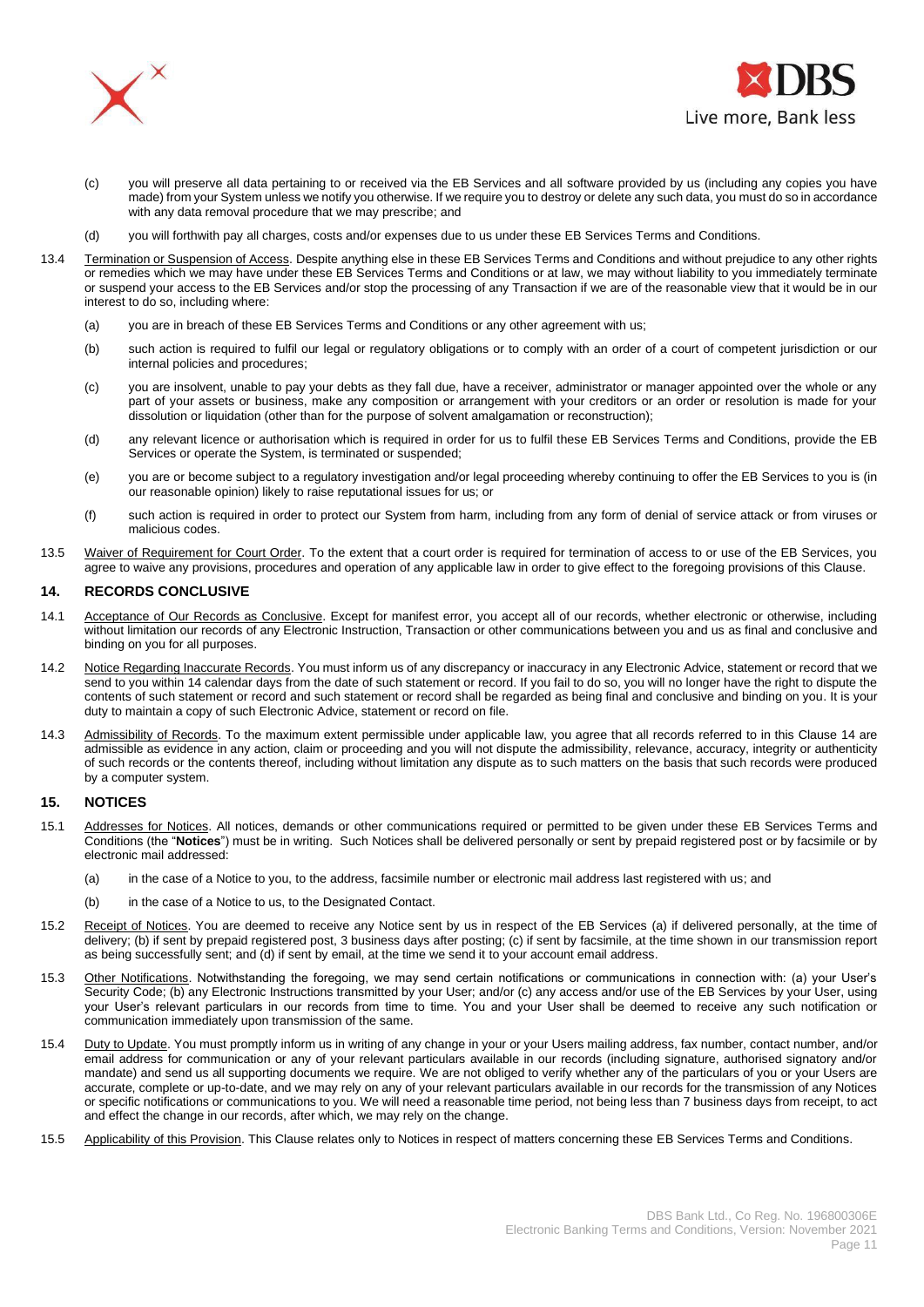



# **16. MISCELLANEOUS**

- 16.1 Information Requests. You must promptly make available to us and/or to any relevant regulatory authority any information and/or documentation (a) we may reasonably request in order to fulfil our legal or regulatory obligations or any requirements which we need or agree to comply with from time to time or (b) requested by any relevant regulatory authority. You must provide upon our reasonable request such assistance or cooperation as we may require in connection with any investigation or dispute resolution process.
- 16.2 Conduct of Audit. We reserve the right to inspect and conduct an audit to ensure that you have complied with your obligations under these EB Services Terms and Conditions and you must forthwith comply with such requests and render all necessary help to us. If any non-compliance is discovered as a result of such audit, you will be responsible for any costs reasonably incurred in respect of the conduct of the audit and any rectification action.
- 16.3 Continuing Effect. The termination of your access to and use of the EB Services will not affect any provision of these EB Services Terms and Conditions which is capable of being performed and/or which survive, operate or continue to have effect after such termination. Termination will not prejudice any right of action already accrued to a party in respect of any breach of these EB Services Terms and Conditions by the other party.
- 16.4 Severability. If any provision of these EB Services Terms and Conditions is unlawful or unenforceable under any applicable law, it will, to the extent permitted by such law, be severed without affecting the validity of the other provisions.
- 16.5 Prevailing Terms and Conditions. In addition to these EB Services Terms and Conditions, the Account Opening Terms (where applicable) and our prevailing terms and conditions governing other services provided to you will, unless otherwise specified in writing, continue to apply and bind you. Except as set out in such terms, the parties do not have any rights against each other in relation to, and have not relied on, any oral, or written representation, warranty or collateral contract made before the date of your application for EB Services. If there is any conflict between such prevailing terms and conditions and these EB Services Terms and Conditions, or between the various Parts of these EB Services Terms and Conditions, the terms shall prevail in the following order of priority unless otherwise expressly stated:
	- (a) Part C of these EB Services Terms and Conditions;
	- (b) Part B of these EB Services Terms and Conditions;
	- (c) Part A of these EB Services Terms and Conditions;
	- (d) our prevailing terms and conditions governing other services provided to you; and
	- (e) the Account Opening Terms.
- 16.6 Amendments and Variations. We may by notice to you change these EB Services Terms and Conditions, the scale of charges payable (in accordance with Clause 12.1) or the User Guide. Such notice will be given in the form set out in Clause 15 or via the EB Services. If you or any User continue to use the EB Services after the effective date of such change, you are deemed to have agreed to the same.
- 16.7 Assignment and Transfer. Use of and access to the EB Services is personal to you. You may not assign or otherwise dispose of any benefit which you may receive under these EB Services Terms and Conditions to any third party without our written consent. We may transfer any or all of our rights and obligations under these EB Services Terms and Conditions without your consent to any Bank Member. Once we notify you of the transfer, the transferee will assume all transferred rights and obligations from the date of the transfer.

In addition, we may, without notice to you or your consent, delegate or sub-contract any rights or obligations under these EB Services Terms and Conditions to any third party, and appoint third party Providers, agents or sub-contractors to provide the whole or part of the EB Services.

- 16.8 Governing Law and Submission to Jurisdiction. These EB Services Terms and Conditions and any obligations arising therefrom are governed by the laws of the Jurisdiction. Unless we elect otherwise in writing, all disputes arising from or pursuant to these EB Services Terms and Conditions shall be resolved before the courts of the Jurisdiction, and you agree to submit to the jurisdiction of such courts.
- 16.9 Governing Language. If these EB Services Terms and Conditions are translated into any other language, both the English version and the translated version shall be equally effective, provided that the English version shall prevail over the translated version in the event of any inconsistency or contradiction.
- 16.10 Rights of Third Parties. Except for the Providers, no person other than the parties can enforce any of the provisions in these EB Services Terms and Conditions. No third party consent is required to vary or terminate the agreement between the parties in respect of the EB Services.
- 16.11 Waiver. No forbearance, delay or indulgence by us in enforcing these EB Services Terms and Conditions shall prejudice or restrict our rights. No waiver of our rights shall operate as a waiver of any subsequent breach, and no right, power or remedy herein conferred upon or reserved for us is exclusive of any other right, power or remedy available to us and each such right, power or remedy shall be cumulative, unless otherwise expressly stipulated in these EB Services Terms and Conditions.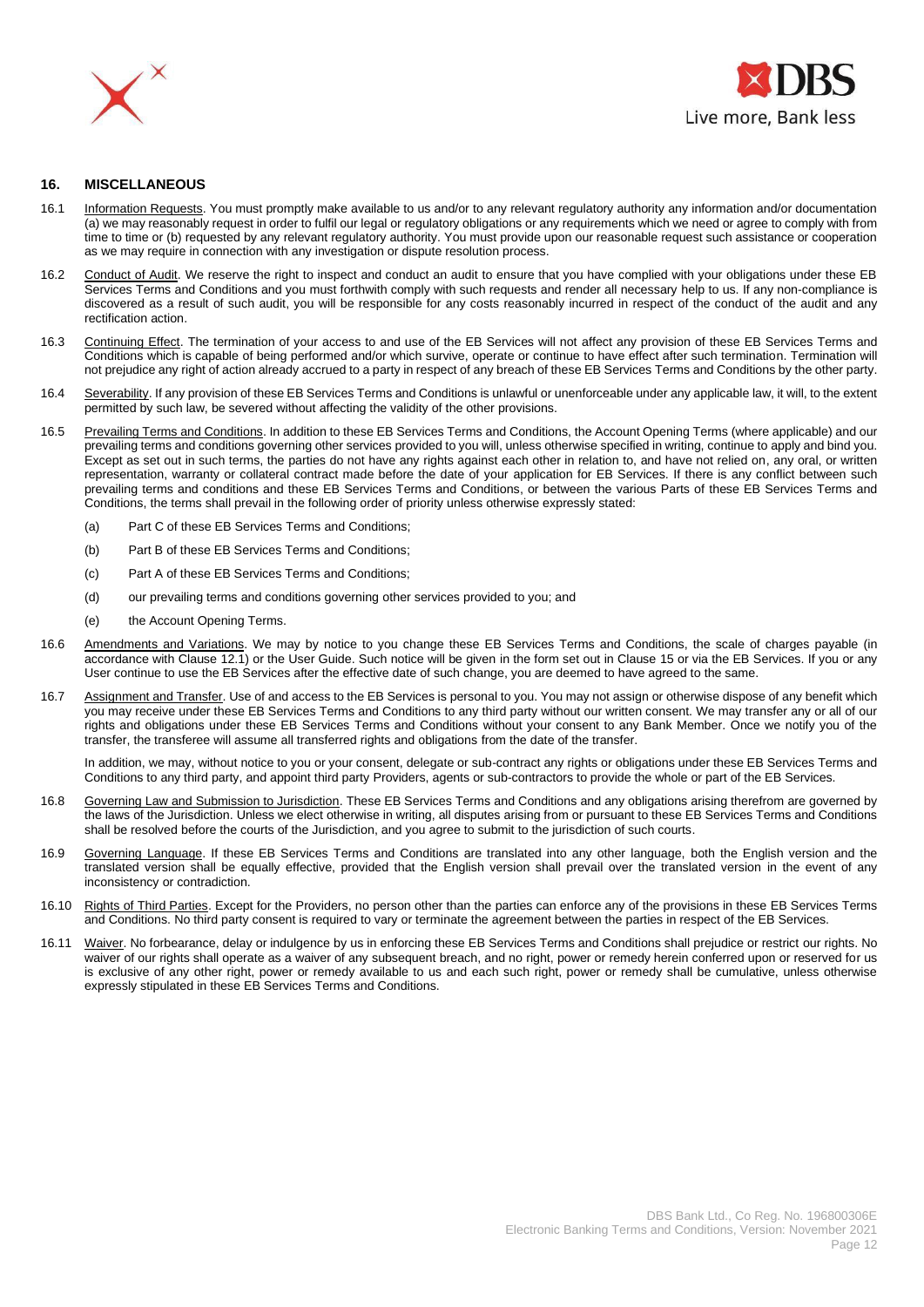



# **ANNEX I**

| <b>Jurisdiction</b> | <b>DBS</b> entity                                                     | <b>Designated Contact</b>                                                                                   |
|---------------------|-----------------------------------------------------------------------|-------------------------------------------------------------------------------------------------------------|
| Australia           | DBS Bank Ltd., Australia<br><b>Branch</b><br>(ARBN<br>105 373)<br>601 | <b>Suite 1901</b><br>Level 19, Chifley Tower<br>2 Chifley Square<br>Sydney NSW 2000<br>Australia            |
|                     |                                                                       | Attention to: Global Transaction Services                                                                   |
| China               | DBS Bank (China) Limited                                              | 15th Floor DBS Bank Tower<br>1318 Lu Jia Zui Ring Road<br>Pudong<br>Shanghai 200120<br>China                |
|                     |                                                                       | Attention to: Channel Management                                                                            |
| Hong Kong SAR       | DBS Bank (Hong Kong)<br>Limited                                       | 7/F, Two Harbour Square<br>180 Wai Yip Street,<br>Kowloon East, Hong Kong                                   |
|                     |                                                                       | Attention to: Channel Management                                                                            |
|                     | DBS Bank Ltd., Hong Kong<br><b>Branch</b>                             | 18/F, The Center<br>99 Queen's Road Central<br>Central, Hong Kong                                           |
|                     |                                                                       | Attention to: Channel Management                                                                            |
| India               | DBS Bank India                                                        | Express Towers, Ground Floor<br>Nariman Point, Mumbai 400021<br>India<br>Attention to: IBG Customer Service |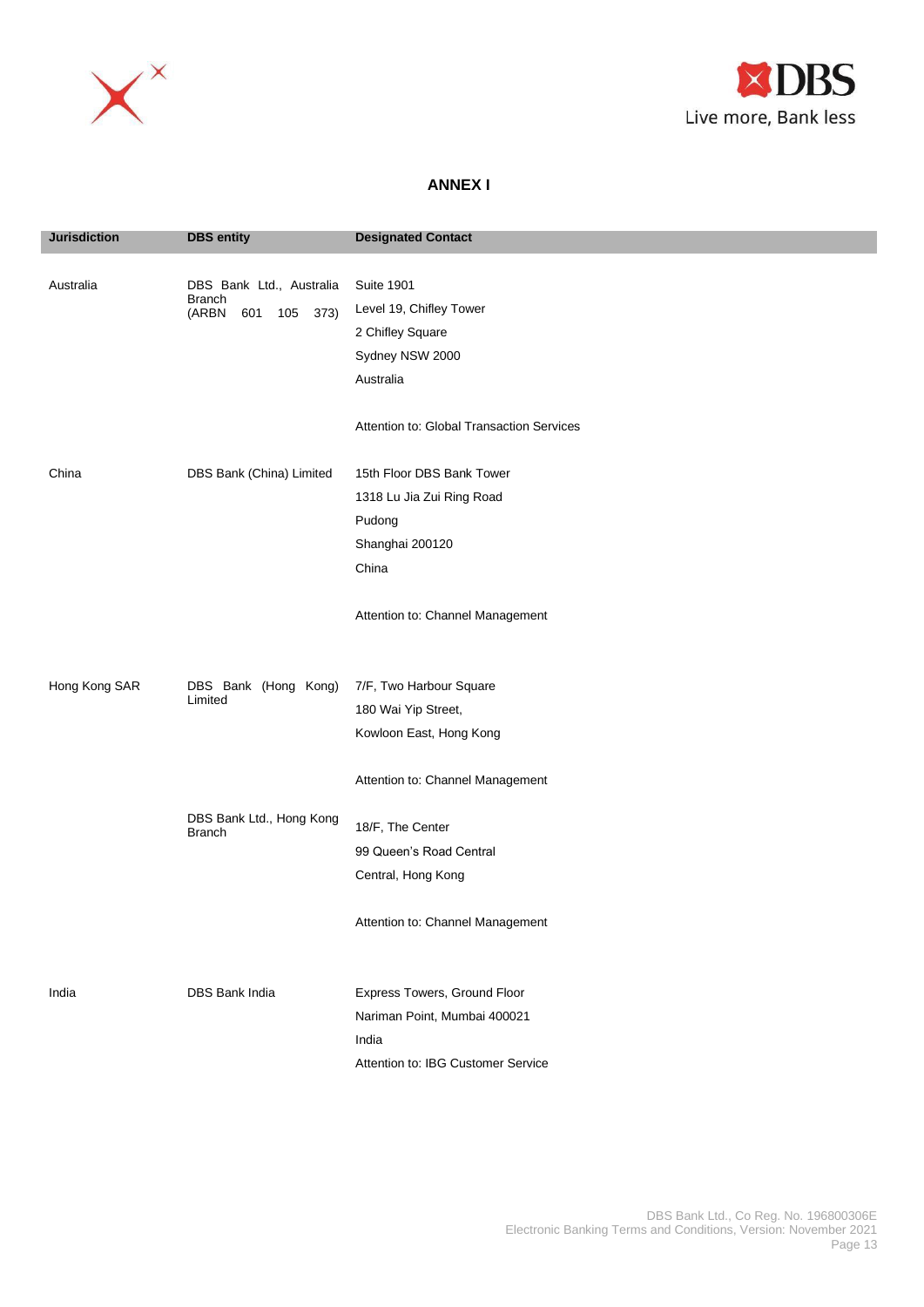



| Indonesia      | PT Bank DBS Indonesia                         | DBS Bank Tower, 33rd Floor<br>Ciputra World 1<br>Jl. Prof. Dr. Satrio Kav. 3-5<br>Jakarta 12940, Indonesia<br>Attention to: Global Transaction Services |
|----------------|-----------------------------------------------|---------------------------------------------------------------------------------------------------------------------------------------------------------|
| Macau, SAR     | DBS Bank (Hong Kong)<br>Limited, Macau Branch | Nos. 5 a 7E da Rau de Santa Clara,<br>Edif. Riberio<br>Loja C & D, Macau                                                                                |
|                |                                               | Attention to: Channel Management                                                                                                                        |
| Singapore      | DBS Bank Ltd.                                 | Changi Business Park Crescent<br>#03-05A, DBS Asia Hub<br>Singapore 486029<br>Attention to: Channel Management, Technology and Operations               |
| Taiwan         | DBS Bank (Taiwan) Ltd.                        | 12F., No.399, Ruiguang Rd.,                                                                                                                             |
|                |                                               | Neihu Dist., Taipei City 114,<br>Taiwan                                                                                                                 |
|                |                                               | Attention to: DBS Taiwan Corporate Customer Services Center                                                                                             |
| United Kingdom | DBS Bank Ltd., London<br>Branch               | 4th Floor<br><b>Paternoster House</b><br>65 St Paul's Churchyard<br>London EC4M 8AB                                                                     |
| Vietnam        | DBS Bank Ltd. - Ho Chi<br>Minh City Branch    | <b>Great Britain</b><br>11th Floor, Saigon Centre,<br>65 Le Loi, District 1, Ho Chi Minh City,<br>Vietnam                                               |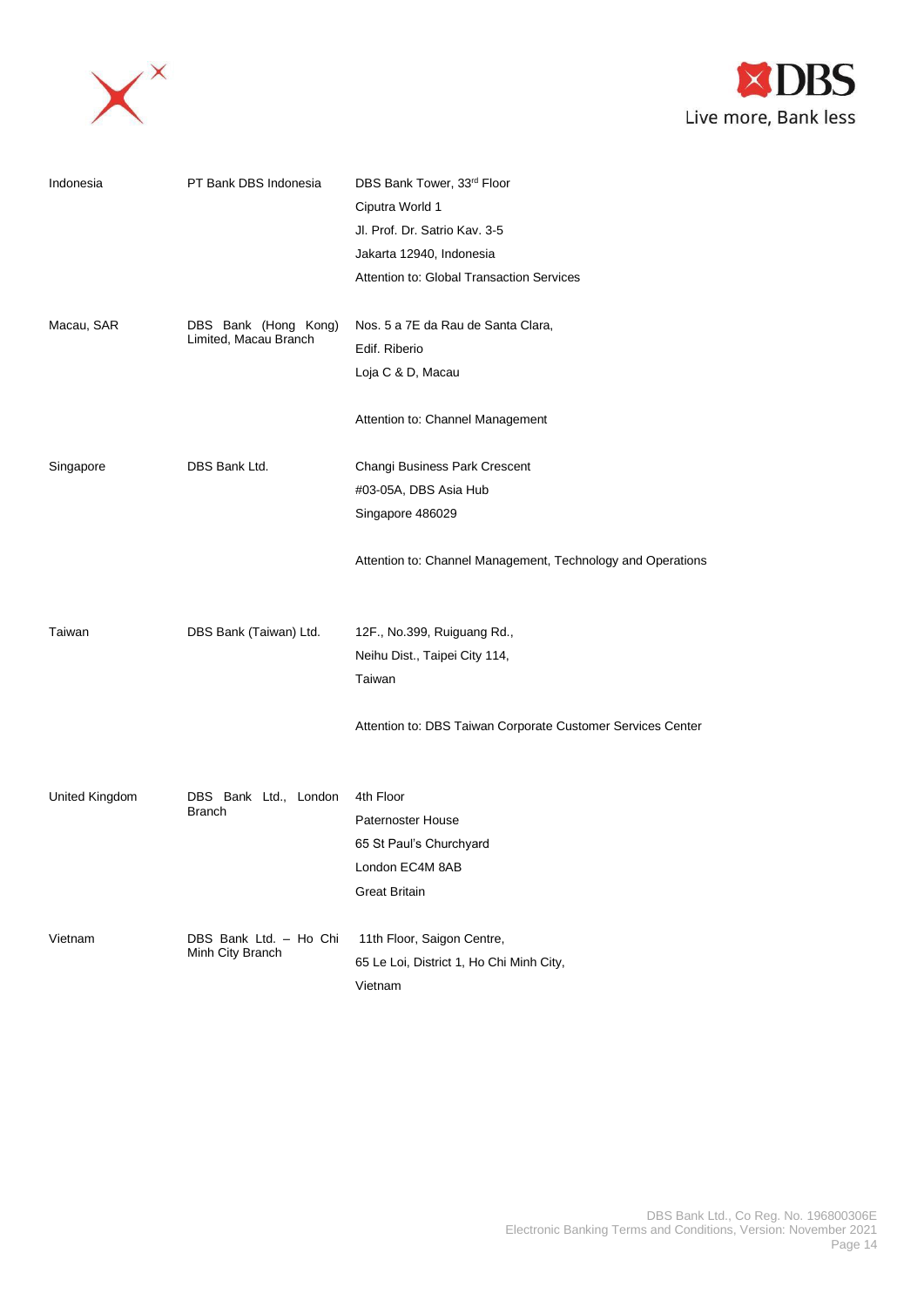



# **DBS ELECTRONIC BANKING SERVICES TERMS AND CONDITIONS Part B – Additional Terms and Conditions for Specific EB Services**

# **1. ADDITIONAL TERMS AND CONDITIONS FOR DEALONLINE SERVICE AND/OR FX APIs**

1.1 Applicability of this Provision. You agree that (a) the following additional terms and conditions shall apply to your access to and/or use of our DealOnline Service; and/or (b) the following additional terms and conditions, together with the provisions set out in section 10 (Additional Terms and Conditions for Use of our Application Programming Interfaces) in this Part B, shall apply to your access to and/or use of our Application Programming Interface in respect of foreign exchange rates and transactions ("**FX API**")

For the purpose of the DealOnline Service, the following definitions shall apply:

"DealOnline Service" means the electronic trading service that may be offered by us under the name "DealOnline" or "FX Online" or such other name as may be determined by us, that enables corporate customers to enter into Transactions relating to foreign exchange.

- 1.2 Use of DealOnline Service. You agree that the user manual or any other document issued by us setting out instructions on the use of the DealOnline Service constitutes an integral part of the agreement governing the use of the DealOnline Service. You agree to use the DealOnline Service to make Transactions only on your own behalf and strictly in accordance with such agreement (including the user manual).
- 1.3 Use of FX API. You agree that the DBS IDEAL Corporate Connectivity Form or any other document issued by us setting out the parameters and instructions on the use of the FX API constitutes an integral part of the agreement governing the use of the FX API and shall be legally binding. You agree to use the FX API to make Transactions only on your own behalf and strictly in accordance with such agreement.
- 1.4 Access Levels. We may designate different access levels to our customers and depending on the level of access assigned to you, some or all of the DealOnline Services or the FX API may not be available to you.
- 1.5 Transaction and Account Limits. We may from time to time impose position or Transaction limits (including minimum transaction sizes) on your Account.
- 1.6 Account Balance and Transaction History. Data or information relating to your Account provided by us through the DealOnline Service may not be conclusive unless such data or information is expressly declared as being binding, or is provided by us as part of your Transaction history.
- 1.7 Terms and Conditions applicable to a Transaction entered into via the DealOnline Service or the use of FX API. You agree that any Transactions that are entered into via (a) your use of the DealOnline Service or (b) the use of FX API shall, in each case (if applicable) be governed by, and subject to, any other documentation governing foreign exchange, treasury and other derivatives transactions, including without limitation, any master agreements entered into between yourself and us or any other terms and conditions of such Transactions as prescribed by us, in each case, as amended, updated or supplemented from time to time ("**Transaction Documentation**"). In case of inconsistency between the provisions of these EB Services Terms and Conditions and the Transaction Documentation, the Transaction Documentation will prevail and Clause 16.5 of Part A of these EB Services Terms and Conditions shall be construed accordingly.
- 1.8 Act as Principal. You agree that any Transactions executed via the DealOnline Service or the use of FX API is effected between you and us on a principal to principal basis and we are not acting as your advisor or agent or in any fiduciary capacity. In addition, with respect to any Transactions executed via the use of FX API, we only treat you as our principal counterparty and will not be construed to have created any relationship of any nature, with your end customers as a result of our execution of Transactions with you.
- 1.9 Execution only. You acknowledge that when executing any Transactions via the DealOnline Service or the use of FX API, we will act as an execution venue only. We will not provide any recommendation or advice to you on the merits of any Transactions executed via the DealOnline Service or the use of FX API.
- 1.10 Transaction Process. You agree that no instruction you provide via the DealOnline Service or through the use of FX API will give rise to a Transaction unless received and executed and/or confirmed by the DealOnline Service. An executed and/or confirmed Transaction will be followed by a deal number generated on screen for DealOnline via the web interface (or such other interface as may be made available by us) or via messages generated under the FX API (via the connection through the FX API). Your instructions once executed cannot be cancelled or changed by you.
- 1.11 Right to rescind, cancel or modify. If we determine that, within a reasonable timeframe following execution of a Transaction, such Transaction is executed erroneously as a result of specific market circumstances or system malfunctions or manipulations, then we reserve our right to cancel, rescind or modify the price of such Transaction.
- 1.12 Fees and Charges. You must pay all our charges, costs and expenses, if any, for the access or use of the DealOnline Services or the FX API and any and all ancillary services in accordance with the scale or charges, rules of engagement set out in the DBS IDEAL Corporate Connectivity Form and/or any document as may be agreed from time to time between the parties. You shall make all payments free and clear of, and without deduction, withholding or set-off on account of any tax or levy or any other charges present and future. You should note that we may benefit from your execution of Transactions via the DealOnline Service or the use of FX API. In any case, any fees and charges, hedging arrangements or costs for operational and administrative purposes as well as our profit margin, if any, are inherently contained in and subsumed into the calculation of the variables under the Transaction even in cases where there may not appear to be any explicit charges.
- 1.13 Inactive Trading. If you have not participated in any Transactions via the DealOnline Service or the use of FX API for a period of at least one (1) year or such other period as we may determine, we may, without notice and liability to you, designate your account as "inactive" and immediately suspend your access to the DealOnline Service. Upon your request and subject to such other conditions as we may require, we may, in our sole discretion, reactivate your account.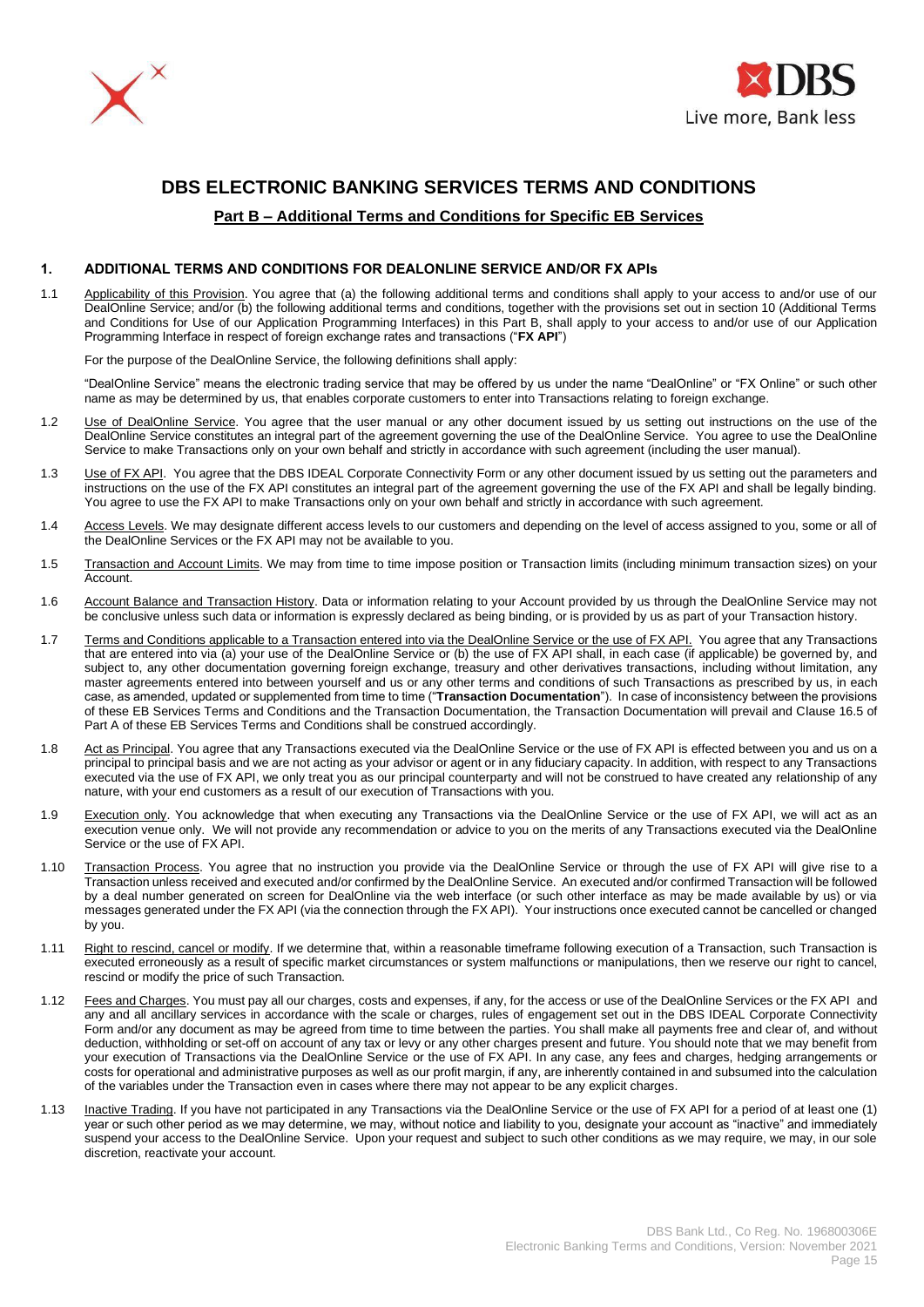



- 1.14 Failure to Settle Transactions. You agree to deposit and maintain with us sufficient funds to settle any Transactions executed via the DealOnline Service or the use of FX API, and to provide us with the necessary supporting documents in respect of certain Transactions for settlement purpose, where required. If you fail to settle any Transactions executed via the DealOnline Service or the use of FX API in accordance with your designated settlement instructions by close of business in the Jurisdiction on the date of settlement, or fail to provide us with the necessary supporting documents where required, you agree and acknowledge that we may, at our sole discretion and without prejudice to any rights we may have under any other applicable Transaction Documentation:
	- (a) settle the Transaction by direct debit from any of your Accounts with us; and/or
	- (b) terminate and unwind the Transaction and where there is any loss, fees, costs, tax or charges arising from such termination and unwind, set off and deduct any such amounts from any of your Accounts with us,

and you hereby authorise us to carry out such direct debit from your Accounts with us.

1.15 Risk Disclosure. You agree that any Transactions that are entered into via your use of the DealOnline Service or the use of FX API are subject to risks. Before considering any Transaction, you must consider whether the Transaction is appropriate in light of your objectives, experience, financial, risk management and operational resources and other relevant circumstances. Before entering into any Transaction, you should inform yourself of the various types of risks and the nature and extent of the exposure to risk of loss and you understand and are willing to assume the risks associated with such Transactions.

The following are given as illustrations of the types of risks which you may encounter and does not purport to disclose all of the risks or other relevant considerations of entering into foreign exchange, treasury and derivative transactions.

- (a) **Market Risk**. There is a general risk of market failure which arises from political or financial or macro-economic developments. In particular, changes in exchange rate(s) can be unpredictable, sudden and large and may be affected by complex and interrelated global and regional political, economic, financial and other factors that (directly or indirectly) can affect the currency markets on which the relevant currency(ies) is traded.
- (b) **Credit Risk**. Any Transaction may subject to the credit risk of the Bank.
- (c) **Legal and Enforcement Risks**. There is a risk that default due to, for example, credit failure, will lead to consequential legal and enforcement problems.
- (d) **Liquidity Risk**. The benefits of customization in achieving particular financial and risk management objectives may be offset by significant liquidity risks.
- (e) **Operational Risk**. It is essential to ensure that proper internal systems and controls are sufficient to monitor the various types of risks which can arise and which can be quite complex.
- (f) **Emerging Markets**. Transactions involving emerging markets involve higher risk as the markets are highly unpredictable and there may be inadequate regulations and safeguards available to participants in such markets.

In addition, Transactions involving certain currencies may involve specific risk factors only relevant to such currencies and we may provide you with additional risk disclosure statements from time to time. You are deemed to have acknowledged the receipt of such risk disclosure statements and the relevant risks involved should you proceed to execute a Transaction with us.

You also acknowledge that trading on any electronic platform is subject to risks associated with electronic trading systems, such as hardware or software or human failures, connectivity problems, computer viruses and system or power failures.

1.16 Temporary Suspension Due to Market Volatility. We may without notice or liability to you temporarily suspend any price quotation, submission of transaction request, transaction execution or any other services available under DealOnline Service or the FX API if there are volatile market conditions and we reasonably consider such suspension would be in our best interest.

#### *The following provisions are applicable to the use of FX API only:*

- 1.17 Purpose. The use of FX API enables you to subscribe market data and obtain price quotation for foreign exchange rates and to enter into Transaction with us against the rates provided and shall not be used for other purposes. If you receive any data other than that you are entitled to receive or identify any unusual pattern of activities, you shall immediately notify us and you shall not use, in any way whatsoever, such data.
- 1.18 Eligibility and Rules of Engagement. The use of FX APIs is only available for eligible customers that (a) meet eligible criteria prescribed by us and (b) comply with any conditions or rules of engagement, in each case set out in the DBS IDEAL Corporate Connectivity Form. We may (but shall not be obliged to) seek information from you or conduct enhanced customer due diligence, independent assessment or audit on the financial soundness, reputation, quality of management and appropriateness of business operation in determining your eligibility in using FX API on a continuous basis. We reserve our right to update any eligibility criteria, conditions or rules of engagement from time to time by providing reasonable prior written notice to you.
- 1.19 No further distribution of pricing data in our name. You acknowledge and agree that any pricing data and/or information provided to you by us through the use of FX API is confidential and proprietary to us. Unless otherwise agreed, you shall not redistribute, sell, display, transmit or otherwise communicate or disclose the pricing or market data (or any part thereof) to any other party including, without limitation, your end customers such that it will be apparent to others that the data originates from us.
- 1.20 Additional representations and covenants. You agree:
	- (a) to treat your end clients fairly if you will, on your own platform, website or by any other means, enter into any foreign exchange transactions with your end clients simultaneously as and when you enter into a substantially similar Transaction with us through the use of the FX API;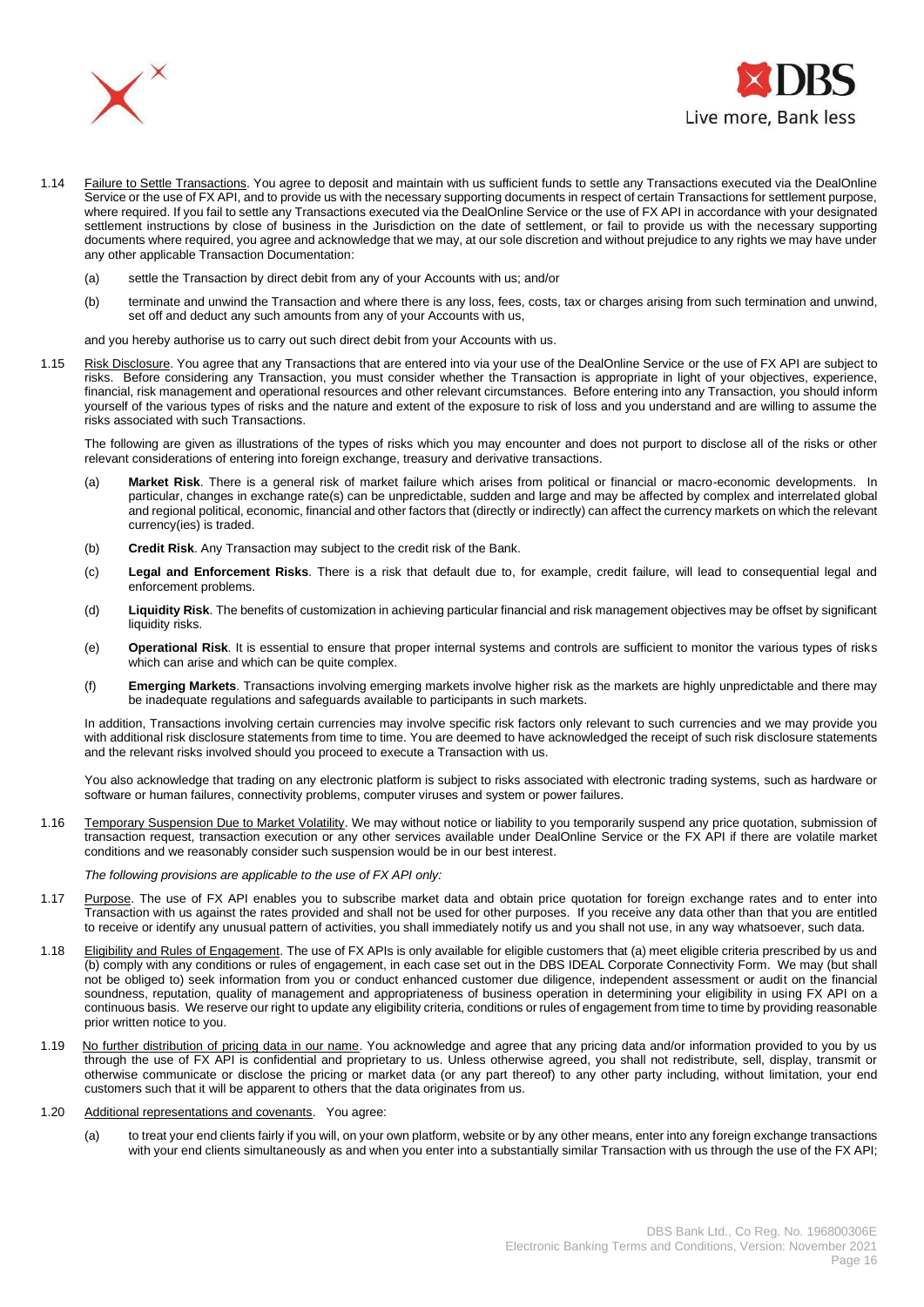



and that you shall not in any way represent you act as an intermediary, our agent, your end client's agent or our partner or conduct any marketing by any means in our name unless we have consented otherwise;

- (b) not to engage in any act, whether on its own or in combination with other acts, which is illegal or in violation of any laws, rules, applicable foreign exchange restrictions or guidance, codes, sanctions, anti-money laundering laws, regulations of any jurisdiction and/or any relevant foreign exchange market practices, including without limitation, attempting to improperly influence the exchange rate of any currency or any associated benchmark, level or rate or engage in any market manipulation, spoofing or other conduct prohibited under applicable law
- (c) and regulations; and further represent that you have proper mechanism, control measures or risk management functions to ensure your transactions conducted via the use of FX API comply with all applicable laws and regulations; and
- (d) to provide any information in connection with your use of the FX API which we reasonably request for and reasonably assist us in responding to any queries, formal or otherwise, raised by any courts, regulatory, fiscal, taxing or government authority that we are required or accustomed to act in accordance with.
- 1.21 Partner Margin. You acknowledge and agree that as part of your usage of our FX API, we may provide you with a Partner Margin management facility, which allows you to indicate a mark-up or mark-down on any price quoted by us, at your request. We shall return to you, our rate, as well as another rate (which comprises our rate and the Partner Margin), based on the Partner Margin indicated by you to us, in writing from time to time. In offering you this facility, you acknowledge and agree that we shall not be liable for any inaccurate mark-up or mark-down of your Partner Margin and it will be your onus to ensure the accuracy of such rate delivered by us to you, as part of the Partner Margin management facility.

# **2. ADDITIONAL TERMS AND CONDITIONS FOR USE OF TELEPHONE AND FACSIMILE MACHINE**

- 2.1 Applicability of this Provision. You agree that the following additional terms and conditions shall apply to your access to and use of EB Services provided through the telephone or facsimile machine.
- 2.2 Communication of Instructions. You acknowledge and agree that we may accept:
	- (a) oral instructions provided by you or your Users over the telephone in respect of such EB Services as we may from time to time permit, provided that the relevant Security Code (where required by us) has been supplied; and
	- (b) written instructions transmitted via facsimile in respect of such EB Services as we may from time to time permit, provided that the instructions bear the relevant specimen signature and have been faxed to the designated branch where you have a prior arrangement.

Such instructions may also be subject to the execution of such application forms, authorisations, indemnities and/or other documents as we may require, and shall be deemed to be Electronic Instructions for the purposes of these EB Services Terms and Conditions.

- 2.3 Acceptance of Inherent Risk. You recognise that telephone and facsimile are not secure communication channels and the use of such Channels is entirely at your own risk. Electronic Instructions transmitted by the telephone or facsimile machine may be accepted by us subject to your compliance with such identity verification procedures or other requirements imposed by us from time to time.
- 2.4 Quoting of Exchange or Interest Rates. Any exchange rate or interest rate quoted by us in response to Electronic Instructions received through the telephone is for reference only and shall not be binding on us unless confirmed by us for the purposes of a Transaction. Such confirmed exchange rate or interest rate shall be binding on you once accepted (whether through the telephone or otherwise), notwithstanding that different exchange rate(s) or interest rate(s) may have been quoted by us to you from time to time through other communication channels.
- 2.5 Recording of Conversations. We may record the conversations between you and our employees/ representatives and, to the maximum extent permitted under applicable law, we may present the recording as transaction-related evidence to any Person we deem necessary in connection with investigations or court or other legal proceedings. All such recordings will remain our property and will, in the absence of manifest error, be conclusive evidence of the contents of the conversation.

# **3. ADDITIONAL TERMS AND CONDITIONS FOR USE OF ATM AND ATM CARDS**

- 3.1 Applicability of this Provision. You agree that the following additional terms and conditions shall apply to your access to and use of our ATMs and ATM cards issued by us.
- 3.2 Deposit of Cash and Cheques. Cash and proceeds of cheques (including house cheques) deposited through ATMs will only be credited to your Account when collected and verified by us (and, for cheques, when the cheques are cleared). You cannot withdraw or utilise the amount deposited until it is so credited. The customer advice issued by the ATM upon acceptance of deposit is not binding upon us and our determination of the amount deposited shall be conclusive against and binding on you.
- 3.3 No Set-Off or Counterclaim. No claim by you against a merchant or any other Person in respect of the use of ATM cards at any point of sales terminal may be the subject of any set-off or counterclaim against us. We are not responsible in any way for the goods and/or services supplied to you or by other acts or omissions of such merchants or other Person.
- 3.4 Insufficient Funds. The ATM card may be used for cash withdrawal or transfer only where there are sufficient funds in the Account. If withdrawal or transfer is made without sufficient funds in the Account, we may (but are not obliged to) grant you credit to meet such withdrawal or transfer, and you shall repay to us immediately on demand such amount overdrawn together with bank charges and interest in accordance with our current scale of charges.
- 3.5 Card Transactions. We may determine the transaction date in respect of every Transaction and may reject any transaction and/or any cheque presented via the ATM. Transactions effected in currencies other than the currency of the Account will be debited into the Account after conversion into the currency of the Account at a rate determined by us.
- 3.6 Limits on Usage of Card. We may from time to time determine and, with or without prior notice to you, impose any limit on the use of ATM cards, whether in terms of amount, frequency of use or otherwise.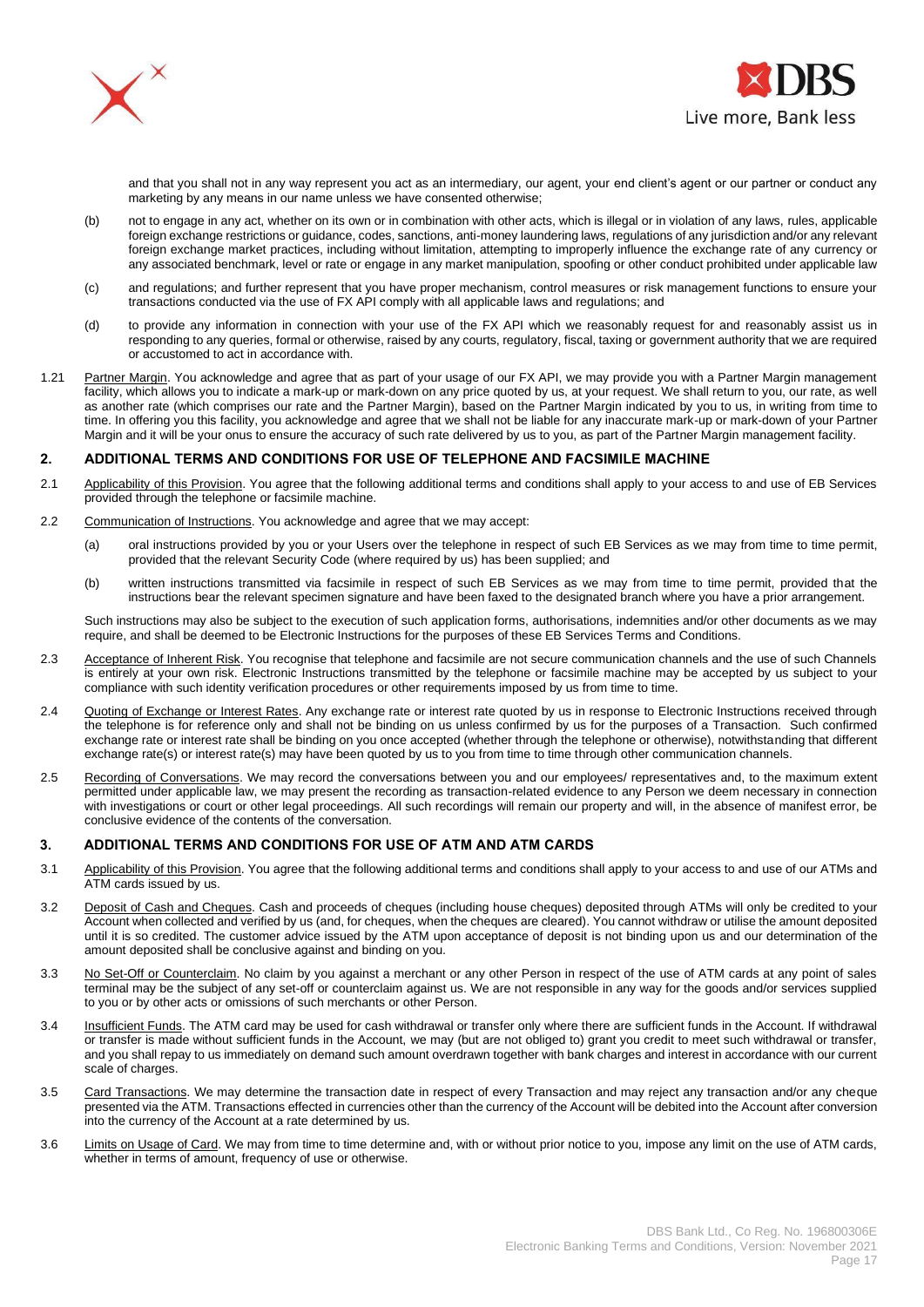



3.7 Exclusion of Credit or Charge Cards. These EB Services Terms and Conditions do not apply to credit or other facilities made or to be made available through any credit or charge cards which are governed by the terms and conditions of the respective agreements relating to such credit or charge cards.

# **4. ADDITIONAL TERMS AND CONDITIONS FOR USE OF MOBILE BANKING SERVICES**

- 4.1 Applicability of this Provision. You agree that the following additional terms and conditions shall apply to your access to and use of our Mobile Banking Services.
- 4.2 Definitions. For the purpose of the Mobile Banking Services, the following definitions apply:
	- (a) "**Licence**" means the licence granted to you (and for the purposes of this Clause 4, you means you and your Users) under Clause 4.5 below;
	- (b) "**Mobile Banking App**" means the mobile banking application made available from authorised app stores for the purposes of accessing the Mobile Banking Services (the features of which we may vary from time to time);
	- (c) "**Mobile Banking Service**" means the EB Services which we enable you to access via the Mobile Banking App or a web browser designed for use on a Mobile Device; and
	- (d) "**Mobile Device**" means a telephone or other device with access to a cellular radio system that allows users to make and receive telephone calls, text messages and utilise data services among other features, that can be used over a wide area without a physical connection to a network and through which a customer may access and use any Mobile Banking Services, such as a mobile smartphone, tablet computer, or similar device.
- 4.3 Use of Mobile Banking Services. The Mobile Banking Services allow you to obtain information relating to your Accounts and use such other facilities as we shall make available from time to time. To use the Mobile Banking Services you must:
	- (a) have activated the EB Services;
	- (b) read and accept the terms of the Licence, details of which are set out in Clause 4.5 below; and
	- (c) (in the case of using the Mobile Banking App), download the Mobile Banking App from the appropriate app store.
- 4.4 Charges. We do not currently charge you for the purchase of the Mobile Banking App or any updates or subsequent releases although we reserve the right to do so at a future date. Please make sure you understand the costs which will be charged to you by your mobile service provider both in your country or territory and if you access the Mobile Banking Services abroad.
- 4.5 End User Licence Agreement. Your use of the Mobile Banking Services is under licence from us, the terms of which are set out in this Clause  $4.5$ 
	- (a) The Licence granted to you is non-transferable, non-assignable, non-exclusive and fully revocable;
	- (b) You are authorised to use the Mobile Banking Services only using a Mobile Device that you own or control, and when using the Mobile Banking App, only use it to access the Mobile Banking Services;
	- (c) In relation to your use of the Mobile Banking App:
		- (i) You will not sub-licence, assign or claim to exercise any rights in relation to it;
		- (ii) Unless permitted by law, you will not copy or reverse engineer, amend, alter or adapt any part of it;
		- (iii) Any updates to the Mobile Banking App will be made available through the relevant app stores. We will not be responsible for providing updates to you in any other way; and
		- (iv) You acknowledge that in the event of any third party claim that the Mobile Banking App or your use of it infringes a third party's rights, you will assist us to investigate and as appropriate, defend any such claim;
	- (d) The Licence commences, and you will be deemed to have accepted the terms of the Licence, when you first access the Mobile Banking Services using a Mobile Device or install the Mobile Banking App, as applicable, and the Licence will continue in accordance with the terms set forth in this Clause 4 until termination of your use of the Mobile Banking Services.
- 4.6 Termination. In addition to Clause 13 of Part A of these EB Services Terms and Conditions, we may terminate the Mobile Banking Services immediately without notice to you in the event of your breach of any of the terms of the Licence. You agree to delete the Mobile Banking App from all Mobile Devices on which you may have downloaded it immediately upon the termination of the Licence.
- 4.7 Questions regarding the Mobile Banking App. We are solely responsible for the Mobile Banking App and should you wish to raise any comments concerning the operation of the Mobile Banking App you should direct them to a Designated Contact.

# **5. ADDITIONAL TERMS AND CONDITIONS FOR USE OF SAP FSN SERVICES**

- 5.1 Applicability of this Provision. You agree that the following additional terms and conditions shall apply to your access to and use of the SAP FSN Services.
- 5.2 Definitions. For the purpose of the SAP FSN Services, the following definitions apply:
	- (a) "**SAP**" means SAP AG, Dietmar-Hopp-Allee 16, 69190 Walldorf, Germany, or a SAP affiliate company;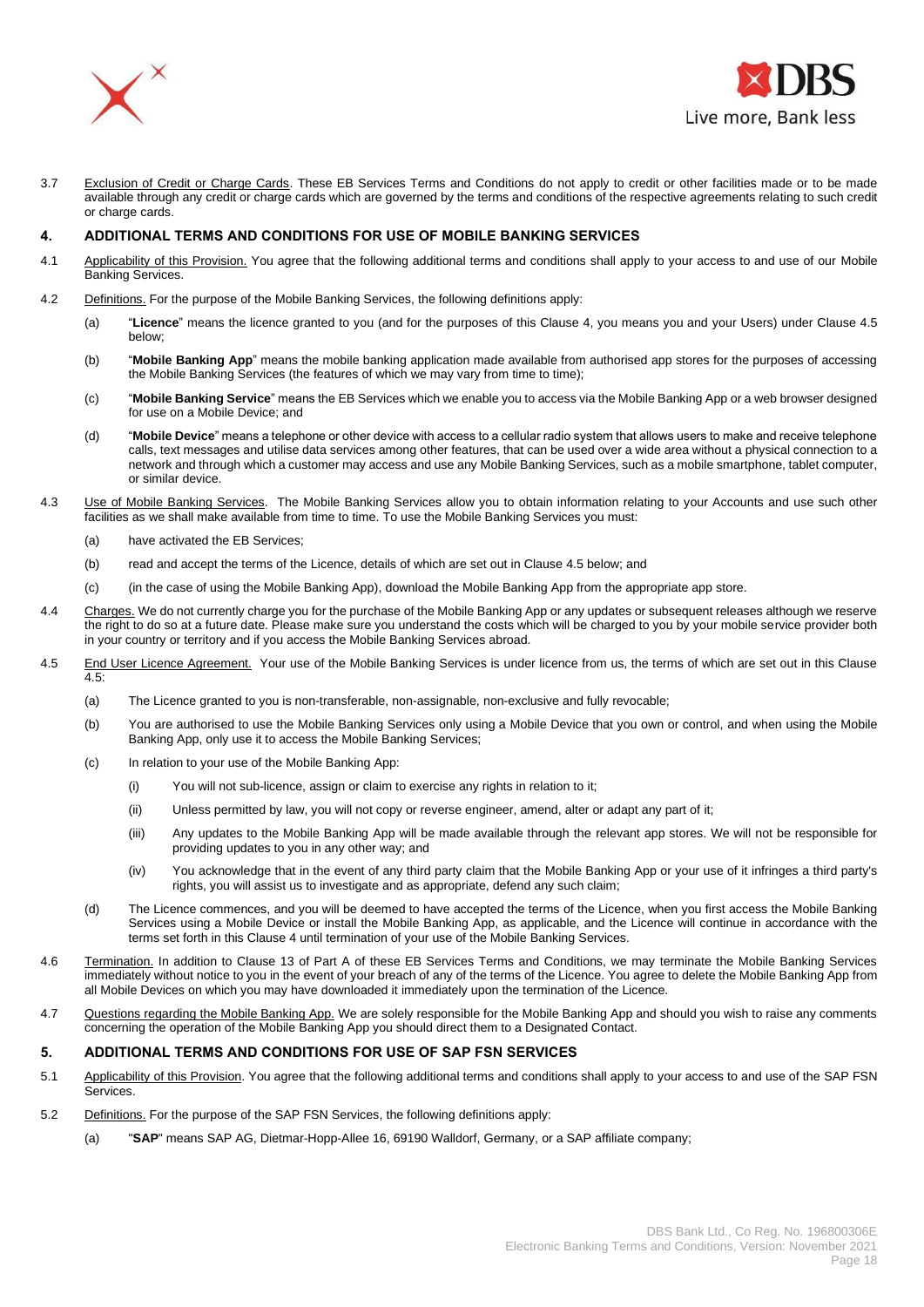



- (b) "**SAP Financial Services Network**" means the network solution provided by SAP that enables corporate customers to send payment instructions to multiple financial institutions and receive status and statement from multiple financial services companies; and
- (c) "**SAP FSN Services**" means the EB Services which you may access using SAP Financial Services Network.
- 5.3 Use of SAP FSN Services. To use the SAP FSN Services, you must be a corporate subscriber of the SAP Financial Services Network and have purchased or been allocated sufficient blocks of transactions to use the SAP FSN Services. You agree to be solely responsible for all costs associated with your subscription to the SAP Financial Services Network and to comply with SAP's prevailing terms and conditions governing such subscription. We shall have no responsibility or liability for any loss to you for any act or omission of SAP.
- 5.4 Acceptance of Inherent Risk. You agree that any messages, files or information exchanged between us via the SAP FSN Services are subject to risks. The following are given as illustrations of the types of risks which you may encounter and does not purport to disclose all of the risks or other relevant considerations of using the SAP FSN Services:
	- (a) Your access to the SAP FSN Services may be interrupted from time to time due to equipment malfunction, updates, maintenance, breakdowns and repair of the SAP Financial Services Network, security breaches or other reasons that may be beyond our control. We reserve the right to suspend or interrupt access to the SAP FSN Services during any such time, with or without notice, and this may impact your ability to initiate any Transaction or complete any Transaction in progress for the duration of such suspension, breakdown or interruption.
	- (b) The SAP FSN Services are provided via the SAP Financial Services Network and may be susceptible to errors or delays which may be generated during the communication or transformation of messages or files by the SAP Financial Services Network. Without prejudice to the generality of the foregoing, there is a risk that any network latency in SAP Financial Services Network may cause delays in transmission of messages, files or information beyond the applicable cut-off times and affect the value-dating of any payment instructions.
	- (c) The messages, files or information exchanged in the course of SAP FSN Services is stored on SAP's network and is subject to SAP's prevailing data protection policies set out at www.sap.com.
- 5.5 Termination. In addition to Clause 13 of Part A of these EB Services Terms and Conditions, we may terminate the SAP FSN Services immediately without notice to you in any of the following circumstances:
	- (a) if you cease to be a corporate subscriber of the SAP Financial Services Network; or
	- (b) if we cease to be a financial services subscriber of the SAP Financial Services Network; or
	- (c) if SAP ceases or suspends the provision of SAP Financial Services Network.

Notwithstanding the foregoing, you undertake to notify us immediately in writing in the event of termination or suspension of your subscription to the SAP Financial Network for any reason whatsoever.

#### **6. ADDITIONAL TERMS AND CONDITIONS FOR USE OF SWIFT MESSAGING SERVICES**

- 6.1 Applicability of this Provision. You agree that the following additional terms and conditions shall apply to your access to and use of the SWIFT Messaging Services.
- 6.2 Definitions. For the purpose of the SWIFT Messaging Services, the following definitions apply:
	- (a) "**Authorised SWIFT Participant**" means a person who is duly bound as a party to a SWIFT Agreement allowing access to SWIFT Messaging Services and meets all eligibility criteria specified or referred to in that SWIFT Agreement or the SWIFT Documentation, provided, for the avoidance of doubt, that such person shall continue to be an Authorised SWIFT Participant despite no longer satisfying the eligibility criteria as required by any relevant SWIFT Agreement during any period(s) specified in such SWIFT Agreement as the period(s) given to such person to migrate to an alternative solution;
	- (b) "**SWIFT**" means S.W.I.F.T. SCRL, a Belgian limited liability co-operative society of Avenue Adele 1, B-1310 La Hulpe, Belgium;
	- (c) "**SWIFT Agreement**" means any agreement between SWIFT and us or between SWIFT and you in relation to the use of the SWIFT Messaging Services;
	- (d) "**SWIFT Documentation**" means the SWIFT terms, conditions, guides and procedures applicable to the SWIFT Messaging Services, or to the sending and receiving of SWIFT Messages, as incorporated into your SWIFT Agreement or notified to you by SWIFT or us from time to time;
	- (e) "**SWIFT Message**" means a message type (MT) message or file sent or appearing to have been sent using the SWIFT Messaging Services, which for this purposes of these EB Services Terms and Conditions comprise of such message formats which we may from time to time agree with you;
	- (f) "**SWIFT Messaging Services**" means messaging services provided by SWIFT from time to time, including without limitation, SWIFTNet FIN messaging service, SWIFTNet Interact, File Act and browse services.
- 6.3 SWIFT Messaging Services. The SWIFT Messaging Services only comprise the following activities:
	- (a) sending of SWIFT Messages by us to you;
	- (b) provision of information by us to you through the SWIFT Messages;
	- (c) sending of SWIFT Messages by you to us;
	- (d) provision of Electronic Instructions by you to us in those SWIFT Messages; and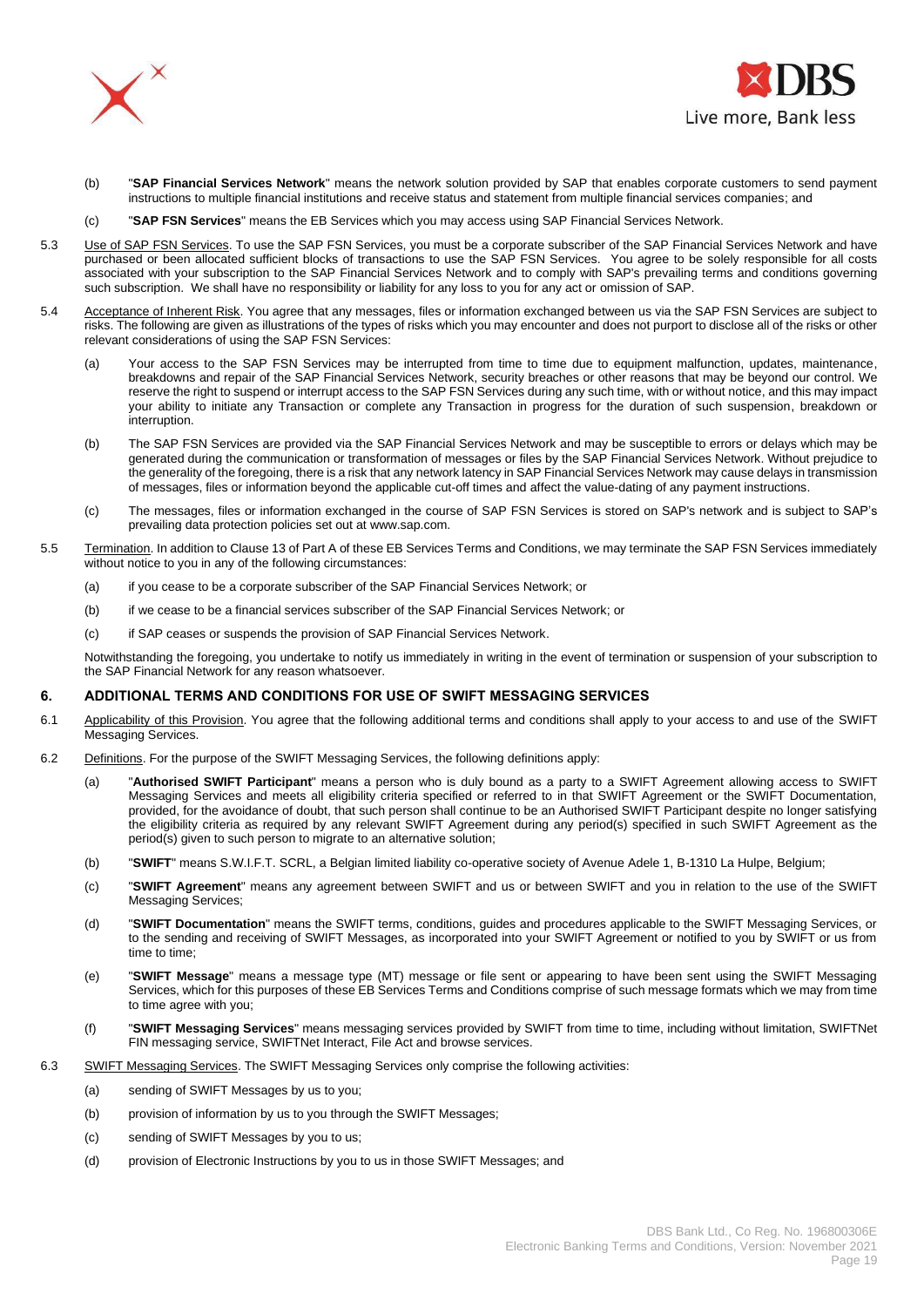



(e) us processing those Electronic Instructions.

#### 6.4 Use of the SWIFT Messaging Services.

- (a) You shall as an Authorised SWIFT Participant, comply with all requirements relating to the SWIFT Messaging Services, including security requirements, obtaining and maintaining your own SWIFT membership, computer software and other equipment necessary to access and use the SWIFT Messaging Services set out in the SWIFT Agreement and any of the SWIFT Documentation.
- (b) You shall at all times (i) comply with all guides, instructions and recommendations as we provide to you from time to time in relation to the use of the SWIFT Messaging Services; and (ii) assess the security arrangements relating to your access to and use of the SWIFT Messaging Services to ensure that they are adequate to protect your interests.
- (c) You acknowledge that processing of any SWIFT Message is subject to successful receipt of such message by us. We shall have no responsibility or liability for any loss to you where you submit a SWIFT Message through the SWIFT network but such SWIFT Message is not successfully received by us or for any act or omission of SWIFT.
- (d) You provide data, files, information, instructions and SWIFT Messages at your own risk. You shall ensure that all data, files, information and instructions transmitted to us for or in connection with the SWIFT Messaging Services is correct and complete and shall immediately inform us in writing of any errors, discrepancies or omissions. You must check all data, files, information and instructions provided to you by us or by any third party operator appointed by us immediately upon receipt. If any such data, files, information and instructions are incorrect or omit anything it should include, you should inform us in writing immediately.
- (e) Receipt by us of any SWIFT Message issued or purporting to be issued by you will constitute full and unconditional authority to us to carry out or act upon that SWIFT Message, and we shall not be bound to investigate or enquire as to the authenticity of any such SWIFT Message unless we have received prior written notification from you which casts doubt on its validity.
- (f) You shall immediately notify us in writing if you become aware of or suspect any breach or compromise of the security of the SWIFT Messaging Services providing full details of the breach or compromise, including but not limited to the identity of any person responsible for the breach or compromise. You shall (save to the extent prohibited by any applicable law) fully and promptly cooperate with any steps taken by us to investigate and/or rectify any apparent or suspected breach or compromise of the security of the SWIFT Messaging Services and provide such information as we reasonably request in writing to assist us in the investigation.
- 6.5 Acceptance of Inherent Risk. You agree that any data, files, information or instructions exchanged between us via the SWIFT Messaging Services are subject to risks. The following are given as illustrations of the types of risks which you may encounter and does not purport to disclose all of the risks or other relevant considerations of using the SWIFT Messaging Services:
	- (a) Your access to the SWIFT Messaging Services may be interrupted from time to time due to equipment malfunction, updates, maintenance, breakdowns and repair of SWIFT's network or other reasons that may be beyond our control; and
	- (b) The SWIFT Messaging Services may be susceptible to errors or delays which may be generated during the communication or transformation of messages or files by SWIFT's network.
- 6.6 Reservation of Rights. We reserve the right at any time to immediately suspend the SWIFT Messaging Service or access thereto for such period or periods as we consider reasonably appropriate without notice to you if (a) suspension is necessary for the purpose of (routine or emergency) maintenance or enhancement of the SWIFT Messaging Services; (b) for technical reasons, provision of the SWIFT Messaging Services is beyond our control; (c) there are reasonable grounds to suspect a compromise of security or any unauthorised or fraudulent use of the SWIFT Messaging Services; or (d) if you breach any of your obligations hereunder.
- 6.7 Termination. In addition to Clause 13 of Part A of these EB Services Terms and Conditions, we may terminate the SWIFT Messaging Services immediately without notice to you in any of the following circumstances:
	- (a) that you or we cease to be an Authorised SWIFT Participant;
	- (b) where SWIFT has ceased to provide, and not resumed providing, the SWIFT Messaging Services;
	- (c) where SWIFT, in exercise of its rights under a SWIFT Agreement, has required either you or us to terminate the use of SWIFT Messaging Services; or
	- (d) where we have ceased to provide the SWIFT Messaging Services.

Notwithstanding the foregoing, you undertake to notify us in writing immediately in the event you cease to be an Authorised SWIFT Participant or SWIFT Messaging Services are made unavailable to you for any reason whatsoever.

# **7. ADDITIONAL TERMS AND CONDITIONS FOR PARTNER BANK ARRANGEMENT**

- 7.1 Applicability of this Provision. You agree that the following additional terms and conditions shall apply to your access to and/or use of our Partner Bank Services.
- 7.2 Definitions. For the purpose of the Partner Bank Services, the following definitions apply:
	- (a) "**Local Account(s)**" means the bank account(s) which may be opened and maintained by your affiliates with the Partner Bank pursuant to the Partner Bank Arrangement Request;
	- (b) "**Partner Bank**" means each of our partner bank in such jurisdiction as may be specified in the Partner Bank Arrangement Request;
	- (c) "**Partner Bank Arrangement Request**" means the Bank Mandate & Letter of Indemnity which sets out your request for Partner Bank Services submitted by you to us; and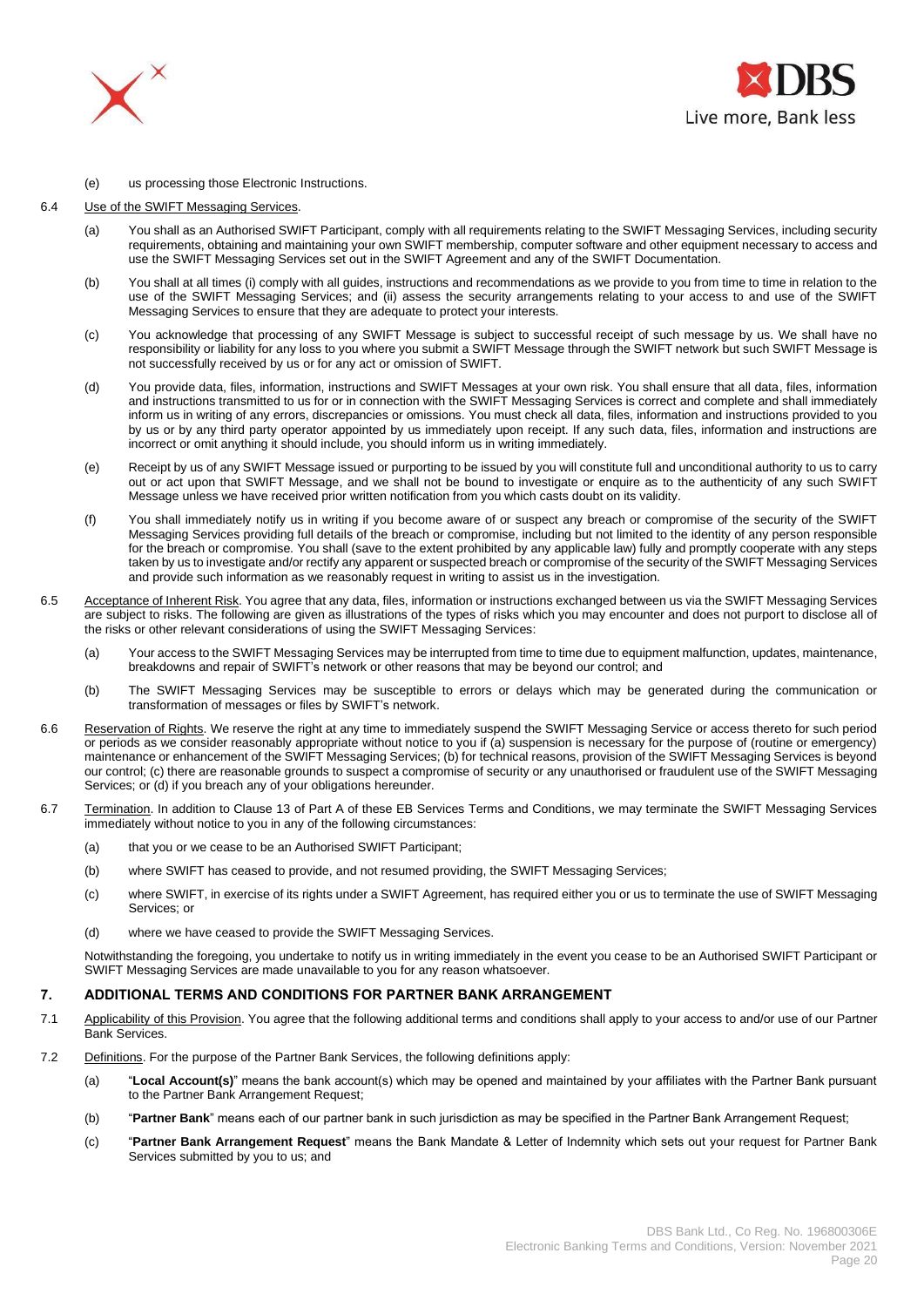



- 7.3 "**Partner Bank Services**" means the extension of EB Services to the Local Accounts for the purposes of:
	- (a) transmitting instructions on payments, transfers or withdrawals concerning the Local Accounts to the Partner Bank, either directly or through the Bank Member; and
	- (b) disclosing information relating to the Local Accounts to you whenever we receive any information, data or documents from the Partner Bank (either directly or through your Bank Member), in each case in accordance with the Partner Bank Arrangement Request.
- 7.4 Use of Partner Bank Services. To use the Partner Bank Services, you must:
	- (a) submit a duly completed Partner Bank Arrangement Request to us, together with all relevant supporting documents; and
	- (b) the Local Account must have been opened by the Partner Bank and remain open during all relevant times.
- 7.5 Additional terms applicable. You agree that each application for the Partner Bank Services shall be governed by, and subject to, such terms and conditions attached to the Partner Bank Arrangement Request (as amended, updated or supplemented from time to time).
- 7.6 Termination. In addition to Clause 13 of Part A of these EB Services Terms and Conditions, we may terminate the Partner Bank Services at any time in accordance with the terms and conditions attached to the Partner Bank Arrangement Request (as amended, updated or supplemented from time to time).

#### **8. ADDITIONAL TERMS AND CONDITIONS FOR ACCOUNTS RECEIVABLE PURCHASE ("ARP") EB Service**

- 8.1 Applicability of this Provision. You agree that the following additional terms and conditions shall apply to your access to and/or use of our ARP EB Service ("**ARP EB Service**").
- 8.2 Definitions. For the purpose of the ARP EB Service, the following definitions apply:
	- (a) "**ARP Facility**" means the accounts receivable purchase facility/factoring facility granted by us to you; and
	- (b) "**ARP Transaction Documents**" means such agreements, documents, letters of offer and/or terms and conditions governing assignment in connection with and governing the ARP Facility, in each case amended, updated or supplemented from time to time.
- 8.3 Terms and Conditions applicable to a Transaction entered into via the ARP EB Service. You agree that any Electronic Instruction and/or any Transaction arising from or in connection with your use of the ARP EB Service shall be governed by and subject to the ARP Transaction Documents. In the event of any inconsistency between the provisions of these EB Services Terms and Conditions and the ARP Transaction Documents, the ARP Transaction Documents will prevail and Clause 16.5 of Part A of these EB Services Terms and Conditions shall be construed accordingly.
- 8.4 Non-acceptance of Electronic Instruction. In addition and without prejudice to Clause 5.8 of Part A of these EB Services Terms and Conditions, you agree that we have the right to accept or reject or not process any Electronic Instruction without liability to you. We will notify you as soon as reasonably practicable if any Electronic Instruction is rejected or is not processed.
- 8.5 Confirmation upon Processing of Electronic Instructions. You agree that no Electronic Instruction you provide via the ARP EB Service will give rise to a Transaction unless received, processed and/or confirmed by us via the ARP EB Service.

#### **9. ADDITIONAL TERMS AND CONDITIONS FOR CUSTOMER SELF ADMINISTRATION SERVICE**

- 9.1 Applicability of this Provision. You agree that the following additional terms and conditions shall apply to your access to and use of the Customer Self Administration Service.
- 9.2 Definitions. For the purpose of the Customer Self Administration Service, the following definitions apply:
	- (a) "**Customer Self Administration Service**" means the service which we make available to you in connection with the on-going administration, operation and maintenance of your use and access of the EB Services; and
	- (b) "**Administrator**" means a User whom you have informed us is to take on the role of a system administrator.
- 9.3 Role of Administrator. An Administrator will have authority and responsibility to set-up, administer, operate and maintain your use of and access to the EB Services. This includes the right and authority to (a) add, suspend or remove Users; (b) assign or revoke User roles or access rights; (c) issue, amend, cancel, reset or re-issue User's Security Mechanism and/or Security Code; (d) change any payment or transfer limits of any User; and (e) any other right, feature or functionality we may make available to an Administrator from time to time.
- 9.4 Acceptance of Risks. You recognise that Administrators have wide powers in relation to your use of the EB Services and you agree to be bound by any act or omission of any Administrator.
- 9.5 Assumption of Authority and Our Action. You agree that we will treat all instructions and/or requests received via the Customer Self Administration Service as duly authorised by you, and we may, without further checks, act on such instructions and/or requests even though this may contradict any other instruction or mandate you have given us or even if such instructions and/or requests are not genuine.
- 9.6 Your Responsibility.
	- (a) You are responsible for ensuring that you have adequate internal control procedures and security measures to prevent any fraud, abuse or unauthorised acts or omissions by Administrators using the Customer Self Administration Service.
	- (b) If you suspect or know of any impropriety or fraud on the part of an Administrator or any unauthorised or fraudulent use of the Customer Self Administration Service, you must inform us immediately and take steps to replace such Administrator.
	- (c) You undertake to inform us as soon as practicable should any Administrator ceases to be employed by you.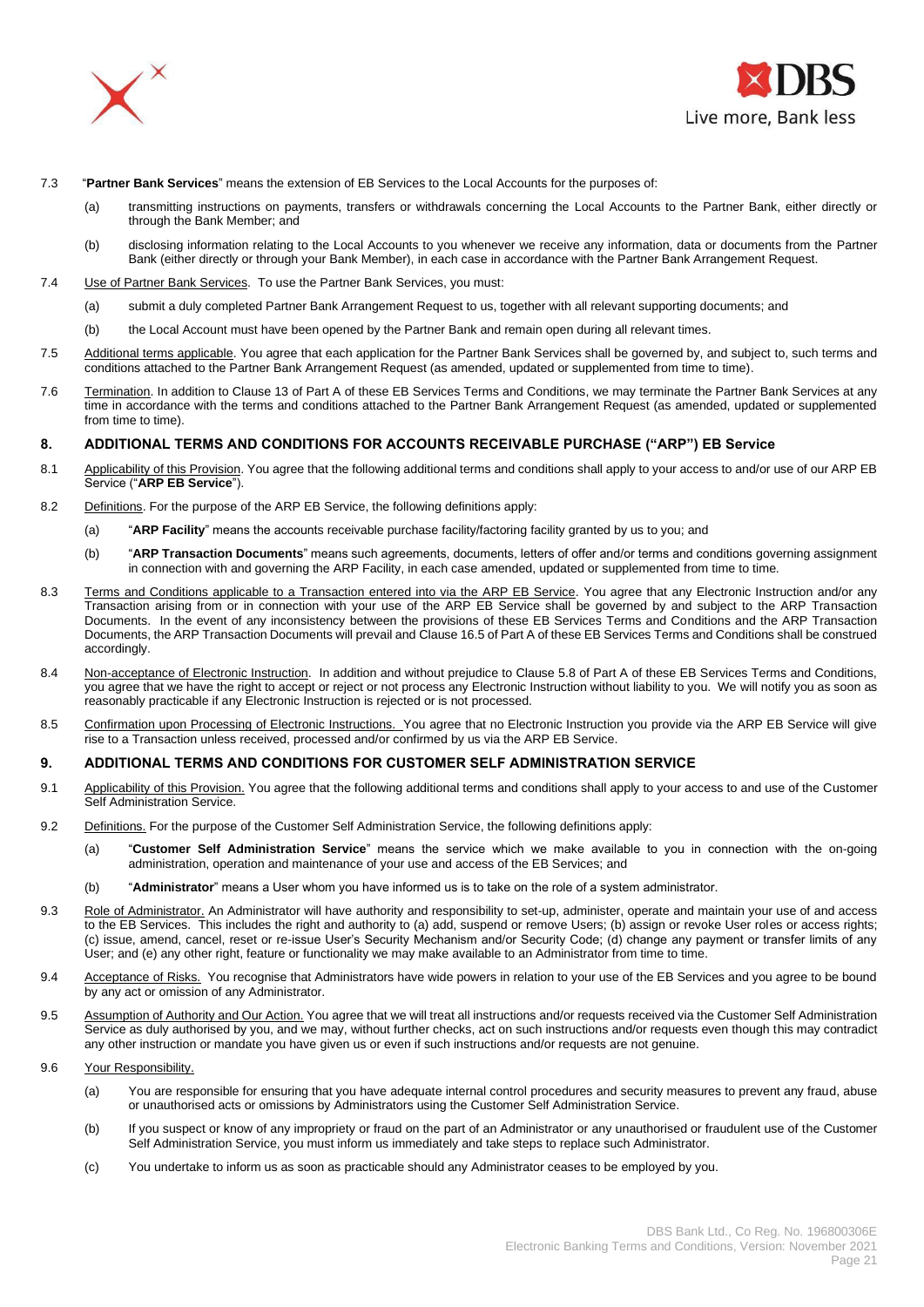



- 9.7 What we are not legally responsible for. In addition and without prejudice to our rights under Clause 11 of Part A of these EB Services Terms and Conditions, we will not be held liable to you or any third party for any loss, liabilities, costs, expenses, damages, claims, actions or proceedings of any kind whatsoever (whether direct, indirect or consequential) in respect of any matter of whatever nature and howsoever arising (whether in contract, tort, negligence or otherwise) incurred in connection with any act or omission by an Administrator who ceases to be employed by you for which we are not informed.
- 9.8 Minimum number of Administrators. We may stipulate the minimum number of Administrators that you must have. Where the number of Administrators fall below the minimum number required by us:
	- (a) You must immediately appoint a new Administrator, provide us with details of the new Administrator and provide us with such information and documents as we may require; and/or
	- (b) We may suspend the Customer Self Administration Service, the provision of the EB Services and/or stop the processing of any Electronic Instruction or Transaction.

# **10. ADDITIONAL TERMS AND CONDITIONS FOR USE OF OUR APPLICATION PROGRAMMING INTERFACES ("APIs")**

- 10.1 Applicability of this Provision. You agree that the following additional terms and conditions shall apply to your use of any API that we make available to you as part of the EB Services. If you use any of our APIs as an interface to, or in conjunction with our other products and/or services, the additional terms for those other products or services will also apply.
- 10.2 Definitions: For the purposes of the use of our APIs, the following definition shall apply:
	- (a) "**DBS Policies**" means all applicable guidelines, policies, notices, requirements, rules and other documents which DBS may issue, modify or supplement from time to time.
- 10.3 Ownership. All intellectual property rights in the APIs (and all modifications thereto) that we make available to you, shall remain vested in us (or our licensors).
- 10.4 Licence. We grant you a non-transferable, non-exclusive and revocable licence to access and use the APIs and any accompanying API documentation (with no right to sub-licence) solely to the extent necessary for you to receive and use the EB Services.
- 10.5 Limitations on Use. We may, in the DBS IDEAL Corporate Connectivity form, set, enforce and advise you of any limitations on your intended use of the APIs (for example, limiting the number of API requests that you may make or the number of Users you may serve).
- 10.6 Changes. We may, at our sole discretion, modify the APIs and/or any accompanying API documentation at any time. If we determine (acting reasonably) that any such modification will have a material impact on your use of the EB Services, we will give you not less than thirty (30) days' advance written notice except in the case of an emergency or as may be required by a regulator or applicable law (where no such minimum notice will be required, albeit that we shall provide such notice as we are reasonably able to). If you do not approve of any modification that we make to our APIs, you may terminate your use of the applicable EB Service(s) pursuant to Clause 13.1 of Part A of these EB Services Terms and Conditions.
- 10.7 Restrictions. You agree that you shall not:
	- (a) sub-licence, publish, make available, sell or otherwise distribute any API to any third party;
	- (b) develop a substantially similar or competing version of any of our APIs;
	- (c) introduce any destructive element or malware (including any virus, worm or Trojan horse) into our Systems through any API;
	- (d) interfere with, modify or disable any of the features, functionality or security controls of the APIs or the EB Services;
	- (e) decompile or reverse engineer any source code from any API or any related software, except as expressly permitted by applicable law; or
	- (f) utilise our APIs in any manner not expressly authorised pursuant to these EB Services Terms and Conditions.
- 10.8 Security. If we assign you any Security Code or Security Mechanism for purposes of accessing and/or using any of the APIs, you will use those credentials when accessing and/or using the applicable API and keep them confidential. Where such Security Codes or Security Mechanisms are specific to individuals, you will ensure that they are not shared with any third party. You will inform us if any individuals are to leave your employment such that their access and use rights can be disabled. In addition, you will not in any way attempt to conceal your identity when using the APIs.
- 10.9 Availability. We will use reasonable endeavours to ensure that the APIs are available and will work with you to promptly resolve any error or defect that is identified in any of the APIs.
- 10.10 Liability. Except as specifically provided for in this Clause 10, the APIs are provided on an "as is" basis and all warranties and representations, whether express or implied, including as regards the reliability of the APIs or their fitness for a particular purpose, are expressly disclaimed.
- 10.11 Monitoring. Subject to us complying with applicable law, you acknowledge and agree that we may monitor your use of the APIs solely to the extent necessary for us to provide and improve the EB Services.
- 10.12 DBS Policies. You agree to comply with all DBS Policies applicable to and/or in connection with the use of our APIs, as may be provided from time to time.
- 10.13 Electronic Instructions. We may treat all Electronic Instructions received or otherwise transmitted through the APIs as being authorised by you and binding upon you. If we have any reason to suspect that any Electronic Instruction(s) received or transmitted through any API has not been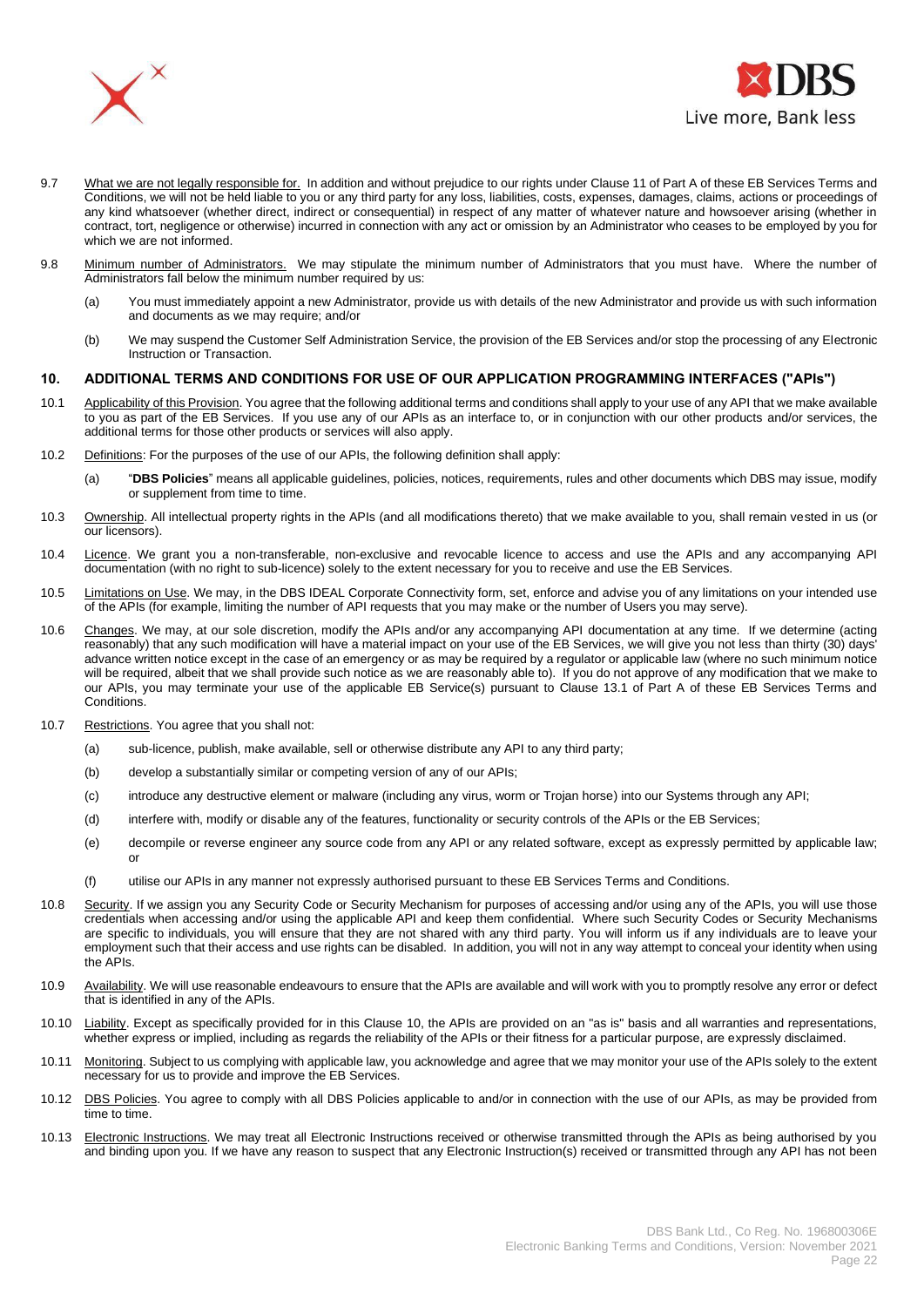



authorised by you, we may refuse to process the relevant Electronic Instruction(s) without any liability or other obligation to you. You will inform us immediately if you become aware of any unauthorised Electronic Instruction(s) that has been transmitted through any API.

# **11. ADDITIONAL TERMS AND CONDITIONS FOR USE OF OUR PRICE ALERT SERVICES**

- 11.1 Applicability of this Provision. The Price Alert Service ("Price Alert Service") is only available in selected jurisdictions. You agree that the following additional terms and conditions shall apply to your access and/or use of our Price Alert Service. If you use the Price Alert Service in conjunction with our other products and/or services, the additional terms for those other products or services will also apply.
- 11.2 Price Alert Service.
	- (a) The Price Alert Service is only available on certain types of communication or electronic device as we may stipulate from time to time. It is your responsibility to ensure that you have the appropriate device and data / internet connection services to access and use this Service. We are not liable for any delay, interruption, suspension or any other loss or damage that you may suffer as a result of your failure to meet with our requirements or the requirements of any third party service provider or the failure of any third party service provider which supports the Price Alert Service or is otherwise involved with the provision of the Price Alert Service.
	- (b) You agree to pay to us such fees or charges in respect of the Price Alert Service as we may determine from time to time. You will be responsible for any fees or charges incurred in respect of your use of the Price Alert Service, including but not limited to any charges imposed by or payable to other third party service providers.
	- (c) Any price alert issued by us under the Price Alert Service does not constitute and shall not be treated as an offer, invitation or recommendation to enter into a transaction. The price alerts are provided for information only and should not be used in substitution for the exercise of independent judgment. You should make your own independent evaluation of the relevance and adequacy of the information provided and such other investigations as you deem necessary, including obtaining independent financial advice, before entering into a transaction.
	- (d) We do not warrant that the prices provided under the Price Alert Service will be available at such time as you decide to enter into a transaction. You acknowledge and agree that the price alerts provided under the Price Alert Service may be subject to time lags, delays and/or may be intercepted or lost and we do not guarantee the delivery, timeliness or accuracy of the price alerts. You further acknowledge that the Price Alert Service is provided on a "best efforts" basis only and that the time periods during which it may be available are subject to change without prior notice to you. We are not liable if any price alert is delayed, intercepted, lost or otherwise fails to reach you during delivery, transmission or dispatch, or if the contents of such price alert is disclosed to any third party during transit. All warranties, express or implied, as to the accuracy of any of the information provided under the Price Alert Service or as to the fitness of the information for any particular purpose are excluded.
- 11.3 Reservation of Rights. We reserve the right at any time to immediately suspend the Price Alert Service or access thereto for such period or periods as we consider reasonably appropriate without notice to you if (a) suspension is necessary for the purpose of (routine or emergency) maintenance or enhancement of the Price Alert Service; (b) for technical reasons, provision of the Price Alert Service is beyond our control; (c) there are reasonable grounds to suspect a compromise of security or any unauthorised or fraudulent use of the Price Alert Service; or (d) if you breach any of your obligations hereunder.

# **12. ADDITIONAL TERMS AND CONDITIONS FOR USE OF OUR FX ORDER WATCH SERVICES**

- 12.1 FX Order Watch Services. You acknowledge and agree that, in relation to any order watching services on foreign exchange Transactions ("**FX Order Watch Services**"):
	- (a) you may from time to time provide us with any Electronic Instruction for any foreign exchange Transaction to be concluded at a certain currency exchange rate set by you (the "**Target Rate**"); unless otherwise agreed, each such Electronic Instruction received by us will only be available for execution after it has been accepted by us as a foreign exchange order for such purpose (the "**FX Order**"); and such FX Order will remain open for execution unless and until (i) the FX Order expiry date; or (ii) we receive your instructions for its amendment or cancellation and inform you of its due amendment or cancellation, whichever is earlier;
	- (b) the FX Order shall be conclusive and binding on you upon your placement of the FX Order on EB Services but is subject to final execution and acceptance by us which will be confirmed electronically or in writing;
	- (c) execution of any FX Order at the Target Rate cannot be guaranteed due to the possibility of unexpected market fluctuations;
	- (d) unless you submit a cancellation / amendment request electronically or in writing which is validly accepted by us (as confirmed electronically or in writing), you cannot cancel / amend any FX Order placed;
	- (e) the Target Rate for each executed FX Order is inclusive of all the applicable margin, costs, fees and charges (if any) prevailing at the time of the placement of a FX Order that is payable by you to us;
	- (f) notwithstanding Clause 12.1 (e) above, we reserve the right to impose fees and charges in relation to the use of the FX Order Watch Services; and we shall determine and notify you of the rate of any fees and charges from time to time which shall be binding on you if you continue to maintain or use the FX Order Watch Services after the effective date for imposing the fees and charges or the revised fees and charges;
	- (g) upon acceptance of a FX Order and while it is outstanding, we are authorised to hold sufficient funds from any of your Accounts equivalent to 100% of the Transaction amount which would be required to settle the FX Order. If the FX Order is executed, we may apply such amount in satisfaction of the Transaction amount on the settlement date. Funds will be released on no later than 2 business days after (i) the FX Order expiry date or (ii) we receive your instructions for amendment or cancellation of FX Order and inform you of its due amendment or cancellation, whichever is earlier. In the event of insufficient funds in your Account to cover the full amount of any executed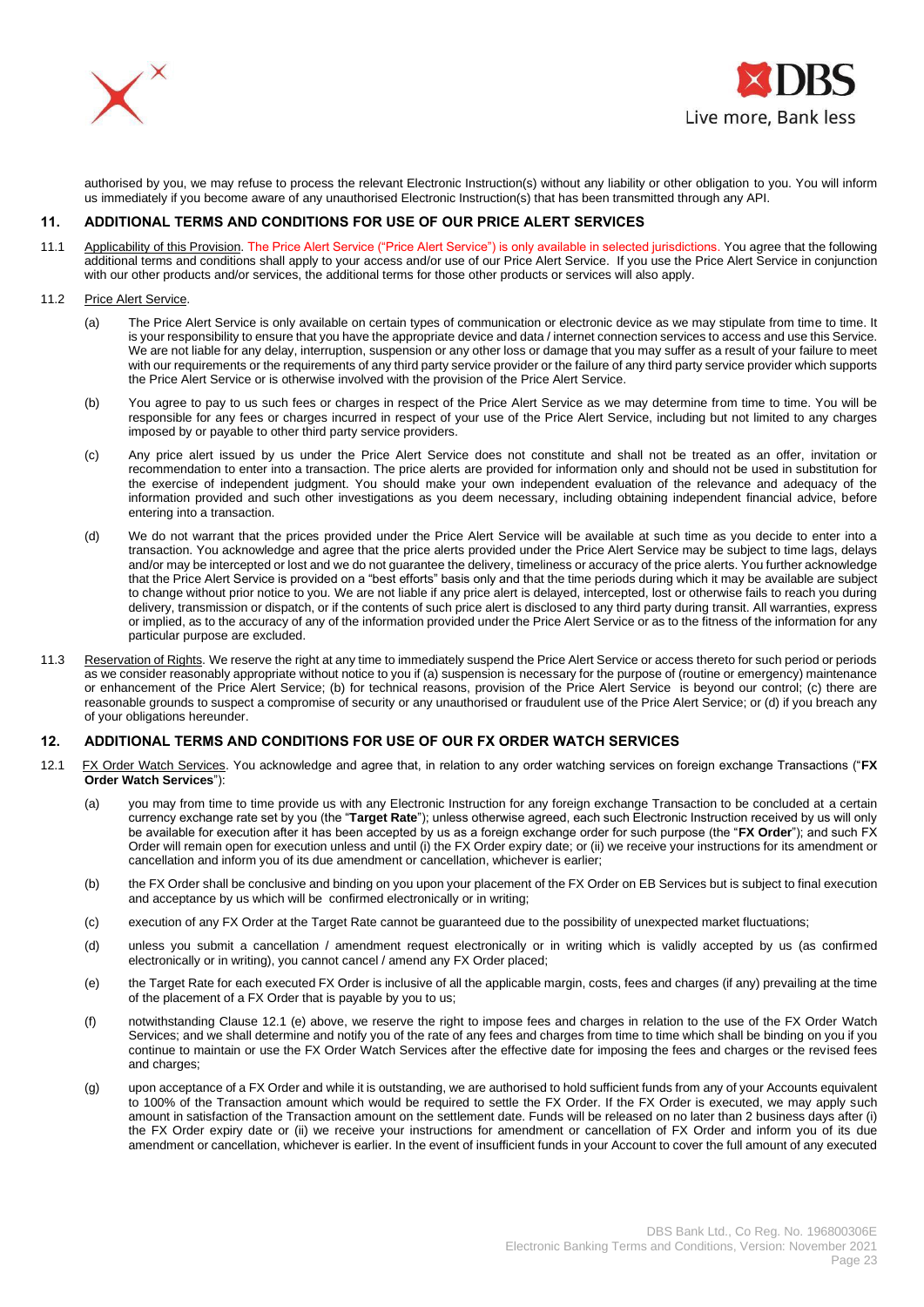



Transaction due to any reason whatsoever, we may at any time and without prior notice to you reject the FX Order or reverse the Transaction so executed;

- (h) notwithstanding Clauses 12.1 (a) to (c) above, we may follow market practice and conditions and conduct Transactions with or for you on any FX Order in any foreign exchange market and in a manner acceptable to us;
- (i) the Bank or any financial institution in the group to which the Bank belongs or any of their employees or representatives may trade in foreign exchange on its or his own account or take the opposite position or be the counterparty to any of your FX Orders or foreign exchange contracts;
- 12.2 Indemnities. You agree to indemnify us on demand for all costs, charges, loss and damages incurred by us in unwinding any valid FX Order placed and as a result of acting on any valid FX Order.
- 12.3 Limitation of liability. You acknowledge and agree that we will not be liable for any unsuccessful execution or any delay in the execution of the FX Order by us. Executed FX Orders will be settled on no later than the next business day following the FX Order execution day. Settlement risk involved as a result of cross-border and/or cross-time zone nature of foreign exchange Transactions and other circumstances is beyond our control.

# **13. ADDITIONAL TERMS AND CONDITIONS FOR USE OF TRANSACTION WITH FOREIGN EXCHANGE**

Price Quotation**.** You acknowledge that any prices quoted at the DealOnline Service or through FX API or otherwise, is only valid at the exact time it is quoted until its expiry (as determined by us in our sole and absolute discretion) and may change in a rapidly changing market by the time you place your instruction or an order with us via the DealOnline Service or the use of FX API. The prices quoted is the price at which we are willing in principle to enter into a Transaction with you for a currency pair and should not be relied on or used in any other context. We make no express or implied warranty that any quoted prices represent market prices or prices available elsewhere. You acknowledge that any instructions or order placed via the DealOnline Service or the use of FX API or any other channel may not be executed instantaneously and we will not be liable for any loss you may incur, including loss of opportunity.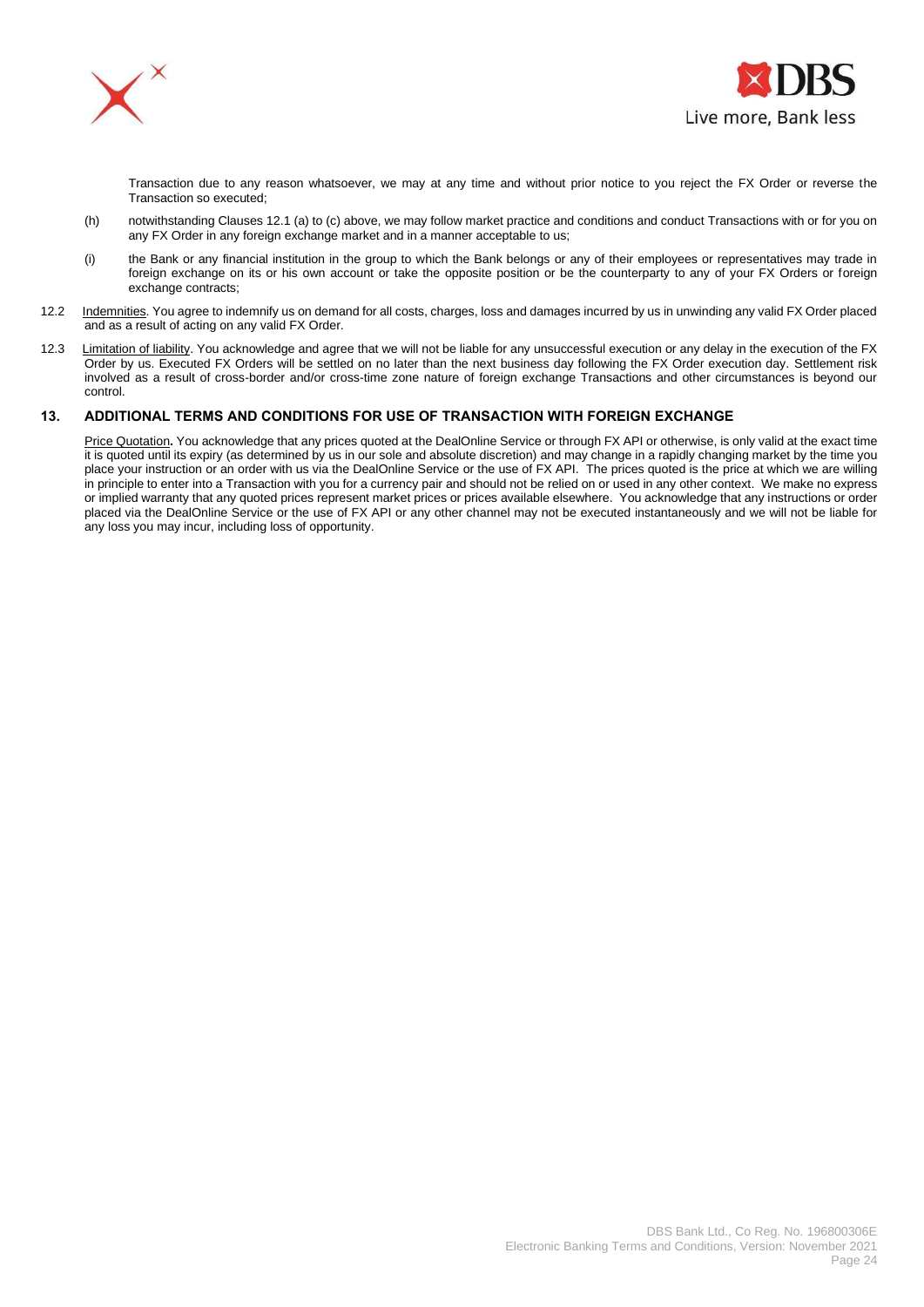



# **DBS ELECTRONIC BANKING SERVICES TERMS AND CONDITIONS**

# **Part C – Supplementary Terms and Conditions for Specific Countries**

# **Section A – Supplementary Terms and Conditions for Australia**

This Section applies to and governs the provision of EB Services by DBS Bank Ltd., Australia Branch (ARBN 601 105 373) and the receipt and use of EB Services by customers of DBS Bank Ltd., Australia Branch. Please note that if you are receiving the EB Services in any country other than Australia, other local laws may apply.

To the extent indicated below, this Section supplements and amends Part A of these EB Services Terms and Conditions, and forms part of these EB Services Terms and Conditions.

# **1. DEFINITIONS AND INTERPRETATION**

1.1 Definitions. Unless expressly provided to the contrary in this Section, capitalised terms in this Section shall have the meaning given to those terms in Part A of these EB Services Terms and Conditions. In addition, unless the context otherwise requires:

"DBS Australia Privacy Policy" means the DBS Australia Privacy Policy available a[t www.dbs.com/privacy/australia.page,](http://www.dbs.com/privacy/australia.page) as may be amended, supplemented and/or substituted by us from time to time; and

"Personal Data" has the meaning given to the term 'personal information' under the *Privacy Act 1988* (Cth).

# **2. DISCLOSURE OF ACCOUNT INFORMATION AND PERSONAL DATA**

- 2.1 Clause 8.3 of Part A of these EB Services Terms and Conditions shall be deleted and replaced with the following:
	- 8.3 Recipients Outside Jurisdictions. You acknowledge and agree that we may provide or disclose information pursuant to Clause 8.2 to Recipients who are located outside Australia. Such information may be collected, used and disclosed by the Recipients in whole or part outside Australia. You acknowledge that we are not able to ensure that such Recipients will comply with Australian privacy laws (and such Recipients may not be accountable (i.e., you may not be able to seek redress) under Australian privacy laws), although they may be subject to their own privacy laws (which you may or may not be entitled or able to enforce). By accepting these EB Services Terms and Conditions and using the EB Services, you consent to such disclosure, and all disclosures for the purposes described in these EB Services Terms and Conditions.
- 2.2 Clause 8.4 of Part A of these EB Services Terms and Conditions shall be deleted and replaced with the following:
	- 8.4 Processing of Personal Data in connection with Specified Purposes. Without prejudice to Clauses 8.2 and 8.3, you acknowledge and agree that we (and each of the Recipients) can use, hold and disclose any Personal Data provided pursuant to your and each User's access to and use of the EB Services in connection with the following purposes and for any and all of the purposes stated in the DBS Australia Privacy Policy:
		- (a) the provision of EB Services and for any other purpose connected with your or your Users' access to or use of the EB Services;
		- (b) the notification of relevant products or services to you unless you have told us that you do not wish to receive such marketing materials or notices;
		- (c) the monitoring and analysis of Accounts and positions;
		- (d) the assessment and determination of Account criteria, status, credit limits and credit decisions;
		- (e) the carrying out of statistical and other analysis;
		- (f) the monitoring and enforcement of compliance with these EB Services Terms and Conditions; and
		- (g) to comply with applicable laws, including anti-money laundering and anti-terrorism laws,

#### (collectively, the "**Purposes**").

- 2.3 Clause 8.5 of Part A of these EB Services Terms and Conditions shall be deleted and replaced with the following:
	- 8.5 Consent and notification. You undertake to:
		- (a) obtain and maintain all necessary consents from the individuals whose Personal Data is disclosed to us and/or the Recipients which are necessary for us and/or the Recipients to provide the EB Services and comply with the Australian Privacy Principles;
		- (b) provide such notifications to relevant individuals as required under the Privacy Act 1988 (Cth) to ensure that the individual is aware that his/her Personal Data will be disclosed to us and/or the Recipients, or a class of organisations such as us and/or the Recipients, for the purposes described in (a) above); and
		- (c) ensure that all Personal Data provided to us and the Recipients is accurate, up-to-date, complete and relevant.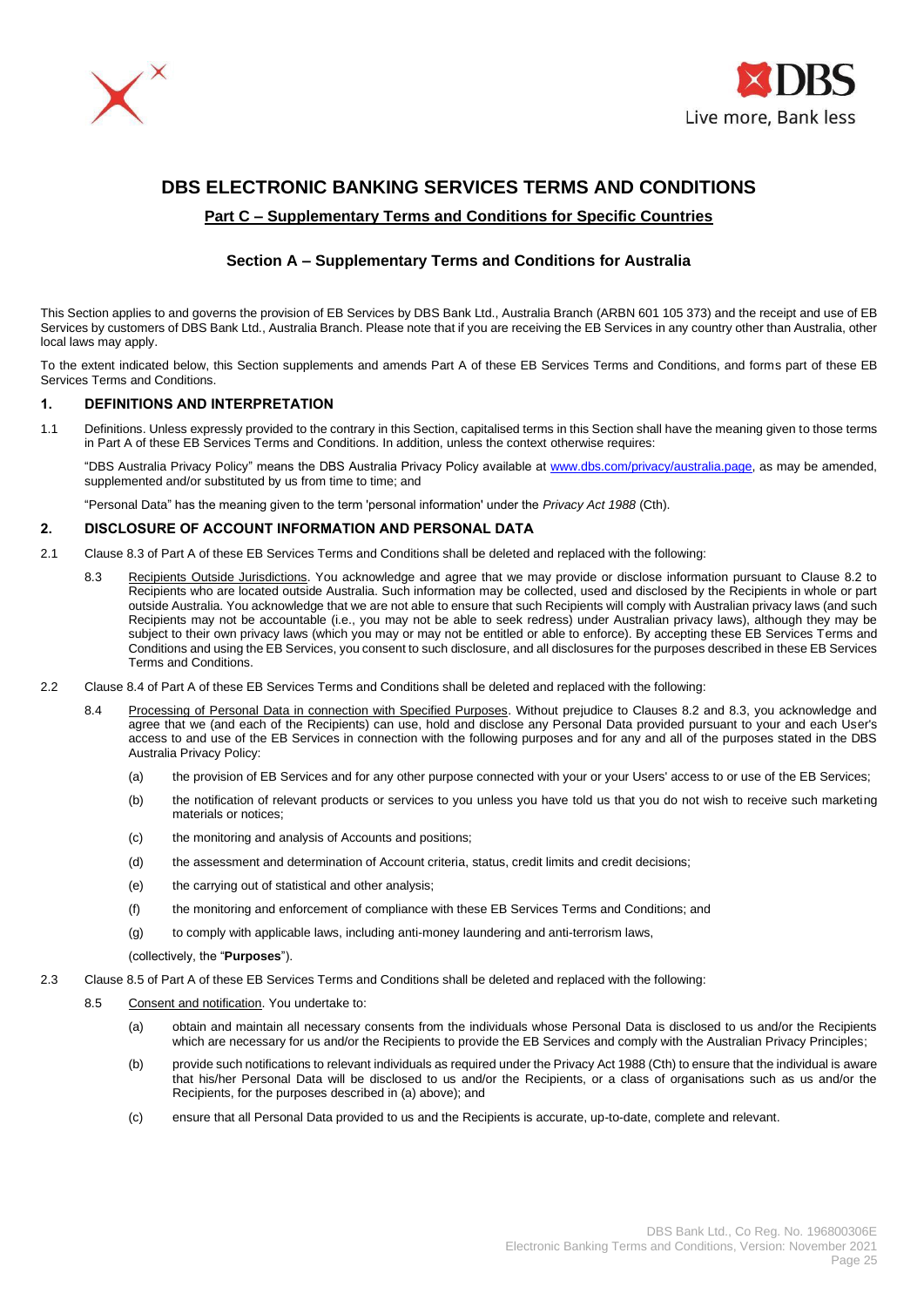



- 2.4 Acknowledgment of Terms and Conditions Governing Personal Data. You acknowledge and agree to Clause 8 of Part A of these EB Services Terms and Conditions and other provisions set out in relevant agreements or terms and conditions (including the DBS Australia Privacy Policy) between you and us in connection with the collection, use and disclosure of Personal Data.
- 2.5 Conflict. In the event of any conflict or inconsistency between these EB Services Terms and Conditions and the DBS Australia Privacy Policy, the former shall prevail to the extent of any inconsistency.
- 2.6 DBS Australia Privacy Policy. Our privacy policy is available at [www.dbs.com/privacy/australia.page](http://www.dbs.com/privacy/australia.page) or by calling our Privacy Officer on +61 2 8823 9300. It covers:
	- (a) how you can access the Personal Data we hold about you and ask for it to be corrected;
	- (b) how you may complain about a breach of the Australian Privacy Principles, or a registered privacy code, and how we will deal with your complaint; and
	- (c) how we collect, hold, use and disclose your personal information in more detail.

# **3. DEFINITION OF 'JURISDICTION'**

3.1 Definition of "Jurisdiction". The definition of "Jurisdiction" in Clause 1.1(I) of Part A of these EB Services Terms and Conditions shall be replaced by: '"Jurisdiction" means the state of New South Wales;'.

# **4. USE OF EB SERVICES**

- 4.1 Business purposes. You:
	- (a) represent and warrant that any facility provided to you under these EB Services Terms and Conditions is established primarily for business purposes; and
	- (b) agree to ensure that the EB Services are used only for business purposes.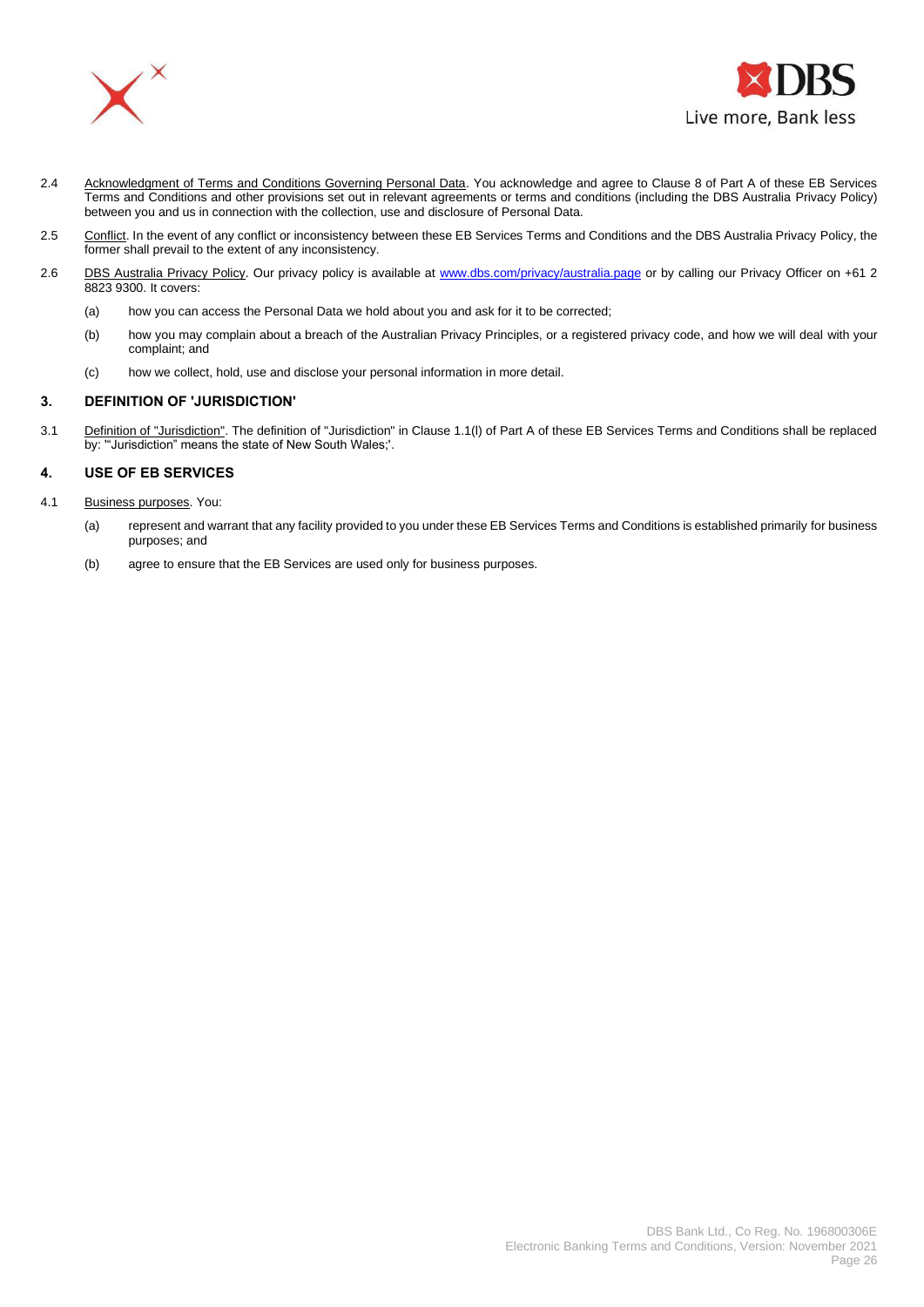



# **Section B – Supplementary Terms and Conditions for China**

This Section applies to and governs the provision of EB Services by DBS Bank (China) Limited, and the receipt and use of EB Services by customers of DBS Bank (China) Limited. Please note that if you are receiving the EB Services in any country other than the People's Republic of China (PRC), other local laws may apply.

To the extent indicated below, this Section supplements and amends Part A of these EB Services Terms and Conditions, and forms part of these EB Services Terms and Conditions.

# **1. CHARGES AND TAXES**

- 1.1 Clause 12.1 of Part A of these EB Services Terms and Conditions shall be deleted and replaced with the following:
	- 12.1 Payment of Charges and Fees. You acknowledge, agree and accept the payment obligation for charges and/or fees associated with the EB Services as set out in these EB Services Terms and Conditions as well as in our current charges schedule. The updated charged schedule is available at our outlets in the PRC or our websit[e www.dbs.com/cn.](http://www.dbs.com/cn) You shall make all payments free and clear of, and without deduction, withholding or set-off on account of any tax or levy or any other charges present and future.

# **2. NOTICE REGARDING INACCURATE RECORDS**

2.1 The reference to "14 calendar days" in Clause 14.2 of Part A of these EB Services Terms and Conditions shall be deleted and replaced with a reference to "90 calendars days".

# **3. DISCLOSURE OF ACCOUNT INFORMATION AND PERSONAL DATA**

- 3.1 Clause 8.4 of Part A of these EB Services Terms and Conditions shall be deleted and replaced with the following:
	- 8.4 Processing of Personal Data in connection with Specified Purposes. Without prejudice to Clauses 8.2 and 8.3, you acknowledge and agree that we (and each of the Recipients) can use, process and disclose any Personal Data provided pursuant to your and each User's access to and use of the EB Services in connection with the following purposes and for any and all of the purposes stated in the DBS Bank (China) Limited Personal Information and Privacy Protection Policy:
		- (a) the provision of EB Services and for any other purpose connected with your or your Users' access to or use of the EB Services;
		- (b) the notification of relevant products or services to you unless you have told us that you do not wish to receive such marketing materials or notices;
		- (c) the monitoring and analysis of Accounts and positions;
		- (d) the assessment and determination of Account criteria, status, credit limits and credit decisions;
		- (e) the carrying out of statistical and other analysis;
		- (f) the monitoring and enforcement of compliance with these EB Services Terms and Conditions; and
		- (g) to comply with applicable laws, including anti-money laundering and anti-terrorism laws,

#### (collectively, the "**Purposes**").

3.2 Acknowledgment of Terms and Conditions Governing Personal Data. We maintain DBS Bank (China) Limited Personal Information and Privacy Protection Policy as to its collection, use, storage, processing and disclosure of personal information, which is published and updated from time to time on our official website www.dbs.com.cn. Unless otherwise agreed between you and us, you acknowledge and agree that we can collect, store, use, process, disclose, transfer and protect personal information of the customer and connected persons in accordance with Clause 8 of Part A of these EB Services Terms and Conditions, or terms and conditions in DBS Bank (China) Limited Personal Information and Privacy Protection Policy or other provisions between you and us in connection with the collection, use and disclosure of Personal Data.

#### **4. ADDITIONAL TERMS AND CONDITIONS FOR USE OF ELECTRONIC DOCUMENT SERVICE**

- 4.1 Application of This Clause. You agree that following additional terms and conditions shall apply to our electronic document (including without limitation electronic document for foreign exchange payment and collection)service ("**Electronic Document Service**") under EB Service. To process foreign exchange payment and collection, you shall comply with our other provisions on foreign exchange payment and collection.
- 4.2 Introduction.
	- (a) The electronic document under Electronic Document Service refer to the valid vouchers and commercial documents, provided by you in accordance with existing laws and regulations, and is recognized by us, and can be retained in electronic form of contracts, invoices, customs declarations, transport documents, the form includes the electronic documents automatically generated by system, electronic scanning copy of paper documents.
	- (b) We have the right to accept or reject your service applications in accordance with our internal policy. With our consent, you can provide the electronic document required by us for checking through e-channels designated by us, and such e-channels include but not limited to File Exchange function of online banking, fax, e-mail, Bolero system, etc. Designated e-channels applied for provision of each type of electronic document shall be subject to timely notice from us. If we have updated technical platform and method of transmitting electronic document, we can inform you of the updated technical platform or method. You may use it and don't need to apply again (unless the service content has significant change).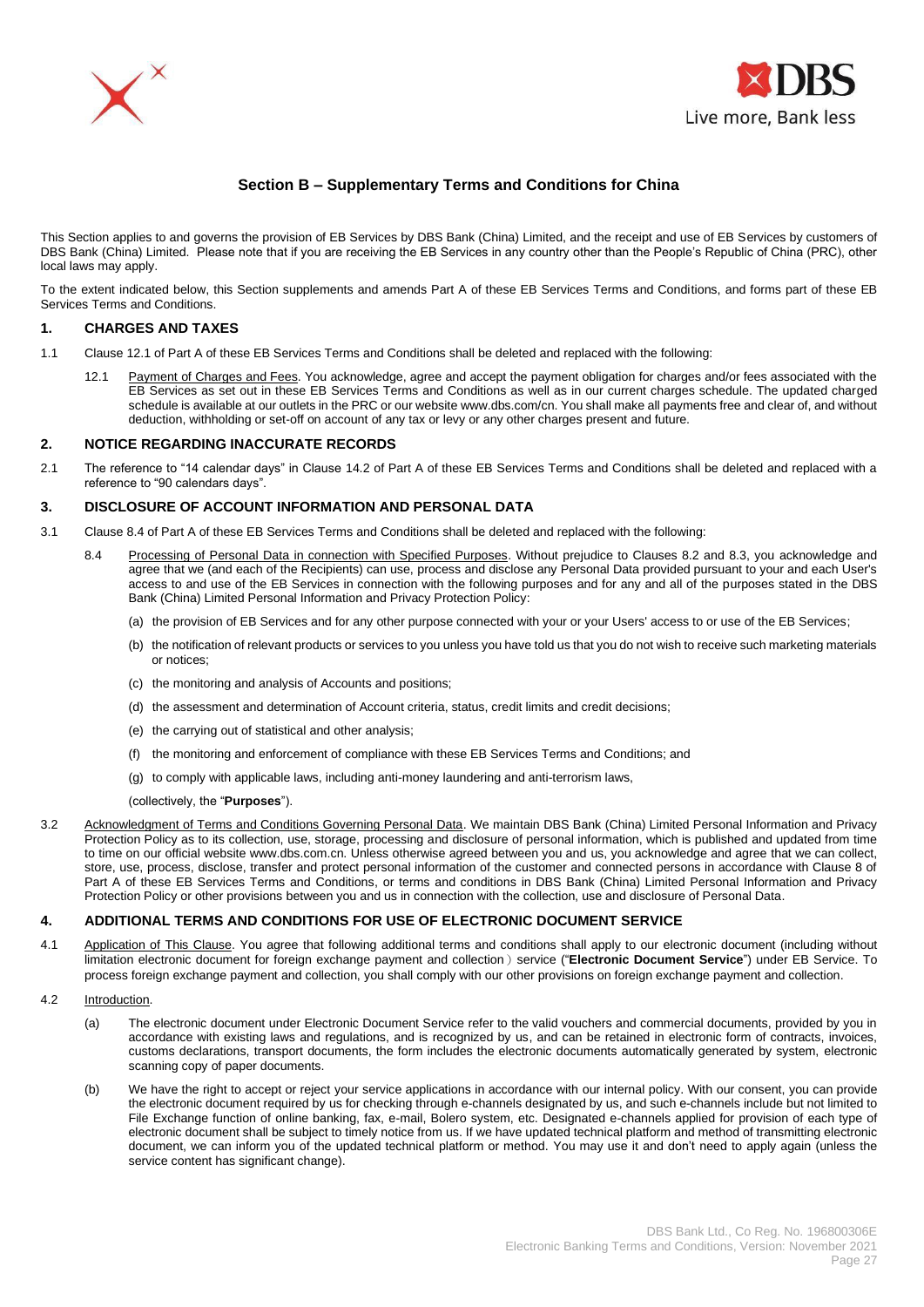



- (c) We will provide you with the format specification of file exchange, electronic documents provided by you must comply with the format specification. If the electronic documents provided by you are incomplete, or damaged or can't be accessed, opened, used due to other non-Bank reason, we have the right not to process the document checking instruction, we shall (but not be obliged to) contact you to resubmit or submit the original documents.
- (d) The electronic document submitted by you shall be legal, true, complete, and clear, consistent with the original document, you shall not re-use electronic document for other Foreign exchange payment and collection. You shall have the technology of sending and storage of electronic documents.
- 4.3 Terms and Conditions Specific for Electronic Document Service in respect of Foreign Exchange Payment and Collection.
	- (a) We need inform you of the electronic document type of foreign exchange payment and collection related to trade in goods. If regulation extends the electronic document service from trade in goods scope to service trade or others, we can agree with you of the service scope extension upon our internal approval, in this case, you don't need to apply again (unless content of Electronic Document Service has significant change).
	- (b) We will have a reasonable review of the authenticity of the electronic documents submitted by you and its consistency with the foreign exchange payment and collection transaction; If the electronic documents submitted by you cannot prove that the transaction is true and legitimate, or inconsistent with the foreign exchange payment and collection transaction, we have the right to request you to submit original transaction documents or other relevant evidences, you shall cooperate with us in term of it; After the review, the original documents shall be retained for regulatory check; We shall sign on the original documents and retain, according to the current regulatory requirements on foreign exchange of trade in goods.
	- (c) In accordance with the regulatory requirement, we have the right to random check from time to time on the authenticity of the original transaction documents and the consistency with the corresponding electronic documents. If the electronic document submitted by you is found to be untrue or reused, or other irregularities are found, we shall cease the Electronic Document Service for you since the date of problem found, and shall report to the local branch office of State Administration of Foreign Exchange ("**SAFE"**) at the same time.
- 4.4 Requirements for Electronic Document Service in respect of Foreign Exchange Payment and Collection.
	- (a) You do not have compliance issue in the Bank, which handle foreign exchange payment and collection transaction for you and has a good credit rating.
	- (b) If the electronic document submitted cannot prove that the transaction is authentic and legal, or inconsistent with the foreign exchange payment and collection transaction, you shall submit the original transaction document and other relevant document timely, according to our requirement.
	- (c) Per the SAFE's requirement, you shall retain the original transaction documents and store the corresponding electronic documents for 5 years for future reference; you shall cooperate with us to complete the random check.
	- (d) Other conditions determined by us in accordance with its risk control policies.
	- (e) You undertake to comply with the above requirements during its acceptance of Electronic Document Service under Clause 4. If the requirements of Electronic Document Service described in Clause 4.4 are no longer met, you shall immediately notify us in writing. We have the right to cease immediately the Electronic Document Service for foreign exchange payment and collection for you.
- 4.5 Application, Amendment, Suspension or Termination.
	- (a) Your applications to activate, amend, suspend, and/or cease the Electronic Document Service will only be effective after acceptance and proper filing by us.
	- (b) Electronic Document Service in respect of foreign exchange payment and collection shall terminate immediately upon the closure of the accounts for foreign exchange payment and collection.

# **5. USE THE EB SERVICE OUTSIDE THE TERRITORY OF PRC**

- 5.1 The following shall be inserted as Clause 16.11A of Part A of these EB Services Terms and Conditions:
	- 16.11A Use the EB Service outside the territory of PRC. You hereby acknowledge that, when using EB Services out of PRC (including Hong Kong SAR, Macau SAR and Taiwan region), you shall conform to the regulations of SAFE and People's Bank of China relating to the administration of foreign exchange (if applicable) and/or any requirement of the country or region where the transaction happens. You will assume the risks associated with your using the EB Services in the judicial regions outside the territory of PRC.

#### **6. AMENDMENTS AND VARIATIONS**

- 6.1 Clause 16.6 of Part A of these EB Services Terms and Conditions shall be deleted and replaced with the following:
	- 16.6 Amendments and Variations. We may by notice in writing to you or via the EB Services or such other mode of communication as we deem appropriate, amend these EB Services Terms and Conditions, the scale of charges payable (in accordance with Clause 12.1) or the User Guide. We will give you:
		- (a) 30 calendar days' notice where the amendment relates to your liabilities and obligations under these EB Services Terms and Conditions or the User Guide; or
		- (b) reasonable notice in the case of any other amendment,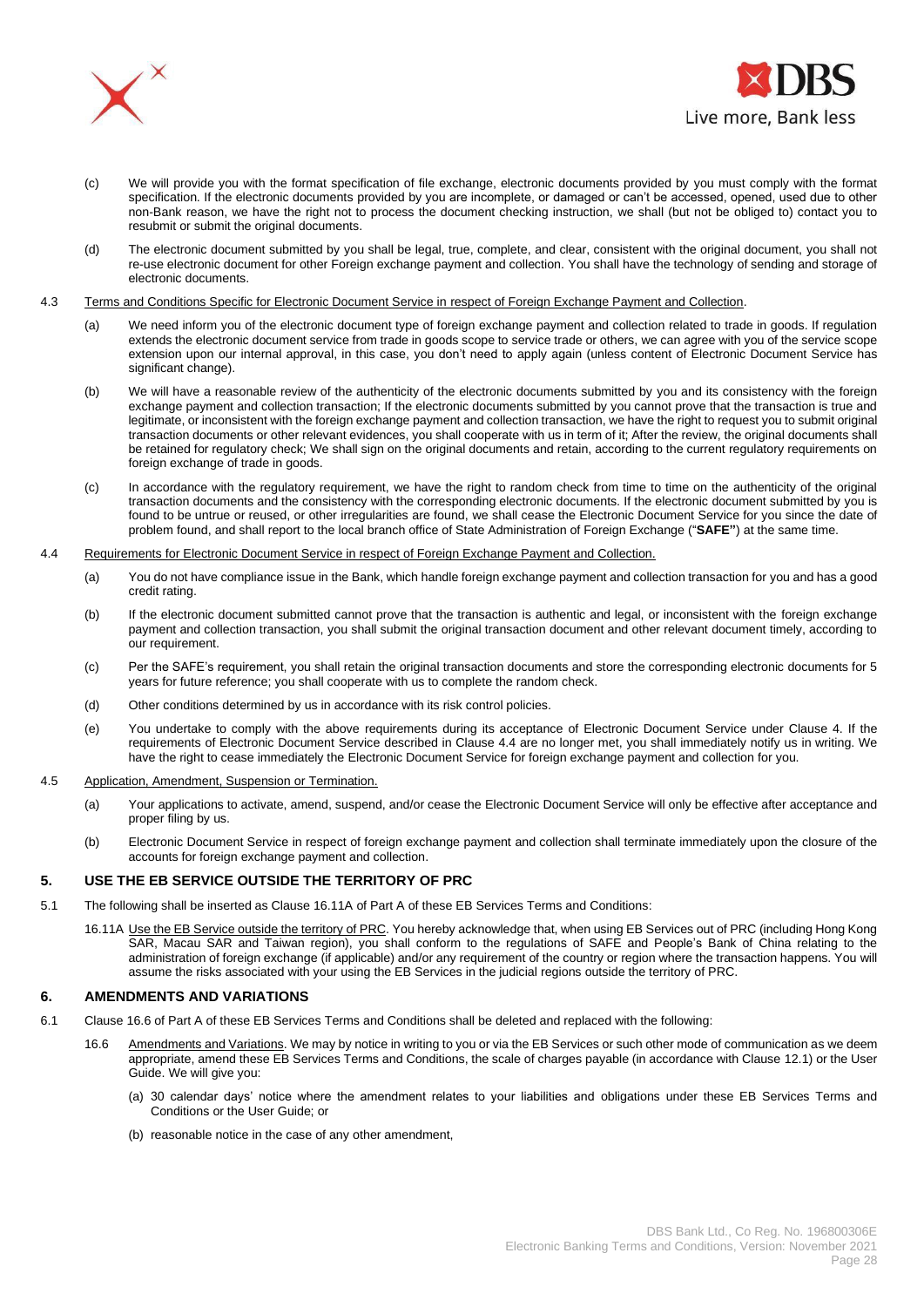



provided that we are not obliged to give you any advance notice if amendments are required in an emergency or where it is impracticable for us to give such advance notice (in which case such amendments will take immediate effect). If you or any User continue to use the EB Services after the effective date of such amendment you are deemed to have agreed to the same.

# **7. GOVERNING LANGUAGE**

- 7.1 Clause 16.9 of Part A of these EB Services Terms and Conditions shall be deleted and replaced with the following:
	- 16.9 Governing Language. In the event that these EB Services Terms and Conditions are translated into any other language, both the English version and the translated version shall be equally effective, provided that the Chinese version shall prevail in the event of any inconsistency or contradiction.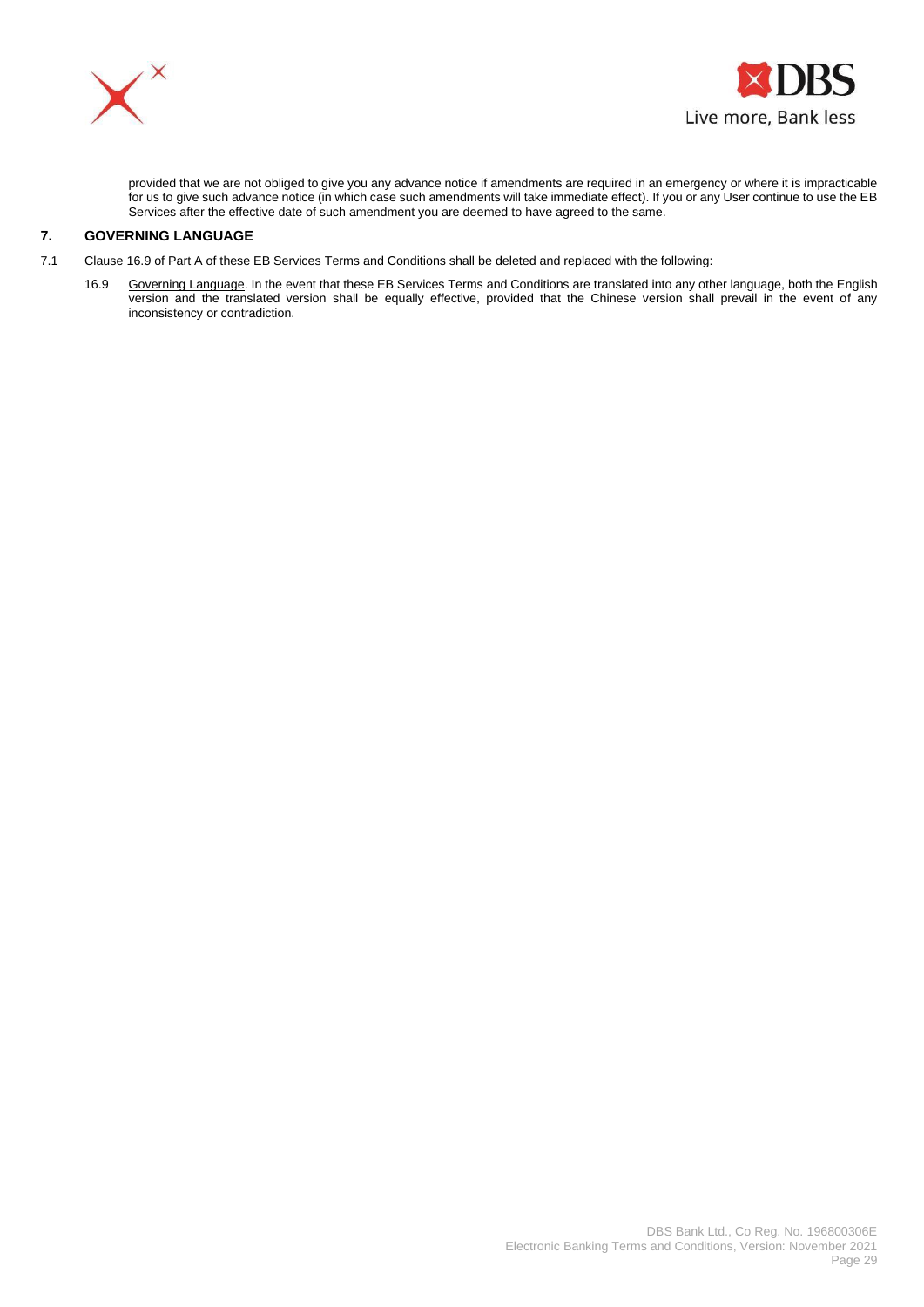



# **Section C – Supplementary Terms and Conditions for Hong Kong SAR**

This Section applies to and governs the provision of EB Services by DBS Bank (Hong Kong) Limited or DBS Bank Ltd., Hong Kong Branch (incorporated in Singapore with limited liability), and the receipt and use of EB Services by customers of DBS Bank (Hong Kong) Limited or DBS Bank Ltd., Hong Kong Branch. Please note that if you are receiving the EB Services in any country other than Hong Kong, other local laws may apply.

To the extent indicated below, this Section supplements and amends Part A of these EB Services Terms and Conditions, and forms part of these EB Services Terms and Conditions.

# **1. DEFINITIONS AND INTERPRETATION**

- 1.1 Definitions. Unless expressly provided to the contrary in this Section, capitalised terms in this Section shall have the meaning given to those terms in Part A of these EB Services Terms and Conditions. In addition, unless the context otherwise requires:
	- (a) "**Hong Kong**" means the Hong Kong Special Administrative Region of the People's Republic of China;
	- (b) "**Participating Bank**" means any participating banks of the JETCO ATM network, (if applicable) PLUS ATM network and/or (if applicable) China UnionPay ATM network;
	- (c) "**Personal Data**" has the meaning ascribed to such term in the Personal Data (Privacy) Ordinance (Chapter 486 of the Laws of Hong Kong); and
	- (d) "**PIN**" means the Personal Identification Number which is the Security Code of the ATM card or Phone Banking Services.

#### **2. DISCLOSURE OF ACCOUNT INFORMATION AND PERSONAL DATA**

- 2.1 Clause 8 of Part A of these EB Services Terms and Conditions shall be deleted and replaced with the following:
	- 8.1 You acknowledge and agree that the disclosure of information or other similar provisions in the Account Opening Terms shall apply to information relating to you and your Account(s) provided to us pursuant to these EB Services Terms and Conditions.

## **3. INDEMNITIES AND LIMITATION OF LIABILITY**

- 3.1 The word "gross" in the last line of Clause 11.4 of Part A of these EB Services Terms and Conditions shall be deleted.
- 3.2 Exclusions from Limitation of Liability. Without prejudice to Clause 11.7 of Part A of these EB Services Terms and Conditions, nothing in these EB Services Terms and Conditions shall exclude or limit our liability in respect of direct loss arising from negligence by or wilful misconduct of the Bank or its employees.

# **4. NOTICE REGARDING INACCURATE RECORDS**

4.1 The reference to "14 calendar days" in Clause 14.2 of Part A of these EB Services Terms and Conditions shall be deleted and replaced with a reference to "90 calendars days".

#### **5. AMENDMENTS AND VARIATIONS**

- 5.1 In addition to Clause 13 of Part A of these EB Services Terms and Conditions, we may suspend your or any User access to or use of any EB Services where such action is required to fulfil our legal or regulatory obligations or to comply with an order of a court of competent jurisdiction or our internal policies and procedures.
- 5.2 Clause 16.6 of Part A of these EB Services Terms and Conditions shall be deleted and replaced with the following:
	- 16.6 Amendments and Variations. We may by notice in writing to you or via the EB Services or such other mode of communication as we deem appropriate, amend these EB Services Terms and Conditions, the scale of charges payable (in accordance with Clause 12.1) or the User Guide. We will give you:
		- (a) 30 calendar days' notice where the amendment relates to the scale of charges payable or your liabilities and obligations under these EB Services Terms and Conditions or the User Guide, unless such changes are not within our control; or
		- (b) reasonable notice in the case of any other amendment,

provided that we are not obliged to give you any advance notice if amendments are required in an emergency or where it is impracticable for us to give such advance notice (in which case such amendments will take immediate effect). *If you or any User continue to use the EB Services after the effective date of such amendment you are deemed to have agreed to the same.*

#### **6. ADDITIONAL TERMS AND CONDITIONS FOR USE OF PHONE BANKING SERVICES**

6.1 Clause 2 of Part B of these EB Services Terms and Conditions shall be deleted and replaced with the following:

# **2. ADDITIONAL TERMS AND CONDITIONS FOR USE OF PHONE BANKING SERVICES**

- 2.1 Applicability of this Provision. You agree that the following additional terms and conditions shall apply to your access to and use of EB Services provided through the telephone ("**Phone Banking Services**").
- 2.2 Quoting of Exchange or Interest Rates. Any exchange rate or interest rate quoted by us in response to Electronic Instructions received through the telephone is for reference only and shall not be binding on us unless confirmed by us for the purposes of a Transaction. Such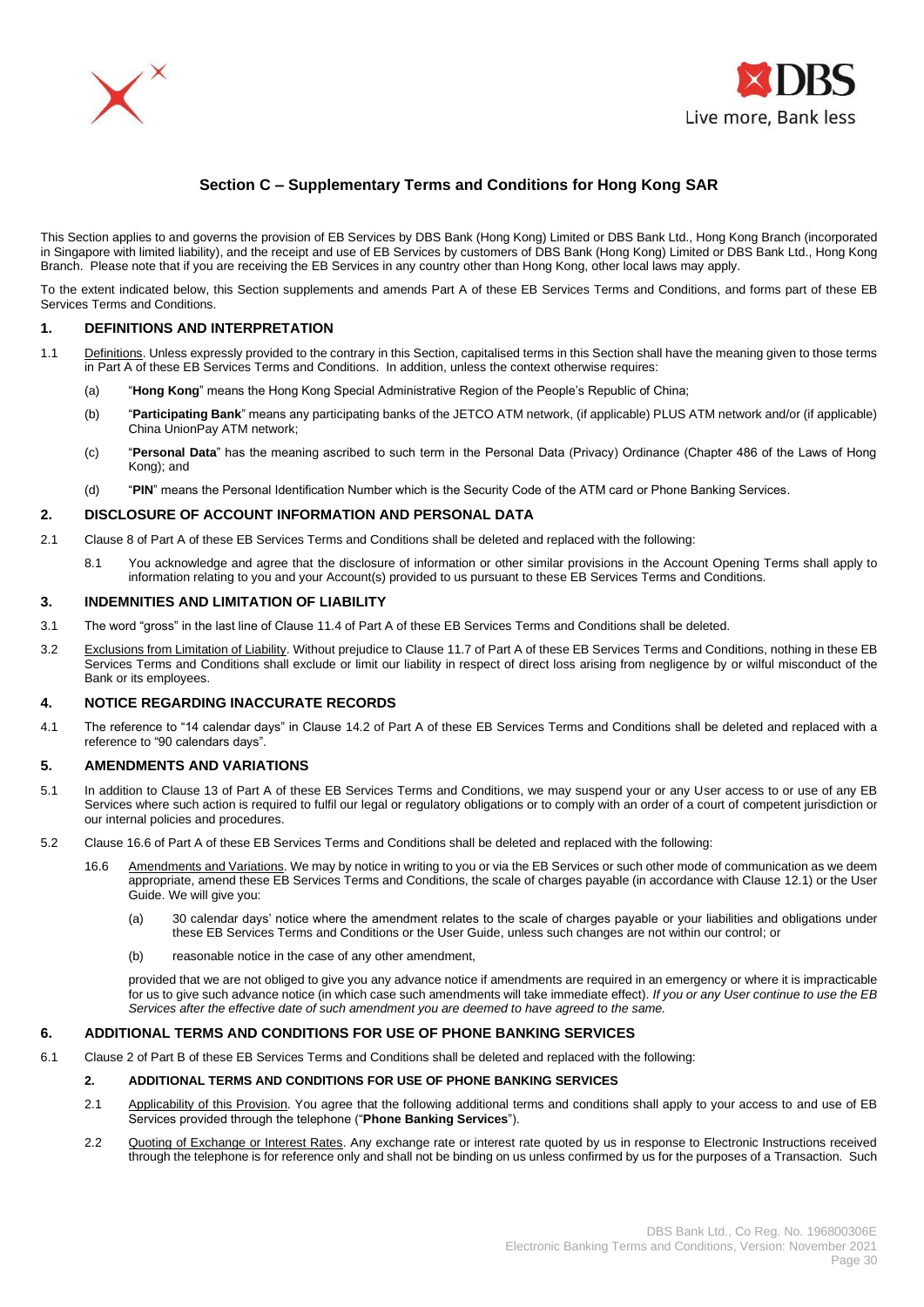



confirmed exchange rate or interest rate shall be binding on you once accepted (whether through the telephone or otherwise), notwithstanding that different exchange rate(s) or interest rate(s) may have been quoted by us to you from time to time through other communication channels.

- 2.3 Recording of Conversations. We may record the conversations between you and our employees/ representatives and, to the maximum extent permitted under applicable law, we may present the recording as transaction-related evidence to any Person we deem necessary in connection with investigations or court or other legal proceedings. All such recordings will remain our property and will, in the absence of manifest error, be conclusive evidence of the contents of the conversation.
- 2.4 Use of PIN for Phone Instructions. To give valid Electronic Instructions through our Phone Banking Services ("**Phone Instructions**"), your PIN must be correctly stated. The use of the Phone Banking Services by any Person (whether or not authorised by you) who provides the correct PIN shall constitute, and be deemed to be, use by you and shall be binding upon you. Save for confirmation of the PIN, we shall not be under any duty to verify the identity of the Person giving Phone Instructions but may, at our discretion, require you to provide additional personal information as proof of identity before carrying out any Phone Instructions. You shall be solely responsible for designating the PIN to your personnel or representatives and controlling their use of the PIN. Any Person using the PIN shall be entitled to use the Phone Banking Services singly and all such use will be binding on you. You authorise and direct us to accept Phone Instructions given by any person singly using the PIN. The aforesaid arrangement overrides any signing authority and signing arrangement specified by you to us with respect to the relevant Accounts covered by the Phone Banking Services from time to time.
- 2.5 Acceptance of Phone Instructions. Once any Phone Instructions have been acknowledged by us, they are treated as binding and any amendment, cancellation or reversal is not normally possible. Any such amendment, cancellation or reversal will be at our discretion.
- 2.6 Confirmation and Records of Phone Instructions. Each Phone Instruction will be confirmed by a confirmation reference number, if applicable, given during the same telephone call. Details of the Phone Banking Services transactions will be recorded (as applicable) on your statement of Account and/or passbook.
- 2.7 Bill Payment and Fund Transfers. You may from time to time instruct us to effect payment to merchants, government, charity organisations or any other third parties as pre-defined by us from time to time for bill payment on the date as specified by you subject to acceptance by us. You acknowledge that the crediting of payments using the bill payment service to the payee will be subject to the minimum turnaround times prescribed by us from time to time. You agree that we may provide a report (on a daily or other regular basis) to each payee participating in the bill payment programme. The report will list all the users of the service who have made payments to that payee and the respective amounts paid by each of them and credited into that account of the payee in each day.

Transactions involving transfer of funds between any Account or between any Account and other accounts of you and/or third parties held with us and/or with other banks can only be accepted if the necessary arrangements have been established by us. Wherever possible, such fund transfers shall be transferred on the same day or otherwise on the next business day at our discretion or on any other day specified by you and agreed by us.

To help reduce the risks, we may set (and from time to time revise) limits on the transaction size, payee/ transfer destinations and other features of the bill payment/ fund transfer services and/or may set user requirements. You shall not issue (and we shall not be obliged to accept) Electronic Instructions to make payments/ transfer funds which (whether individually or in aggregate) fail to comply with the relevant limits specified by us from time to time. We shall not be liable to you for any loss or damage to you as a result of our nonacceptance of such Electronic Instructions.

# **7. ADDITIONAL TERMS AND CONDITIONS FOR USE OF ATM AND ATM CARDS**

7.1 Clause 3 of Part B of these EB Services Terms and Conditions shall be deleted and replaced with the following:

# **3. ADDITIONAL TERMS AND CONDITIONS FOR USE OF ATM AND ATM CARDS**

- 3.1 Applicability of this Provision. You agree that the following additional terms and conditions shall apply to your access to and use of our ATMs and ATM cards issued by us.
- 3.2 Use of ATM Card. The ATM card incorporates ATM functions to operate your Account as permitted by us. It is also accepted by ATMs installed by or belonging to us or any Participating Bank and can be used to make payment at point of sale terminals as recognised by us and notified to you from time to time, to make payment via the Easy Pay System service and the Payment by Phone service and to deposit cash and cheques via cash and cheque deposit machines respectively, and to operate any other services that may from time to time be provided.

You irrevocably authorise us to debit (without notice to you) from any Account the amount of any withdrawal, transfer and/or other transaction arising from the use of the ATM card and the correct PIN, whether or not made with your knowledge or authority, save only where you are not responsible for the transaction, as described in these EB Services Terms and Conditions.

The ATM card and the related PIN are issued and delivered to you at your own risk. The ATM card is non-transferable and must only be used by you or the personnel or representatives designated by you. You must safeguard the PIN in accordance with Clause 3A of Part B of these EB Services Terms and Conditions and comply with security recommendations issued by us from time to time.

The ATM card should be used in conjunction with the PIN. You agree to keep the ATM card and the PIN safe and never write down the PIN on the ATM card or on anything usually kept with or near it.

For ATM cards with China UnionPay Services, you are required to sign on the signature panel on the back of the ATM card. Merchants may verify your signature against that signed on the signature panel.

3.3 Deposit of Cash and Cheques. Cash and proceeds of cheques (including house cheques) deposited through ATMs will only be credited to your Account when collected and verified by us (and, for cheques, when the cheques are cleared). You cannot withdraw or utilise the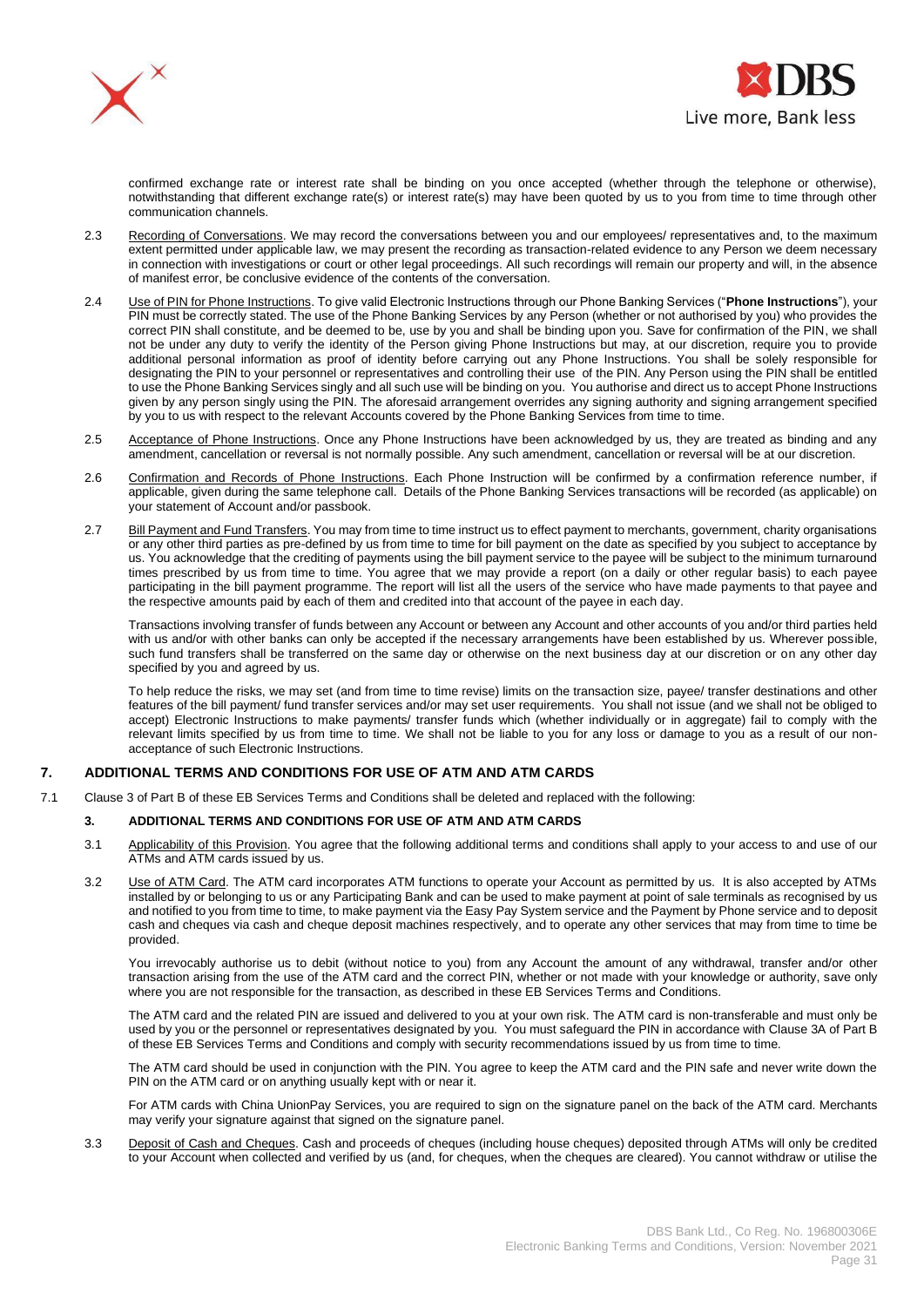



amount deposited until it is so credited. The customer advice issued by the ATM upon acceptance of deposit is not binding upon us and our determination of the amount deposited shall be conclusive against and binding on you.

- 3.4 No Set-Off or Counterclaim. No claim by you against a merchant or any other Person in respect of the use of ATM cards at any point of sales terminal may be the subject of any set-off or counterclaim against us. We are not responsible in any way for the goods and/or services supplied to you or by other acts or omissions of such merchants or other Person.
- 3.5 Insufficient Funds. The ATM card may be used for cash withdrawal or transfer only where there are sufficient funds in the Account. If withdrawal or transfer is made without sufficient funds in the Account, we may (but are not obliged to) grant you credit to meet such withdrawal or transfer, and you shall repay to us immediately on demand such amount overdrawn together with bank charges and interest in accordance with our current scale of charges.
- 3.6 Card Transactions. We may determine the transaction date in respect of every Transaction and may reject any transaction and/or any cheque presented via the ATM. Transactions effected in currencies other than the currency of the Account will be debited to the Account after conversion into the currency of the Account at a rate determined by us.
- 3.7 Limits on Usage of Card. We may from time to time determine and, with or without prior notice to you, impose any limit on the use of ATM cards, whether in terms of amount, frequency of use or otherwise.
- 3.8 Transaction Records. Fund transfers and withdrawal transactions and any other relevant Transactions carried out by the use of the ATM card will be shown (as applicable) on your statement of Account or passbook respectively. The records of us and/or any other Participating Bank in relation to any Transaction made by the use of the ATM card on any ATM and/or point of sale terminal shall, in the absence of manifest error, be conclusively binding on you for all purposes.
- 3.9 Charges. We shall be entitled to levy a reasonable charge for the issuance, re-issuance and use of the ATM card or PIN, as shown in our current charges schedule.
- 3.10 Exclusion of Credit or Charge Cards. These EB Services Terms and Conditions do not apply to credit or other facilities made or to be made available through any credit or charge cards which are governed by the terms and conditions of the respective agreements relating to such credit or charge cards.

# **8. ADDITIONAL TERMS AND CONDITIONS FOR USE OF PIN AND ATM CARDS**

- 8.1 The following shall be added as Clause 3A of Part B of these EB Services Terms and Conditions:
	- 3A.1 PIN Security. We may issue a PIN to you which serves as the Security Code of the ATM card or Phone Banking Services offered to you. The PIN is strictly confidential to you and you undertake to ensure that all necessary precautions are and will continue to be taken to keep it confidential. You agree to keep the PIN secret and safe. In particular, you must:
		- (a) destroy the original printed copy of the PIN;
		- (b) not allow anyone else to use your PIN;
		- (c) not write down or record the PIN in any place or manner which may enable a third party to use your ATM card and/or Phone Banking Services;
		- (d) always disguise the PIN if it is written down or recorded in any form; and
		- (e) change the PIN regularly for your own protection.
	- 3A.2 Unauthorised Use and Loss of PIN and Related ATM Card. You shall notify us immediately of any actual, suspected or potential unauthorised use or disclosure of the PIN or loss or theft of the ATM card and/or the related PIN and change the PIN as soon as practicable. We should be notified by telephone or in writing (or by such other means acceptable to us which we may notify to you from time to time). Any such notification, once given, may not be cancelled or withdrawn unless we agree otherwise.
	- 3A.3 Your Liability.
		- (a) Subject to paragraph (b), you shall be responsible for all Transactions effected by the use of your PIN, ATM card and/or the ATM at any time, including any Transaction effected (whether or not authorised by you) prior to receipt by us of notification of unauthorised use or disclosure, loss or theft under Clause 3A.2 of Part B of these EB Services Terms and Conditions.
		- (b) If you have acted in good faith and without fraud or gross negligence, you shall not be liable for any Transaction not authorised by you after we have actually received adequate notification, in accordance with Clause 3A.2 of Part B of these EB Services Terms and Conditions, that the ATM card or PIN has been lost or stolen or that the PIN has been disclosed to someone else. However, all transactions effected by the use of your PIN or ATM card and/or the ATM at any time prior to our actual receipt of such notification (whether or not authorised by you) shall be conclusively binding on you.

You shall indemnify us on demand for all losses, claims, actions, proceedings, demands, damages, costs and expenses (including reasonable legal and other costs and expenses) and any other liabilities in respect of all use of the PIN and/or the ATM card (whether or not authorised by you) for which you are responsible.

3A.4 Our Liability. We, our personnel and/or any Participating Bank shall not be liable to you or any third party for any consequences if any Transaction involving the use of the ATM card or PIN is not effected or if there is any malfunction and/or failure of the ATM, PIN or the ATM card.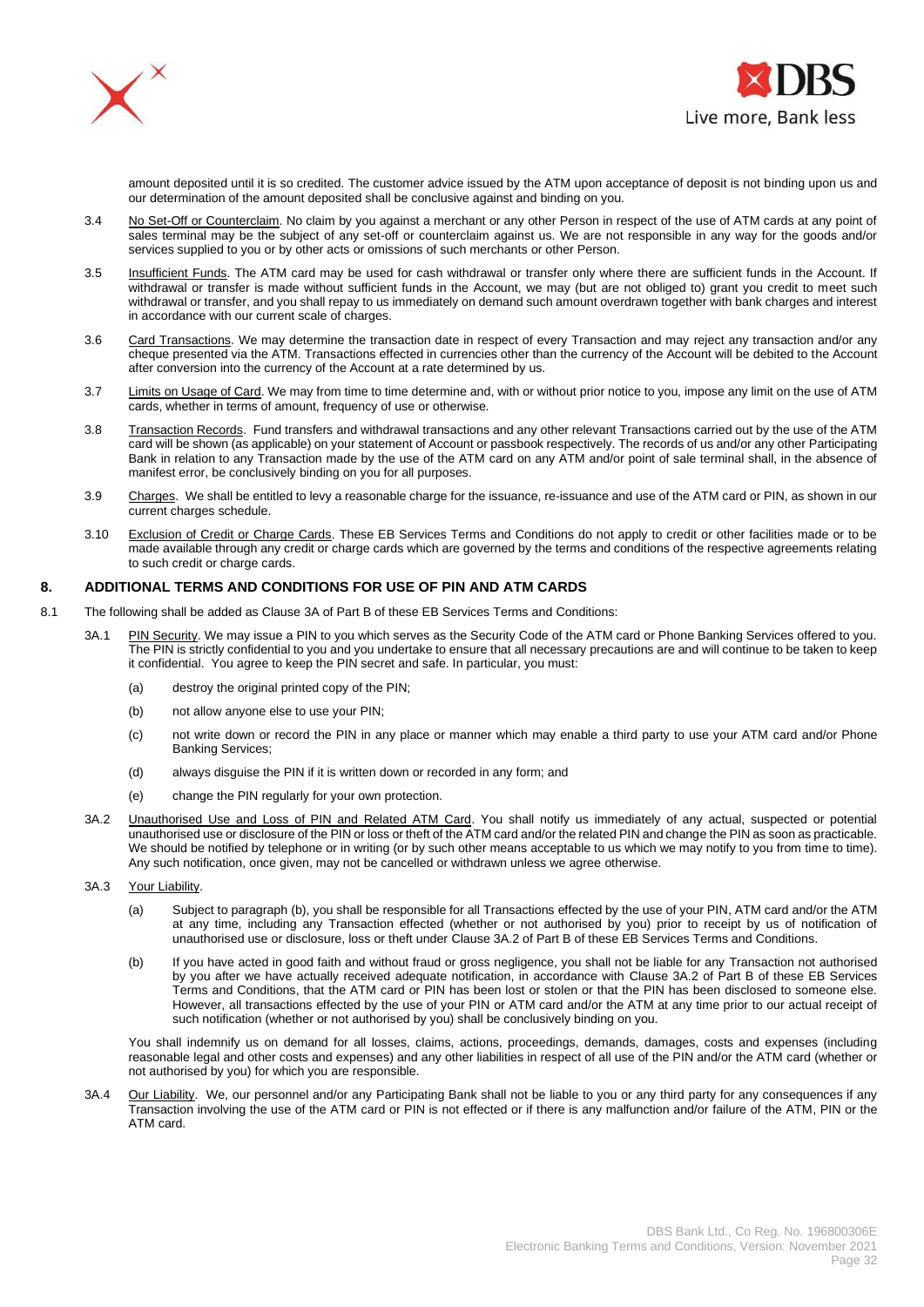



# **9. ADDITIONAL TERMS AND CONDITIONS FOR USE OF ERP LINKED SERVICES**

- 9.1 Applicability of this Provision. You agree that the following additional terms and conditions shall apply to your access to and use of the ERP Linked **Services**
- 9.2 Definitions. For the purpose of the ERP Linked Services, the following definitions apply:
	- (a) "**Data**" means any data, files, information, content, instructions or messages;
	- (b) "**ERP Linked Services**" means EB Services which you may access using an ERP Platform;
	- (c) "**ERP Provider**" means any third party who has made available the use or access of an ERP Platform to you and who has been approved by us;
	- (d) "**ERP Platform**" means any accounting or enterprise resource planning software, platform or solution owned, offered, provided or licensed by an ERP Provider and approved by us; and
	- (e) "**Your Information**" means any information relating to you, your use of the EB Services, your Electronic Instructions, your Transactions and your Accounts, including any Personal Data you provide to us.

# 9.3 ERP Linked Services.

- (a) The ERP Linked Services allow you to obtain information relating to your Accounts, provide Electronic Instructions to us via the ERP Platform and use such other features, facilities or functionalities as we shall make available from time to time.
- (b) You irrevocably and unconditionally authorise any User to sign up and activate the ERP Linked Services.
- 9.4 Disclosure of Your Information. In addition to Clause 8.2 of Part A of these EB Services Terms and Conditions and Clause 2 of this Section, you acknowledge and agree that we and our officers, employees and agents are authorised to provide or disclose Your Information to any ERP Provider and/or its affiliates. You agree and acknowledge that we shall have no responsibility or liability or control over any ERP Provider's disclosure, use or handling of Your Information.
- 9.5 Use of the ERP Linked Services.
	- (a) To use the ERP Linked Services, you must be a subscriber of the ERP Platform or have a valid licence from the ERP Provider to use its ERP Platform. You agree that you are solely responsible for all costs associated with your subscription to or licence of the ERP Platform and any infrastructure (including without limitation any equipment, software, network or communication facilities) required to support your use of the ERP Platform. We shall have no responsibility or liability for any act or omission of any ERP Provider.
	- (b) It is your responsibility to at all times (i) comply with all guides, instructions and recommendations we provide to you from time to time in relation to the use of the ERP Linked Services; and (ii) assess the security arrangements relating to your access to and use of the ERP Linked Services to ensure that they are adequate to protect your interests.
	- (c) You shall ensure that all Data and/or Electronic Instructions transmitted to us for or in connection with the ERP Linked Services is true, accurate and complete and you shall immediately inform us in writing of any errors, discrepancies or omissions. You must check all Data received by you on the ERP Platform in connection with the ERP Linked Services. If any such Data is incorrect or omit anything it should include, you should inform us in writing immediately.
	- (d) You acknowledge that processing of any Electronic Instructions received via the ERP Linked Services is subject to successful receipt of such Electronic Instruction by us from the ERP Provider. We shall have no responsibility or liability where you submit any Electronic Instruction through the ERP Platform but such Electronic Instruction is not successfully received by us.
	- (e) Receipt by us of any Electronic Instruction issued or purporting to be issued by you in connection with the ERP Linked Services will constitute full and unconditional authority to us to carry out or act upon that Electronic Instruction, and we shall not be bound to investigate or enquire as to the authenticity of any such Electronic Instruction unless we have received prior written notification from you which casts doubt on its validity.
	- (f) You shall immediately notify us in writing if you become aware of or suspect any breach or compromise of the security of the ERP Linked Services providing full details of the breach or compromise, including but not limited to the identity of any person responsible for the breach or compromise. You shall (save to the extent prohibited by any applicable law) fully and promptly cooperate with any steps taken by us to investigate and/or rectify any apparent or suspected breach or compromise of the security of the ERP Linked Services and provide such information as we reasonably request in writing to assist us in the investigation.
- 9.6 Acceptance of Inherent Risk. You agree and accept that any Data exchanged between us and/or the provision of any Electronic Instruction via the ERP Linked Services are subject to risks. The following are given as illustrations of the types of risks which you may encounter and does not purport to disclose all of the risks or other relevant considerations of using the ERP Linked Services:
	- (a) Your access to the ERP Linked Services may be interrupted from time to time due to equipment malfunction, updates, maintenance, breakdowns and repair of the ERP Platform or the ERP Provider's network or other reasons that may be beyond our control;
	- (b) The ERP Linked Services may be susceptible to errors or delays which may be generated during the communication, transmission or transformation of Data exchanged between us and the ERP Provider;
	- (c) Your Information will be stored on the ERP Provider's servers and network and will be subject to data privacy or data handling policies of the ERP Provider.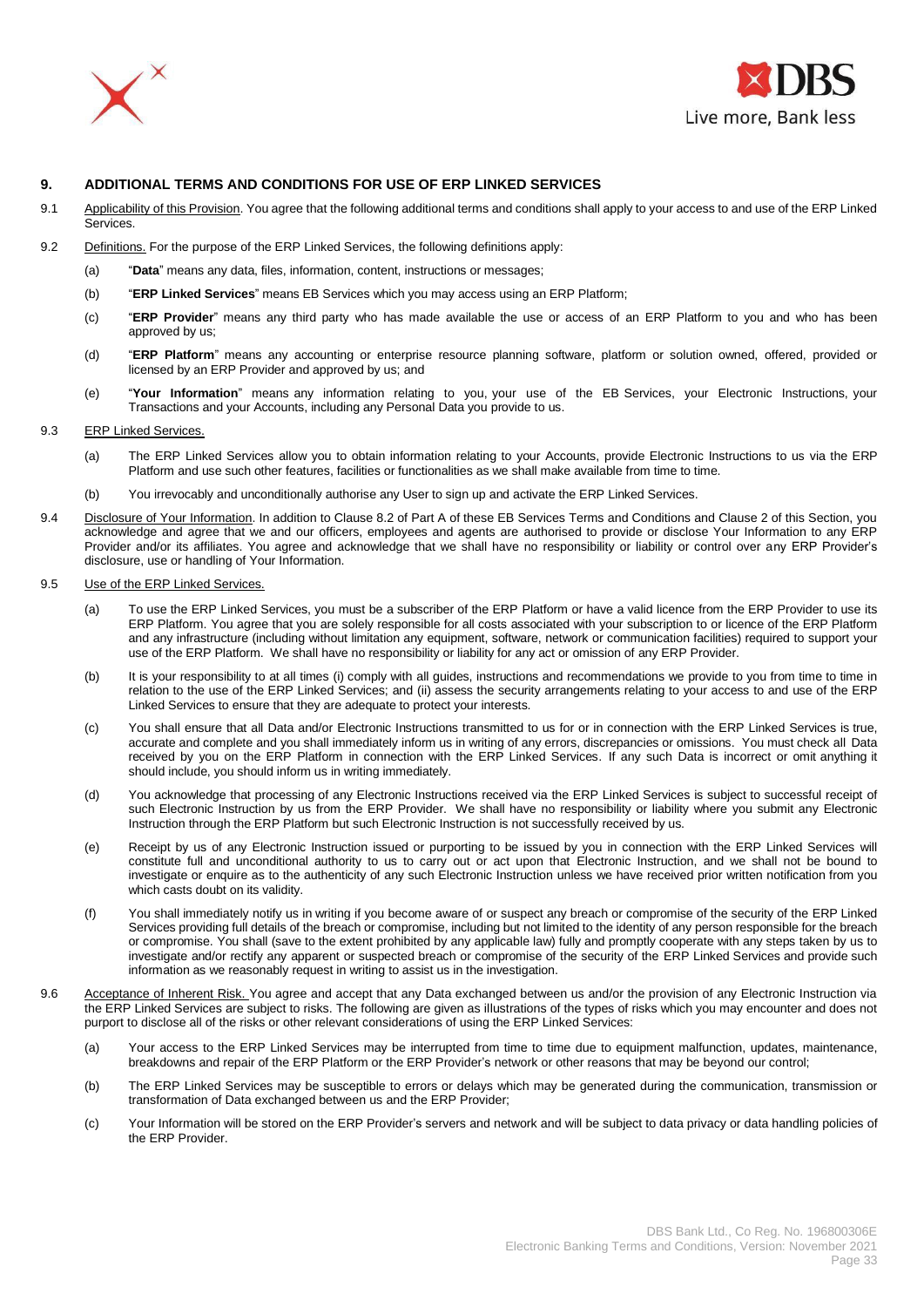



- 9.7 Suspension. We reserve the right at any time to immediately suspend the ERP Linked Services for such period or periods as we consider reasonably appropriate without notice to you if (a) suspension is necessary for the purpose of maintenance (routine or emergency) or enhancement of the ERP Linked Services; (b) there are reasonable grounds to suspect a compromise of security or any unauthorised or fraudulent use of the ERP Linked Services; or (c) the ERP Provider terminates or suspends your use or access to the ERP Platform.
- 9.8 Termination. In addition to Clause 13 of Part A of these EB Services Terms and Conditions, we may terminate the ERP Linked Services immediately without notice to you in any of the following circumstances:
	- (a) if you cease to be a valid subscriber, user or licensee of the ERP Platform;
	- (b) if we no longer have an arrangement with the ERP Provider to provide the ERP Linked Services;
	- (c) if the ERP Provider suspends or terminates your use or access to ERP Platform; or
	- (d) where we have cease to provide the ERP Linked Services.

Notwithstanding the foregoing, you undertake to notify us in writing immediately in the event you cease to be a subscriber, user or licensee of the ERP Platform or if the ERP Platform is made unavailable to you for any reason whatsoever.

# **10. ADDITIONAL TERMS AND CONDITIONS FOR USE OF FPS SERVICES**

#### 10.1 Bank Services relating to Faster Payment System

- (a) We provide the Bank Services (as defined under this Clause) to customers to facilitate payments and funds transfers using the Faster Payment System. The Faster Payment System is provided and operated by HKICL. The Bank Services are therefore subject to the rules, guidelines and procedures imposed by HKICL in relation to the Faster Payment System from time to time. This Clause governs our provision to you and your use of the Bank Services. The Bank Services form part of our banking services. The provisions of the rest of the EB Services Terms and Conditions continue to apply to the Bank Services to the extent that they are relevant and not inconsistent with the provisions in this Clause. Unless otherwise specified, the provisions of this Clause shall prevail if there is any inconsistency between them and the rest of these EB Services Terms and Conditions with respect to the Bank Services.
- (b) By requesting us to register any Proxy ID for you in the HKICL FPS or to set up any eDDA for you using the HKICL FPS, or by initiating any payment or funds transfer using the HKICL FPS, you will be regarded as having accepted and will be bound by the provisions of this Clause. You should not request us to register any Proxy ID or set up any eDDA for you and should not initiate any payment or funds transfer using the HKICL FPS unless you accept the provisions of this Clause.
- (c) In this Clause, the following terms have the following meanings:
	- (i) "**Addressing Service**" means a service provided by HKICL as part of HKICL FPS to facilitate customers of Participants to use predefined Proxy ID instead of account number to identify the destination of a payment or funds transfer instruction and other communications for the purpose of HKICL FPS.
	- (ii) "**Bank Services**" means the services (including the QR Code Services) provided by us to customers from time to time to facilitate payments and funds transfers using HKICL FPS and the Addressing Service, eDDA Service and any other services and facilities provided by HKICL in connection with the Faster Payment System from time to time.
	- (iii) "**Default Account**" means the account maintained by you with us or any other Participant and set as the default account for receiving payment or funds using HKICL FPS or (if and to the extent specified or permitted by the rules, guidelines and procedures of HKICL) for debiting payment or funds using HKICL FPS.
	- (iv) "**eDDA**" means a direct debit authorisation set up by electronic means using HKICL FPS.
	- (v) "**eDDA Service**" means a service provided by HKICL as part of HKICL FPS to facilitate customers of Participants to set up direct debit authorisation.
	- (vi) "**FPS Identifier**" means a unique random number generated by HKICL FPS to be associated with the account of a customer of a Participant.
	- (vii) "**HKICL**" means Hong Kong Interbank Clearing Limited and its successors and assigns.
	- (viii) "**HKICL FPS**" or "**Faster Payment System**" means the Faster Payment System and related facilities and services provided, managed and operated by HKICL from time to time for (i) processing direct debits and credits, funds transfers and other payment transactions and (ii) exchanging and processing instructions relating to eDDA Service and Addressing Service.
	- (ix) "**Participant**" means a participant of HKICL FPS which may be a bank or other financial institution, a retail payment system operator, a licensed stored value facility, or any other person accepted by HKICL as a participant of HKICL FPS from time to time.
	- (x) "**Proxy ID**" means the identifiers which may be accepted by HKICL for registration in the Addressing Service to identify the account of a customer of a Participant, including the mobile phone number or email address of the customer, or the FPS Identifier.
	- (xi) "**QR Code Services**" means the QR code and the associated payment and funds transfer services provided by us to customers from time to time.
	- (xii) "**Regulatory Requirement**" means any law, regulation or court order, or any rule, direction, guideline, code, notice or restriction (whether or not having the force of law) issued by any regulatory authority, governmental agency (including tax authority), clearing or settlement bank or exchange, or industry or self-regulatory body, whether in or outside Hong Kong, to which HKICL, we or any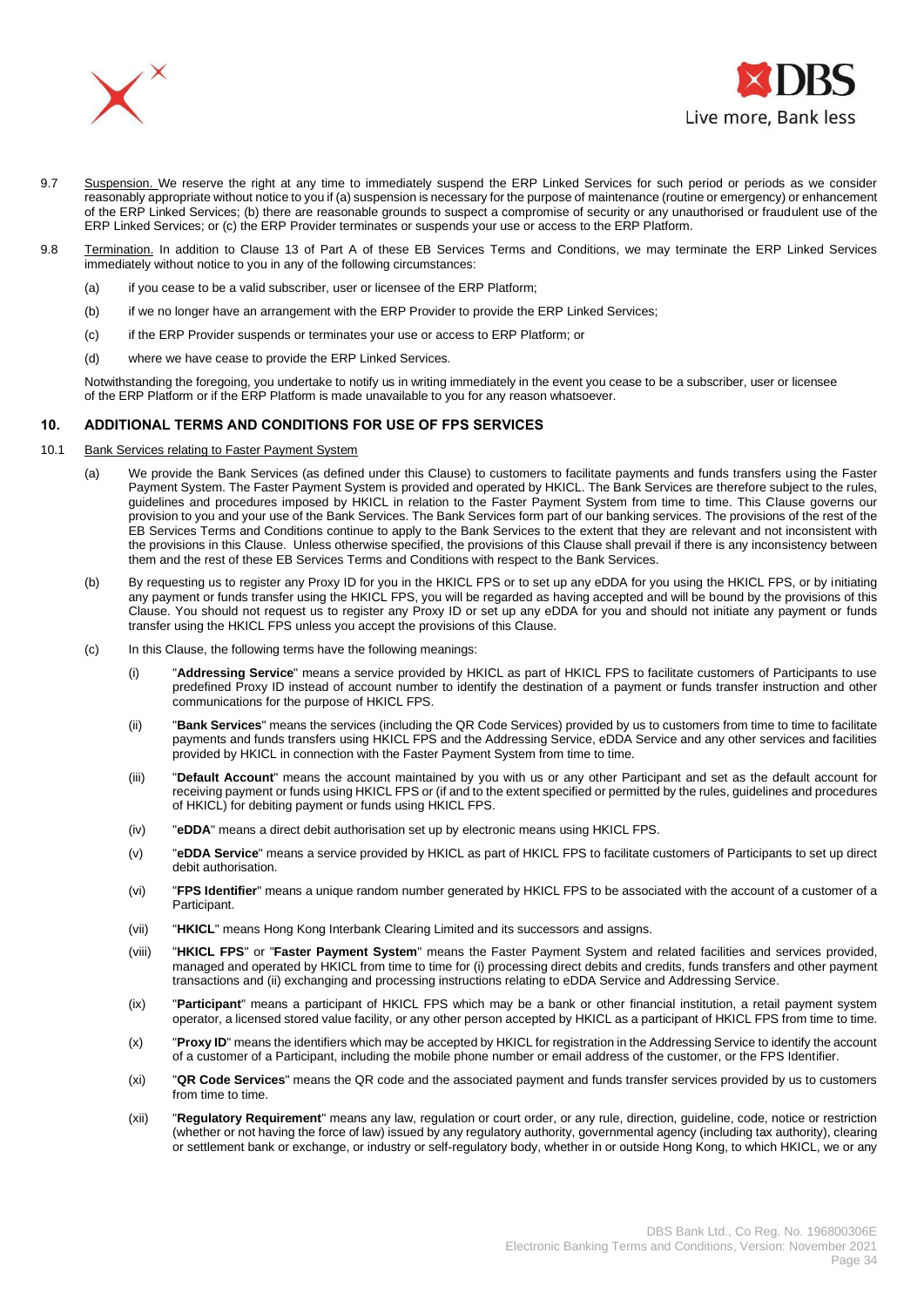



other Participant or the respective affiliates or group companies, or you are subject or are expected to comply with from time to time.

(xiii) "**you**" and "**your**" means customer to whom we provide Bank Services and, where the context permits, includes any person authorised by the customer to give instructions or requests to us in connection with the use of the Bank Services, and such person's successors and permitted assigns.

#### 10.2 Scope of Bank Services and conditions for use

- (a) We provide the Bank Services to customers to facilitate payment and funds transfer using the Faster Payment System and the Addressing Service, eDDA Service and any other services and facilities provided by HKICL in connection with the Faster Payment System from time to time. We have the right to set or vary from time to time the scope of the Bank Services and the conditions and procedures for using the Bank Services. In order to use the Bank Services, you have to accept and follow these conditions and procedures.
- (b) We may provide the Bank Services to facilitate payment and funds transfer in any currency specified by us from time to time, including Hong Kong dollars and Renminbi.
- (c) In order to enable us to handle an instruction for you in relation to payment or funds transfer using HKICL FPS, you have to provide or input the necessary information and complete the process by such means or in such manner prescribed by us from time to time.
- (d) All payment or funds transfer transactions using HKICL FPS will be processed, cleared and settled under the interbank clearing and settlement arrangements including without limitation the arrangements in relation to the Faster Payment System agreed by the Participants and HKICL from time to time.
- (e) With respect to the Bank Services, Clause 13 of Part A of these EB Services Terms and Conditions shall not apply and this sub-Clause (e) shall prevail. We reserve the right to suspend or terminate the Bank Services in whole or in part at any time without giving notice or reason. Where your relevant account is closed or suspended, any services under this Clause will automatically be terminated.
- 10.3 Addressing Service registration and amendment of Proxy ID and related records
	- (a) In order to use the Addressing Service to receive payment or funds transfer using HKICL FPS, you have to register your Proxy ID in the HKICL FPS. We have discretion as to whether to offer the FPS Identifier as Proxy ID to you.
	- (b) Registration and amendment of Proxy ID and related records in the HKICL FPS must be done in accordance with the applicable rules, guidelines and procedures imposed by HKICL from time to time. In order to enable us to register or amend Proxy ID or any related records for you, you have to provide or input the necessary information and complete the registration process by such means or in such manner prescribed by us from time to time.
	- (c) At any time where the same Proxy ID is registered by you for more than one account (whether maintained with us or with any other Participant), you must set one account as the Default Account. By instructing us to set or change the Default Account for you, you consent and authorise us to submit the request on your behalf to HKICL FPS to override the existing Default Account registered in HKICL FPS.

#### 10.4 eDDA Service

In order to enable us to handle a request for you in relation to eDDA setup, you have to provide or input the necessary information and complete the process by such means or in such manner prescribed by us from time to time. The prescribed process may include requiring the relevant parties to set up the eDDA using their respective account numbers or customer identification numbers or codes. For the avoidance of doubt, a Proxy ID is not intended for verifying eDDA setup. Any amendment of a Proxy ID and the related records or termination of a Proxy ID after an eDDA setup will not affect that eDDA.

# 10.5 Your responsibility

#### (a) **Present genuine owner or authorised user of Proxy ID and accounts**

You can only register your own Proxy ID for your own accounts or set up eDDA for your own accounts. You must be the present genuine owner or authorised user of each Proxy ID and each account provided to us for registration in the Addressing Service and the eDDA Service. By instructing us to register any Proxy ID or any account for you in relation to the Faster Payment System, you confirm that you are the present genuine owner or authorised user of the relevant Proxy ID or account. This is particularly important for mobile phone numbers as they may be recycled in Hong Kong.

# (b) **Proxy ID**

Any Proxy ID to be registered by you for the Addressing Service must satisfy any applicable requirements imposed by HKICL from time to time. For example, HKICL may require the mobile phone number or email address to be registered as Proxy ID to be the same number or address registered by you as contact information on our records at the relevant time. You understand and agree that we, other Participants and HKICL have the right and discretion without giving notice to deregister any Proxy ID that is not correct or up-to-date in accordance with available information without your consent.

# (c) **Correct information**

(i) You have to ensure that all the information provided by you for registration or amendment of Proxy ID (or any related records) or for any eDDA setup is correct, complete, up-to-date and not misleading. You have to notify us as soon as reasonably practicable of any changes or updates to such information by such means or in such manner specified by us from time to time.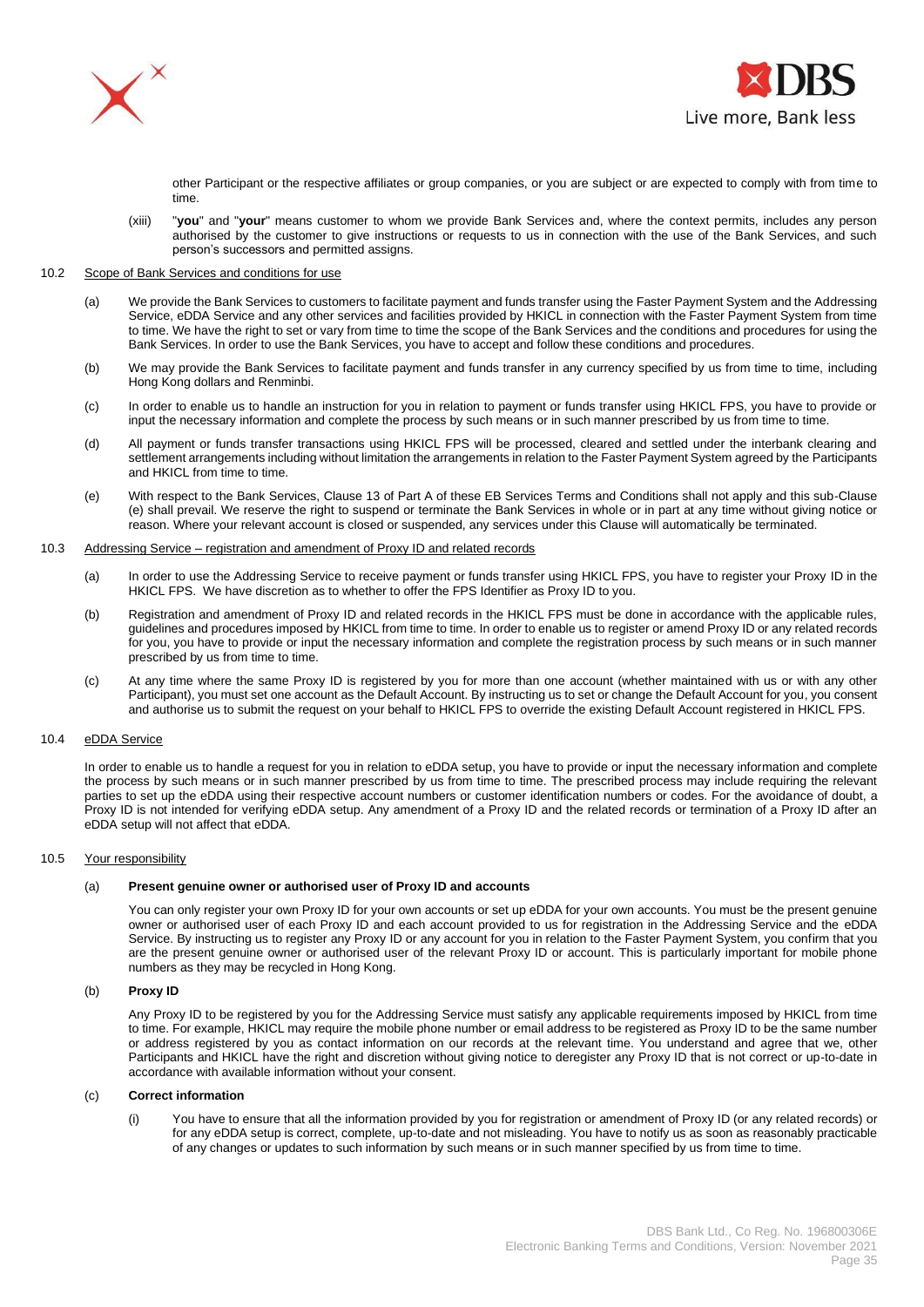



(ii) You are fully responsible for using the correct and up-to-date Proxy ID and related records in giving each payment or funds transfer instruction. You are solely liable for and will hold us harmless from any incorrect payment or transfer effected by us and HKICL FPS due to incorrect or outdated Proxy ID or related records.

# (d) **Timely updates**

You are fully responsible for giving instructions and information changes or updates to us on a timely basis for amending your Proxy ID (or related records) or any eDDA setup, including without limitation changing your Default Account, or terminating any Proxy ID or eDDA. You acknowledge that keeping your Proxy ID, eDDA and all related records up-to-date is critical for ensuring effective execution of payment and funds transfer instructions and for avoiding incorrect payment or transfer due to incorrect or outdated Proxy ID, eDDA or related records.

#### (e) **Change of Default Account**

If an account is terminated as the Default Account by you or by the relevant Participant for any reason (including suspension or termination of the account), the system of HKICL will automatically assign the most recently registered record in the Addressing Service that is associated with the same Proxy ID to be the Default Account. If you wish to set another account as the Default Account, you have to change the registration through the Participant where you maintain that other account.

#### (f) **Transactions binding on you**

- (i) For any payment or funds transfer, once you confirm the details of a transaction and submit instruction to us, such instruction and any resulting transaction is final, irrevocable and binding on you.
- (ii) For any Proxy ID registration or eDDA setup, once you submit an instruction to us, such instruction is irrevocable and binding on you. You may amend or cancel any Proxy ID or eDDA setup in accordance with the procedures and requirements prescribed by us from time to time.

#### (g) **Use Bank Services responsibly**

You must use the Bank Services in a responsible manner. In particular, you have to comply with the following obligations:

- (i) You must comply with all Regulatory Requirements that govern your use of the Bank Services, including collecting, using and handling the personal data and other information relating to any other person in compliance with the Regulatory Requirements protecting data privacy. You must not use the Bank Services for any unlawful purposes or any purposes other than those authorised or contemplated in the rules, guidelines and procedures of HKICL.
- (ii) In sending remarks or messages to be displayed to recipients or counterparties of your payment or funds transfer instructions or eDDA setup using HKICL FPS, you should mask the name or other data of such recipients or counterparties to prevent unauthorised display or disclosure of any personal data or confidential data.
- (iii) If we offer the FPS Identifier as Proxy ID to you, you should not repeatedly cancel the registration and request for generation of another FPS Identifier in an attempt to generate a number or value that you desire.

#### (h) **Other obligations regarding payments and funds transfers**

Any instruction given by you in relation to the Bank Services will be handled by us in accordance with this Clause and the applicable provisions in the rest these EB Services Terms and Conditions. You have to comply with the other obligations with respect to payments, funds transfers and direct debit authorisations, including without limitation maintaining sufficient funds in the relevant accounts for settling payment and funds transfer instructions from time to time.

#### (i) **You are responsible for your authorised persons**

Where you authorise any other person to give instructions or requests to us in connection with the use of the Bank Services (whether you are an individual, a company, a corporation, or a sole proprietorship or partnership firm or any other unincorporated body):

- (i) you are responsible for all the acts and omissions of each person authorised by you;
- (ii) any instruction or request received by us, believed by us in good faith to be given by you or any person authorised by you, will be irrevocable and binding on you; and
- (iii) you are also responsible for ensuring that each person authorised by you will comply with the provisions of this Clause that are applicable to him/her when acting on your behalf.

#### 10.6 Our responsibility and restriction of liability

- (a) We will process and submit your instructions and requests to HKICL FPS in accordance with the applicable rules, guidelines and procedures imposed by HKICL from time to time. HKICL FPS has the right to process and execute your instructions and requests in such sequence or manner as HKICL considers appropriate. We have no control over the operation of HKICL FPS nor the timing on which your instructions or requests are executed by HKICL FPS. Where we receive status update notifications involving any of your Proxy ID (or related records) or eDDA setup or any other matter relating to HKICL FPS from or through HKICL FPS from time to time, we will notify you accordingly by such means and at such time as we consider appropriate.
- (b) Without reducing the effect of Clause 10.6(a) above or the rest of the provisions of these EB Services Terms and Conditions:
	- (i) we are not liable for loss, damage or expense of any kind which you or any other person may incur or suffer arising from or in connection with the use of the Bank Services or the processing or execution of instructions or requests given by you in relation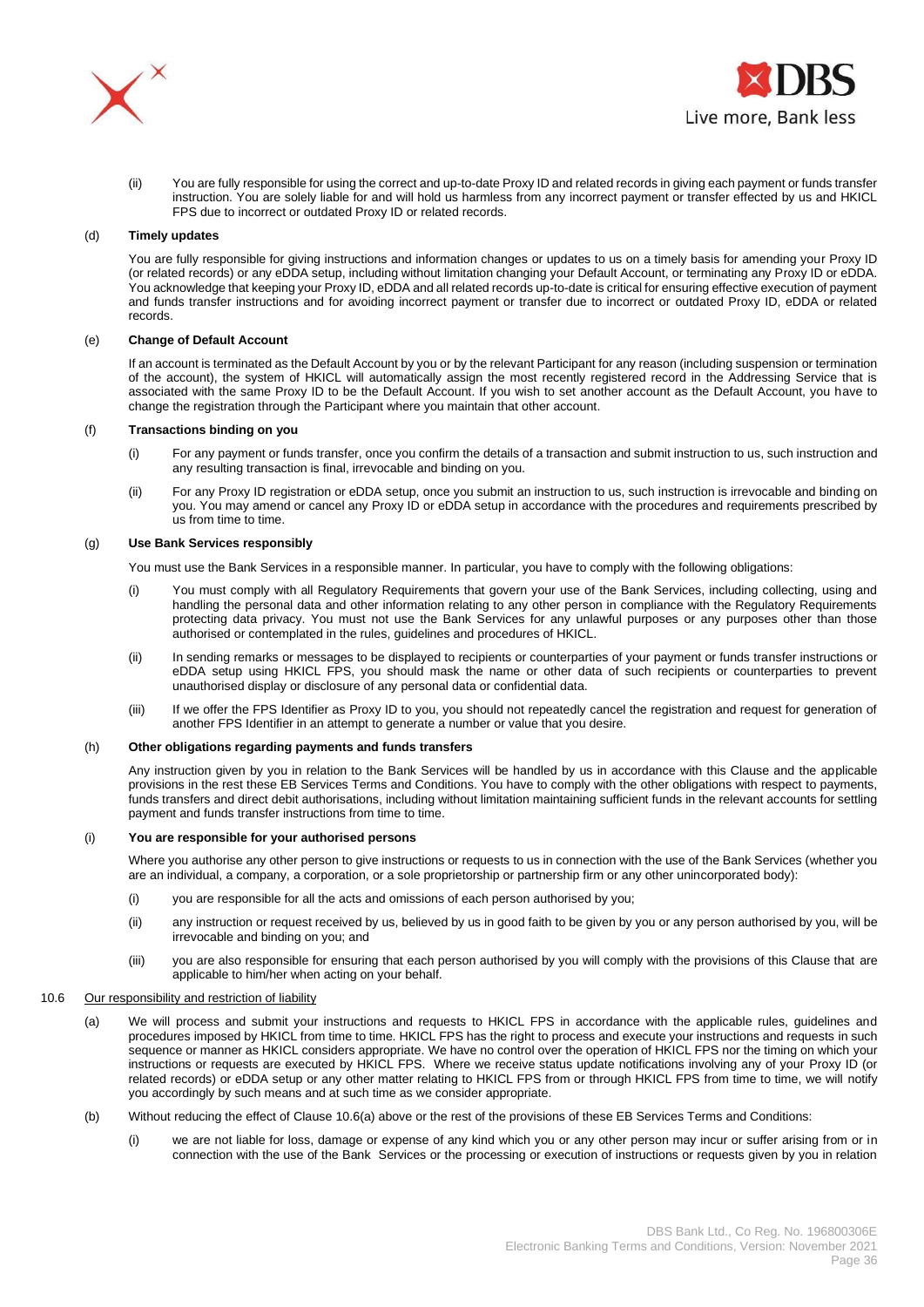



to the Bank Services or HKICL FPS, except to the extent that any loss, damage or expense incurred or suffered is direct and reasonably foreseeable arising directly and solely from our negligence or wilful default or that of our officers, employees or agents;

- (ii) for clarity, we are not liable for loss, damage or expense of any kind which you or any other person may incur or suffer arising from or in connection with one or more of the following:
	- (1) your failure to comply with your obligations relating to the Bank Services; and
	- (2) any delay, unavailability, disruption, failure, error of or caused by HKICL FPS, or arising from any circumstances beyond our reasonable control; and
- (iii) in no event will we, our affiliates or group companies, our licensors, and our and their respective officers, employees and agents be liable to you or any other person for any loss of profit or any special, indirect, incidental, consequential or punitive loss or damages (whether or not they were foreseeable or likely to occur).
- (c) Your confirmation and indemnity
	- (i) Without reducing the effect of any indemnity given by you under these EB Services Terms and Conditions or any other rights or remedies that we may have, you will indemnify us and our officers, employees and agents and hold each of them harmless against all liabilities, claims, demands, losses, damages, costs, charges and expenses of any kind (including legal fees on a full indemnity basis and other expenses reasonably incurred) which may be incurred or suffered by us or any of them and all actions or proceedings which may be brought by or against us or any of them as a result of or in connection with our provision of the Bank Services or your use of the Bank Services.
	- (ii) The above indemnity does not apply to the extent that it is proved that any liabilities, claims, demands, losses, damages, costs, charges, expenses, actions or proceedings are direct and reasonably foreseeable arising directly and solely from our negligence or wilful default or that of our officers, employees or agents. The above indemnity shall continue to have effect after the termination of the Bank Services.

### 10.7 Collection and use of Customer Information

- (a) For the purposes of using the Bank Services, you may be required to provide us with the personal data and other information relating to one or more of the following persons from time to time:
	- (i) yourself;
	- (ii) the recipient of any payment or funds transfer to be made by you, or the counterparty of any eDDA to be set up by you; and
	- (iii) where you are a company, a corporation, or a sole proprietorship or partnership firm or any other unincorporated body, any of your directors, officers, employees, authorised persons and representatives,

all personal data and information provided to us or compiled by us from time to time in connection with the Bank Services are collectively referred to as "Customer Information".

- (b) You agree (and, where applicable, for and on behalf of each of your directors, officers, employees, authorised persons and representatives) that we may collect, use, process, retain or transfer any of the Customer Information for the purposes of the Bank Services. These purposes include without limitation one or more of the following:
	- (i) providing the Bank Services to you, maintaining and operating the Bank Services;
	- (ii) processing and executing your instructions and requests in relation to the Bank Services from time to time;
	- (iii) disclosing or transferring the Customer Information to HKICL and other Participants for their use for the purpose of the operation of HKICL FPS;
	- (iv) meeting the requirements to make disclosure under any Regulatory Requirements; and
	- (v) purposes relating to any of the above.
- (c) You understand and agree that the Customer Information may be further disclosed or transferred by HKICL, us or any other Participants to their customers and any other third parties who are users of HKICL FPS for the purposes of providing and operating the Addressing Service and the eDDA Service.
- (d) If the Customer Information includes personal data or other information of any person other than yourself (including any persons specified in Clauses 10.7(a)(ii) or 10.7(a)(iii) above), you confirm that you will obtain and has obtained the consent from such person regarding the use (including disclosure and transfer) of his/her personal data and other information by HKICL, us and the other Participants as specified in this Clause.

## 10.8 QR Code Services

- (a) This Clause 10.8 applies to the use of the QR Code Services, together with the rest of these EB Services Terms and Conditions and any other terms and conditions that apply to the mobile application ("App") through which you access the QR Code Services.
- (b) Using the QR Code Services and your responsibility
	- (i) The QR Code Services allow you to scan a QR code provided by us or by another person to automatically capture the payment or funds transfer data without the need for manually entering the data. Any QR code provided by another person must meet the specifications and standards prescribed by HKICL in order to be accepted. You are fully responsible for ensuring that the captured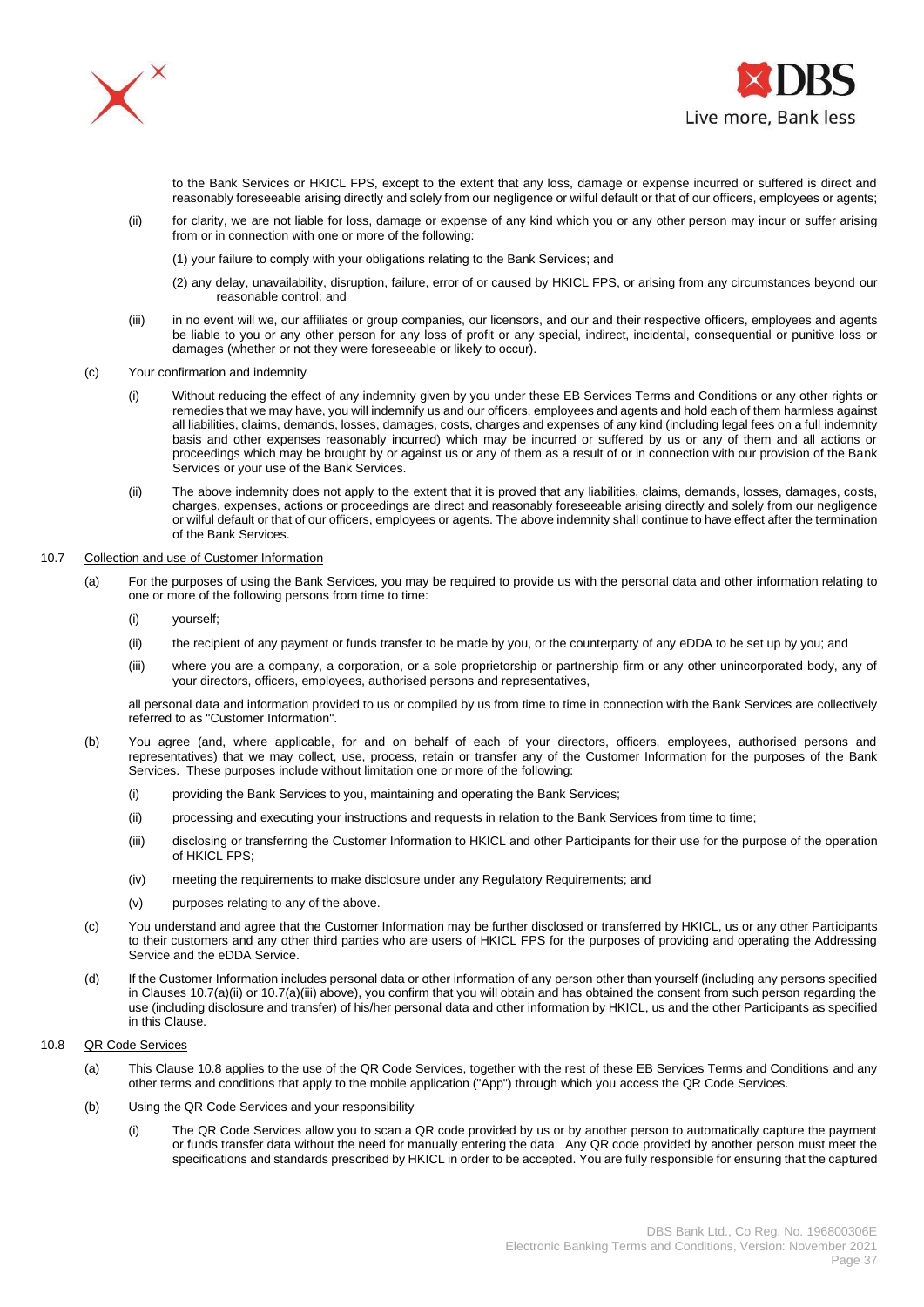



data is accurate and complete before confirming any payment or funds transfer instruction. We are not responsible for any error contained in such payment or funds transfer data.

- (ii) The QR Code Services can be used on a mobile device running an operating system supported and specified by us from time to time.
- (iii) Updates to the QR Code Services may be issued periodically through the supplying app store for the App. For some devices, updates will be downloaded automatically. For other devices, you will need to download the updates yourself. Depending on the update, you may not be able to use the QR Code Services until the latest version has been downloaded. You are fully responsible for ensuring the latest version has been downloaded to your mobile device for the purpose of using the QR Code Services.
- (iv) The QR Code Services are intended for use by our customers only. We have the right to cancel your account for the App and/or block you from accessing the QR Code Services if we discover that you are not eligible to use the QR Code Services.
- (v) The QR Code Services are not intended for use in any jurisdiction where their use would be contrary to any law or regulation of that jurisdiction or where we are not licensed or authorised to provide the QR Code Services.
- (vi) You must comply with all applicable laws and regulations that govern your download of the App, or access or use of the App or the QR Code Services.

### (c) Security

- (i) You must not use the QR Code Services on any device or operating system that has been modified outside the mobile device or operating system vendor supported or warranted configurations. This includes devices that have been "jail-broken" or "rooted". A jail broken or rooted device means one that has been freed from the limitations imposed on it by your mobile service provider and the phone manufacturer without their approval. The use of the QR Code Services on a jail broken or rooted device may compromise security and lead to fraudulent transactions. Use of the QR Code Services in a jail broken or rooted device is entirely at your own risk and we will not be liable for any losses or any other consequences suffered or incurred by you as a result.
- (ii) You are fully responsible for all instructions or requests given by you or any other person authorised by you during the use of the QR Code Services.
- (iii) You are fully responsible for ensuring that the information shown or stored on your mobile device is kept secure.
- (iv) If you know or suspect that any other person knows your security details, or has used or tried to use them, or if your mobile device is lost or stolen, you must notify us as soon as reasonably practicable.
- (d) Our responsibility and restriction of liability
	- (i) While we make commercially reasonable efforts to provide the QR Code Services, we are not liable for any failure to provide the QR Code Services.
	- (ii) The QR Code Services are provided on an "as is" basis with no representation, guarantee or agreement of any kind as to their functionality. We cannot quarantee that no viruses or other contaminating or destructive properties will be transmitted or that no damage will occur to your mobile device in the use of the QR Code Services. We are not responsible for any loss you may incur as a result of your use of the QR Code Services.
	- (iii) You understand and agree that:
		- (1) You use the QR Code Services at your sole risk. To the maximum extent permitted by law, we expressly disclaim all warranties and conditions of any kind, whether express or implied.
		- (2) You download or obtain any material or information through the use of the QR Code Services at your sole risk and discretion. You are solely responsible for any damage to your computer or other device or loss of data resulting from downloading, obtaining or using such material or information.
	- (iv) For the avoidance of doubt, nothing above is intended to exclude or restrict any condition, warranty, right or liability which may not be lawfully excluded or restricted.

### (e) Generation of QR Code

- (i) "FPS Kit" means any kit (including software development kit) which we may provide you from time to time for purposes of the Bank Services.
- (ii) Where a QR code is generated by us, we do not warrant that the QR code will be free from any errors, computer virus or other malicious, destructive or corrupting code, agent, program or macros, or that any defect will be corrected. No warranty of any kind, whether implied, express or statutory, is given in respect of the QR code.
- (iii) We may provide you with FPS Kit and/or assistance with the installation of FPS Kit on your business platform to facilitate the provision, access to or use of the Bank Services. This FPS Kit may or may not originate from us.
- (iv) We are not required to (1) ensure that the FPS Kit functions properly on your business platform or is compatible with your business platform; (2) correct any error, bug or other defect in connection with your use of the FPS Kit; or (3) provide support or maintenance services in respect of the FPS Kit.
- (v) You agree that nothing in this Clause shall operate to transfer ownership of any intellectual property rights to you, in the event that if we own intellectual property rights in the FPS Kit, we grant you a non-transferable, non-exclusive, revocable right to use the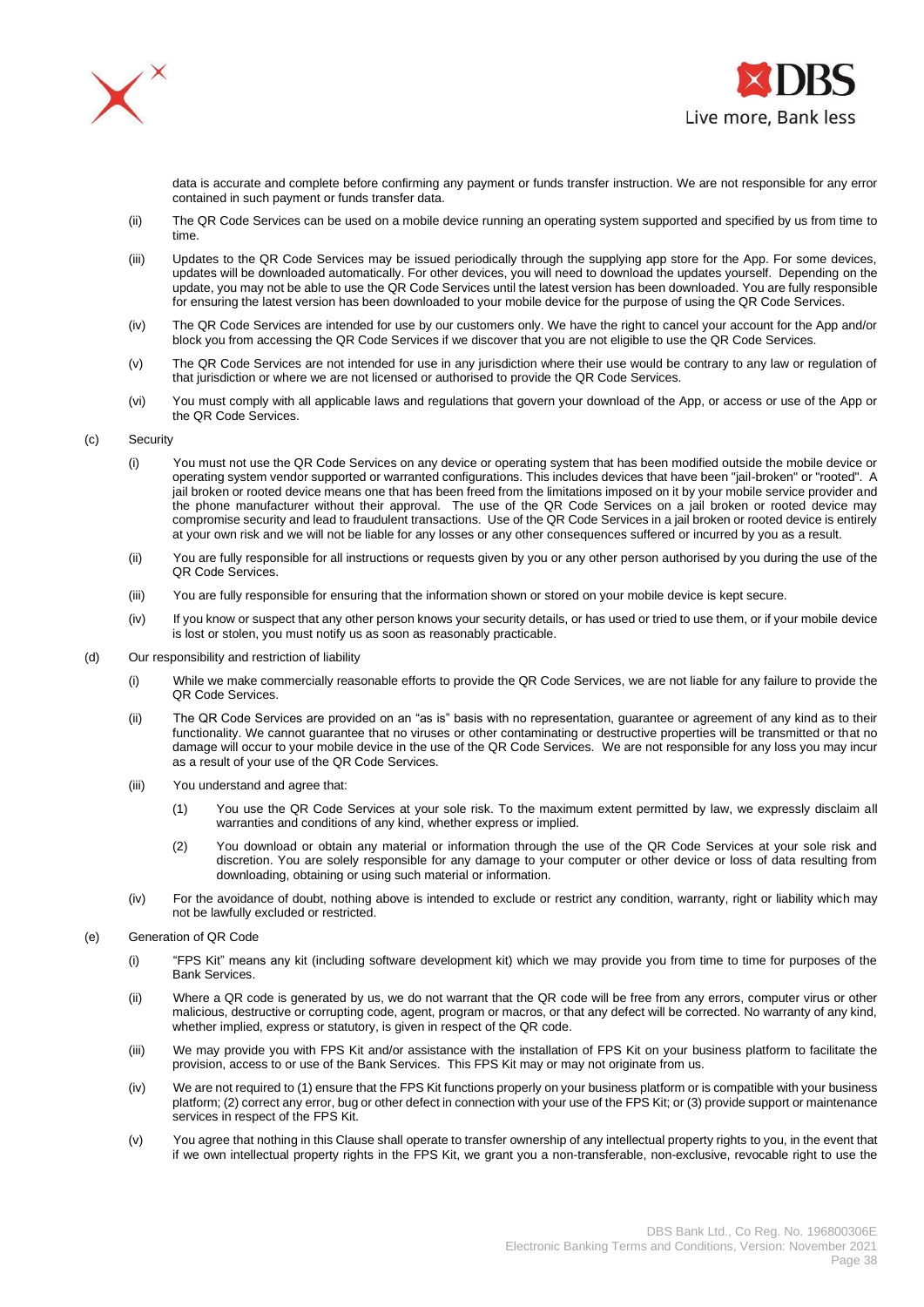



FPS Kit solely for the purposes of accessing and utilising the Bank Services in accordance with the DBS Policies and the EB Services Terms and Conditions.

## **11 ADDITIONAL TERMS AND CONDITIONS FOR DBS MAX SERVICE**

- 11.1 Applicability of this Provision. You agree that the following additional terms and conditions and Additional Terms and Conditions for Use of Mobile Banking Services at Clause 4 of Part B of these EB Services Terms and Conditions and Additional Terms and Conditions for Use of FPS Services ("**FPS Terms**") at Clause 10 of Section C under Part C of these EB Services Terms and Conditions shall apply to your application for, access to and/or use of our DBS MAX Service.
- 11.2 Definitions. For the purposes of this Section, the definitions in the FPS Terms, the Additional Terms and Conditions for Use of Our Application Programming Interfaces at Clause 10 of Part B of these EB Services Terms and Conditions ("API Terms") and the following definitions apply:
	- (a) "**App User**" means any person authorised by you to access the DBS MAX Service via the DBS MAX App and shall be deemed to be a User.
	- (b) "**Collection Account**" means the account you maintain with us for receiving payment and/or withdrawal of funds transfer using HKICL FPS QR Code Services with respect to Clause 10.8 of the FPS Terms.
	- (c) "**DBS MAX App**" means the DBS MAX mobile application made available from authorised app stores for the purposes of accessing and/or using the DBS MAX Service.
	- (d) "**DBS MAX Balances**" means the balances of payments collected via DBS MAX App QR Code.
	- (e) "**DBS MAX QR Code**" means a FPS QR code generated through the DBS MAX App or generated by you and displayed on your Business Platform which may be used for the collections of payments from your payors.
	- (f) "**DBS MAX Service**" means the services we provide you via the DBS MAX App Service and/or DBS MAX Client Integration Service to facilitate collection of payments from your payors using a HKICL FPS QR code, the features and functionalities of which may vary from time to time.
	- (g) "**MAX Assist Portal**" means such channel (other than the DBS MAX App) which we may make available for purposes of registering, using and/or accessing the DBS MAX Service, the features and functionalities of which may differ from time to time for the DBS MAX App Service and DBS MAX Client Integration Service.
	- (h) "**MAX Assist Portal Administrator**" means a person who is granted authority to access the DBS MAX Service and/or provide us with Electronic Instructions concerning the DBS MAX Service on your behalf via the MAX Assist Portal and shall be deemed to be a User.
	- (i) "**MAX ID**" means a unique FPS Identifier registered with HKICL FPS and linked to Collection Account during registration for DBS MAX Service.
	- (j) "**Outlet**" means a location where you carry out your business, regulated activity or provide goods and/or services or collect funds from your payors, registered by you on the MAX Assist Portal in connection with the DBS MAX App Service.
	- (k) "**API Outlet**" means a location or platform where your carry out your business, regulated activity or provide goods and/or services or collect funds from your payors which you register for the purposes of the DBS MAX Client Integration Services.
	- (l) "**API Balances**" means the balances created in respect of an API Outlet for the purposes of receiving payments from API Outlet.
	- (m) "**Business Platform**" means any facility, equipment, application, software or platform, acceptable to us, that you use to provide goods and/or services to your customers or collect funds from or make refunds to your payors using the DBS MAX QR Code, which shall be deemed to be a System.
	- (n) "**DBS MAX Client Integration Service**" means the services we provide you via APIs and the MAX Assist Portal to facilitate collection of payments from your payors using a DBS MAX QR Code and to manage and reconcile payments collected from your Business Platform, the features and functionalities of which may vary from time to time, and which shall be deemed an EB Service.
	- (o) "**DBS MAX App Service**" means the services we provide you via the DBS MAX App and the MAX Assist Portal, to facilitate collection of payments from your payors using a DBS MAX QR Code and to manage and reconcile payments collected from your Outlet, the features and functionalities of which may vary from time to time, and which shall be deemed an EB Service.

### 11.3 Use of the DBS MAX Service. You agree:

- (a) In respect of the DBS MAX App Service:
	- (i) Any user is irrevocably and unconditionally authorised by you to sign up, register and activate the DBS MAX App Service;
	- (ii) DBS MAX Balances for each Outlet will be created in the DBS MAX App and each DBS MAX Balances must be linked to a Collection Account. Funds in each DBS MAX Balances will be automatically swept to your linked Collection Account at our cut-off time at the end of each day unless we otherwise agree with you;
	- (iii) We may allow you to sweep funds from each DBS MAX Balances to your Collection Account up to a specified number of times on each day;
	- (iv) We will immediately sweep funds from a DBS MAX Balances to your Collection Account if in our opinion that Collection Account is no longer in good standing or steps are taken to freeze, suspend and/or close it; and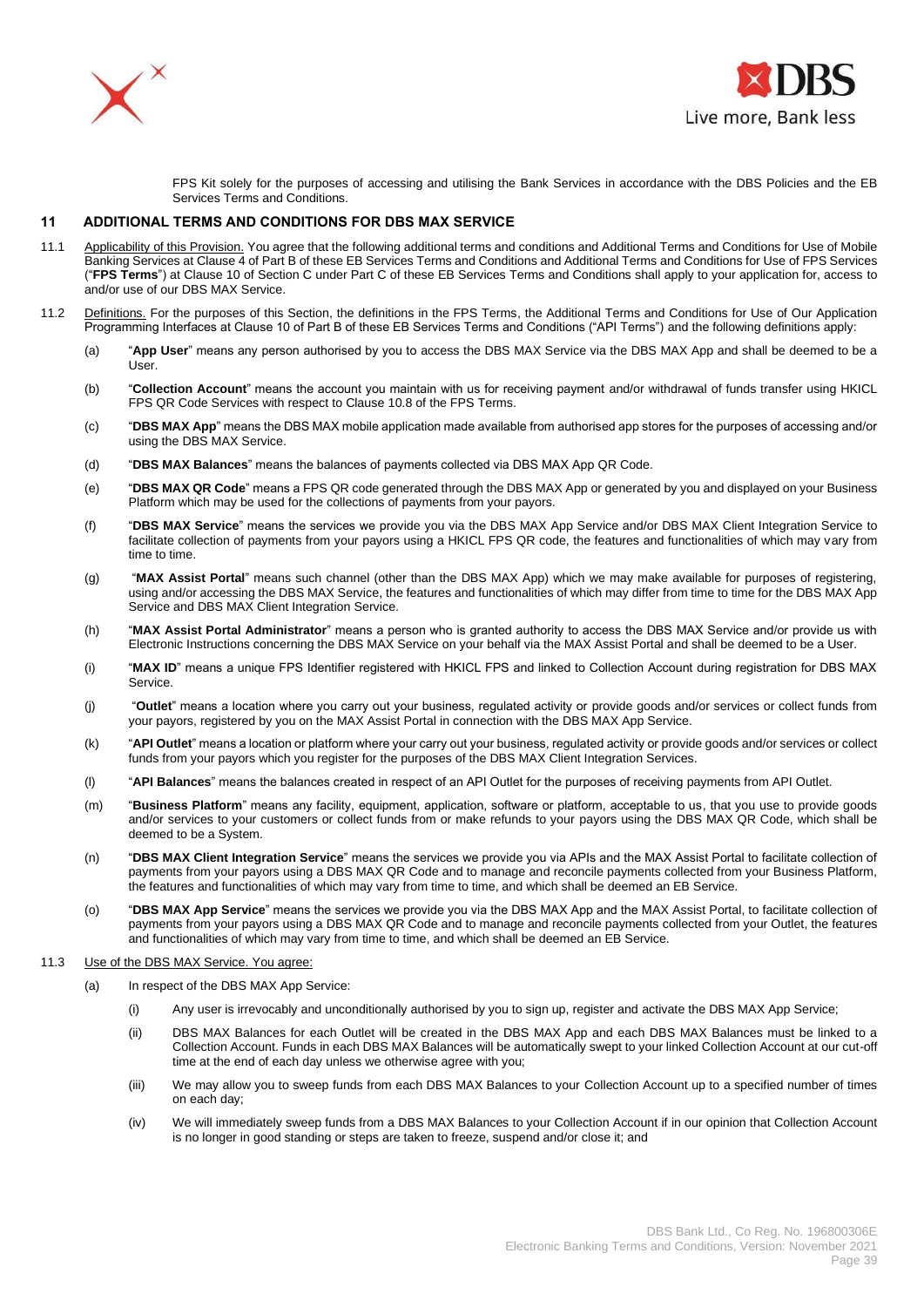



- (v) Once you have successfully created an Outlet in the MAX Assist Portal for MAX ID, funds collected using DBS MAX QR Code from such Outlet will be credited to the DBS MAX Balances linked to that Outlet.
- (b) In respect of the DBS MAX Client Integration Service:
	- (i) You agree that the API Terms shall apply;
	- (ii) You agree to allow us to use your APIs, which you agree is necessary for the provision of the DBS MAX Client Integration Service and that you grant us a non-transferable, non-exclusive, worldwide, royalty-free and irrevocable licence for the duration of the DBS MAX Client Integration Service to access and use your APIs and any accompanying API documentation;
	- (iii) You agree that any modification to your APIs will affect our ability to provide you with the DBS MAX Client Integration Service and you must not modify your APIs without our prior written consent;
	- (iv) You shall be solely responsible for the content, development, operation, support or maintenance of your Business Platform and you shall ensure that the Business Platform or your APIs (I) do not violate or infringe the intellectual property rights of any third party, (II) does not and will not introduce any destructive element or malware (including any virus, worm or Trojan horse) into our Systems, (III) complies with all DBS Policies, and (IV) in the case of the Business Platform, does not and will not contain any content which is offensive, obscene, libellous, illegal, misleading or otherwise objectional in our opinion;
	- (v) where you incorporate any Open Source Software in your APIs, you shall (I) provide us with details of the Open Source Software used (including providing the name of the applicable open source licence and any additional details in respect of such licence, as may be reasonably requested by us); (II) ensure that such Open Source Software is used in accordance with the terms of the applicable licence, (III) you shall ensure that the use or incorporation of that Open Source Software will not result in any obligation to disclose, license or otherwise make available any part of the DBS MAX Service, or any confidential information and (IV) the use of the Open Source Software will not in any way diminish our obligations under these EB Services Terms and Conditions including in relation to any warranties, indemnities or any provision relating to the licensing or assignment of intellectual property rights;
	- (vi) Once an API Outlet is created successfully and registered for MAX ID, funds collected using the DBS MAX QR Code from that API Outlet will be credited to the API Balances linked to that API Outlet;
	- (vii) You may perform a balance enquiry on the balance standing in the API Balances using such methods and such frequency as we may permit;
	- (viii) Each API Balances must be linked to a Collection Account and funds in each API Balances will be automatically swept to your linked Collection Account at our cut-off time at the end of each day unless we otherwise agree with you;
	- (ix) We will immediately sweep funds from each API Balances to your Collection Account if in our opinion that Collection Account is no longer in good standing or steps are taken to freeze, suspend and/or close it;
	- (x) We may allow you to sweep funds from each API Balances to your Collection Account up to a specified number of times on each day;
- (c) We may from time to time impose transaction limits on your use of the DBS MAX Service.

#### 11.4 Your/ MAX Assist Portal Administrator responsibility

- (a) You are responsible for obtaining and maintaining all devices, equipment, hardware and software requirements at your own costs for the purposes of using or accessing the DBS MAX Service (including generating the DBS MAX QR Code).
- (b) You are responsible for ensuring that you have adequate internal control procedures and security measures to prevent any abuse or unauthorized acts or omissions by your Users or App Users.
- (c) You shall be responsible for monitoring and reviewing the adequacy of your Business Platform and implementing and maintaining appropriate and adequate security arrangements protecting your Business Platform from unauthorized access or use.
- (d) You are responsible for ensuring that all information provided by the MAX Assist Portal Administrator is true, accurate and complete.
- (e) A MAX Assist Portal Administrator will have wide powers to perform certain actions in relation to your use, and access to the DBS MAX Services including rights to (i) add or remove Users; (ii) assign or revoke User roles or access rights; and (iii) create or remove Outlets in the case of the DBS MAX App Service. You are responsible for ensuring that your interests are adequately protected when making such appointments. We may also make available any other rights, features or functionalities to a MAX Assist Portal Administrator from time to time, and you agree to be bound by any act or omission of any MAX Assist Portal Administrator.
- (f) If any User or App User ceases to be employed or engaged by you, you are responsible for ensuring the removal or deletion of their access rights to DBS MAX Service.
- (g) You are responsible for ensuring that your DBS MAX Balances is linked to a Collection Account, and if you intend to close a Collection Account, you shall submit a request at MAX Assist Portal to link the DBS MAX Balances to another Collection Account before closing the first Collection Account.
- 11.5 Collections and Refunds.
	- (a) You will be able to collect funds from your payor using the DBS MAX QR Code and such funds will be credited to the DBS MAX Balances and/or API Balances (as appropriate);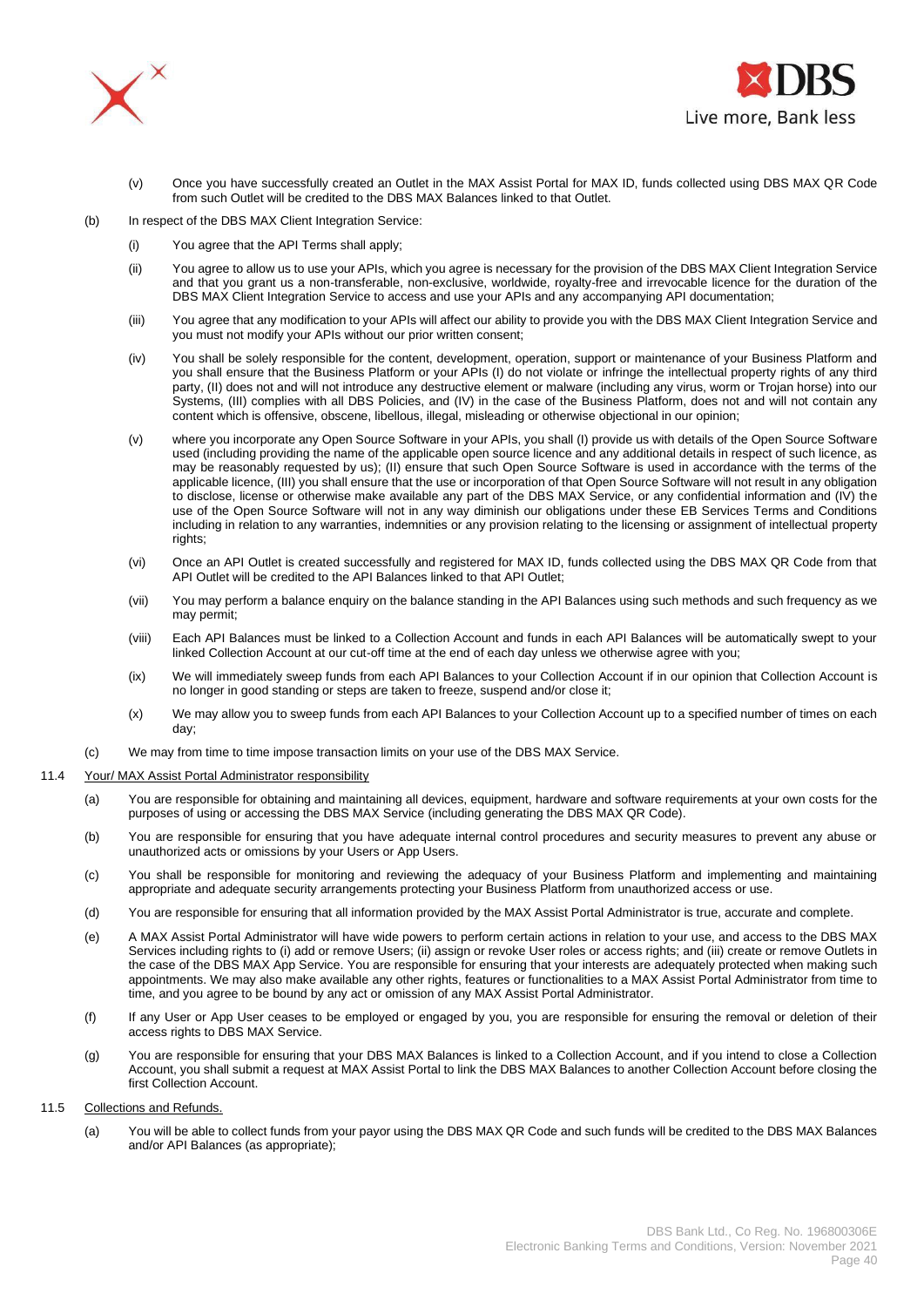



- (b) Funds in each DBS MAX Balances or API Balances will be automatically swept to your Collection Account linked to the relevant Merchant ID at our cut-off time at the end of day unless you tell us otherwise in the form and manner agreed by us;
- (c) You may perform full or partial refunds to your payors:
	- (i) in respect of DBS MAX App Service, you may perform refunds to your payors from your DBS MAX Balances in respect of payments collected from DBS MAX App. Once a refund on a transaction is made, it cannot be reversed;
	- (ii) in respect of DBS MAX Client Integration Service, you may perform refunds to your payors from your Collection Account in the manner as we may prescribe from time to time provided that your Collection Account has sufficient funds. You may perform multiple partial refunds in respect of a transaction provided that the aggregate amount of such refunds shall not exceed the full amount of that transaction.
- (d) You acknowledge that refunds cannot be made to a payor if:
	- (i) the account which the payor's payment originates is closed, frozen or suspended for any reason whatsoever;
	- (ii) your DBS MAX Balances has insufficient funds;
	- (iii) your Collection Account has insufficient funds or is closed, frozen or suspended;
	- (iv) the Outlet from which the refund is to be made has been de-registered in the MAX Assist Portal;
	- (v) your use of the DBS MAX Service has been terminated and/or suspended; and/or
	- (vi) we are prevented from processing your refund so as to keep to any regulatory, legal, court or statutory requirement, request or order.
- 11.6 Our right to reject your registration request. We shall be entitled, at our absolute discretion, to reject or not process any registration request by you to register for the DBS MAX Service (including for FPS) without providing any reason.
- 11.7 Undertakings. You undertake to provide all information and documents required by us in connection with the registration and/or use of the DBS MAX Service and will promptly notify us of any change to such information or document.
- 11.8 Charges. We shall be entitled to levy fees and charges in relation to the DBS MAX Service at the rates applicable from time to time as shown in our charges schedule.
- 11.9 Use of the DBS MAX App.
	- (a) The DBS MAX App is provided "as is" and, to the maximum extent permitted under applicable law, all representations, warranties, conditions and other terms implied by statue, common law or otherwise are excluded (including without limitation any implied conditions, warranties or terms as to satisfactory qualify, fitness for purpose or the use of reasonable skill and care).
	- (b) You must not use the DBS MAX App on any Mobile Device or operating system that has been modified outside the device or operating system vendor supported or warranted configurations. This includes devices that have been "jail-broken" or "rooted". The use of the DBS MAX App on such a device may compromise security and lead to fraudulent transactions and is entirely at your own risk.
- 11.10 Records Conclusive. Except for manifest error, you accept all transaction records made available to you through the DBS MAX Service as final and conclusive and binding on you for all purposes.
- 11.11 Suspension of DBS MAX Service. If any of your Collection Accounts are frozen, suspended or closed, we may immediately suspend the DBS MAX Service. We may, but shall not be obliged to, allow you to link another Collection Account, which in our opinion is in good standing, for the purposes of the DBS MAX Service.
- 11.12 De-registration of an Outlet or API Outlet.
	- (a) You are responsible for de-registering an Outlet or API Outlet if you are no longer carrying out your business, activity or providing goods and/or services at that Outlet or API Outlet and in the case of DBS MAX App Service, you further agree to remove all relevant App User's access rights to the DBS MAX App Service.
	- (b) Once an Outlet has been de-registered in the MAX Assist Portal, we will credit any remaining funds in your DBS MAX to the relevant Crediting Account; and you will not be able to receive payments from payors for that Outlet.
	- (c) Once an API Outlet has been de-registered, we will credit any remaining funds in your API Balances to the relevant Collection Account; and you will not be able to receive payments from payors for that API Outlet.
- 11.13 What we are not legally responsible for. In addition and without prejudice to our rights under Clause 11 of Part A of these EB Services Terms and Conditions and the FPS Terms, you agree that unless the law says otherwise, we will not be held liable to you or any third party for any loss, liabilities, costs, expenses, damages, claims, actions or proceedings of any kind whatsoever (whether direct, indirect or consequential) in respect of any matter of whatever nature and howsoever arising (whether in contract, tort, negligence or otherwise) incurred in connection with the following circumstances:
	- (a) your generation, use of or inability to use any DBS MAX QR Code;
	- (b) any inaccurate, false or incomplete information provided by you;
	- (c) any act or omission by your User or App User who ceases to be employed or engaged by you for which you failed to promptly remove their access rights to the DBS MAX Service;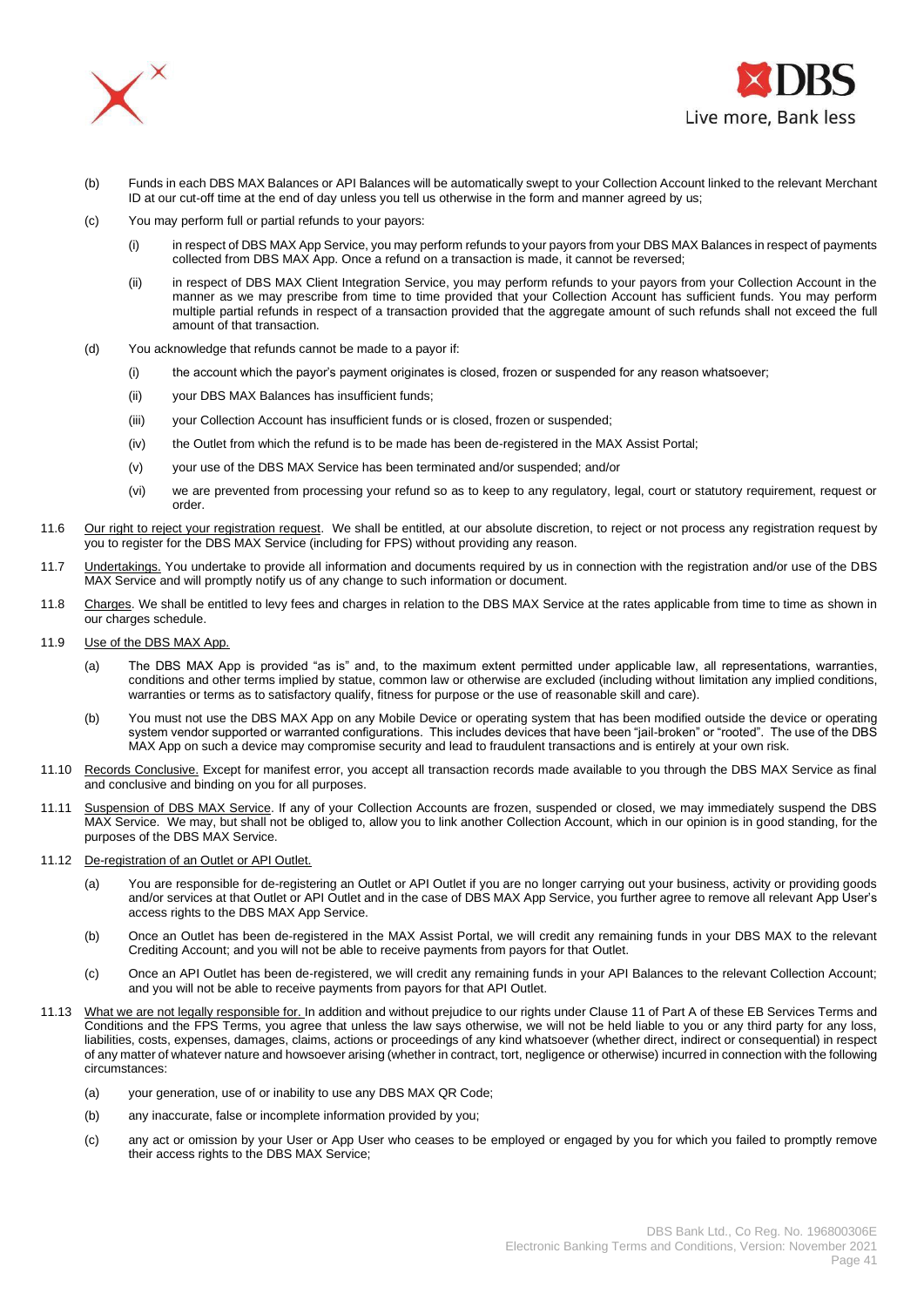



- (d) your inability to perform refunds due to your failure to meet the requirements in Clause 11.5 above; and/or
- (e) any breach by you of these EB Services Terms and Conditions.

Notwithstanding the above, nothing shall exclude or limit our liability in respect of direct loss arising from negligence by or willful misconduct of the Bank or its employees.

- 11.14 Indemnity. In addition to our rights under Clause 11 of Part A of the EB Services Terms and Conditions, you agree to indemnify us against and/or pay us all losses, damages, expenses, costs (including legal costs we pay or have to pay to our lawyers and losses, damages, expenses and costs arising out of claims or proceedings) which we may pay or have to pay as a result of (a) any dispute you have or may have with your payors in connection with funds collected and/or refunds made using the DBS MAX Service, or (b) in connection with our use of your APIs.
- 11.15 Termination.
	- (a) In addition to Clause 13 of Part A of these EB Services Terms and Conditions, we may, without notice, immediately cease to make all or any part of the DBS MAX Service available to you (including removing your MAX ID details from the HKICL FPS relevant records in any of the following circumstances:
		- a) if any circumstances under Clause 10.2 of the FPS Terms occur;
		- b) if we are required to do so in accordance with any applicable laws, regulations, or to comply with any court order or direction by any regulatory authority;
		- c) if you terminate the EB Services; and/or
		- d) if in our sole opinion, we have reason to believe that you are in breach of, or have failed to observe or comply, with these EB Services Terms and Conditions.
	- (b) If you cease to be authorised to access or operate the Collection Account linked to an API Outlet, we may immediately terminate the DBS MAX Client Integration Service in respect of that API Outlet.
- 11.16 Termination Consequences. Upon termination of the DBS MAX Service:
	- a) If there are funds remaining in your DBS MAX Balances and/or API Balances, we will pay you the balance (after deducting any amount you owe us) by sweeping such balance to your Collection Account or where such Collection Account is closed, frozen or suspended, posting a cashier's order or banker's order for the balance to the address we have for you in our records, or in any other way we decide;
	- b) You authorise us to remove your MAX ID details from system;
	- c) In the case of the DBS MAX App Service, you agree to delete the DBS MAX App from all Mobile Devices on which you may have downloaded it immediately; and
	- d) In the case of the DBS MAX Client Integration Service, you shall permanently delete, destroy, uninstall or remove all application from the Business Platform or any other copies of the application and DBS Policies you have in your possession or control.

### **12 ADDITIONAL TERMS AND CONDITIONS FOR BIOMETRIC CREDENTIALS (INCLUDING BUT NOT LIMITED TO FINGERPRINT AND FACE)**

- 12.1 In order to use biometric credentials to access and/or approve transactions via and/or otherwise use of Mobile Banking Services or DBS MAX Service, you shall have (1) activated the biometric authentication function on your Mobile Device; (2) registered your biometric credential on your Mobile Device; and (3) undergone a registration process to opt for biometric login of Mobile Banking Services or DBS MAX Service respectively. Upon activation of biometric login of Mobile Banking Services or DBS MAX Service, all the biometric credentials stored on your Mobile Device will be used for authentication for login and/or approve transactions and/or other uses of the services.
- 12.2 You acknowledge that only your biometric credentials are stored on your Mobile Device and you understand that upon the successful activation of biometric login of Mobile Banking Service or DBS MAX Service, any biometric credentials that is stored on your Mobile Device can be used to access Mobile Banking Services or DBS MAX Service respectively including access to and/or initiate and/or otherwise carry out transactions relating to your Account(s).
- 12.3 You should ensure the security of the password or code that a person can use to register, add or vary the biometric credential on your Mobile Device.
- 12.4 You acknowledge that the authentication is performed by Mobile Banking Services or DBS MAX Service by interfacing with the biometric authentication module on your Mobile Device and that you agree to the authentication process.
- 12.5 You acknowledge and agree that, for the purposes of biometric login, Mobile Banking Services or DBS MAX Service will be accessing the biometric credential registered on your Mobile Device, and you hereby consent to the Bank accessing and using such information for the provision of Mobile Banking Services or DBS MAX Service.
- 12.6 Subject to the other terms and conditions in these EB Services Terms and Conditions:
	- (a) you understand that the biometric authentication module of your Mobile Device is not provided by the Bank, and the Bank makes no representation or warranty as to the security of the biometric authentication function of any mobile device and whether it works in the way that the manufacturer of the device represents;
	- (b) the Bank does not represent or warrant that biometric authentication will be accessible at all times, or function with any electronic equipment, software, infrastructure or other electronic banking services that the Bank may offer from time to time;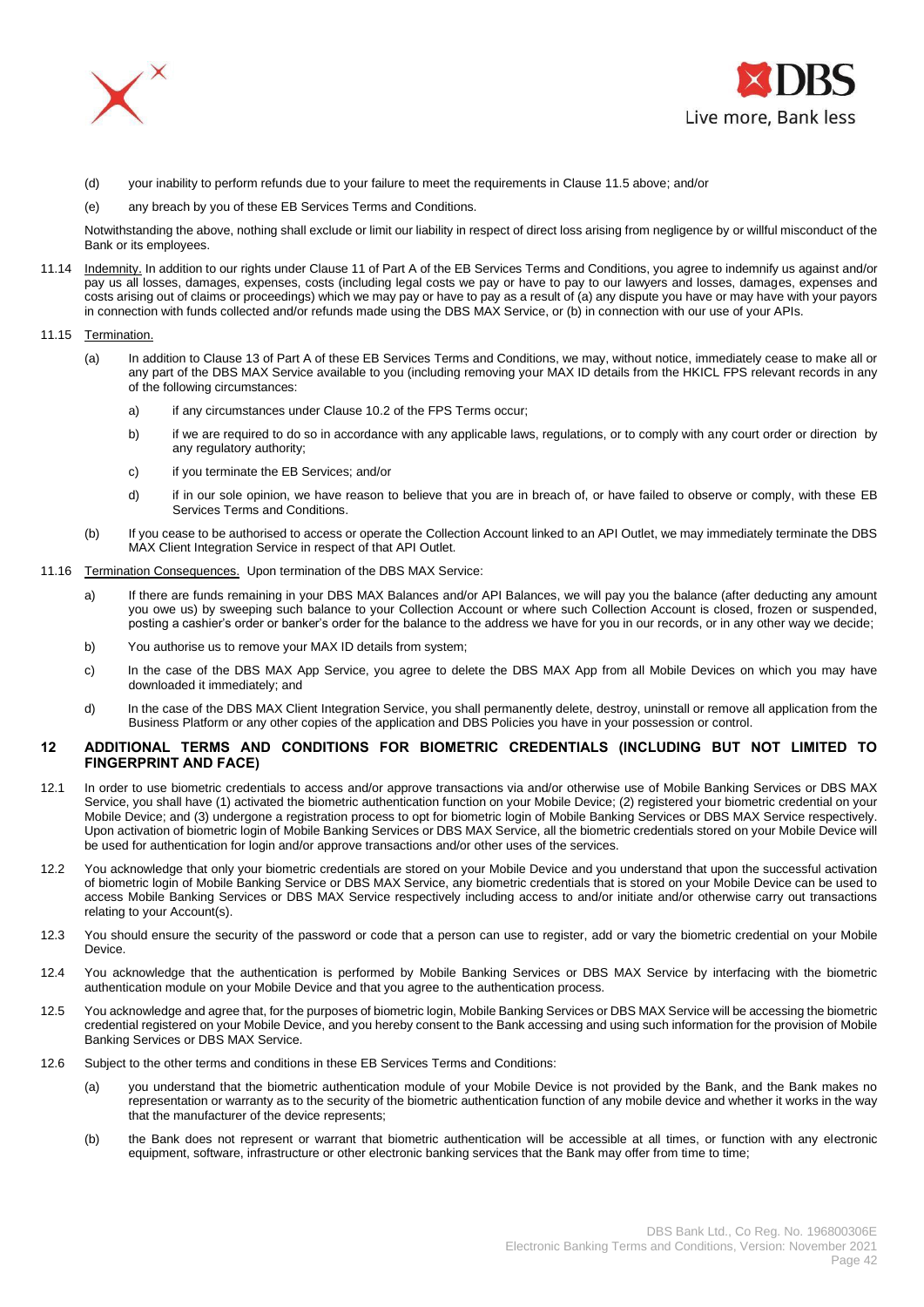



- (c) unless a law prohibits the Bank from excluding or limiting the Bank's liability, the Bank is not liable for any loss you incur in connection with the use or attempted use of biometric login of Mobile Banking Services and/or DBS MAX Service, or your instructions, or any unauthorized transactions through or in connection with biometric login of Mobile Banking Services and/or DBS MAX Service or use of biometric credentials under this Clause; and
- (d) you shall indemnify the Bank against all loss and damage which the Bank may incur in connection with any improper use of biometric login and/or transaction approval via Mobile Banking Services and/or DBS MAX Service or such other use of biometric credentials under this Clause.

## **13. ADDITIONAL TERMS AND CONDITIONS FOR CUSTOMER SELF ADMINISTRATION SERVICES LANGUAGE**

- 13.1 Clause 9.7 under Part B of these EB Services Terms and Conditions shall be deleted and replaced with the following:
	- 9.7 What we are not legally responsible for.

In addition and without prejudice to our rights under Clause 11 of Part A of these EB Services Terms and Conditions, we will not be held liable to you or any third party for any loss, liabilities, costs, expenses, damages, claims, actions or proceedings of any kind whatsoever (whether direct, indirect or consequential) in respect of any matter of whatever nature and howsoever arising (whether in contract, tort, negligence or otherwise, except in case of gross negligence or willful misconduct) incurred in connection with any act or omission by an Administrator who ceases to be employed by you.

- 13.2 Clause 9.9 shall be added under Part B of these EB Services Terms and Conditions Additional Terms and Conditions for Specific EB Services:
	- 9.9 Personal Data. In the event that the Administrator is not the Account owner, the later undertakes to provide the EB Services Terms and Conditions to the former, specifically the contents of Clause 8 of Part A of these EB Services Terms and Conditions. The Administrator acknowledges that the contents of the EB Services Terms and Conditions, specifically the terms of the abovementioned Clause 8 of Part A of these EB Services Terms and Conditions. The Administrator confirms such Clause have been fully made available for his/her acknowledgment and he/she confirms that he/she fully understood and consents with the provisions captioned therein.

### **14. ADDITIONAL TERMS AND CONDITIONS FOR USE OF TRANSACTION WITH FOREIGN EXCHANGE**

- 14.1 Applicability of this Provision. You agree that the following additional terms and conditions shall apply to any Transactions involving foreign exchange ("FX") submitted via the EB Services other than the DealOnline Service and FX API.
- 14.2 Transaction with FX Process. You agree and acknowledge that when submitting an Electronic Instruction requiring foreign exchange, we will lock the exchange rate ("Applied Rate") for your instruction. While we will execute the Electronic Instruction at the Applied Rate, the Transaction will only be processed completely and successfully subject to compliance with the applicable terms and conditions governing the account and applicable laws and regulations.
- 14.3 Failure to Process Transaction with FX. You agree to deposit and maintain with us sufficient funds for any Electronic Instructions to be executed, and to provide us with the necessary supporting documents in respect to certain Transactions where required. Your instructions once executed cannot be cancelled or changed by you, but if, for any reasons, the Transaction cannot be processed completely and successfully before the relevant cut-off time on a business day (as notified to you from time to time), we reserve our right to cancel, rescind or modify the Transaction. You agree that you may be required to bear any loss, fees, costs, tax or charges arising from such cancellation, rescission or modification (including without limitation, cancellation or reversal cost of the Bank arising from any difference between the Applied Rate and the then prevailing market rates) determined by the Bank in its sole discretion, and you hereby authorize us to carry out such deductions from any of your Accounts with us.
- 14.4 Right to rescind, cancel or modify. If we determine that, within a reasonable timeframe following execution of a Transaction, such Transaction is executed erroneously as a result of specific market circumstances or system malfunctions or manipulations, then we reserve our right to cancel, rescind or modify the price of such Transaction.
- 14.5 Execution only. You acknowledge that when executing any Transactions with FX, we will act as an execution venue only. We will not provide any recommendation or advice to you on the merits of any Transactions executed via the EB Services.
- 14.6 Risk Disclosure. You agree that any Transactions involving FX are subject to risks. Before considering any Transaction, you must consider whether the Transaction is appropriate in light of your objectives, experience, financial, risk management and operational resources and other relevant circumstances. Before entering into any Transaction involving FX, you should inform yourself of the various types of risks and the nature and extent of the exposure to risk of loss and you understand and are willing to assume the risks associated with such Transactions. The following are given as illustrations of the types of risks which you may encounter and does not purport to disclose all of the risks or other relevant considerations of entering into foreign exchange, treasury and derivative transactions.
	- (i) Market Risk. There is a general risk of market failure which arises from political or financial or macro-economic developments. In particular, changes in exchange rate(s) can be unpredictable, sudden and large and may be affected by complex and interrelated global and regional political, economic, financial and other factors that (directly or indirectly) can affect the currency markets on which the relevant currency(ies) is traded.
	- (ii) Credit Risk. Any Transaction may subject to the credit risk of the Bank.
	- (iii) Legal and Enforcement Risks. There is a risk that default due to, for example, credit failure, will lead to consequential legal and enforcement problems.
	- (iv) Liquidity Risk. The benefits of customization in achieving particular financial and risk management objectives may be offset by significant liquidity risks.
	- (v) Operational Risk. It is essential to ensure that proper internal systems and controls are sufficient to monitor the various types of risks which can arise and which can be quite complex.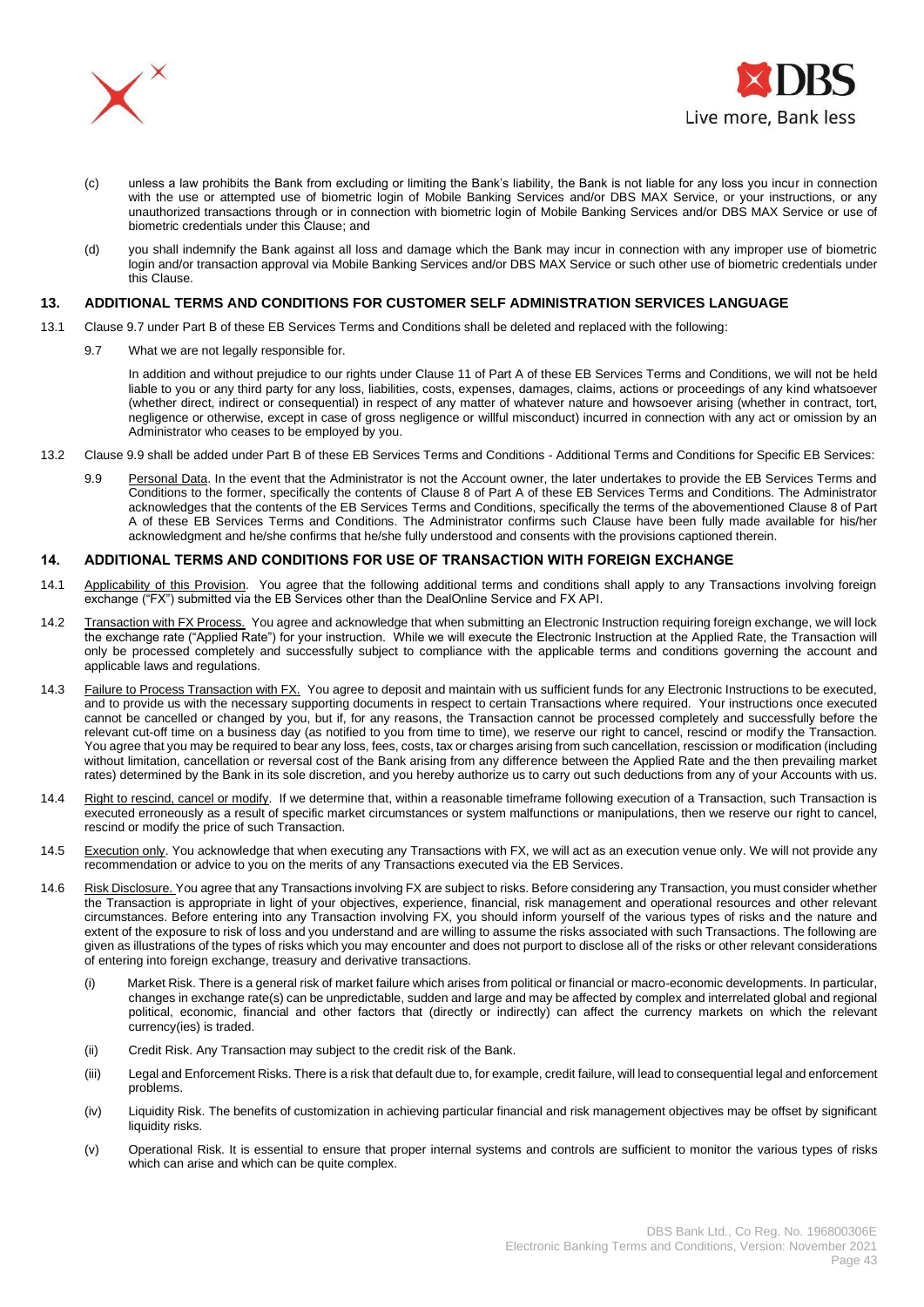



(vi) Emerging Markets. Transactions involving emerging markets involve higher risk as the markets are highly unpredictable and there may be inadequate regulations and safeguards available to participants in such markets.

In addition, Transactions involving certain currencies may involve specific risk factors only relevantto such currencies and we may provide you with additional risk disclosure statements from time to time. You are deemed to have acknowledged the receipt of such risk disclosure statements and the relevant risks involved should you proceed to execute a Transaction with us.

14.7 Temporary Suspension Due to Market Volatility. We may without notice or liability to you temporarily suspend any submission of transaction request, transaction execution or any other services available related to FX if there are volatile market conditions and we reasonably consider such suspension would be in our best interest.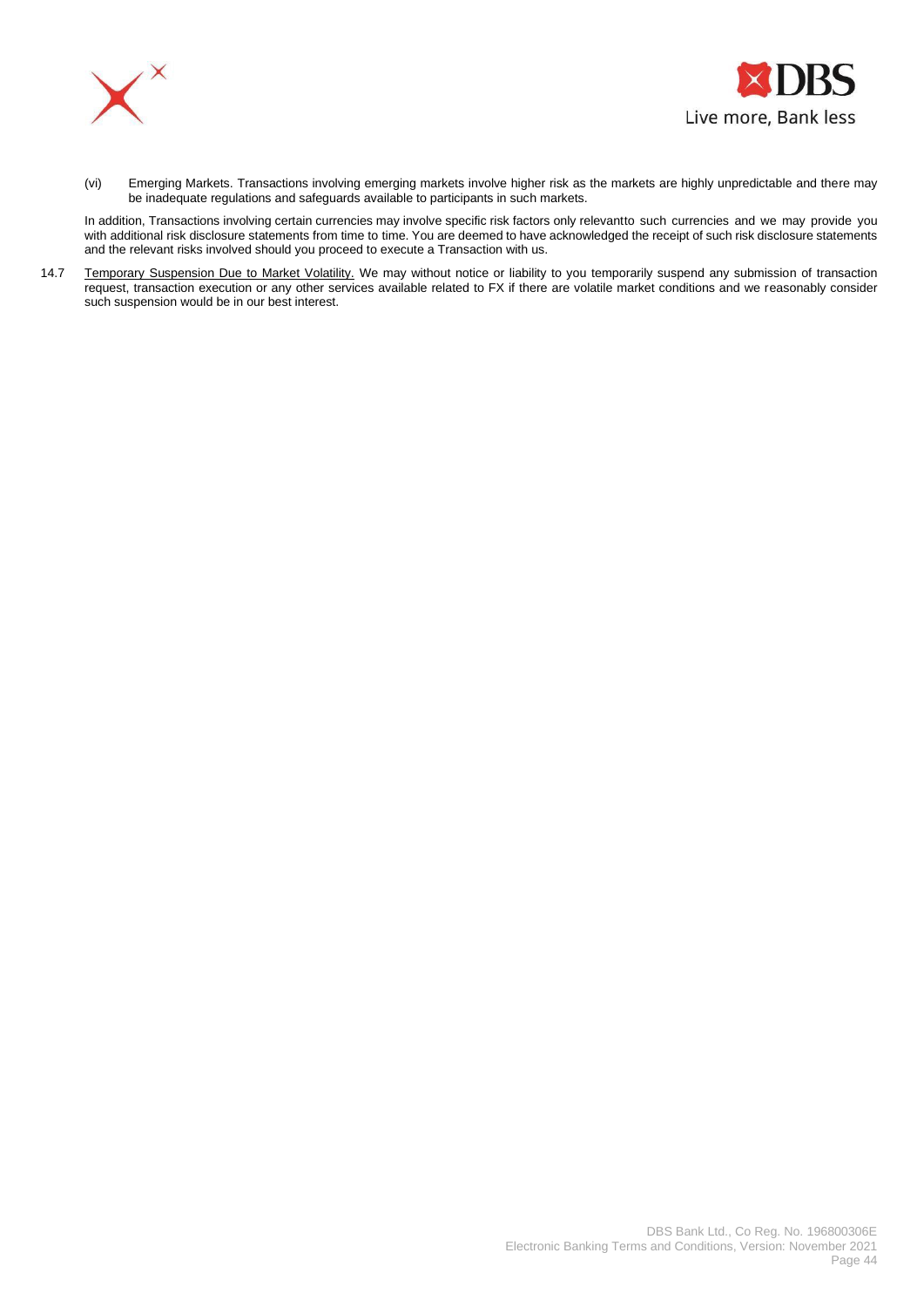



# **Section D – Supplementary Terms and Conditions for India**

This Section applies to and governs the provision of EB Services by DBS Bank India, and the receipt and use of EB Services by customers of DBS Bank India. Please note that if you are receiving the EB Services in any country other than India, other local laws may apply.

To the extent indicated below, this Section supplements and amends Part A of these EB Services Terms and Conditions, and forms part of these EB Services Terms and Conditions.

# **1. UNAUTHORISED ACCESS TO SECURITY MECHANISM**

- 1.1 Clause 7.1 of Part A of these EB Services Terms and Conditions shall be deleted and replaced with the following:
	- 7.1 Notice Regarding Unauthorised Access. You will immediately notify our Designated Contact in writing or through such other modes of communication as we may permit from time to time if you reasonably believe that any Security Mechanism is lost, damaged, compromised or if there has been any unauthorised disclosure or use of the Security Codes. Our Designated Contact will provide an acknowledgement confirming receipt of such notice as soon as reasonably practicable. We are not deemed to have received such notice unless our Designated Contact has acknowledged receipt, whether via email or otherwise.

## **2. DISCLOSURE OF ACCOUNT INFORMATION AND PERSONAL DATA**

- 2.1 Clause 8.2 of Part A of these EB Services Terms and Conditions shall be deleted and replaced with the following:
	- 8.2 Disclosure to Specified Recipients Permitted. Despite Clause 8.1, you acknowledge and agree that we and our officers, employees and agents are authorised to provide or disclose any information whatsoever relating to you, your use of the EB Services, the Transactions and your Account(s), including Personal Data:
		- (a) to any Provider;
		- (b) to any Bank Member;
		- (c) to any prospective or actual successor, assignee or transferee of, or participant in, any of our rights or obligations under these EB Services Terms and Conditions:
		- (d) to any Person to the extent necessary for the purpose of giving effect to any Electronic Instructions or;
		- (e) to any Person to the extent necessary for complying with applicable laws and regulations or with any order, directive or request in any jurisdiction which we are required to, or which we in good faith believe that we should, comply with, including in relation to alleged money laundering, terrorism or other illegal activities,

(collectively, the "**Recipients**").

### **3. TERMINATION**

- 3.1 Clause 13.1 of Part A of these EB Services Terms and Conditions shall be deleted and replaced with the following:
	- 13.1 Termination by You. You may give us not less than 30 calendar days' written notice at any time to:
		- (a) terminate your use of the EB Services; or
		- (b) withdraw any particular Account of yours maintained with us for the EB Services.

## **4. NOTICES**

4.1 The reference to "3 business days" in Clause 15.2(b) shall be deleted and replaced with a reference to "5 business days".

## **5. AMENDMENTS AND VARIATIONS**

- 5.1 Clause 16.6 of Part A of these EB Services Terms and Conditions shall be deleted and replaced with the following:
	- 16.6 Amendments and Variations. We may by notice in writing to you or via the EB Services or such other mode of communication as we deem appropriate, amend these EB Services Terms and Conditions, the scale of charges payable (in accordance with Clause 12.1) or the User Guide. We will give you:
		- (a) 30 calendar days' notice where the amendment relates to the scale of charges payable or your liabilities and obligations under these EB Services Terms and Conditions or the User Guide; or
		- (b) reasonable notice in the case of any other amendment,

provided that, subject to applicable law, we are not obliged to give you any advance notice if amendments are required in an emergency or where it is impracticable for us to give such advance notice (in which case such amendments will take immediate effect). If you or any User continue to use the EB Services after the effective date of such amendment you are deemed to have agreed to the same.

- 5.2 Additional Terms and Conditions for Deal Online Services: Clause 1.14 shall be deleted and replaced with the following :
	- 1.14 Failure to Settle Transactions. You agree to deposit and maintain with us sufficient funds to settle any Transactions executed via the DealOnline Service, and to provide us with the necessary supporting documents in respect of certain Transactions for settlement purpose, where required. If you fail to settle any Transactions executed via the DealOnline Service in accordance with your designated settlement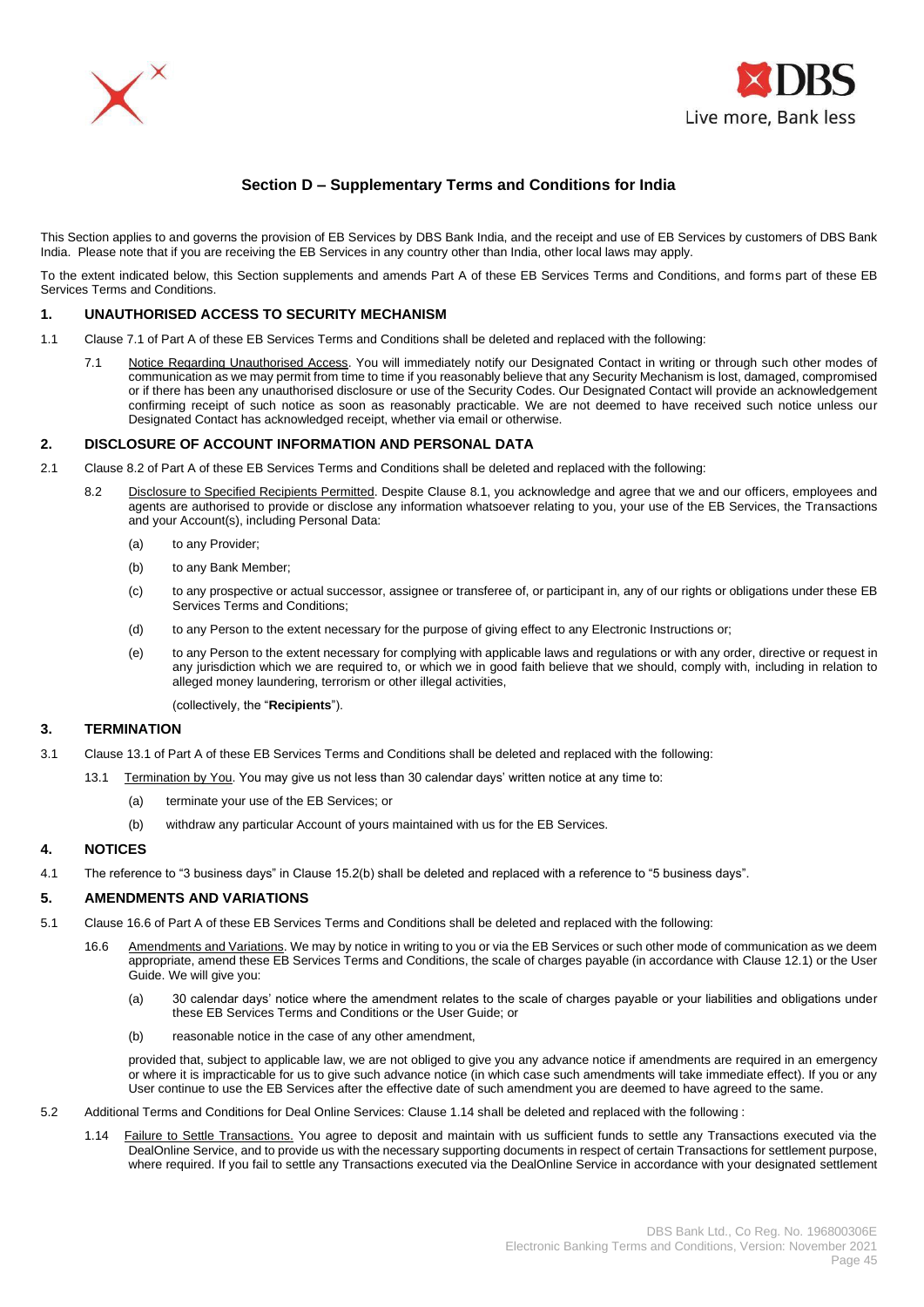



instructions by close of business in the Jurisdiction on the date of settlement, or fail to provide us with the necessary supporting documents where required, you agree and acknowledge that we may, at our sole discretion and without prejudice to any rights we may have under any other applicable Transaction Documentation:

- (a) settle the Transaction by direct debit from any of your Accounts with us; and/or
- (b) terminate and unwind the Transaction and where there is any loss, fees, costs, tax or charges arising from such termination and unwind, set off and deduct any such amounts from any of your Accounts with us and in case of any gains, the settlement shall be in accordance with RBI regulations as may be applicable; and/or and you hereby authorise us to carry out such direct debit from your Accounts with us

## **6. ADDITIONAL TERMS AND CONDITIONS FOR USE OF TALLY SERVICES**

- 6.1 Applicability of this Provision. You agree that the following additional terms and conditions shall apply to your access to and use of the Integrated Banking Services with Tally ERP, hereby referred to as 'Tally Services'
- 6.2 Definitions. For the purpose of the Tally Services, the following definitions apply:
	- (a) "**Tally**" means Tally Solution Private Limited, or a Tally affiliate company;
		- (b) **"Tally Software Services or TSS or Tally.Net subscription or TNS** " means the network solution provided by Tally that enables the customers to send payment instructions, receive status, view and receive statements, reconcile various payments from multiple banks or financial institutions; hereby referred in the document as 'TSS' and
		- (c) **"Tally Services**" means the EB Services which you may access using TSS.
- 6.3 Use of Tally Services: To use the Tally Services, you must be a subscriber of the TSS and have purchased or been allocated sufficient rights to use the Tally Services. You agree to be solely responsible for all costs associated with your subscription to the TSS and to comply with Tally's prevailing terms and conditions governing such subscription. We shall have no responsibility or liability for any loss to you for any act or omission of Tally.
- 6.4 Upgrades: Your access to the Tally Services is subject to you upgrading the Tally programs and software as and when released by Tally.
- 6.5 Acceptance of Inherent Risk: You agree that any messages, files or information exchanged between us via Tally Services are subject to risks. The following are given as illustrations of the types of risks which you may encounter and does not purport to disclose all of the risks or other relevant considerations of using the Tally Services:
	- (a) Your access to the Tally Services may be interrupted from time to time due to equipment malfunction, updates, maintenance, breakdowns and repair of the TSS, security breaches or other reasons that may be beyond our control. We reserve the right to suspend or interrupt access to the Tally Services during any such time, with or without notice, and this may impact your ability to initiate any Transaction or complete any Transaction in progress for the duration of such suspension, breakdown or interruption.
	- (b) The Tally Services are provided via the TSS and may be susceptible to errors or delays which may be generated during the communication or transformation of messages or files by the TSS. Without prejudice to the generality of the foregoing, there is a risk that any network latency in TSS may cause delays in transmission of messages, files or information beyond the applicable cut-off times and affect the value-dating of any payment instructions and we shall not be responsible for such errors or delay.
	- (c) The messages, files or information exchanged in the course of Tally Services may also be stored on TSS and is subject to Tally's extant data protection policies.
- 6.6 Termination: In addition to Clause 13 of Part A of these EB Services Terms and Conditions, we may terminate the Tally Services immediately without notice to you in any of the following circumstances:
	- (a) if you cease to be a subscriber of the TSS; or
	- (b) if you fail to upgrade your Tally software of program which are essential for continuance of the Tally Services
	- (c) if we cease to be a financial services subscriber of the TSS; or
	- (d) if Tally ceases or suspends the provision of TSS.

Notwithstanding the foregoing, you undertake to notify us immediately in writing in the event of termination or suspension of your subscription to the TSS for any reason whatsoever.

# **7. ADDITIONAL TERMS AND CONDITIONS FOR USE OF CASH MANAGEMENT SERVICES**

7.1 You agree that the additional terms and conditions governing Cash Management Services ("CMS T&C") (as available on DBS website [\(https://www.dbs.com/in/personal/terms-and-conditions.page\)](https://www.dbs.com/in/personal/terms-and-conditions.page) shall apply to your usage of Cash Management Services through EB Services.

### **8. ADDITIONAL TERMS AND CONDITIONS FOR CUSTOMER SELF ADMINISTRATION SERVICE**

- 8.1 Clause 9.7 of Part B of these EB Services Terms and Conditions shall be deleted and replaced with the following:
	- 9.7 What we are not legally responsible for. In addition and without prejudice to our rights under Clause 11 of Part A of these EB Services Terms and Conditions, we will not be held liable to you or any third party for any loss, liabilities, costs, expenses, damages, claims, actions or proceedings of any kind whatsoever (whether direct, indirect or consequential) in respect of any matter of whatever nature and howsoever arising (whether in contract, tort, negligence or otherwise) incurred in connection with any act or omission by an Administrator.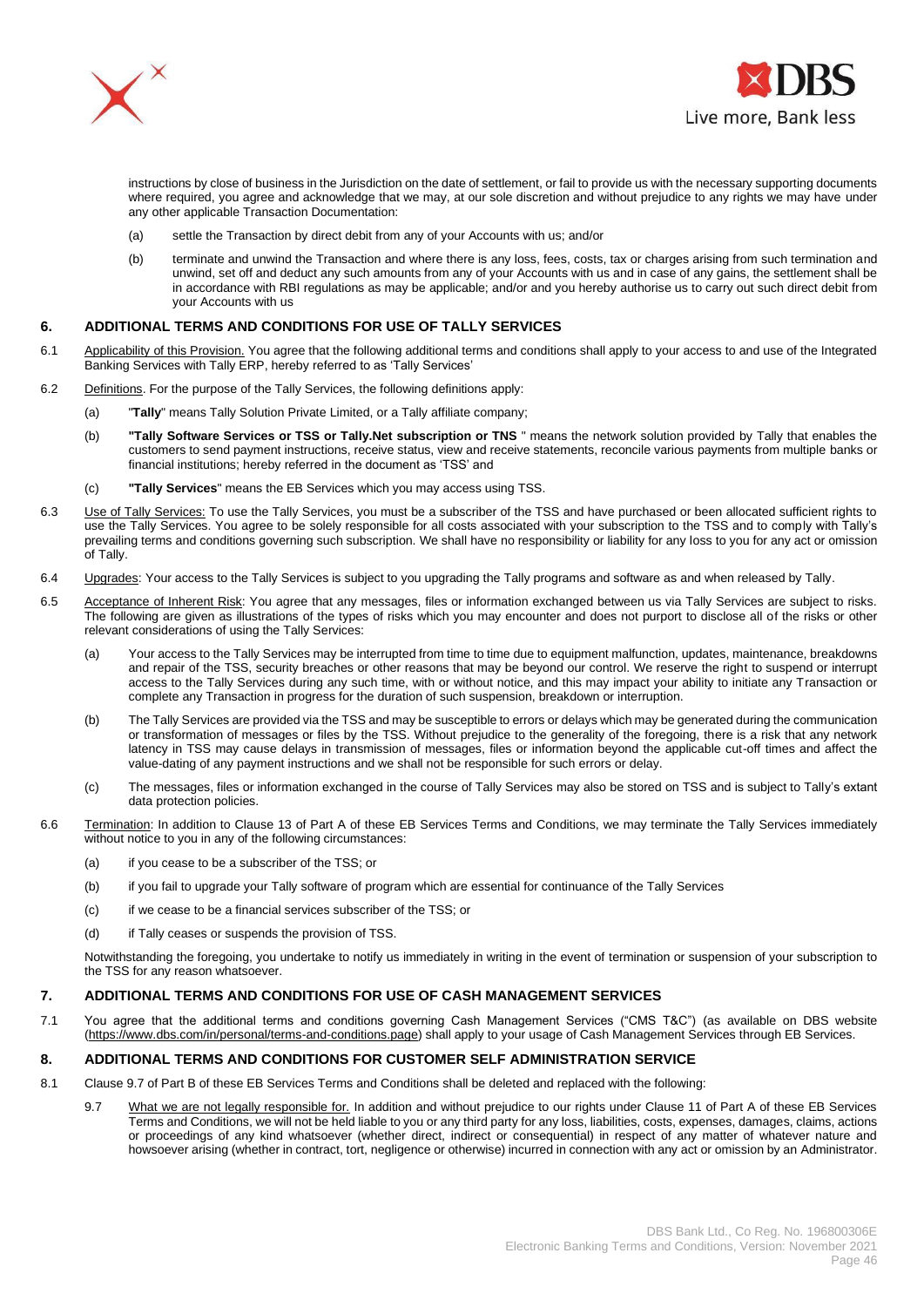

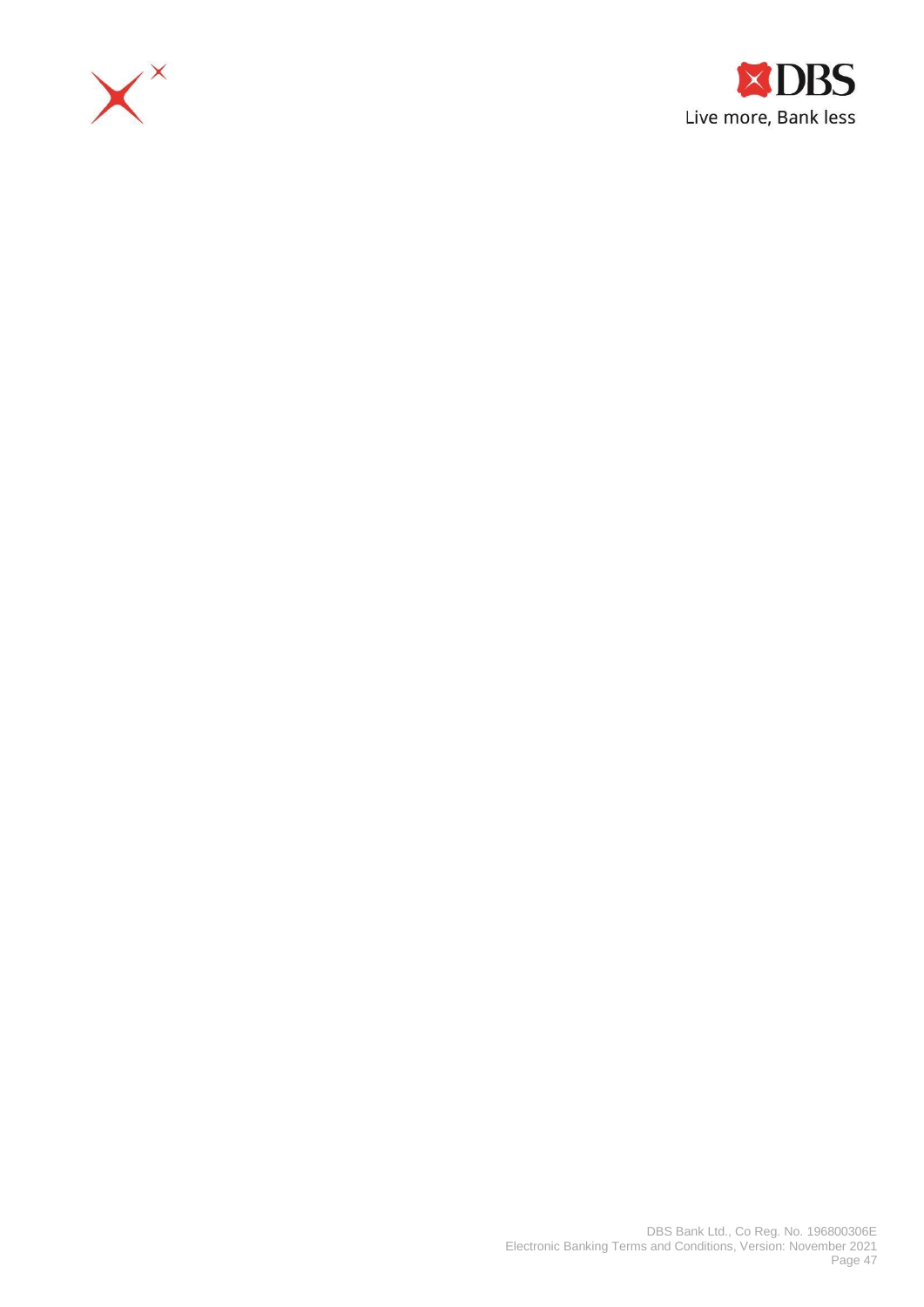



# **Section E – Supplementary Terms and Conditions for Indonesia**

This Section applies to and governs the provision of EB Services by PT Bank DBS Indonesia, and the receipt and use of EB Services by customers of PT Bank DBS Indonesia. Please note that if you are receiving the EB Services in any country other than Indonesia, other local laws may apply.

To the extent indicated below, this Section supplements and amends Part A and Part B of these EB Services Terms and Conditions, and forms part of these EB Services Terms and Conditions.

# **1. DEFINITIONS AND INTERPRETATION**

- 1.1 Clause 1.1(d), 1.5 and 1.6 of Part A of these EB Services Terms and Conditions shall be deleted and replaced with the following:
	- 1.1(d) "**Bank**" means the DBS entity a banking corporation registered and supervised by Indonesia Financial Services Authority (*Otoritas Jasa Keuangan*) providing the EB Services to you, as identified in the Registration Form;
	- 1.5 Additional and Supplementary Terms and Conditions. For the avoidance of doubt, the additional terms and conditions set out in Part B of these EB Services Terms and Conditions and any supplementary terms and conditions, including the supplementary terms and conditions set out in Part C of these EB Services Terms and Conditions, constitute part of these EB Services Terms and Conditions. We may, with a notification to you in a period of time as stipulated under the prevailing laws and regulations, add to, remove or change such additional or supplementary terms and conditions.
	- 1.6 Indemnities. A reference in these EB Services Terms and Conditions to you indemnifying us in respect of an event or circumstance shall include indemnifying and keeping us and each Bank Member harmless, on an after tax basis, from all actions, claims and proceedings from time to time made against us and each Bank Member and all losses, damages, liabilities, payments, costs or expenses suffered, made or incurred by us and each Bank Member as a consequence of or in connection with that event or circumstance to the extend caused by our negligence and can be proved by you.

## **2. HARDWARE AND SOFTWARE REQUIREMENTS**

- 2.1 Clause 3.2 and 3.3 of Part A of these EB Services Terms and Conditions shall be deleted and replaced with the following:
	- 3.2 Hardware and Software Requirements. We will notify you in a period of time as stipulated under the prevailing laws and regulations the preferred hardware and software requirements (including updates and/or patches that need to be installed) for accessing and using the EB Services (the "**Requirements**"). We will not be responsible for your failure to access or use the EB Services if your System or other facilities do not satisfy the Requirements.
	- 3.3 Changes in Requirements. We may at any time upgrade or change the Requirements by notify you in a period of time as stipulated under the prevailing laws and regulations. You will, at your own cost and expense, make any necessary upgrade or change to your own System or other facilities to ensure continued access to and use of the EB Services. **We may at your request inspect your System or other facilities to ascertain whether you satisfy the Requirements, and you will be responsible for any costs reasonably incurred as a result**.

## **3. EB SERVICES, ELECTRONIC ADVICE AND OTHER CONTENT**

- 3.1 Clause 4.4 of Part A of these EB Services Terms and Conditions shall be deleted and replaced with the following:
	- 4.4 Modification, Removal, Suspension or Discontinuance. We may, with giving a reason, modify, remove, suspend or discontinue the provision of the EB Services or the Content or any Channels through which the EB Services or the Content are provided, whether in whole or in part. To the extent not prohibited by any law, regulation or our internal policy or procedure, we will, wherever possible, endeavour to provide reasonable notice to you in a period of time as stipulated under the prevailing laws and regulations regarding such modification, removal, suspension or discontinuance.

## **4. ELECTRONIC INSTRUCTIONS**

- 4.1 Clause 5.6, 5.9 and 5.12 of Part A of these EB Services Terms and Conditions shall be deleted and replaced with the following:
	- 5.6 Cancellation of Electronic Instructions. If you ask us to cancel or change the Electronic Instructions, we will use reasonable endeavours to give effect to such request. However, we will provide to you our reason if we are unable to give effect to such request.
	- 5.9 Request for Additional Information. We may at our discretion and/or required by prevailing laws and regulations:
		- (a) require you and/or your Users to provide alternative proof of identity;
		- (b) require any Electronic Instructions to be confirmed through alternative means;
		- (c) decline to act or refrain from acting promptly upon any Electronic Instructions (e.g. where we need to verify the accuracy or authenticity of the Electronic Instructions); and/or
		- (d) determine the order of priority in effecting any Electronic Instructions, the Transactions and other existing arrangements you have made with us.
	- 5.12 Correction of Account. If any payment has been made by us pursuant to your Electronic Instructions, we shall be entitled, at any time, to:
		- (a) debit the Account (where applicable) with the amount paid by us provided with notification after the completion of such debit; and/or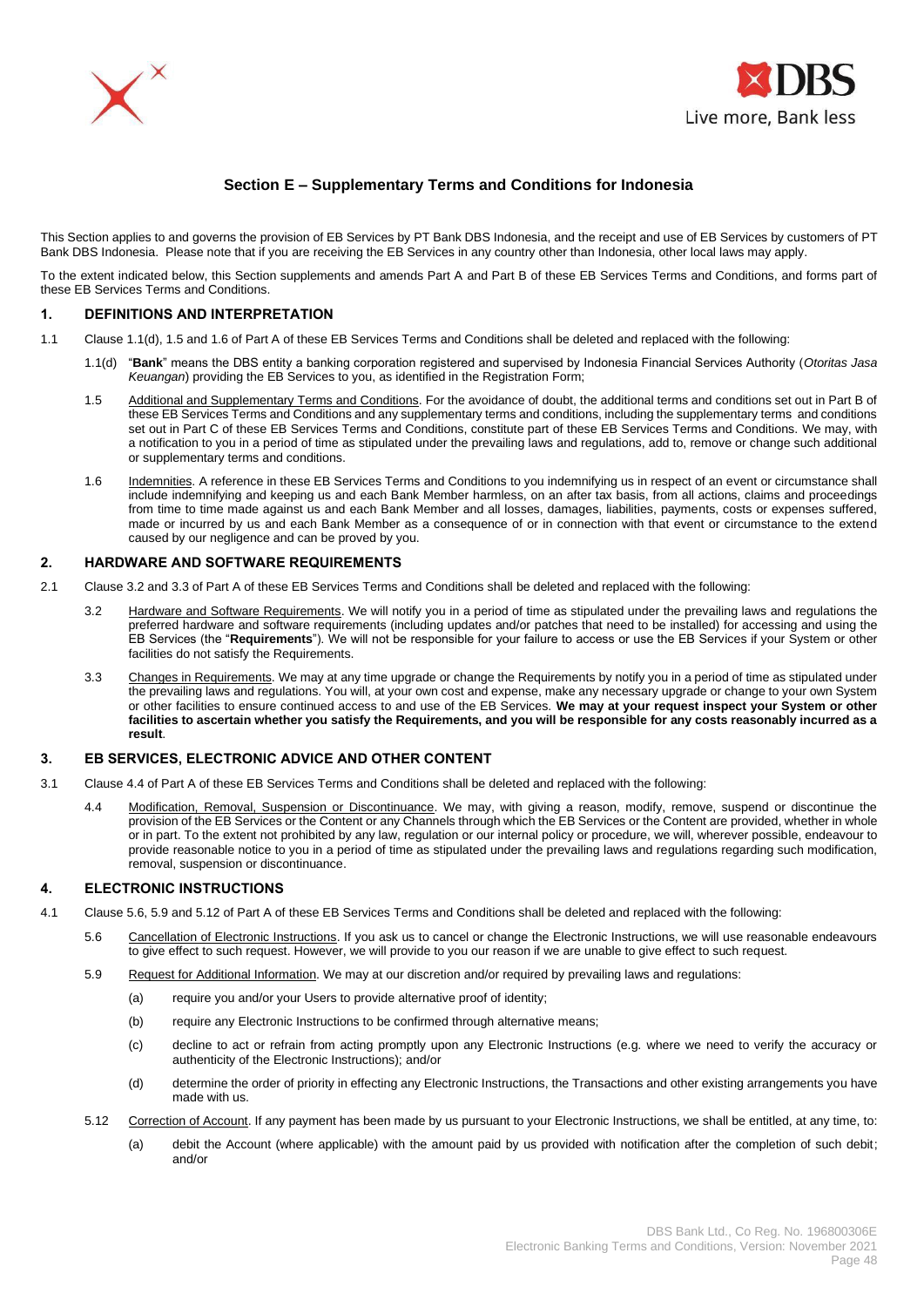



- (b) dishonour or return cheques or other instruments and/or reverse any other payment instruction from you if there are insufficient funds available in the Account.
- 4.2 Clause 5.13 of Part A of these EB Services Terms and Conditions shall be deleted.

# **5. SECURITY**

- 5.1 Clause 6.1 of Part A of these EB Services Terms and Conditions shall be deleted and replaced with the following:
	- 6.1 Compliance with Security Requirements. You must comply with all requirements, instructions and specifications relating to Security Mechanisms and/or Security Codes prescribed by us. We may from time to time require the replacement or modification of any Security Mechanism and/or Security Code, or terminate the use of any Security Mechanism and/or Security Code with the reason to terminate the function of Security Mechanism and/or Security Code.

## **6. INDEMNITIES AND LIMITATION OF LIABILITY**

- 6.1 Clause 11.2 and 11.4(b) of Part A of these EB Services Terms and Conditions shall be deleted and replaced with the following:
	- Limitation of Liability. To the maximum extent permitted under applicable law, you acknowledge and agree that we and each of our Providers will not provide compensation in any form to the Counterparty or any other party for:

11.4(b) any unauthorised used by you of the Security Code or Security Mechanism;

# **7. CHARGES AND TAXES**

- 7.1 Clause 12.1 of Part A of these EB Services Terms and Conditions shall be deleted and replaced with the following:
	- 12.1 Payment of Charges. You must pay all our charges, costs and expenses for providing the EB Services and any and all ancillary services in accordance with the scale of charges agreed from time to time between the parties and any other sums which you have agreed to bear under these EB Services Terms and Conditions, with prior notification as stipulated under the prevailing laws and regulations from us to you on the details of the said charges, costs and expenses, and any other sums. You shall make all payments under these EB Services Terms and Conditions free and clear of, and without deduction, withholding or set-off on account of any tax or levy or any other charges present and future.
	- 12.2 Debiting of Charges from Account. You authorise us to debit such charges, costs, expenses and sums from any of your Account(s) with us (where applicable). If such charges, costs, expenses and sums are debited from your Account denominated in another currency, you agree that we may convert the amount to be debited using our prevailing exchange rates. You undertake to execute and furnish us such additional written authority as we may require to effect such debiting.

## **8. TERMINATION**

- 8.1 Clause 13.2 of Part A of these EB Services Terms and Conditions shall be deleted and replaced with the following:
	- 13.2 Termination by Us. We may at any time and without liability to you terminate your access to the EB Services by giving you notification in a period of time as stipulated under the prevailing laws and regulations. No such termination will affect any Electronic Instruction given by you which is properly received by us before expiry of such notice.

## **9. MISCELLANEOUS**

- 9.1 Clause 16.6 and 16.7 of Part A of these EB Services Terms and Conditions shall be deleted and replaced with the following:
	- 16.6 Amendments and Variations. We may with notification to you in a period of time as stipulated under the prevailing laws and regulations, amend these EB Services Terms and Conditions, the scale of charges payable (in accordance with Clause 12.1) or the User Guide. Such notice will be given in the form set out in Clause 15 or via the EB Services. If you do not agree to the amendment(s), you may terminate the use or the access of the EB Services by notice to us pursuant to Clause 13. However, if you or any User continue to use the EB Services after the effective date of such amendment you are deemed to have agreed to the same.
	- 16.7 Assignment and Transfer. Use of and access to the EB Services is personal to you. You may not assign or otherwise dispose of any benefit which you may receive under these EB Services Terms and Conditions to any third party without our written consent.

In addition, we may, without notice to you or your consent, delegate or sub-contract any rights or obligations under these EB Services Terms and Conditions to any third party, and appoint third party Providers, agents or sub-contractors to provide the whole or part of the EB Services.

- 9.2 The following Clauses shall be added as 16.12 and 16.13 of Part A of these EB Services Terms and Conditions:
	- 16.12 You hereby acknowledge that we provide the procedures of complaints services and settlement in relation to the implementation of Electronic Banking Services (the terms herein are in accordance with the terms used in DBS Electronic Banking Services Terms and Conditions) that can be accessed by you through the website address o[f www.dbs.com/id/](http://www.dbs.com/id/) and or through other media stipulated by us.
	- 16.13 This DBS Electronic Banking Services Terms and Conditions shall be governed by and construed in accordance with the laws of the Republic of Indonesia. In the event of any proceedings or suits commenced against us arising out of or in connection with this DBS Electronic Banking Services Terms and Conditions we agree to settle such proceeds or suits by means of deliberation or mediation in the field of banking. Any proceeds or suits that cannot be resolved through deliberation or mediation in the field of banking by the parties, then we agree to settle such proceeds or suits the South Jakarta District Court in Jakarta.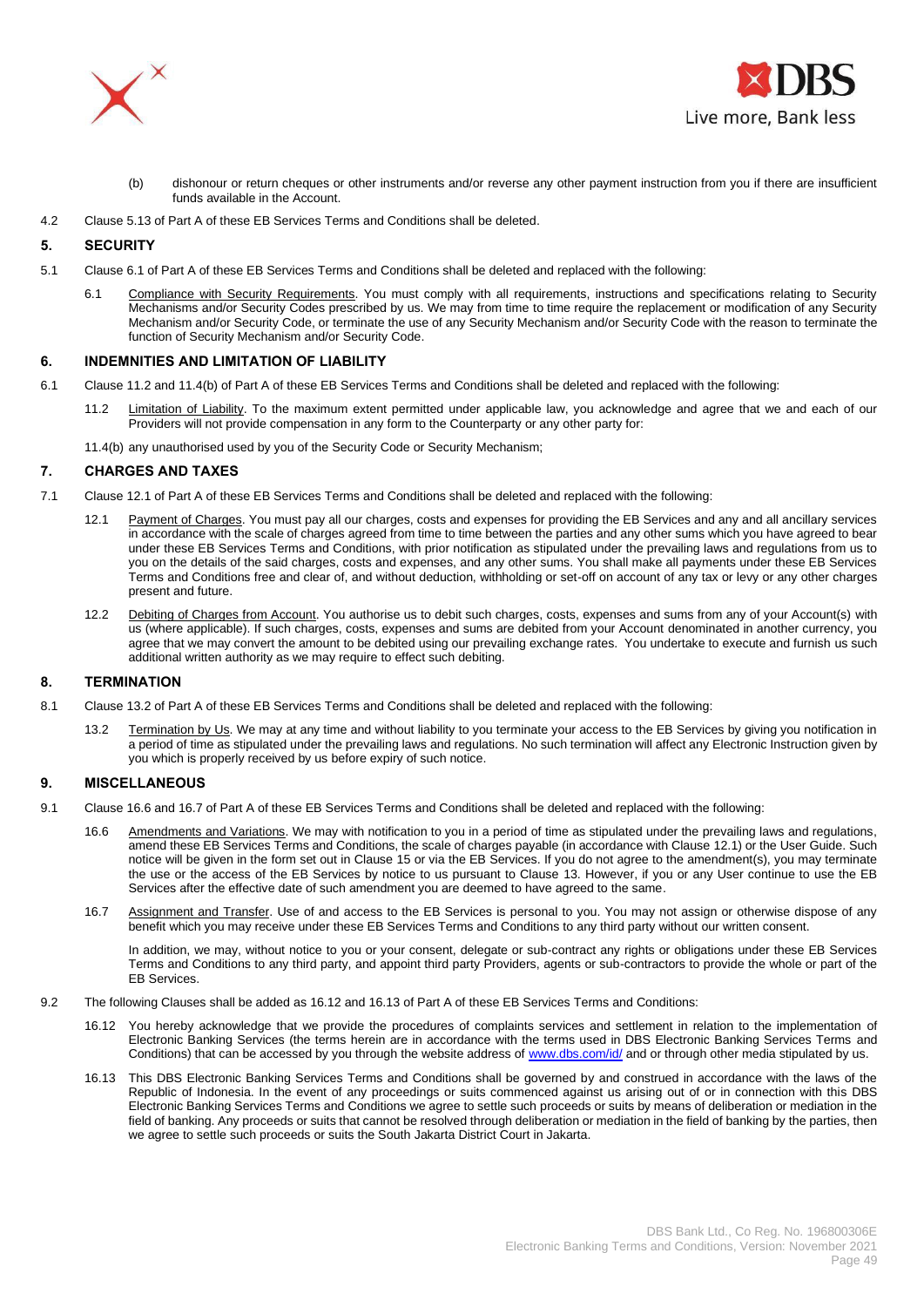



# **10. ADDITIONAL TERMS AND CONDITIONS FOR DEALONLINE SERVICE**

- 10.1 Clause 1.4, 1.13 and 1.16 of Part B of these EB Services Terms and Conditions shall be deleted and replaced with the following:
	- 1.4 Transaction and Account Limits. We may from time to time impose position or Transaction limits (including minimum transaction sizes) on your Account with a notification to you in a period of time as stipulated under the prevailing laws and regulations.
	- 1.13 Inactive Trading. If you have not participated in any Transactions via the DealOnline Service for a period of at least one (1) year, we may, without notice and liability to you, designate your account as "inactive" and immediately suspend your access to the DealOnline Service. Upon your request and subject to such other conditions as we may require, we may, in our sole discretion, reactivate your account.

## **11. ADDITIONAL TERMS AND CONDITIONS FOR USE OF TELEPHONE AND FACSIMILE MACHINE**

- 11.1 Clause 2.3 of Part B of these EB Services Terms and Conditions shall be deleted and replaced with the following:
	- 2.3 Acceptance of Inherent Risk. You recognise that telephone and facsimile are not secure communication channels and the use of such Channels is entirely at your own risk. Electronic Instructions transmitted by the telephone or facsimile machine may be accepted by us subject to your compliance with such identity verification procedures or other requirements imposed by us from time to time, with a notification to you in a period of time as stipulated under the prevailing laws and regulations.

### **12. ADDITIONAL TERMS AND CONDITIONS FOR USE OF ATM AND ATM CARDS**

- 12.1 Clause 3.4, 3.5 and 3.6 of Part B of these EB Services Terms and Conditions shall be deleted and replaced with the following:
	- 3.4 Insufficient Funds. The ATM card may be used for cash withdrawal or transfer only where there are sufficient funds in the Account. If withdrawal or transfer is made without sufficient funds in the Account, we may (but are not obliged to) grant you credit to meet such withdrawal or transfer with prior notification from us to you on the details of the said withdrawal and transfer, and you shall repay to us immediately on demand such amount overdrawn together with bank charges and interest in accordance with our current scale of charges.
	- 3.5 Card Transactions. We may determine the transaction date in respect of every Transaction and may reject any transaction and/or any cheque presented via the ATM along with the reason of rejection. Transactions effected in currencies other than the currency of the Account will be debited into the Account after conversion into the currency of the Account at a rate determined by us.
	- 3.6 Limits on Usage of Card. We may from time to time determine and, with a notification to you in a period of time as stipulated under the prevailing laws and regulations, impose any limit on the use of ATM cards, whether in terms of amount, frequency of use or otherwise.

### **13. ADDITIONAL TERMS AND CONDITIONS FOR USE OF MOBILE BANKING SERVICES**

- 13.1 Clause 4.4 and 4.5 (c) (iii) of Part B of these EB Services Terms and Conditions shall be deleted and replaced with the following:
	- 4.4 Modification, Removal, Suspension or Discontinuance. We may, with giving a reason, modify, remove, suspend or discontinue the provision of the EB Services or the Content or any Channels through which the EB Services or the Content are provided, whether in whole or in part. To the extent not prohibited by any law, regulation or our internal policy or procedure, we will, wherever possible, endeavour to provide notification to you in a period of time as stipulated under the prevailing laws and regulations such modification, removal, suspension or discontinuance.
	- 4.5 End User Licence Agreement. Your use of the Mobile Banking Services is under licence from us, the terms of which are set out in this Clause 4.5:
		- (c) In relation to your use of the Mobile Banking App:
			- (iii) Any updates to the Mobile Banking App will be made available through the relevant app stores; and

## **14. ADDITIONAL TERMS AND CONDITIONS FOR USE OF SAP FSN SERVICES**

- 14.1 Clause 5.5 of Part B of these EB Services Terms and Conditions shall be deleted and replaced with the following:
	- 5.5 Termination. In addition to Clause 13 of Part A of these EB Services Terms and Conditions, we may terminate the SAP FSN Services by prior notice to you in any of the following circumstances:
		- (a) immediately if you cease to be a corporate subscriber of the SAP Financial Services Network; or
		- (b) with a notification to you in a period of time as stipulated under the prevailing laws and regulations if we cease to be a financial services subscriber of the SAP Financial Services Network; or
		- (c) immediately if SAP ceases or suspends the provision of SAP Financial Services Network

Notwithstanding the foregoing, you undertake to notify us immediately in writing in the event of termination or suspension of your subscription to the SAP Financial Network for any reason whatsoever.

## **15. ADDITIONAL TERMS AND CONDITIONS FOR USE OF SWIFT MESSAGING SERVICES**

- 15.1 Clause 6.4(b), 6.4(c) and 6.6 of Part B of these EB Services Terms and Conditions shall be deleted and replaced with the following:
	- 6.4 Use of the SWIFT Messaging Services.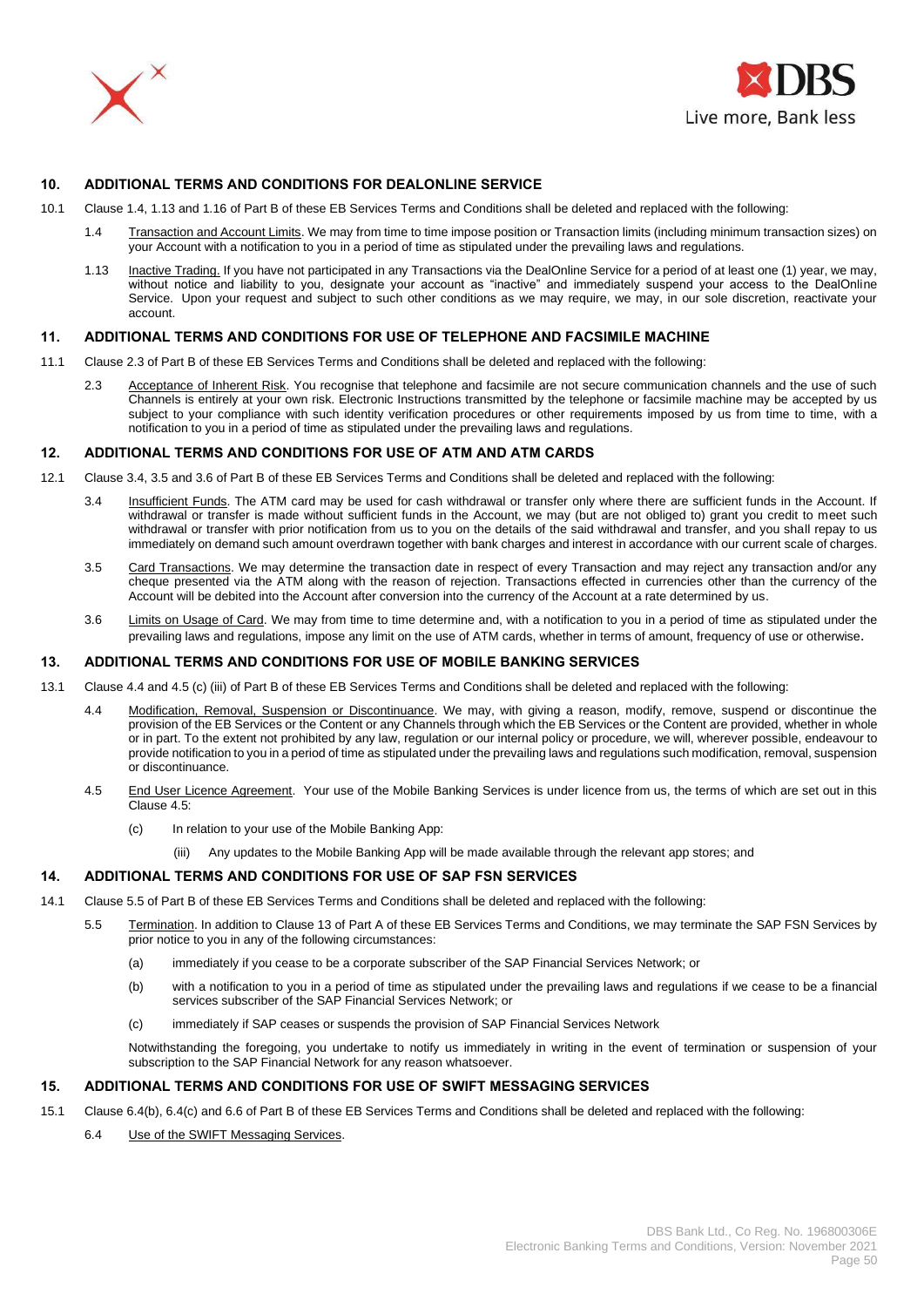



- (b) You shall at all times (i) comply with all guides, instructions and recommendations in relation to the use of the SWIFT Messaging Services; and (ii) assess the security arrangements relating to your access to and use of the SWIFT Messaging Services to ensure that they are adequate to protect your interests.
- (c) You acknowledge that processing a SWIFT Message is subject to successful receipt thereof by us. For the avoidance of doubt, we will not provide indemnity and/or being liable in whatever form to you in connection with any risks which may arise resulting from the submission of a SWIFT Message through the SWIFT network but such SWIFT Message is not successfully received by us or for any act or omission of SWIFT.
- 6.6 Reservation of Rights. We reserve the right at any time to suspend the SWIFT Messaging Service or access thereto for such period or periods as we consider reasonably appropriate by prior notification to you if (a) suspension is necessary for the purpose of (routine or emergency) maintenance or enhancement of the SWIFT Messaging Services; (b) for technical reasons, provision of the SWIFT Messaging Services is beyond our control; (c) there are reasonable grounds to suspect a compromise of security or any unauthorised or fraudulent use of the SWIFT Messaging Services; or (d) if you breach any of your obligations hereunder. If we are unable to give your prior notice in respect of the foregoing for any reason whatsoever, we shall do so as soon as practicable thereafter.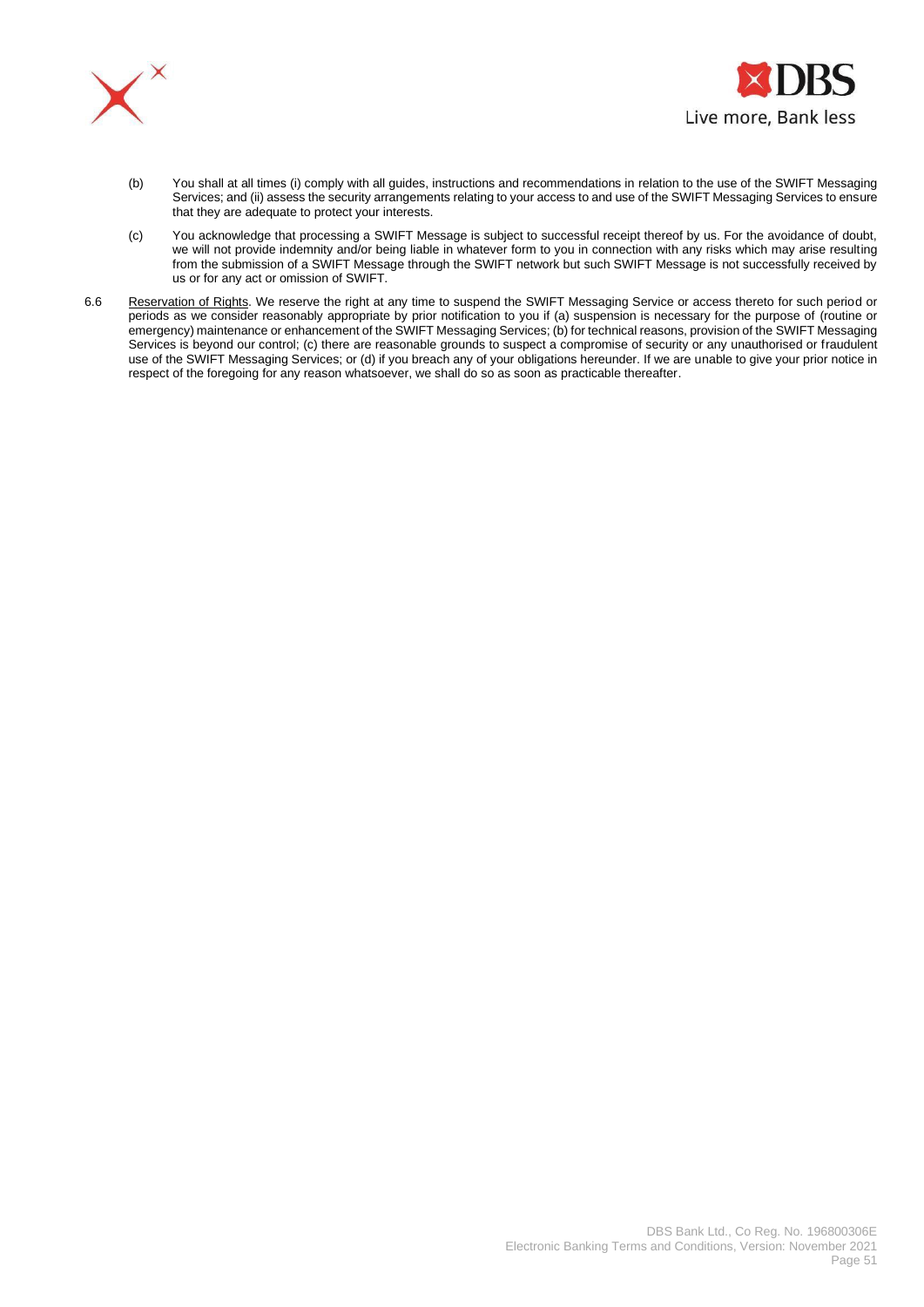



# **Section F – Supplementary Terms and Conditions for Macau SAR**

This Section applies to and governs the provision of EB Services by DBS Bank (Hong Kong) Limited, Macau Branch, and the receipt and use of EB Services by customers of DBS Bank (Hong Kong) Limited, Macau Branch. Please note that if you are receiving the EB Services in any jurisdiction other than the Macau SAR, other local laws may apply.

To the extent indicated below, this Section supplements and amends Part A of these EB Services Terms and Conditions, and forms part of these EB Services Terms and Conditions.

## **1. DISCLOSURE OF ACCOUNT INFORMATION AND PERSONAL DATA**

- 1.1 Paragraph (f) of Clause 8.2 of Part A of these EB Services Terms and Conditions shall be deleted.
- 1.2 Clause 8.4 of Part A of these EB Services Terms and Conditions shall be deleted and replaced with the following:
	- 8.4 Processing of data in connection with Specified Purposes. Without prejudice to Clauses 8.2 and 8.3, you acknowledge and agree that we (and each of the Recipients) can hold, process or use any information and data (including Personal Data) provided pursuant to your and each User's access to and use of the EB Services in connection with the following purposes and for any and all purposes stated in our Data Policy Notice (as defined in Clause 8.5A) :
		- (d) the provision of EB Services and for any other purpose connected with your or your Users' access to or use of the EB Services;
		- (e) the notification of relevant products or services to you unless you have told us that you do not wish to receive marketing materials or notices;
		- (f) the monitoring and analysis of Accounts and positions;
		- (g) the assessment and determination of Account criteria, status, credit limits and credit decisions;
		- (h) the carrying out of statistical and other analysis;
		- (i) the monitoring and enforcement of compliance with these EB Services Terms and Conditions; and
		- (j) to comply with applicable laws, including anti-money laundering and anti-terrorism laws,

### **(collectively, the "Purposes").**

- 1.3 Clause 8.5 shall be deleted and replaced with the following:
	- 8.5 Duty to Obtain Consent. You undertake to inform all individuals whose Personal Data is supplied to us and/or the Recipients:
		- (a) of the Purposes for which such Personal Data will be processed and the risks associated with the supply and processing of such Personal Data (such notification to be made by you on or before the time at which such Personal Data is first supplied to us); and
		- (b) that such processing may involve transfer of such Personal Data to the Recipients,
		- (c) and you must ensure that such individuals have given an unambiguous consent and agreed to the terms of this Clause 8 and accepted the risks associated with the supply and processing of such Personal Data."

### **The foregoing applies likewise to any sensitive Personal Data provided by you to us and/or the Recipients in connection with your or your Users' access to or use of the EB Services.**

- 1.4 The following shall be added as Clause 8.5A of Part A of these EB Services Terms and Conditions:
	- 8.5A Our Data Policy. You agree that the applicable data policies, notices and other communications to customers concerning their data from time to time issued by us (a member of the DBS Group) ("Data Policy Notice") shall apply. A copy of the Data Policy Notice is available on request at any Bank branch. You agree that all information provided by you or obtained by us from any other sources or that arises from your relationship with us or any of our Bank Members will be subject to such policies, notices and other communications (as may be varied from time to time).

## **2. GOVERNING LANGUAGE**

- 2.1 Clause 16.9 of Part A of these EB Services Terms and Conditions shall be deleted and replaced with the following:
	- 16.9 Governing Language. In the event that these EB Services Terms and Conditions are translated into any other language, both the English version and the translated version shall be equally effective, provided that the Chinese version shall prevail in the event of any inconsistency or contradiction.

### **3. ADDITIONAL TERMS AND CONDITIONS FOR CUSTOMER SELF ADMINISTRATION SERVICES**

- 3.1 Clause 9.7 under Part B of these EB Services Terms and Conditions shall be deleted and replaced with the following:
	- 9.7 What we are not legally responsible for.

In addition and without prejudice to our rights under Clause 11 of Part A of these EB Services Terms and Conditions, we will not be held liable to you or any third party for any loss, liabilities, costs, expenses, damages, claims, actions or proceedings of any kind whatsoever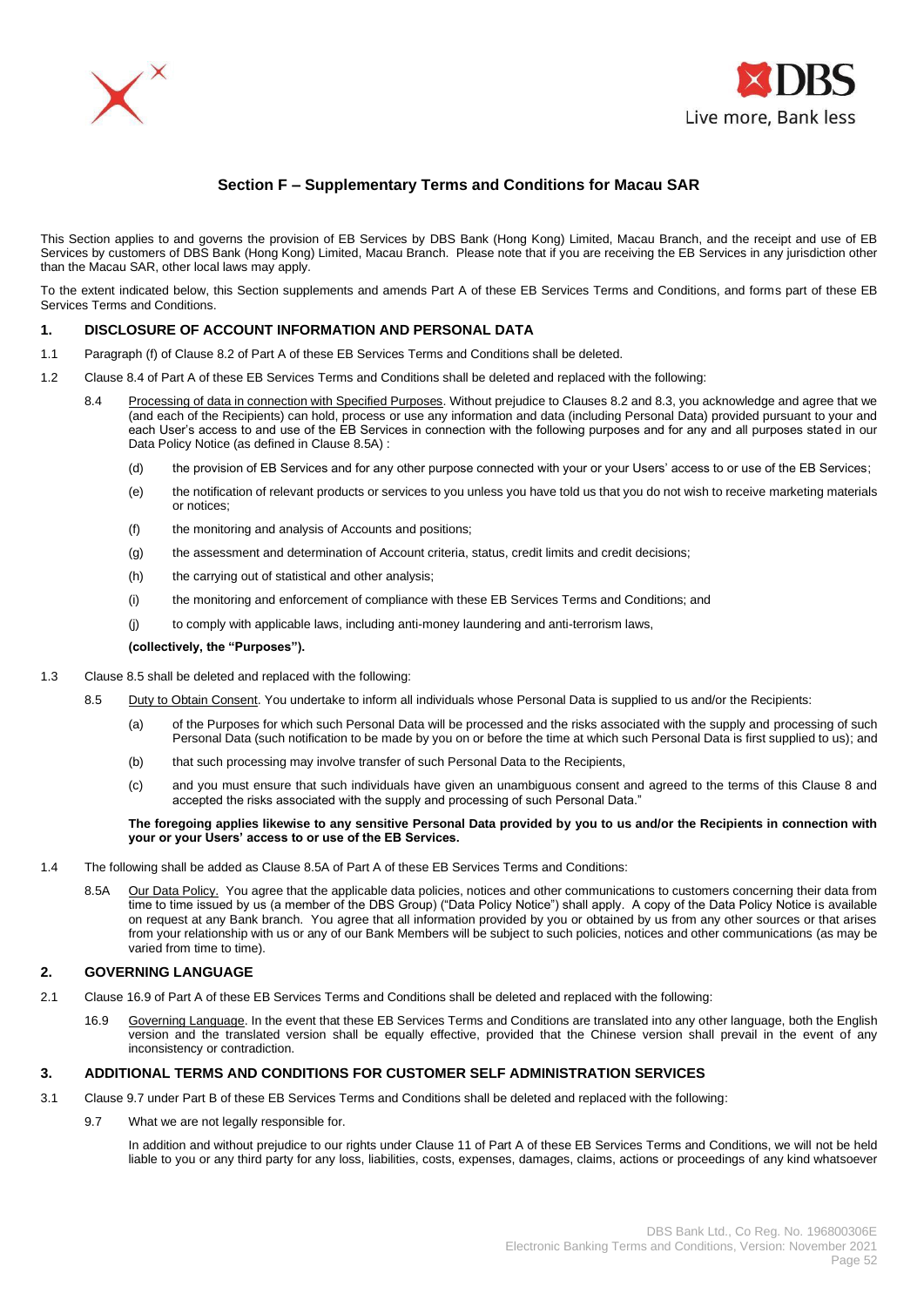



(whether direct, indirect or consequential) in respect of any matter of whatever nature and howsoever arising (whether in contract, tort, negligence or otherwise, except in case of gross negligence or wilful misconduct) incurred in connection with any act or omission by an Administrator who ceases to be employed by you.

- 3.2 Clause 9.9 shall be added under Part B of these EB Services Terms and Conditions Additional Terms and Conditions for Specific EB Services:
	- 9.9 Personal Data. In the event that the Administrator is not the Account owner, the later undertakes to provide the EB Services Terms and Conditions to the former, specifically the contents of Clause 8 of Part A of these EB Services Terms and Conditions. The Administrator acknowledges that the contents of the EB Services Terms and Conditions, specifically the terms of the abovementioned Clause 8 of Part A of these EB Services Terms and Conditions. The Administrator confirms such Clause have been fully made available for his/her acknowledgment and he/she confirms that he/she fully understood and consents with the provisions captioned therein.

## 4. **ADDITIONAL TERMS AND CONDITIONS FOR FPS SERVICES**

- (a) We may provide the Bank Services to customers to facilitate payments and funds transfers using the Faster Payment System and related facilities and services provided, managed and operated by Monetary Authority of Macao ("AMCM") from time to time ("FPS"). In this Clause 4, "Bank Services" means the services provided by us to customers from time to time to facilitate payments and funds transfers using AMCM FPS and any other services and facilities provided by AMCM in connection with the FPS from time to time. The Bank Services form part of our banking services. We have the right to set or vary from time to time the scope of the Bank Services and the conditions and procedures for using the Bank Services. In order to use the Bank Services, you have to accept and follow these conditions and procedures.
- (b) The FPS is provided and operated by AMCM. The Bank Services are therefore subject to the rules, guidelines and procedures imposed by AMCM in relation to the FPS from time to time. This Clause 4 governs our provision to you and your use of the Bank Services. The provisions of the rest of the EB Services Terms and Conditions continue to apply to the Bank Services to the extent that they are relevant and not inconsistent with the provisions in this Clause 4. Unless otherwise specified, the provisions of this Clause 4 shall prevail if there is any inconsistency between them and the rest of these EB Services Terms and Conditions with respect to the Bank Services.
- (c) In this Clause 4, "you" and "your" means customer to whom we provide Bank Services and, where the context permits, includes any person authorised by the customer to give instructions or requests to us in connection with the use of the Bank Services, and such person's successors and permitted assigns.
- (d) We may provide the Bank Services to facilitate payment or funds transfer in MOP (Macau Pataca) currency
- (e) In order to enable us to handle an instruction for you in relation to payment or funds transfer using AMCM FPS, you have to provide or input the necessary information and complete the process by such means or in such manner prescribed by us from time to time.
- (f) All payment or funds transfer transactions using AMCM FPS will be processed, cleared and settled under the interbank clearing and settlement arrangements including without limitation the arrangements in relation to the FPS agreed by the participants of AMCM FPS (the "Participants") and AMCM from time to time.
- (g) With respect to the Bank Services, Clause 13 of Part A of these EB Services Terms and Conditions shall not apply and this sub-Clause (g) shall prevail. We reserve the right to suspend or terminate the Bank Services in whole or in part at any time without giving notice or reason. Where your relevant account is closed or suspended, any services under this Clause will automatically be terminated.
- (h) For any payment or funds transfer, once you confirm the details of a transaction and submit instruction to us, such instruction and any resulting transaction is final, irrevocable and binding on you.
- (i) You must use the Bank Services in a responsible manner. In particular, you must comply with all Regulatory Requirements that govern your use of the Bank Services, including collecting, using and handling the personal data and other information relating to any other person in compliance with the Regulatory Requirements protecting data privacy. You must not use the Bank Services for any unlawful purposes or any purposes other than those authorised or contemplated in the rules, guidelines and procedures of AMCM. In this Clause 4, "Regulatory Requirement" means any law, regulation or court order, or any rule, direction, guideline, code, notice or restriction (whether or not having the force of law) issued by any regulatory authority, governmental agency (including tax authority), clearing or settlement bank or exchange, or industry or self-regulatory body, whether in or outside Macau, to which AMCM, we or any other Participant or the respective affiliates or group companies, or you are subject or are expected to comply with from time to time.
- (j) Any instruction given by you in relation to the Bank Services will be handled by us in accordance with this Clause 4 and the applicable provisions in the rest these EB Services Terms and Conditions. You have to comply with the other obligations with respect to payments, funds transfers and direct debit authorisations, including without limitation maintaining sufficient funds in the relevant accounts for settling payment and funds transfer instructions from time to time.
- (k) Where you authorise any other person to give instructions or requests to us in connection with the use of the Bank Services (whether you are an individual, a company, a corporation, or a sole proprietorship or partnership firm or any other unincorporated body): (i) you are responsible for all the acts and omissions of each person authorised by you; (ii) any instruction or request received by us, believed by us in good faith to be given by you or any person authorised by you, will be irrevocable and binding on you; and (iii) you are also responsible for ensuring that each person authorised by you will comply with the provisions of this Clause 4 that are applicable to him/her when acting on your behalf.
- (l) We will process and submit your instructions and requests to AMCM FPS in accordance with the applicable rules, guidelines and procedures imposed by AMCM from time to time. AMCM FPS has the right to process and execute your instructions and requests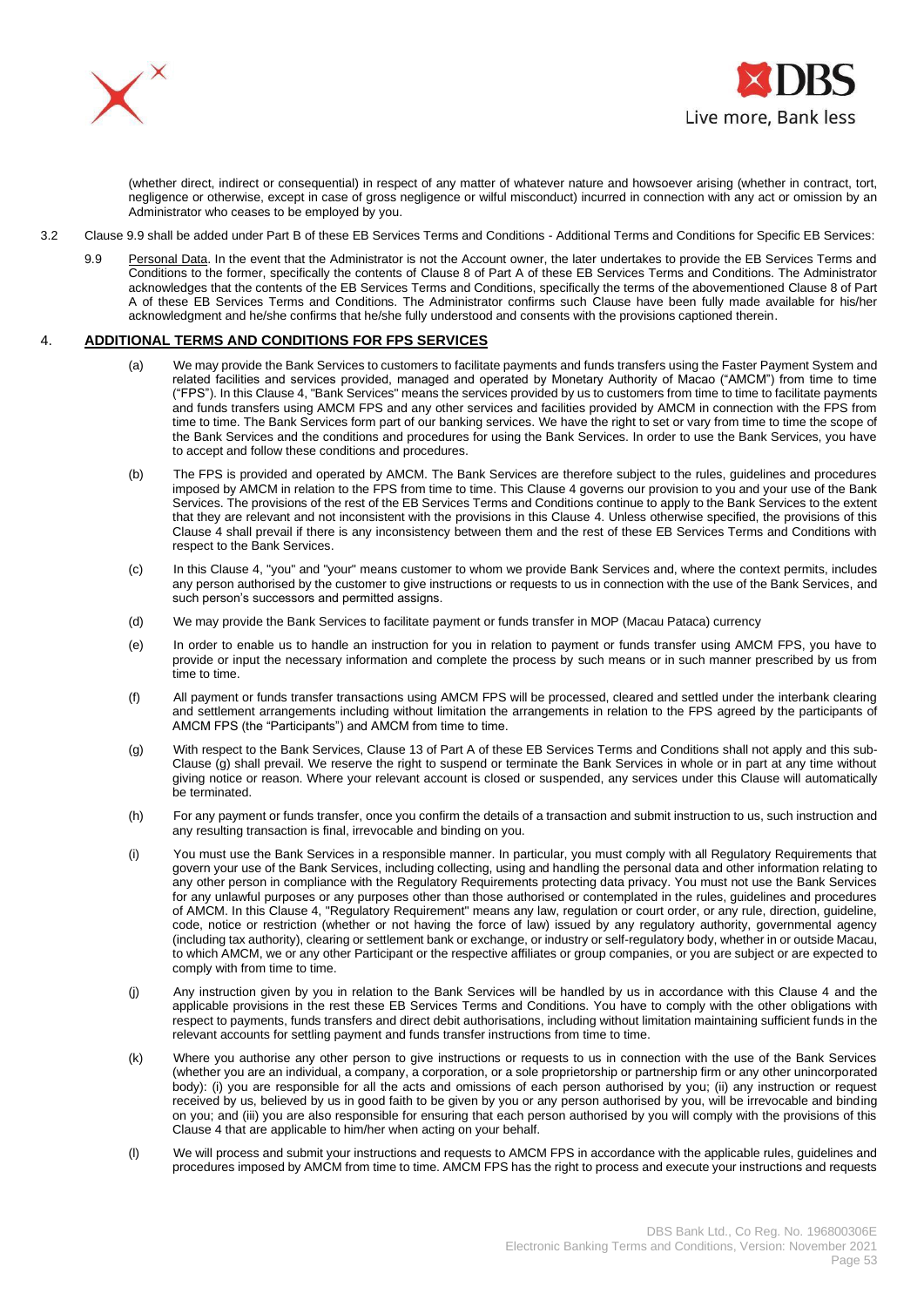



in such sequence or manner as AMCM FPS considers appropriate. We have no control over the operation of AMCM FPS nor the timing on which your instructions or requests are executed by AMCM FPS. Where we receive notifications relating to AMCM FPS from or through AMCM FPS from time to time, we will notify you accordingly by such means and at such time as we consider appropriate.

- (m) Without reducing the effect of Clause 4(l) above or the rest of the provisions of these EB Services Terms and Conditions: (i) we are not liable for loss, damage or expense of any kind which you or any other person may incur or suffer arising from or in connection with the use of the Bank Services or the processing or execution of instructions or requests given by you in relation to the Bank Services or AMCM FPS, except to the extent that any loss, damage or expense incurred or suffered is direct and reasonably foreseeable arising directly and solely from our negligence or wilful default or that of our officers, employees or agents; (ii) for clarity, we are not liable for loss, damage or expense of any kind which you or any other person may incur or suffer arising from or in connection with one or more of the following: (1) your failure to comply with your obligations relating to the Bank Services; and (2) any delay, unavailability, disruption, failure, error of or caused by AMCM FPS, or arising from any circumstances beyond our reasonable control; and (iii) in no event will we, our affiliates or group companies, our licensors, and our and their respective officers, employees and agents be liable to you or any other person for any loss of profit or any special, indirect, incidental, consequential or punitive loss or damages (whether or not they were foreseeable or likely to occur).
- (n) Without reducing the effect of any indemnity given by you under these EB Services Terms and Conditions or any other rights or remedies that we may have, you will indemnify us and our officers, employees and agents and hold each of them harmless against all liabilities, claims, demands, losses, damages, costs, charges and expenses of any kind (including legal fees on a full indemnity basis and other expenses reasonably incurred) which may be incurred or suffered by us or any of them and all actions or proceedings which may be brought by or against us or any of them as a result of or in connection with our provision of the Bank Services or your use of the Bank Services. The above indemnity does not apply to the extent that it is proved that any liabilities, claims, demands, losses, damages, costs, charges, expenses, actions or proceedings are direct and reasonably foreseeable arising directly and solely from our negligence or wilful default or that of our officers, employees or agents. The above indemnity shall continue to have effect after the termination of the Bank Services.
- (o) For the purposes of using the Bank Services, you may be required to provide us with the personal data and other information relating to one or more of the following persons from time to time: (i) yourself; (ii) the recipient of any payment or funds transfer to be made by you; and (iii) where you are a company, a corporation, or a sole proprietorship or partnership firm or any other unincorporated body, any of your directors, officers, employees, authorised persons and representatives. All personal data and information provided to us or compiled by us from time to time in connection with the Bank Services are collectively referred to as "Customer Information". You agree (and, where applicable, for and on behalf of each of your directors, officers, employees, authorised persons and representatives) that we may collect, use, process, retain or transfer any of the Customer Information for the purposes of the Bank Services. These purposes include without limitation one or more of the following: (i) providing the Bank Services to you, maintaining and operating the Bank Services; (ii) processing and executing your instructions and requests in relation to the Bank Services from time to time; (iii) disclosing or transferring the Customer Information to AMCM and other Participants for their use for the purpose of the operation of AMCM FPS; (iv) meeting the requirements to make disclosure under any Regulatory Requirements; and (v) purposes relating to any of the above. You understand and agree that the Customer Information may be further disclosed or transferred by AMCM, us or any other Participants to their customers and any other third parties who are users of AMCM FPS for the purposes of providing Bank Services. If the Customer Information includes personal data or other information of any person other than yourself, you confirm that you will obtain and has obtained the consent from such person regarding the use (including disclosure and transfer) of his/her personal data and other information by AMCM, us and the other Participants as specified in this Clause 4.
- (p) FPS payments or funds transfers are subject to prevailing limit set by AMCM per transaction and the recipient of funds must be an individual. You are solely liable for and will hold us harmless from any incorrect payment or transfer effected by us and AMCM FPS due to a recipient of funds who is not an individual. The current transaction limit is MOP50,000 per transaction with a daily limit of MOP50,000 per recipient.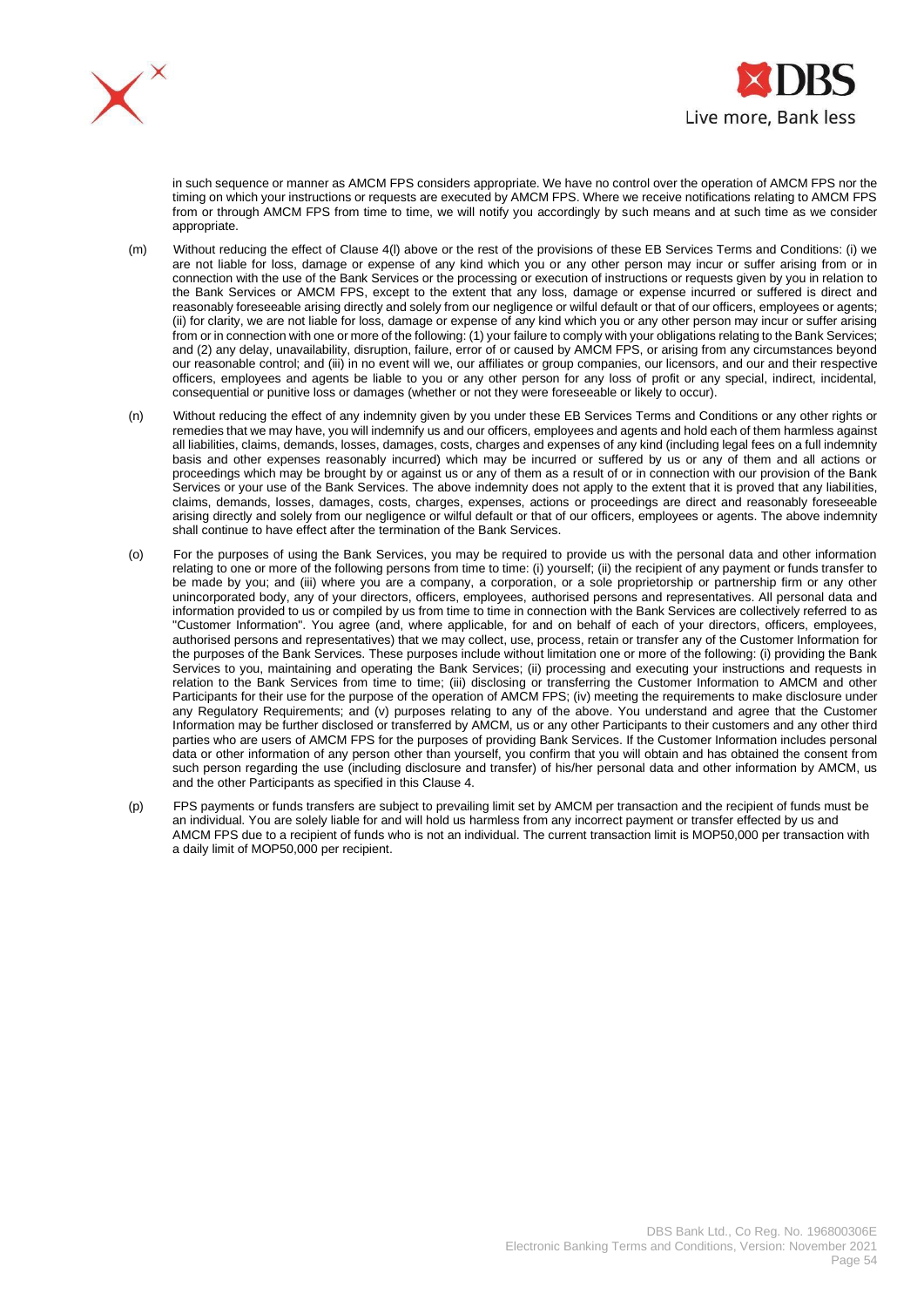



# **Section G – Supplementary Terms and Conditions for Singapore**

This Section applies to and governs the provision of EB Services by DBS Bank Ltd., and the receipt and use of EB Services by customers of DBS Bank Ltd. Please note that if you are receiving the EB Services in any country other than Singapore, other local laws may apply.

To the extent indicated below, this Section supplements and amends Part A of these EB Services Terms and Conditions, and forms part of these EB Services Terms and Conditions.

# **1. DEFINITIONS AND INTERPRETATION**

- 1.1 Definitions. Unless expressly provided to the contrary in this Section, capitalised terms in this Section shall have the meaning given to those terms in Part A of these EB Services Terms and Conditions. In addition, unless the context otherwise requires:
	- (a) "**Personal Data**" has the meaning ascribed to such term in the Personal Data Protection Act 2012 of Singapore.

# **2. USE OF DIGITAL SIGNATURES**

2.1 Clause 1.1(q) of Part A of these EB Services Terms and Conditions shall be deleted and replaced with the following:

"**Permitted Certificate**" means any electronic, digital or other certificate, and shall be deemed to include a Digital Signature, that we may in our sole and absolute discretion from time to time accept or prescribe for use in connection with any Electronic Instruction to certify the identity of the User to whom such certificate relates, the integrity, authenticity, other characteristics, and/or the issuer of any such Electronic Instruction associated with use of the EB Services.

2.2 Digital Signatures. Without prejudice to the generality of Part A of these EB Services Terms and Conditions, subject to applicable law, by agreeing to use Permitted Certificates as a security procedure in accordance with these EB Services Terms and Conditions, you agree that any use of such Permitted Certificate in relation to any Electronic Instruction which constitutes a Digital Signature shall be deemed to be a trustworthy procedure and an accurate binding of a public key to you or your User as the issuer of the Electronic Instruction in respect of which the Permitted Certificate was applied.

## **3. DISCLOSURE OF ACCOUNT INFORMATION AND PERSONAL DATA**

3.1 Clause 8.4 of Part A of these EB Services Terms and Conditions shall be deleted and replaced with the following:

Personal Data. Without prejudice to Clauses 8.2 and 8.3, you acknowledge and agree that when providing any Personal Data to us, you are lawfully providing the data for us (and each of the Recipients) to use and disclose for the purposes of:

- (a) Receiving, recording and processing any Electronic Instruction or document submitted to us;
- (b) Identifying or verifying the identity of you and/or your Users in connection with use of any EB Services and/or any Electronic Instruction;
- (c) Establishing or confirming your User's permissions or authorisation to enter into any agreements or transact on behalf of you;
- (d) The sending of the relevant alerts, notifications or other communications to you or your Users and/or any of your officers or authorised signatories in connection with any Electronic Instruction;
- (e) Providing products or services to you, including the EB Services;
- (f) Meeting the operational, administrative and risk management requirements of any Bank Member, including the assessment and determination of your eligibility for any loan facility and other banking services and products;
- (g) Carrying out of statistical and other analysis, analytics and surveys;
- (h) Monitoring and enforcement of compliance with these EB Services Terms and Conditions;
- (i) Sending of communications relating to our products and services to you or your Users by any means;
- (j) Complying with any requirement, as any Bank Member reasonably deems necessary, under any law or of any court, government authority or regulator; and
- (k) The purposes set out in the DBS Privacy Policy (available at http://www.dbs.com/privacy) as may be amended, supplemented and/or substituted from time to time.
- 3.2 Clause 8.5 of Part A of these EB Services Terms and Conditions shall be deleted in its entirety.

### **4. ADDITIONAL TERMS AND CONDITIONS FOR USE OF ERP LINKED SERVICES**

- 4.1 Applicability of this Provision. You agree that the following additional terms and conditions shall apply to your access to and use of the ERP Linked Services.
- 4.2 Definitions. For the purpose of the ERP Linked Services, the following definitions apply:
	- (a) "**Data**" means any data, files, information, content, instructions or messages;
	- (b) "**ERP Linked Services**" means EB Services which you may access using an ERP Platform;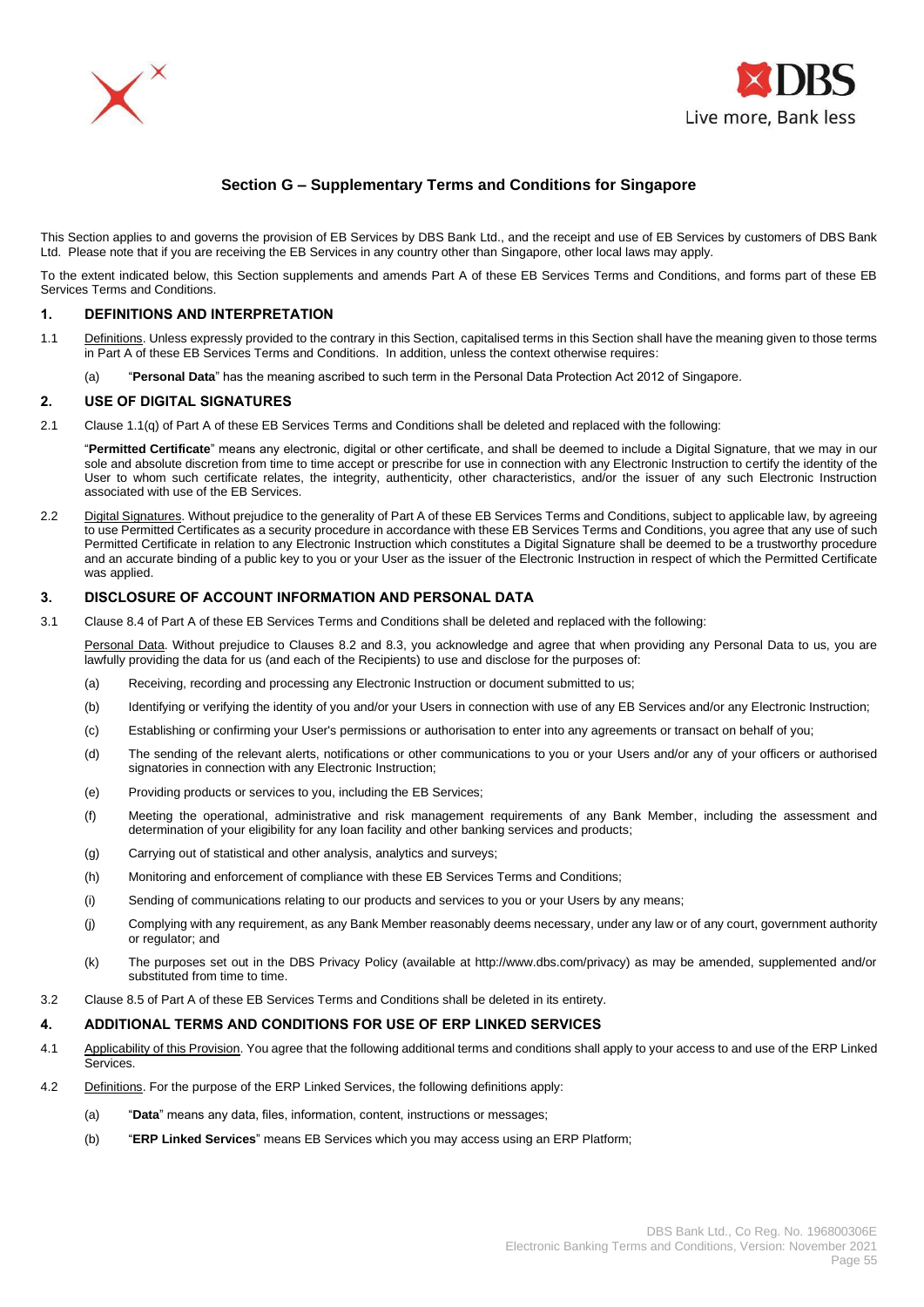



- (c) "**ERP Provider**" means any third party who has made available the use or access of an ERP Platform to you and who has been approved by us;
- (d) "**ERP Platform**" means any accounting or enterprise resource planning software, platform or solution owned, offered, provided or licensed by an ERP Provider and approved by us; and
- (e) "**Your Information**" means any information relating to you, your use of the EB Services, your Electronic Instructions, your Transactions and your Accounts, including any Personal Data you provide to us.
- 4.3 ERP Linked Services.
	- (a) The ERP Linked Services allow you to obtain information relating to your Accounts, provide Electronic Instructions to us via the ERP Platform and use such other features, facilities or functionalities as we shall make available from time to time.
	- (b) You irrevocably and unconditionally authorise any User to sign up and activate the ERP Linked Services.
- 4.4 Disclosure of Your Information. In addition to Clause 8.2 of Part A of these EB Services Terms and Conditions and Clause 2.1 of this Section, you acknowledge and agree that we and our officers, employees and agents are authorised to provide or disclose Your Information to any ERP Provider and/or its affiliates. You agree and acknowledge that we shall have no responsibility or liability or control over any ERP Provider's disclosure, use or handling of Your Information.
- 4.5 Use of the ERP Linked Services.
	- (a) To use the ERP Linked Services, you must be a subscriber of the ERP Platform or have a valid licence from the ERP Provider to use its ERP Platform. You agree that you are solely responsible for all costs associated with your subscription to or licence of the ERP Platform and any infrastructure (including without limitation any equipment, software, network or communication facilities) required to support your use of the ERP Platform. We shall have no responsibility or liability for any act or omission of any ERP Provider.
	- (b) It is your responsibility to at all times (i) comply with all guides, instructions and recommendations we provide to you from time to time in relation to the use of the ERP Linked Services; and (ii) assess the security arrangements relating to your access to and use of the ERP Linked Services to ensure that they are adequate to protect your interests.
	- (c) You shall ensure that all Data and/or Electronic Instructions transmitted to us for or in connection with the ERP Linked Services is true, accurate and complete and you shall immediately inform us in writing of any errors, discrepancies or omissions. You must check all Data received by you on the ERP Platform in connection with the ERP Linked Services. If any such Data is incorrect or omit anything it should include, you should inform us in writing immediately.
	- (d) You acknowledge that processing of any Electronic Instructions received via the ERP Linked Services is subject to successful receipt of such Electronic Instruction by us from the ERP Provider. We shall have no responsibility or liability where you submit any Electronic Instruction through the ERP Platform but such Electronic Instruction is not successfully received by us.
	- (e) Receipt by us of any Electronic Instruction issued or purporting to be issued by you in connection with the ERP Linked Services will constitute full and unconditional authority to us to carry out or act upon that Electronic Instruction, and we shall not be bound to investigate or enquire as to the authenticity of any such Electronic Instruction unless we have received prior written notification from you which casts doubt on its validity.
	- (f) You shall immediately notify us in writing if you become aware of or suspect any breach or compromise of the security of the ERP Linked Services providing full details of the breach or compromise, including but not limited to the identity of any person responsible for the breach or compromise. You shall (save to the extent prohibited by any applicable law) fully and promptly cooperate with any steps taken by us to investigate and/or rectify any apparent or suspected breach or compromise of the security of the ERP Linked Services and provide such information as we reasonably request in writing to assist us in the investigation.
- 4.6 Acceptance of Inherent Risk. You agree and accept that any Data exchanged between us and/or the provision of any Electronic Instruction via the ERP Linked Services are subject to risks. The following are given as illustrations of the types of risks which you may encounter and does not purport to disclose all of the risks or other relevant considerations of using the ERP Linked Services:
	- (a) Your access to the ERP Linked Services may be interrupted from time to time due to equipment malfunction, updates, maintenance, breakdowns and repair of the ERP Platform or the ERP Provider's network or other reasons that may be beyond our control;
	- (b) The ERP Linked Services may be susceptible to errors or delays which may be generated during the communication, transmission or transformation of Data exchanged between us and the ERP Provider;
	- (c) Your Information will be stored on the ERP Provider's servers and network and will be subject to data privacy or data handling policies of the ERP Provider.
- 4.7 Suspension. We reserve the right at any time to immediately suspend the ERP Linked Services for such period or periods as we consider reasonably appropriate without notice to you if (a) suspension is necessary for the purpose of maintenance (routine or emergency) or enhancement of the ERP Linked Services; (b) there are reasonable grounds to suspect a compromise of security or any unauthorised or fraudulent use of the ERP Linked Services; or (c) the ERP Provider terminates or suspends your use or access to the ERP Platform.
- 4.8 Termination. In addition to Clause 13 of Part A of these EB Services Terms and Conditions, we may terminate the ERP Linked Services immediately without notice to you in any of the following circumstances:
	- (a) if you cease to be a valid subscriber, user or licencee of the ERP Platform;
	- (b) if we no longer have an arrangement with the ERP Provider to provide the ERP Linked Services;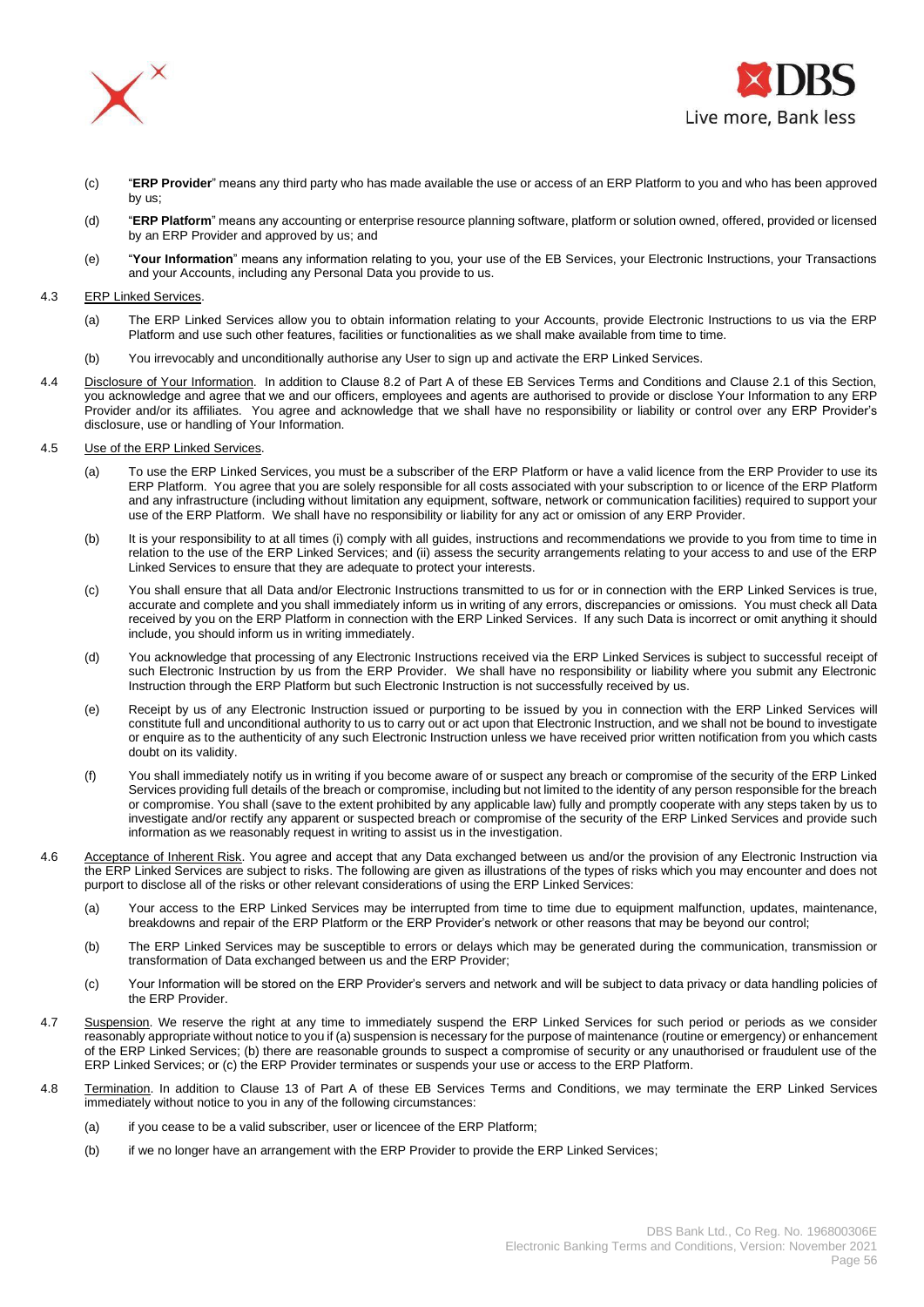



- (c) if the ERP Provider suspends or terminates your use or access to ERP Platform; or
- (d) where we have cease to provide the ERP Linked Services.

Notwithstanding the foregoing, you undertake to notify us in writing immediately in the event you cease to be a subscriber, user or licensee of the ERP Platform or if the ERP Platform is made unavailable to you for any reason whatsoever.

### **4. DBS PAYNOW TERMS AND CONDITIONS**

- 4.1. Applicability of this Provision. You agree that the following additional terms and conditions shall apply to your registration for and/or use of PayNow via our Channel.
- 4.2. Definitions. For the purpose of this Section, the following definitions apply:
	- (a) "**Central Addressing System**" means the central database maintained by the PayNow Service Provider in which the proxy (being a unique identifier) of the recipient of funds is registered for the deployment of PayNow.
	- (b) "**Corporate Proxy**" means the corporate identifier which you provide us for PayNow, which must be a UEN and/or a UEN with a threecharacter suffix, as approved by us.
	- (c) "**Data**" means any data, files, information, content, instructions or messages.
	- (d) "**Eligible Account**" means each and any corporate account you maintain with us as we deem eligible for your registration for and/or use of PayNow under these EB Services Terms and Conditions.
	- (e) "**Linkage**" or "**your Linkage**" means the linkage of your Eligible Account with a Corporate Proxy in the Central Addressing System managed and operated by the PayNow Service Provider according to these Terms.
	- (f) "**Government Entity**" means any executive, administrative, legislative, regulatory, judicial or other division of any governmental body having jurisdiction or authority with respect to you or us or with respect to PayNow and/or the PayNow QR Code.
	- (g) "**Participating Bank**" means any bank or financial institution that participates in making available PayNow to its customers.
	- (h) "**PayNow**" means the service designated (and marketed as such) by the Association of Banks in Singapore, where the recipient of funds is identified through its proxy (being a unique identifier of the recipient) designated by the recipient bank and as registered in the Central Addressing System.
	- (i) "**PayNow QR Code**" means a quick response code which may be used by you or your payors to make or receive payments in connection with a PayNow transaction.
	- (j) "**PayNow Service Provider**" means any third party that operate(s) and provide(s) PayNow, as may be appointed by the Association of Banks in Singapore.
	- (k) "**Personal Data**" has the meaning ascribed to such term in the Personal Data Protection Act 2012 of Singapore.
	- (l) "**Service Providers**" means the PayNow Service Provider and any other service provider or operator providing services related to PayNow and/or PayNow QR Code.
	- (m) "**UEN**" means the Unique Entity Number issued by Singapore government agencies to businesses, companies, societies and other organisations and entities.
	- (n) "**Your Information**" means any information relating to you, your Linkage, your use of the EB Services, your Electronic Instructions, your Transactions, your Accounts (including your Eligible Accounts) and/or your PayNow QR Code, including any Personal Data you provide to us or any other data generated by your use of PayNow and/or any PayNow QR Code.

## **REGISTRATION FOR PAYNOW CORPORATE**

- 4.3. Eligibility Criteria. To register for PayNow:
	- (a) you must be an entity registered or incorporated in Singapore and have a UEN;
	- (b) you must have an Eligible Account which in our opinion is in good standing; and
	- (c) any Corporate Proxy which you provide to us for registration for the Linkage must not already be registered for PayNow with any other Participating Bank. Any such existing registration must be deregistered with such Participating Bank before you are eligible to register for PayNow.
- 4.4. Corporate PayNow Corporate nickname. We will use your business name in our records as your corporate PayNow nickname for PayNow Registration. You understand and agree that any user of PayNow may be able to match your Corporate Proxy to your corporate PayNow nickname registered with PayNow. You shall be solely responsible for updating us of any change of your business name associated with your Eligible Account in our records.
- 4.5. Our right to reject your registration request. We shall be entitled, at our absolute discretion, to reject or not process any registration request by you to register for PayNow without providing any reason.
- 4.6. Your right to de-register from PayNow. You may de-register from PayNow by submitting a request through our approved channels and you shall comply with any de-registration instructions or requirements that we may notify you.
- 4.7. When you must submit a de-registration request. You must submit a request for us to de-register your Corporate Proxy: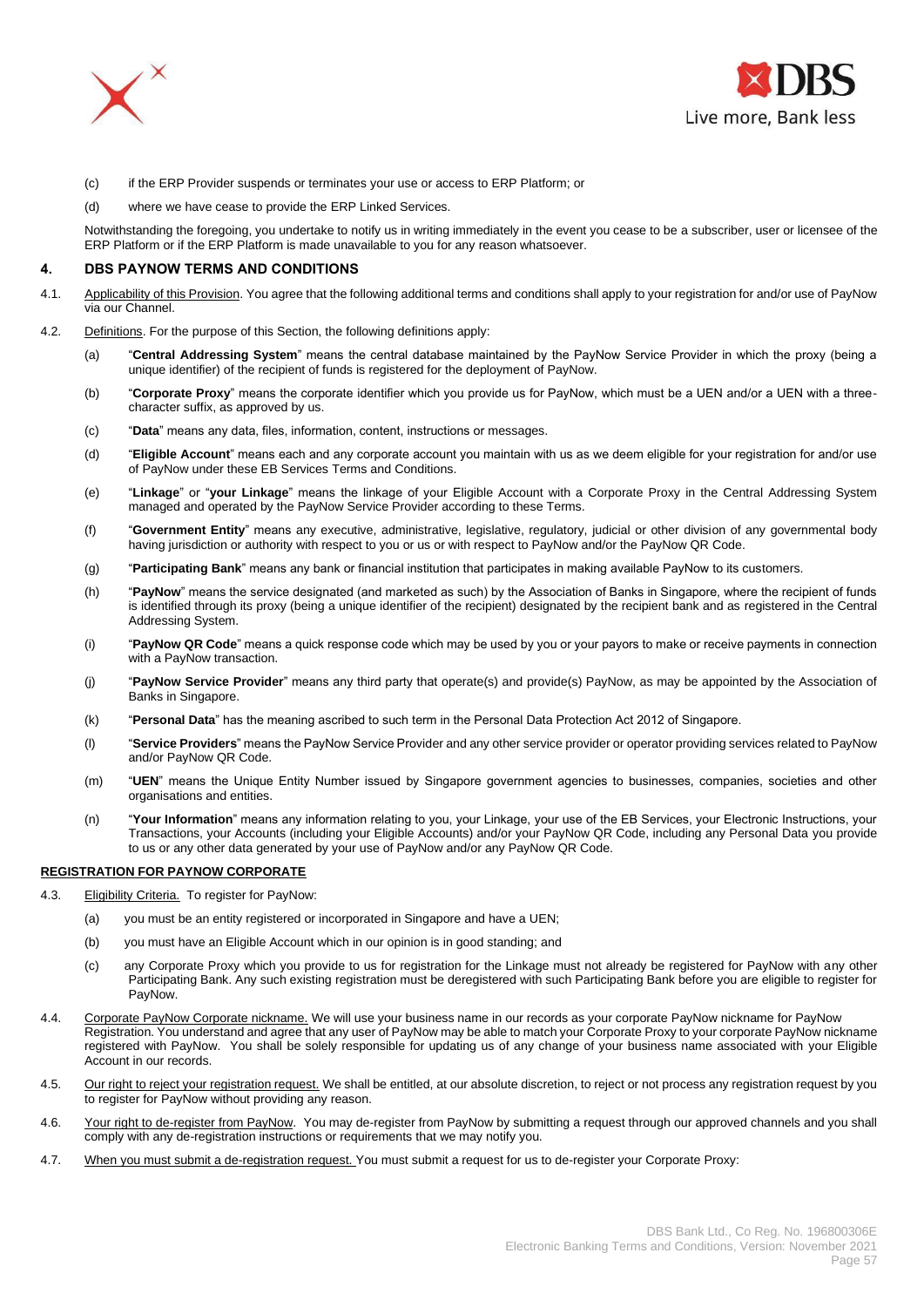



- (a) if you undergo amalgamation with another entity or corporate reorganisation where the UEN (currently used for your Corporate Proxy) is no longer assigned to you or you cease to be associated with such UEN;
- (b) if you are struck off from the Accounting and Corporate Regulatory Authority's register or cease to exist for any reason whatsoever;
- (c) if you are insolvent or bankrupt or unable to pay your debts or if a court order is made, a resolution is passed or a creditors' or shareholders' meeting is convened with a view to your winding-up or dissolution;
- (d) before any other changes in the UEN currently being used for your Corporate Proxy;
- (e) if you wish to change or update your Corporate Proxy and/or linked Eligible Account registered with us for PayNow;
- (f) before you register to use PayNow with a different Participating Bank. De-registration with us must be fully completed before you register yourself (or your UEN) for PayNow with any other Participating Banks; or
- (g) if your Eligible Account is closed.
- 4.8. Immediate de-registration from PayNow. You agree that we may de-register you from PayNow and remove your details from the Central Addressing System immediately (without your further consent and without liability to you):
	- (a) if we are required to do so in accordance with any applicable laws, regulations, or to comply with any court order or direction by any regulatory authority;
	- (b) upon the occurrence of any of the events referenced in Clause 4.7(c);
	- (c) if your Eligible Account (linked to your Corporate Proxy) is closed, frozen or suspended;
	- (d) if in our sole opinion, we have reason to believe that you are in breach of, or have failed to observe or comply, with these EB Services Terms and Conditions; and/or
	- (e) where in our sole and absolute discretion, we deem it fit to do so.
- 4.9 After de-registration from PayNow. We will notify you after you are de-registered from PayNow. Once you are de-registered from PayNow, you will not be able to receive payments into your Eligible Account using your Corporate Proxy or any PayNow QR Code. You must also immediately remove and cease all use of any PayNow QR Code previously issued to or generated by you.

## **USE OF PAYNOW CORPORATE**

- 4.10. Undertaking. You undertake to:
	- (a) provide all information and documents required by us in connection with the registration and/or use of PayNow (including the Linkage) and will promptly notify us of any change to such information or document;
	- (b) comply with all of our policies, guidelines and procedures relating to PayNow; and
	- (c) only use PayNow in good faith and in accordance with these EB Services Terms and Conditions.
- 4.11. Disclosure and Use of Your Information. You agree that:
	- (a) we may disclose Your Information to:
		- (i) any Service Provider, its employees, service providers and agents; and/or
		- (ii) other Participating Banks, their employees, service providers, agents and customers; and/or
		- (iii) any Government Entity;
	- (b) we may additionally disclose your Corporate Proxy, PayNow QR Code or any other data, information or output from or in connection with the PayNow QR Code to the public as we may deem fit;
	- (c) we, any Service Provider and/or any Government Entity shall have the right to use, process and archive all information and Data (including Personal Data) you provide or generate by your registration for and/or use of PayNow (including the PayNow QR Code) to provide, maintain and/or enhance PayNow, PayNow QR Code and/or related services and to perform data analysis or analytics; and
	- (d) Your Information may be stored on our, any Government Entity's and/or any Service Provider's servers and network and will be subject to our, the Service Provider's and/or the Government Entity's (if any) data privacy or data handling policies.
- 4.12. Your use of PayNow and/or any PayNow QR Code. You agree that:
	- (a) PayNow (including the operation and maintenance of the Central Addressing System and provision of PayNow QR Code) is a third party service that is neither owned nor operated by us;
	- (b) PayNow is provided to you "as is" and "as available";
	- (c) your use of PayNow is at your own risk and we expressly exclude any guarantee, representation, warranty, condition, term or undertaking of any kind, whether express or implied, statutory or otherwise, relating to or arising from any use of or inability to use PayNow;
	- (d) you shall ensure that all Data and/or Electronic Instructions transmitted to use for or in connection with PayNow is true, accurate and complete and you will let us know as soon as possible if you notice any errors when using PayNow, for example, if you are aware that people may be having difficulties in making payments via PayNow using your Corporate Proxy;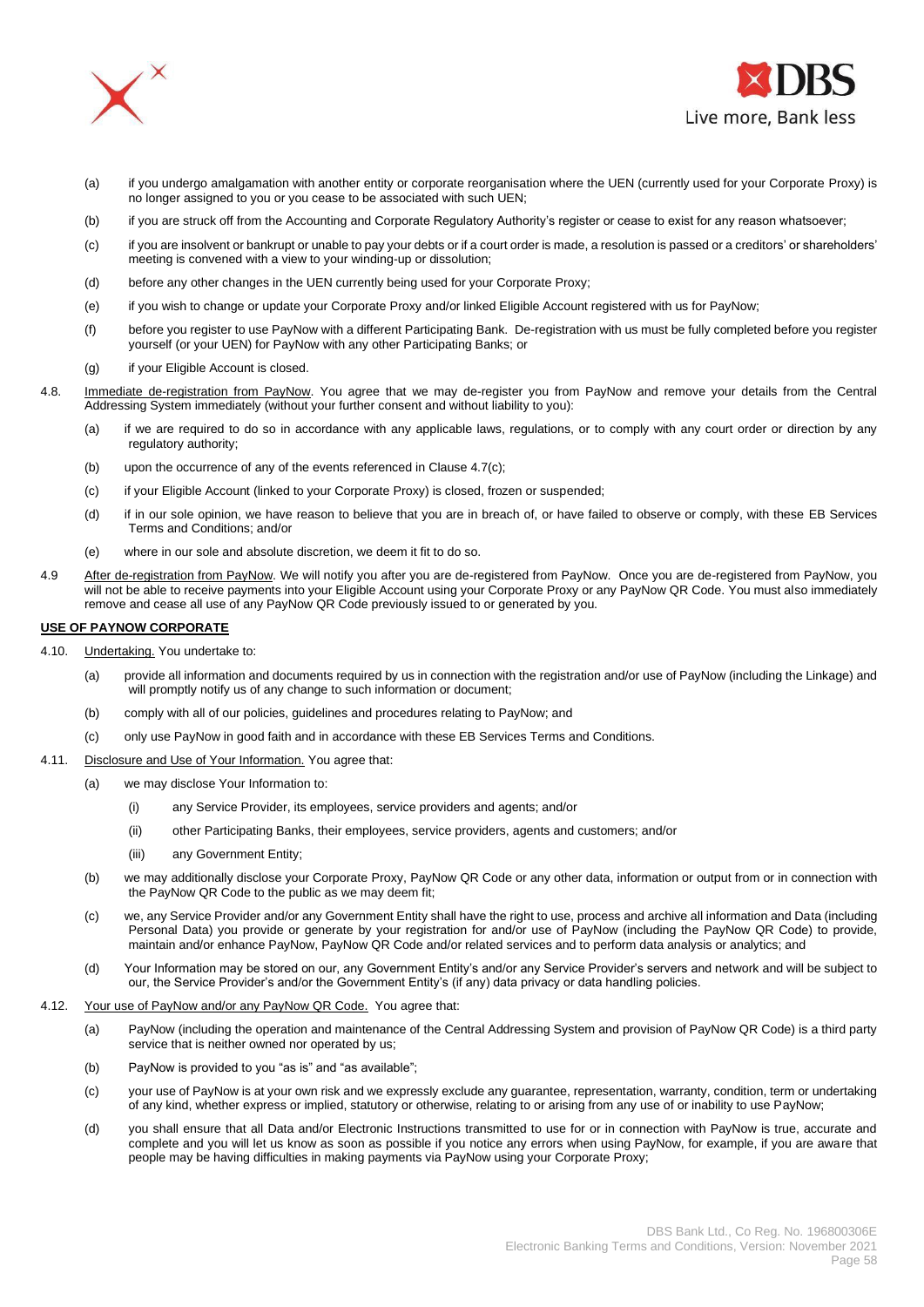



- (e) if we receive Electronic Instructions from you in relation to any Transaction in connection with PayNow, we will process such Transaction in accordance with the information obtained from the Central Addressing System at the time of receiving your Electronic Instructions, and we are not obliged to ensure such information remains true and accurate at the time of processing that Transaction;
- (f) the receiving and sending of funds through PayNow shall be subject to such transfer limits as may be stipulated by us or the PayNow Service Provider;
- 4.13. PayNow QR Code. You agree:
	- (a) that your use, reproduction or generation of any PayNow QR Code to receive and/or send funds is at your own risk, and that you shall be solely responsible for verifying the actual receipt of fund by you or your payee;
	- (b) any PayNow QR Code generated by us at your request will embed information in relation to your Corporate Proxy which is accurate as at the time of PayNow QR Code generation, and you are responsible for discontinuing your or any other third party's use of any PayNow QR Code should any event in Clauses 4.7 and 4.8 of this Section G of Part C of these EB Services Terms and Conditions occur;
	- (c) for any PayNow QR Code which you generate, you will comply with such specification(s), rule(s), code(s) and/or standard(s) as we may provide you from time to time in relation to the generation of PayNow QR Code, and you are responsible for ensuring the accuracy and completeness of any information embedded in any PayNow QR Code generated by you (including information as to your Corporate Proxy, PayNow transaction reference and/or payment amount);
	- (d) where you use any PayNow QR Code to send funds to a payee, you are responsible for ensuring the completeness and accuracy of all information in your payment instruction or Electronic Instruction to us;
	- (e) you are solely responsible for obtaining and maintaining, at your own cost, any hardware, software, equipment and communications network access necessary for the use or generation of any PayNow QR Code; and
	- (f) that you will comply with such directions as we may issue from time to time in connection with any PayNow QR Code (whether generated by you or us) or its use, which may include the replacement or substitution of any PayNow QR Code previously issued or generated.

We expressly exclude any guarantee, representation, warranty, condition, term or undertaking of any kind, whether express or implied, statutory or otherwise, relating to or arising from any use of or inability to use the PayNow QR Code to receive and/or send funds.

- 4.14. What we are not legally responsible for. In addition and without prejudice to our rights under Clause 11 of Part A of these EB Services Terms and Conditions, you agree that unless the law says otherwise, we will not be held liable to you or any third party for any loss, liabilities, costs, expenses, damages, claims, actions or proceedings of any kind whatsoever (whether direct, indirect or consequential) in respect of any matter of whatever nature and howsoever arising (whether in contract, tort, negligence or otherwise) incurred in connection with the following circumstances:
	- (a) your use of (or inability to use) PayNow and/or any PayNow QR Code;
	- (b) any error in any PayNow QR Code generated by you or any third party or any loss or damage suffered by or claimed against you in connection with your use or generation of any PayNow QR Code;
	- (c) any failure, refusal, delay or error by us or any third party (including any Service Provider), or third party payment, settlement or communication system(s) through whom or for which any transaction in relation to PayNow is made;
	- (d) the UEN indicated in your Corporate Proxy (currently being used for your Corporate Proxy) is changed or cancelled, and you have not notified us or provided us with sufficient prior notice;
	- (e) any incomplete, inaccurate, and/or outdated information provided by you (whether at the time of receipt or processing of your Electronic Instructions);
	- (f) any inaccurate or outdated information provided by you; and/or
	- (g) any breach by you of these EB Services Terms and Conditions.
- 4.15. Indemnity. In addition to our rights under Clause 11 of Part A of the EB Services Terms and Conditions, you agree to indemnify us against and/or pay us all losses, damages, expenses, costs (including legal costs we pay or have to pay to our lawyers and losses, damages, expenses and costs arising out of claims or proceedings) which we may pay or have to pay as a result of any dispute you have or may have with your beneficiaries or any person in connection with your registration for PayNow (including the use of your Linkage), your use of PayNow and/or any PayNow QR Code.
- 4.16. Termination. In addition to Clause 13 of Part A of these EB Services Terms and Conditions, we may, without notice, immediately cease to make PayNow and/or any PayNow QR Code available to you in any of the following circumstances:
	- (a) if you cease to hold an Eligible Account with us;
	- (b) if we cease to be a Participating Bank of PayNow; and/or
	- (c) if any Service Provider ceases or suspends the provision of PayNow and/or PayNow QR Code.

### **5. ADDITIONAL TERMS AND CONDITIONS FOR DBS MAX SERVICE**

5.1 Applicability of this Provision. You agree that the following additional terms and conditions and the DBS PayNow Terms and Conditions at Clause 4 of Section G in Part C of these EB Services Terms and Conditions ("**PayNow Corporate Terms**") shall apply to your application for, access to and/or use of our DBS MAX Service.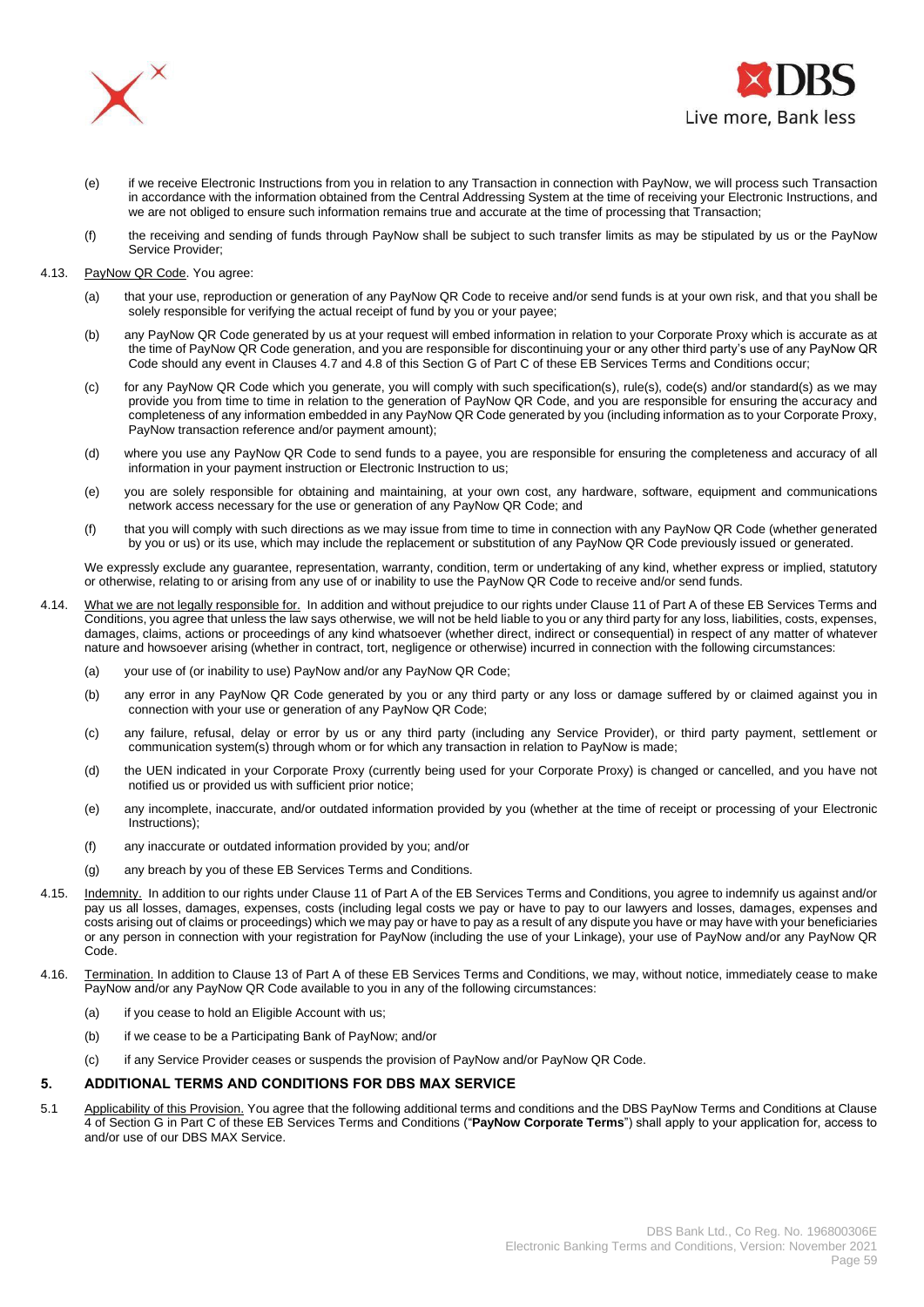



- 5.2 Definitions. For the purposes of this Clause, the definitions in the PayNow Corporate Terms, the Additional Terms and Conditions for Use of Our Application Programming Interfaces at Clause 10 of Part B of these EB Services Terms and Conditions ("**API Terms**") and the following definitions apply:
	- (a) "API Outlet" means a location or platform where you carry out your business, activity or provide goods and/or services which you register for the purposes of the DBS MAX Client Integration Services.
	- (b) "App User" means any person authorised by you to access the DBS MAX Service via the DBS MAX App and shall be deemed to be a User.
	- (c) "API Wallet" means the wallet created in respect of an API Outlet for the purposes of receiving payments from that API Outlet.
	- (d) "Business Platform" means any facility, equipment, application, software or platform, acceptable to us (including any Third-Party Platform), that you use to provide goods and/or services to your customers or collect funds from your payors using the DBS MAX QR Code, which shall be deemed to be a System.
	- (e) "Crediting Account" means each and any corporate account you maintain with us which is linked to and used for the receipt and/or withdrawal of funds in connection with the DBS MAX Service.
	- (f) "DBS MAX App Service" means the services we provide you via the DBS MAX App and the MAX Portal, to facilitate collection of payments from your payors using a DBS MAX QR Code and to manage, reconcile and refund payments collected from your Outlets, the features and functionalities of which may vary from time to time, and which shall be deemed an EB Service.
	- (g) "DBS MAX App" means the mobile application made available from authorised app stores for the purposes of accessing and/or using the DBS MAX App Service and which shall be considered as a Channel for purposes of this Clause.
	- (h) "DBS MAX Client Integration Service" means the services we provide you via APIs and the MAX Portal to facilitate collection of payments from your payors using a DBS MAX QR Code and to manage, reconcile and refund payments collected from a Business Platform, the features and functionalities of which may vary from time to time, and which shall be deemed an EB Service.
	- (i) "DBS MAX Service" means the DBS MAX Client Integration Service and/or DBS MAX App Service.
	- (j) "DBS MAX Software" means any software (including software development kit) which we may provide you from time to time for purposes of the DBS MAX Service.
	- (k) "DBS MAX QR Code" means a PayNow QR Code, whether generated through the DBS MAX App or otherwise, displayed on the DBS MAX App or a Business Platform which is used for the collection of payments from your payors.
	- (l) "DBS MAX Wallet" means the wallet created in the DBS MAX App in respect of an Outlet for the purposes of receiving payments and/or making refunds from that Outlet.
	- (m) "MAX Portal" means such Channel (other than the DBS MAX App) which we may make available for purposes of registering, using and/or accessing the DBS MAX Service, the features and functionalities of which may differ from time to time for the DBS MAX App Service and DBS MAX Client Integration Service.
	- (n) "MAX Portal Administrator" means a person who is granted authority to access the DBS MAX Service and/or provide us with Electronic Instructions concerning the DBS MAX Service on your behalf via the MAX Portal and shall be deemed to be a User.
	- (o) "Mobile Device" means a telephone or other device with access to a cellular radio system that allows users to make and receive telephone calls, text messages and utilise data services among other features, that can be used over a wide area without a physical connection to a network and through which a customer may access and use the DBS MAX App Service, such as a mobile smartphone, tablet computer, or similar device.
	- (p) "Order Information" means any information or data received by us from you via API in relation to any invoice, credit or debit note, purchase order or similar document which you issue or prepare in connection with goods and/or services provided or to be provided by you.
	- (q) "Open Source Software" means any software licensed from a third party under terms that may require distribution of the software in source code or complied form that may require modifications or derived works to be distributed under the same terms as the original software, including any licences identified, certified, verified and/or approved by, or licensed or developed pursuant to agreements endorsed, approved or published by (i) the Open Source Initiative; and/or (ii) the Free Software Foundation.
	- (r) "Outlet" means a location where you carry out your business, activity or provide goods and/or services or collect funds from your payors, registered by you or appears on the MAX Portal in connection with the DBS MAX App Service.
	- (s) "Outlet Corporate Proxy" means the Corporate Proxy linked to an Outlet or API Outlet, which must be a UEN with a three-character suffix, as approved by us.
	- (t) "Third-Party Platform" means any facility, equipment, payment terminal, application, software or platform not owned operated or managed by you and acceptable to us for purposes of the DBS MAX Service.
	- (u) "Third-Party Platform Provider" means any third party who owns, provides, operates or manages the Third-Party Platform.
- 5.3 Eligibility Criteria. To use the DBS MAX Service, you must:
	- (a) be an entity registered or incorporated in Singapore and have a UEN;
	- (b) have activated the EB Services;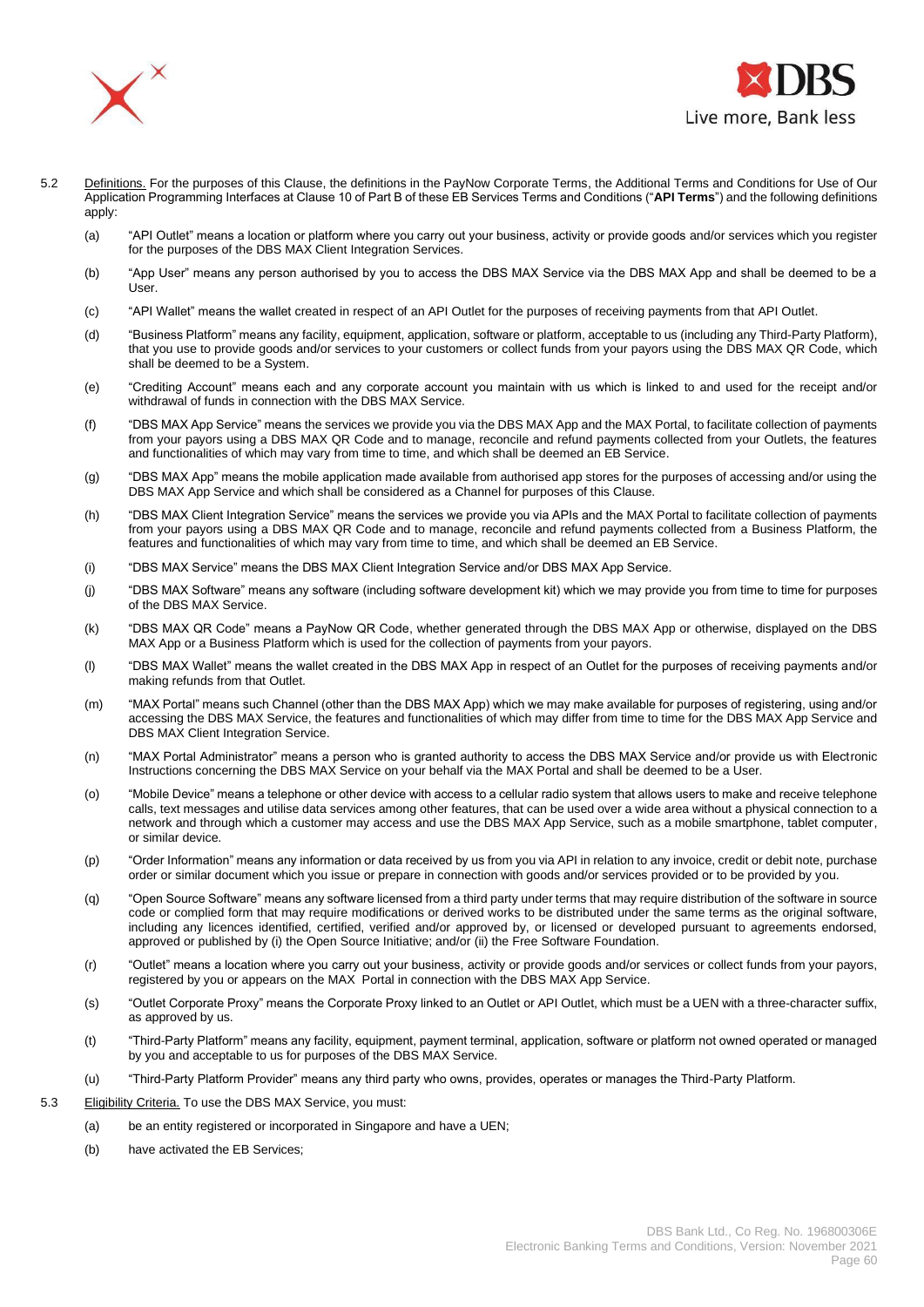



- (c) register and set up DBS MAX Service via such Channel or methods as we may prescribe from time to time;
- (d) have a Crediting Account which in our opinion is in good standing;
- (e) in the case of DBS MAX App Service, download the DBS MAX App; and
- (f) in the case of DBS MAX Client Integration Service, have a Business Platform that is capable of accessing our DBS MAX Client Integration Service.

### 5.4 Use of the DBS MAX Service. You agree:

- (a) In respect of the DBS MAX App Service:
	- (i) any User is irrevocably and unconditionally authorised by you to sign up, register and activate the DBS MAX App Service;
	- (ii) a DBS MAX Wallet for each Outlet will be created in the DBS MAX App and each DBS MAX Wallet must be linked to a Crediting Account. Funds in each DBS MAX Wallet will be automatically swept to your linked Crediting Account at our cut-off time at the end of each day unless we otherwise agree with you;
	- (iii) you are required to provide us with an Outlet Corporate Proxy in respect of each Outlet for registration of the Linkage to your DBS MAX Wallet and any such Outlet Corporate Proxy must not already be registered for PayNow with any Participating Bank;
	- (iv) we may allow you to sweep funds from each DBS MAX Wallet to your Crediting Account up to a specified number of times on each day;
	- (v) we will immediately sweep funds from a DBS MAX Wallet to your Crediting Account if in our opinion that Crediting Account is no longer in good standing or steps are taken to freeze, suspend and/or close it; and
	- (vi) once you have successfully created an Outlet in the MAX Portal and your Outlet Corporate Proxy successfully registered for PayNow, funds collected using the DBS MAX QR Code from such Outlet will be credited to the DBS MAX Wallet linked to that Outlet.
- (b) in respect of the DBS MAX Client Integration Service:
	- (i) you agree that the API Terms shall apply;
	- (ii) you agree to allow us to use your APIs, which you agree is necessary for the provision of the DBS MAX Client Integration Service and that you grant us a non-transferable, non-exclusive, worldwide, royalty-free and irrevocable licence for the duration of the DBS MAX Client Integration Service to access and use your APIs and any accompanying API documentation;
	- (iii) you agree that any modification to your APIs will affect our ability to provide you with the DBS MAX Client Integration Service and you must not modify your APIs without our prior written consent;
	- (iv) you shall be solely responsible for the content, development, operation, support or maintenance of the Business Platform and you shall ensure that the Business Platform or your APIs (I) do not violate or infringe the intellectual property rights of any third party, (II) does not and will not introduce any destructive element or malware (including any virus, worm or Trojan horse) into our Systems, (III) complies with all DBS Policies, and (IV) in the case of the Business Platform, does not and will not contain any content which is offensive, obscene, libellous, illegal, misleading or otherwise objectional in our opinion, and (V) is not use, or permit to be used, for the purpose of enabling your customers to make any payment to any person other than you
	- (v) where you incorporate any Open Source Software in your APIs, you shall (I) provide us with details of the Open Source Software used (including providing the name of the applicable open source licence and any additional details in respect of such licence, as may be reasonably requested by us); (II) ensure that such Open Source Software is used in accordance with the terms of the applicable licence, (III) you shall ensure that the use or incorporation of that Open Source Software will not result in any obligation to disclose, license or otherwise make available any part of the DBS MAX Service, or any confidential information and (IV) the use of the Open Source Software will not in any way diminish our obligations under these EB Services Terms and Conditions including in relation to any warranties, indemnities or any provision relating to the licensing or assignment of intellectual property rights;
	- (vi) you are required to provide us with an Outlet Corporate Proxy in respect of each API Outlet for registration of the Linkage to the API Wallet and any such Outlet Corporate Proxy must not already be registered for PayNow with any Participating Bank;
	- (vii) once an API Outlet is created and your Outlet Corporate Proxy for that API Outlet is successfully registered for PayNow, funds collected using the DBS MAX QR Code from that API Outlet will be credited to the API Wallet linked to that API Outlet;
	- (viii) you may perform a balance enquiry on the balance standing in the API Wallet using such methods and such frequency as we may permit;
	- (ix) each API Wallet must be linked to a Crediting Account and funds in each API Wallet will be automatically swept to your linked Crediting Account at our cut-off time at the end of each day unless we otherwise agree with you;
	- (x) we will immediately sweep funds from an API Wallet to your Crediting Account if in our opinion that Crediting Account is no longer in good standing or steps are taken to freeze, suspend and/or close it;
	- (xi) we may allow you to sweep funds from each API Wallet to your Crediting Account up to a specified number of times on each day;
	- (xii) where Order Information is provided to us for the purposes of generating a DBS MAX QR Code, you agree that we are not responsible for verifying the truth, accuracy or completeness of such Order Information;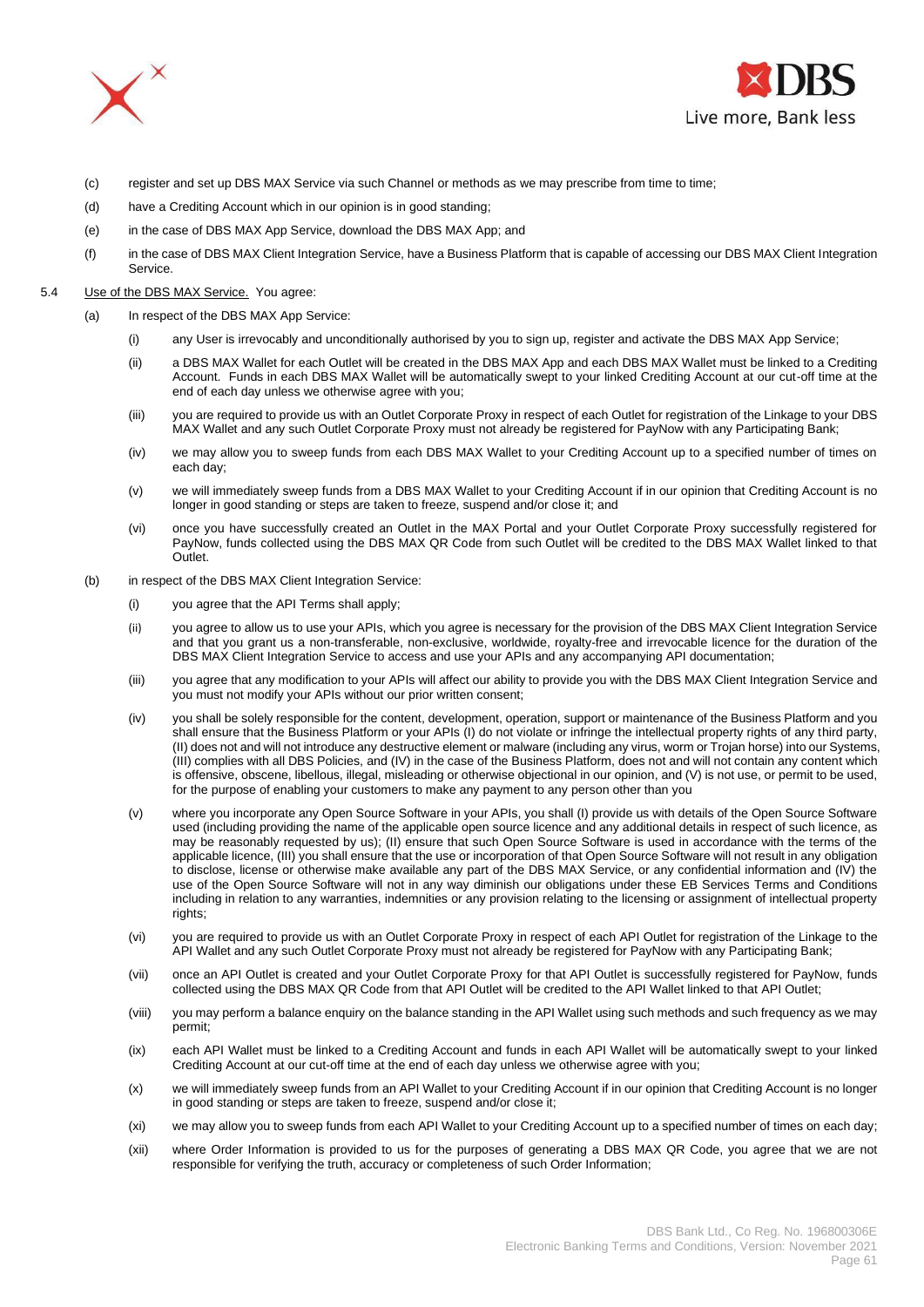



- (xiii) we may make available certain transaction reports to you. Such reports will be sent to you using such methods and at such frequency as we may determine. You acknowledge and agree that the provision of such transaction reports may be subject to time lags, delays and/or may be intercepted or lost and we do not guarantee the delivery, timeliness or accuracy of the transaction reports;
- (xiv) where you use a Third-Party Platform (whether obtained by you, through us or otherwise), you acknowledge and agree that:
	- (a) you are responsible for determining the suitability of the Third-Party Platform and for conducting your own due diligence, independent assessment or audit on such Third-Party Platform;
	- (b) we do not make any representation or warranty on the suitability of such Third-Party Platform;
	- (c) we make no representation on the truth, completeness or accuracy of any information which you may obtain from or through a Third-Party Platform;
	- (d) information which you send to or obtain from the Third-Party Platform may be altered by the Thrid-Party Platform Provider and we may not be able to detect or prevent such alteration;
	- (e) unless we agree with you otherwise, you are responsible to pay all cost, fees, charges and taxes in connection with the installation, use, maintenance, operation, repair, return or termination of such Third-Party Platform;
	- (f) you are responsible for the installation, use, maintenance, operation, repair, return or termination of the Third-Party Platform;
	- (g) we are not the owner, developer or licensor of any software installed in any Third-Party Platform and to the extent expressly prohibited by applicable laws, all conditions, warranties or representations relating to the condition and/or performance of such software are hereby excluded;
	- (h) you shall promptly notify us in writing of any defect, malfunction or breakdown occurring in the Third-Party Platform or any sofrware installed in the Third-Party Platform;
	- (i) we are authorised to provide or disclose any information whatsoever relating to you, your use of the DBS MAX Client Integration Service, your transactions and your Accounts, to the Third-Party Platform or Third-Party Platform Provider; and
- (c) we may from time to time impose transaction limits on your use of the DBS MAX Service.

## 5.5 Refunds.

- (a) You may perform one full refund or, one or more partial refunds, for each transaction made to you by your payors under the:
	- (i) DBS MAX App Service, from your DBS MAX Wallet in respect of payments collected by the applicable Outlet using the DBS MAX App only if that transaction is reflected in that Outlet's DBS MAX App transaction history and such DBS MAX Wallet has sufficient funds; and/or
	- (ii) DBS MAX Client Integration Service, from your Crediting Account using such methods we may prescribe from time to time and such Crediting Account has sufficient funds, provided that the aggregate of such refund(s) shall not exceed the full amount of that transaction, and once a refund on that transaction is made, it cannot be reversed.
- (b) Refunds must be made to the bank account of your payors from which the initial payment was made.
- (c) You acknowledge that refunds cannot be made to a payor if:
	- (i) the account which the payor's payment originates is closed, frozen or suspended for any reason whatsoever;
	- (ii) the Outlet from which the refund is to be made has been de-registered in the MAX Portal;
	- (iii) your use of the DBS MAX Service has been terminated and/or suspended; and/or
	- (iv) we are prevented from processing your refund so as to keep to any regulatory, legal, court or statutory requirement, request or order.
- 5.6 Our right to reject your registration request. We shall be entitled, at our absolute discretion, to reject or not process any registration request by you to register for the DBS MAX Service (including for PayNow) without providing any reason.
- 5.7 Undertakings. In addition to your undertakings in Clause 4.10 in the PayNow Corporate Terms, you undertake to provide all information and documents required by us in connection with the registration and/or use of the DBS MAX Service (including the Linkage(s)) and will promptly notify us of any change to such information or document.
- 5.8 Use of the DBS MAX App.
	- (a) The DBS MAX App is provided "as is" and, to the maximum extent permitted under applicable law, all representations, warranties, conditions and other terms implied by statue, common law or otherwise are excluded (including without limitation any implied conditions, warranties or terms as to satisfactory qualify, fitness for purpose or the use of reasonable skill and care).
	- (b) You must not use the DBS MAX App on any Mobile Device or operating system that has been modified outside the device or operating system vendor supported or warranted configurations. This includes devices that have been "jail-broken" or "rooted". The use of the DBS MAX App on such a device may compromise security and lead to fraudulent transactions and is entirely at your own risk.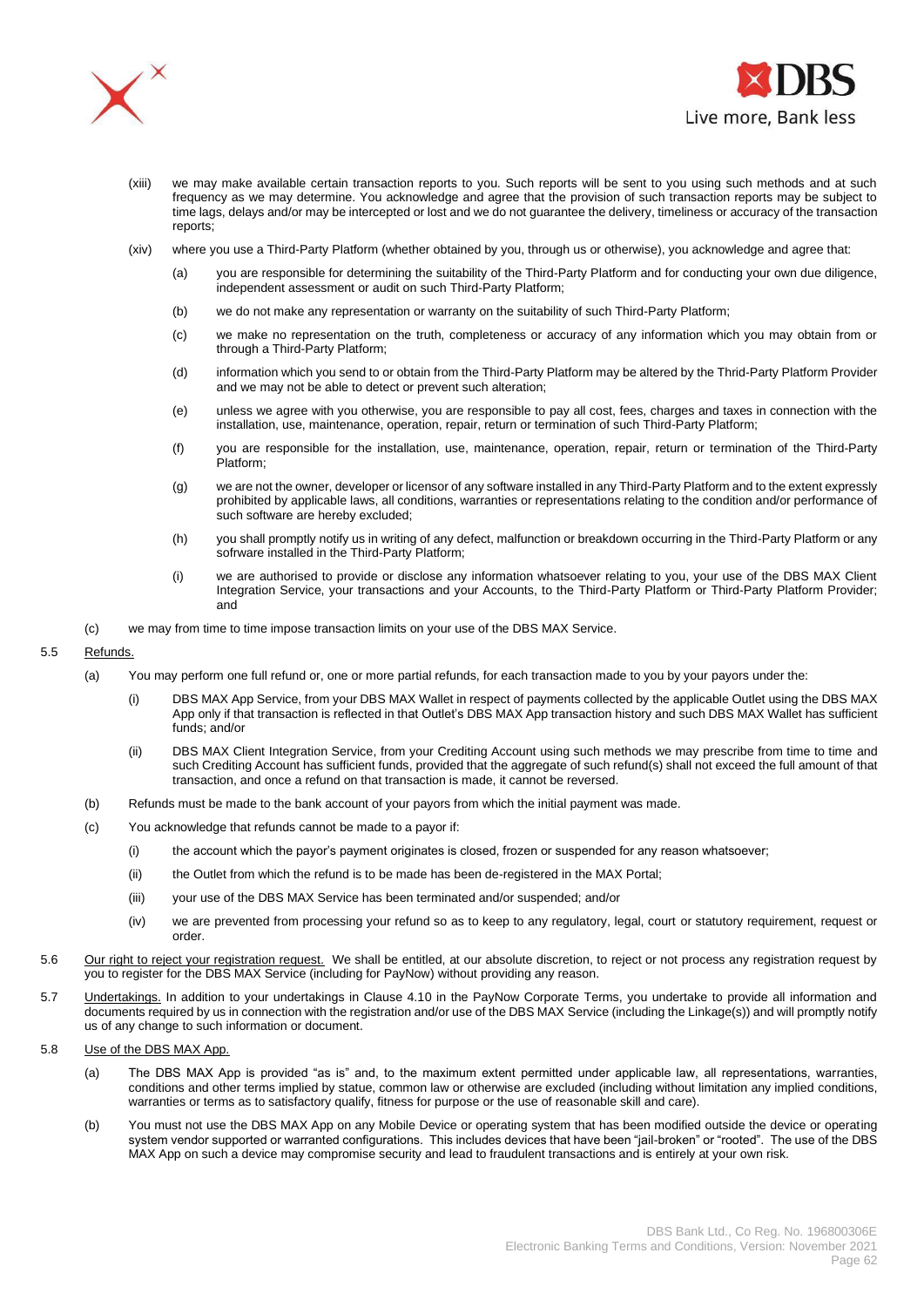



- (c) You agree you will not sub-licence, assign, or claim to exercise any rights in relation to the DBS MAX App.
- (d) You will not copy or reverse engineer, amend, alter or adapt any part of the DBS MAX App.
- (e) Any updates to the DBS MAX App will be made available through the relevant app stores. We will not be responsible for providing updates to you in any other way.

## 5.9 DBS MAX QR Code.

- (a) Where a DBS MAX QR Code is generated by us:
	- (i) we do not warrant that the DBS MAX QR Code will be free from any errors, computer virus or other malicious, destructive or corrupting code, agent, program or macros, or that any defect will be corrected. No warranty of any kind, whether implied, express or statutory, is given in respect of the DBS MAX QR Code; and
	- (ii) based on information or data provided by you, you are responsible for ensuring that data provided to us is complete, accurate and up-to-date and any DBS MAX QR Code generated will be based solely on the information or data you provide us.
- (b) We may provide you with DBS MAX Software and/or assistance with the installation of DBS MAX Software on the Business Platform to facilitate the provision, access to or use of the DBS MAX Client Integration Service. This DBS MAX Software originates from us and shall be deemed a Software.
- (c) We are not required to (i) ensure that the DBS MAX Software functions properly on the Business Platform or is compatible with the Business Platform; (ii) correct any error, bug or other defect in connection with use of the DBS MAX Software; or (iii) provide support or maintenance services in respect of the DBS MAX Software.
- (d) You agree that nothing in this Clause shall operate to transfer ownership of any intellectual property rights belonging to us, we own all intellectual property rights in the DBS MAX Software, and we grant you a non-transferable, non-exclusive, revocable right to use the DBS MAX Software solely for the purposes of accessing and utilising the DBS MAX Client Integration Service in accordance with the DBS Policies and the EB Services Terms and Conditions.

## 5.10 Your responsibility.

- (a) You are responsible for obtaining and maintaining all devices, equipment, hardware and software requirements at your own costs for the purposes of using or accessing the DBS MAX Service.
- (b) You are responsible for ensuring that you have adequate internal control procedures and security measures to prevent any abuse or unauthorized acts or omissions by your Users or App Users.
- (c) You shall be responsible for monitoring and reviewing the adequacy of your Business Platform and implementing and maintaining appropriate and adequate security arrangements protecting the Business Platform from unauthorised access or use.
- (d) Where you use a Third-Party Platform or if the Third-Party Platform generates DBS MAX QR Codes for and on your behalf, you are responsible for providing the Third-Party Platform with true, accurate, up-to-date and complete information required to generate the DBS MAX QR Code.
- (e) You are responsible for ensuring that all information and documents provided to us is true, accurate, up-to-date and complete at all times.
- (f) You are responsible for ensuring that all information provided by the MAX Portal Administrator is true, accurate and complete.
- (g) A MAX Portal Administrator will have wide powers to perform certain actions in relation to your use, and access to the DBS MAX Services including rights to (i) add or remove Users; (ii) assign or revoke User roles or access rights; and (iii) create or remove Outlets in the case of the DBS MAX App Service. You are responsible for ensuring that your interests are adequately protected when making such appointments. We may also make available any other rights, features or functionalities to a MAX Portal Administrator from time to time, and you agree to be bound by any act or omission of any MAX Portal Administrator.
- (h) If any User ceases to be employed or engaged by you, you are responsible for ensuring the removal or deletion of their access rights to DBS MAX Service.
- 5.11 Our Records are Conclusive. Except for manifest error, you accept all transaction records and reports made available to you through the DBS MAX Service as final and conclusive and binding on you for all purposes.
- 5.12 Suspension of DBS MAX Service. If any of your Crediting Accounts are frozen, suspended or closed, we may immediately suspend the DBS MAX Service. We may, but shall not be obliged to, allow you to link another Crediting Account, which in our opinion is in good standing, for the purposes of the DBS MAX Service.

### 5.13 De-registration of an Outlet or API Outlet.

- (a) You are responsible for de-registering an Outlet or API Outlet if you are no longer carrying out your business, activity or providing goods and/or services at that Outlet or API Outlet and in the case of DBS MAX App Service, you further agree to remove all relevant App User's access rights to the DBS MAX App Service.
- (b) Once an Outlet has been de-registered in the MAX Portal, we will credit any remaining funds in your DBS MAX Wallet to the relevant Crediting Account; and you will not be able to receive payments from payors for that Outlet.
- (c) Once an API Outlet has been de-registered, we will credit any remaining funds in your API Wallet to the relevant Crediting Account; and you will not be able to receive payments from payors for that API Outlet.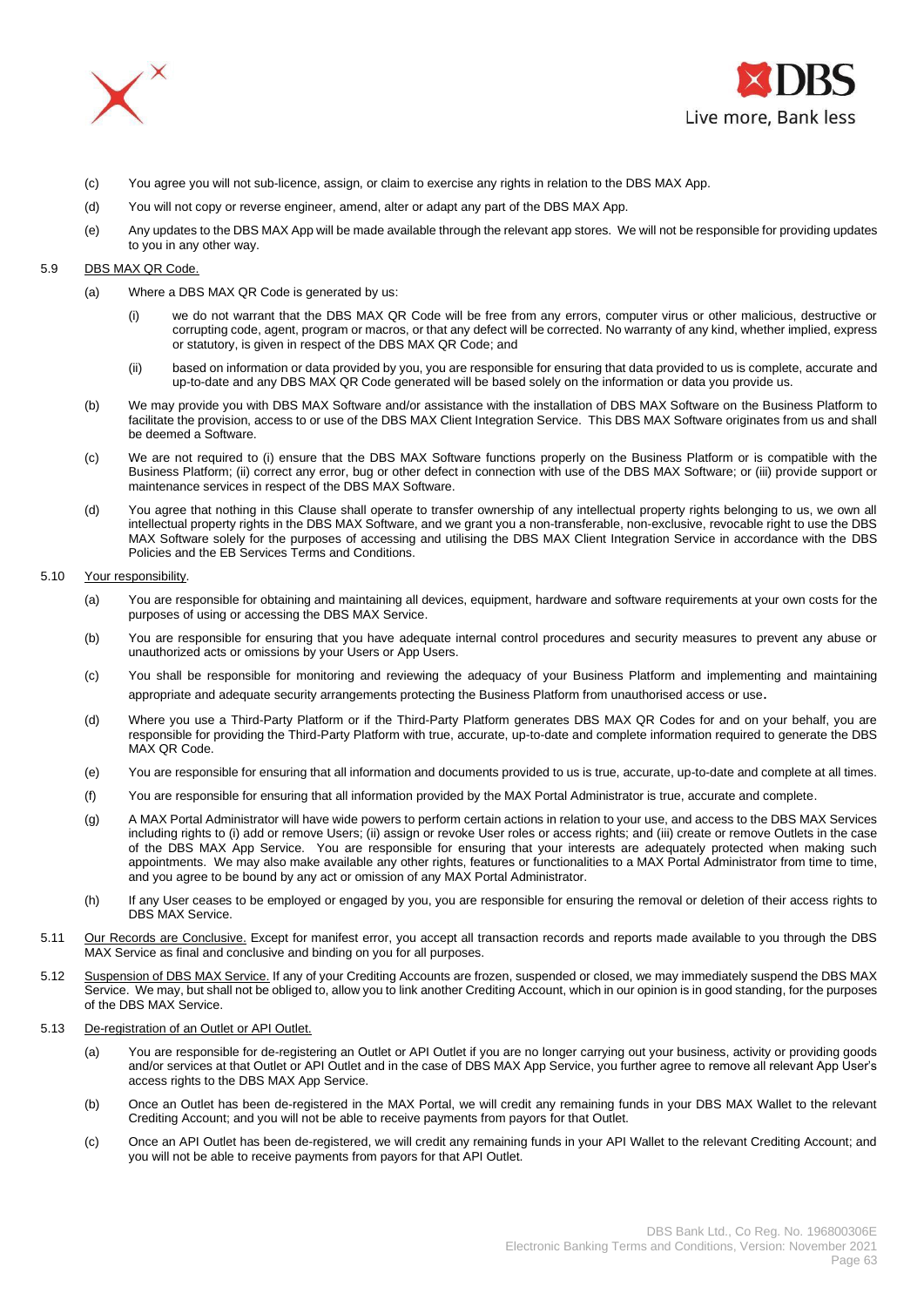



- 5.14 What we are not legally responsible for. In addition and without prejudice to our rights under Clause 11 of Part A of these EB Services Terms and Conditions and Clause 4.14 of the PayNow Corporate Terms, you agree that unless the law says otherwise, we will not be held liable to you or any third party for any loss, liabilities, costs, expenses, damages, claims, actions or proceedings of any kind whatsoever (whether direct, indirect or consequential) in respect of any matter of whatever nature and howsoever arising (whether in contract, tort, negligence or otherwise) incurred in connection with the following circumstances:
	- (a) the generation, use of or inability to use any DBS MAX QR Code;
	- (b) the use or inability to use a Third-Party Platform;
	- (c) any inaccurate, false, out-of-date or incomplete information (including Order Information) provided by you;
	- (d) any act or omission by your User or App User who ceases to be employed or engaged by you for which you failed to promptly remove their access rights to the DBS MAX Service;
	- (e) any fraud, negligence, misconduct, act and/or omission of a Third-Party Platform Provider;
	- (f) any incomplete or inaccurate information which you may obtain from or through a Third-Party Platform, or alteration by the Third-Party Platform Provider of any information which you provide to or obtain from the Third-Party Platform;
	- (g) the use by the Third-Party Platform or the Third-Party Platform Provider of any information which we disclosed in relation to you, your use of the DBS MAX Client Integration Service, your transactions and your Accounts;
	- (h) your inability to perform refunds due to your failure to meet the requirements in Clause 5.5 above; and/or
	- (i) any breach by you of these EB Services Terms and Conditions.
- 5.15 Indemnity. In addition to our rights under Clause 11 of Part A of the EB Services Terms and Conditions, you agree to indemnify us against and/or pay us all losses, damages, expenses, costs (including legal costs we pay or have to pay to our lawyers and losses, damages, expenses and costs arising out of claims or proceedings) which we may pay or have to pay as a result of (a) any dispute you have or may have with your payors in connection with funds collected and/or refunds made using the DBS MAX Service, (b) your use of a Third-Party Platform, or (c) in connection with our use of your APIs.
- 5.16 Termination. In addition to Clause 13 of Part A of these EB Services Terms and Conditions, we may, without notice, immediately cease to make all or any part of the DBS MAX Service available to you (including removing your Outlet Corporate Proxy details from the Central Addressing System) in any of the following circumstances:
	- (a) if any circumstances under Clause 4.16 of the PayNow Corporate Terms occur;
	- (b) if we are required to do so in accordance with any applicable laws, regulations, or to comply with any court order or direction by any regulatory authority;
	- (c) if you terminate the EB Services;
	- (d) if in our sole opinion:
		- (i) we have reason to believe that you are in breach of, or have failed to observe or comply, with these EB Services Terms and Conditions;
		- (ii) we have reason to believe that there is fraud, negligence or misconduct on the part of the Third-Party Platform Provider; and/or
		- (iii) the use of the Third-Party Platform or any Third-Party Platform Provider in relation to the DBS MAX Service is no longer acceptable to us.
	- (e) if you cease to be authorised to access or operate the Crediting Account linked to an API Outlet, we may immediately terminate the DBS MAX Client Integration Service in respect of that API Outlet.
- 5.17 Termination Consequences. Upon termination of the DBS MAX Service:
	- (a) if there are funds remaining in your DBS MAX Wallet and/or API Wallet, we will pay you such funds (after deducting any amount you owe us) by crediting any Crediting Account or posting a cashier's order or banker's order for the balance to the address we have for you in our records, or in any other way we decide;
	- (b) you authorise us to remove your Outlet Corporate Proxy details from the Central Addressing System;
	- (c) In the case of the DBS MAX App Service, you agree to delete the DBS MAX App from all Mobile Devices on which you may have downloaded it immediately; and
	- (d) in the case of the DBS MAX Client Integration Service, you shall permanently delete, destroy, uninstall or remove all DBS MAX Software from any system, platform, hardware (including the Business Platform) or any other copies of the DBS MAX Software, DBS Policies you have in your possession or control.
- 5.18 When you must submit a request to terminate the DBS MAX Service. You must submit a request for us to terminate the DBS MAX Service:
	- (a) if you undergo amalgamation with another entity or corporate reorganisation where the UEN (currently used for your Outlet Corporate Proxy) is no longer assigned to you or you cease to be associated with such UEN; or
	- (b) if you are struck off from the Accounting and Corporate Regulatory Authority's register or cease to exist for any reason whatsoever.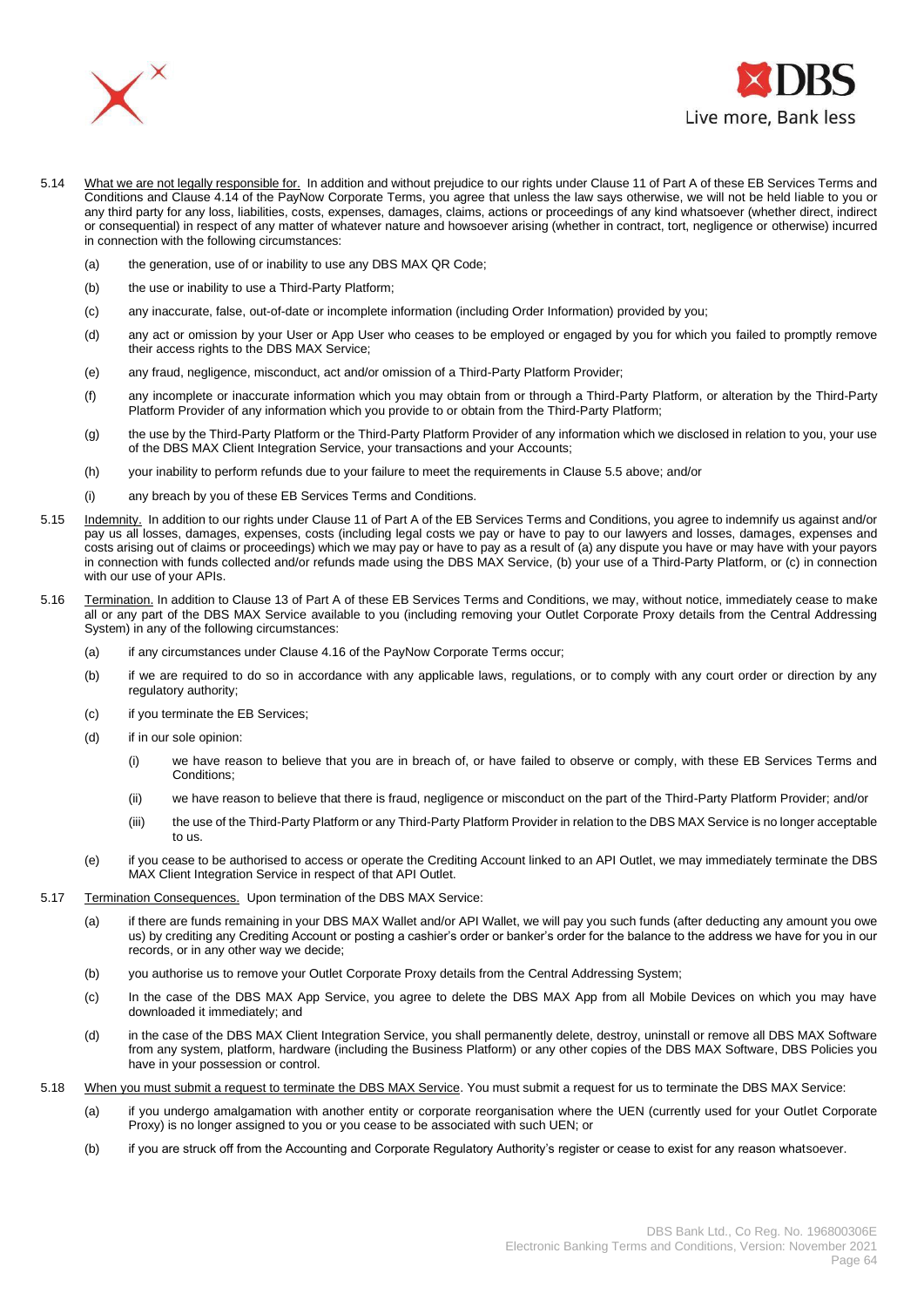



# **6. ADDITIONAL TERMS AND CONDITIONS FOR ELECTRONIC CASH DEPOSIT SLIP SERVICE**

- 6.1 Applicability of this Provision. You agree that the following additional terms and conditions shall apply to your access to and use of EDS.
- 6.2 Applicability of Account Opening Terms. The Account Opening Terms will continue to apply and bind you. If there is any difference between the Account Opening Terms and Clause 6 of this Section G, Part C of these EB Services Terms and Conditions, Clause 6 of this Section G, Part C of these EB Services Terms and Conditions shall take priority to the extent of any such difference.
- 6.3 Definitions. For the purpose of this Clause, the following definitions apply:
	- (a) "**Authority**" means the Monetary Authority of Singapore, including its successor and permitted assigns.
	- (b) "**Designated Account**" means an Account which we deem eligible for use with EDS and which you designate for receiving the cash deposited through EDS.
	- (c) "**EDS**" means the Electronic Cash Deposit Slip Service.
	- (d) "**EDS Administrator**" means a person authorised by you to access the EDS Portal and/or provide us with Electronic Instructions concerning EDS and shall be deemed a User.
	- (e) "**EDS Portal**" means such Channel which we may make available for purposes of accessing EDS.
	- (f) "**EDS User**" means a person authorised by you to access the EDS Portal to view a cash deposit status and shall be deemed a User.
- 6.4 Eligibility criteria. To use EDS, you must:
	- (a) have activated the EB Services; and
	- (b) have a Designated Account which is in good standing.
- 6.5 Use of EDS. Cash to be deposited using EDS must be placed in the deposit bag provided by us together with a duly completed deposit slip and sealed before being deposited at the cash deposit bag machine located in any DBS/POSB branch during branch opening hours or handed over to our cash-in-transit officers appointed to collect your cash deposit bag.
- 6.6 Our records prevail. We will count the cash in the deposit bag and verify it against your deposit slip. If there is any discrepancy between our records and your deposit slip, our records shall prevail. We will notify you of any discrepancy as soon as practicable (whether before or after crediting of the deposit into your Designated Account).
- 6.7 Counterfeit or less than face value notes/coins. We may debit your account for any counterfeit notes and notes/coins that are assessed to be less than the face value by the Authority.
- 6.8 Fees and/or Charges. In addition to Clause 12 of Part A of these EB Services Terms and Conditions, all fees and/or charges paid are not refundable.
- 6.9 Your responsibility:
	- (a) You are responsible for ensuring that you have adequate internal control procedures and security measures to prevent any abuse or unauthorized acts or omissions by your Users.
	- (b) You are responsible for ensuring that all information provided by the EDS Administrator is true, accurate and complete.
	- (c) An EDS Administrator will have authority and responsibility to set-up, administer and operate and maintain your use of and access to the EDS. This includes the right and authority to (a) add or remove Users; (b) assign or revoke User roles or access rights; and (c) any other right, feature or functionality we may make available to a EDS Administrator from time to time, and you agree to be bound by any act or omission of any EDS Administrator.

If any User ceases to be employed by you, you undertake to delete their access rights to the EDS Portal in such manner as we may require from time to time.

- 6.10 Records Conclusive. Except for manifest error, you accept all transaction records made available to you through EDS as final and conclusive and binding on you for all purposes.
- 6.11 What we are not legally responsible for. In addition to Clause 11 of Part A of these EB Services Terms and Conditions, you agree that unless the law says otherwise, we will not be held liable to you or any third party for any loss, liabilities, costs, expenses, damages, claims, actions or proceedings of any kind whatsoever (whether direct, indirect or consequential) in respect of any matter of whatever nature and howsoever arising (whether in contract, tort, negligence or otherwise) incurred in connection with the following circumstances:
	- (a) any act or omission by your User who ceases to be employed or engaged by you for which you did not delete their access rights to the EDS; and
	- (b) any breach by you of these EB Services Terms and Conditions and/or the Account Terms or you in any way being involved in fraud, forgery or other unauthorised use of EDS and/or the Designated Account.
- 6.12 Indemnity. You agree to indemnify and hold us harmless against all losses, damages, liabilities, proceedings, actions, claims, costs and expenses (including legal costs and disbursements on an indemnity basis) ("**Loss**") however arising out of or in connection with the provision of EDS except where such Loss arise directly from our gross negligence or fraud.
- 6.13 Termination and/or Suspension. In addition to Clause 13 of Part A of these EB Services Terms and Conditions, we may terminate or suspend EDS immediately (without your further consent and without liability to you):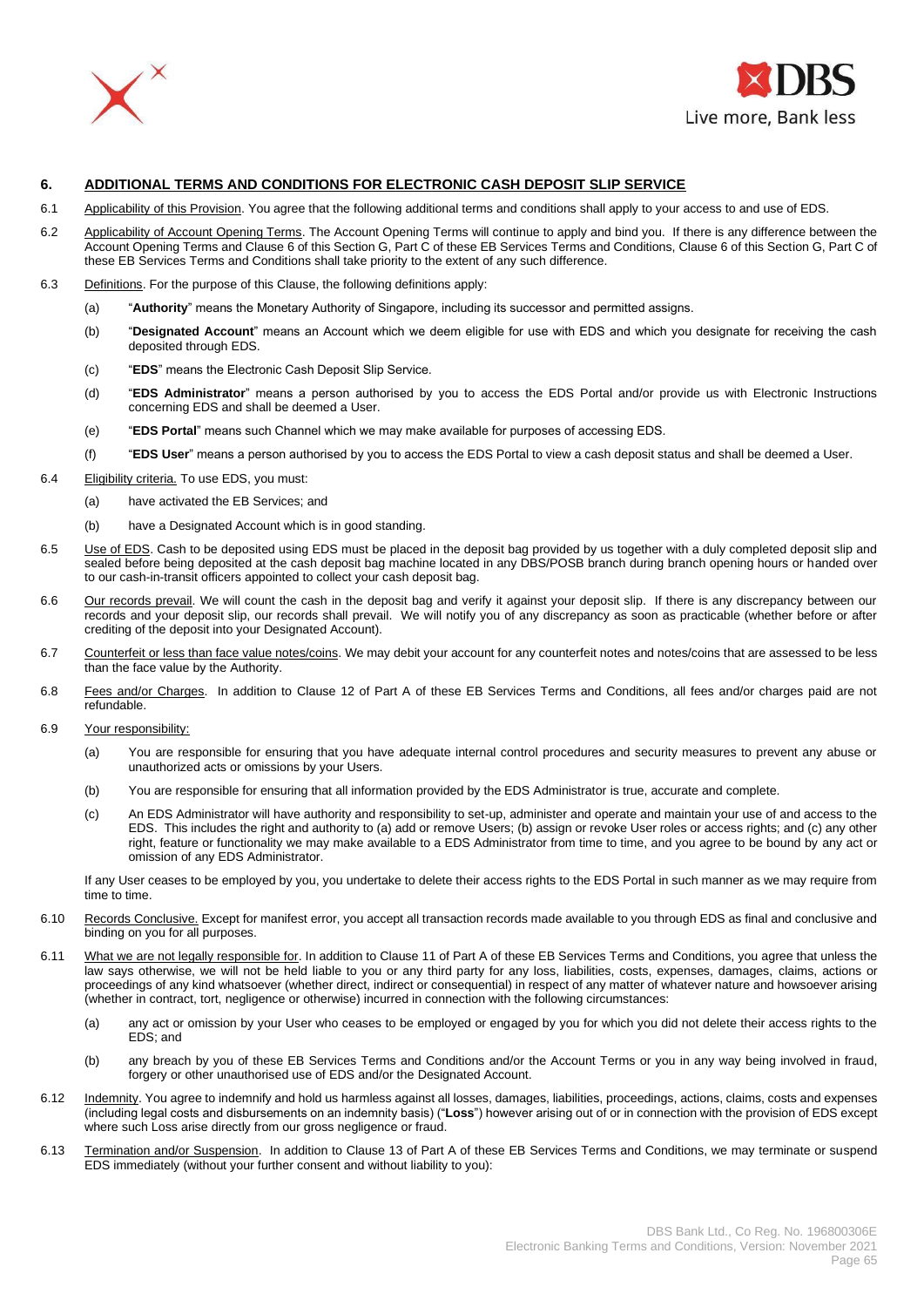



- (a) if we decide or have reason to suspect that EDS and/or your Designated Account is being used for or in connection with any fraudulent or illegal activities or transactions (including gambling, money launder, funding, terrorism or tax evasion);
- (b) if your Designated Account is closed, frozen or suspended;
- (c) if you terminate the EB Services; and/or
- (d) if you are in any way involved in forgery or other unauthorised use of EDS and/or the Designated Account.

# **7. ADDITIONAL TERMS AND CONDITIONS IN RELATION TO ELECTRONIC PAYMENTS (ONLY APPLICABLE TO SOLE PROPRIETORSHIPS OWNED BY INDIVIDUALS)**

- 7.1 Applicability of these Provision. You agree that the following additional terms and conditions shall apply to payments transacted on or through any of your Accounts ("**Electronic Payments**").
- 7.2 Definitions. For the purposes of this Clause, the following definitions apply:
	- (a) "**Security Procedures**" has the meaning ascribed to such term in Clause 1.6 of this Section G.
	- (b) "**You**" or "**Your**" means, a sole proprietorship owned by an individual who signs up for the EB Services and such sole proprietorship's successor and permitted assigns, and (where the context so requires) includes any User.
- 7.3 Confirmation of Details and Credentials. When you effect Electronic Payments, you shall ensure that the payment details and recipient credentials provided to us are accurate.
- 7.4 Contact Information. You are required to provide us with accurate contact details of Users whom you authorise to make Electronic Payments so that we may send transaction notifications relating to Electronic Payments. Where there are any changes to such contact details, you are required to inform us immediately.
- 7.5 Transaction Notifications. You are responsible for ensuring that you can receive our transaction notifications for Electronic Payments, and to monitor for any unauthorised transactions on your Accounts. We do not send reminders or repeat notifications.
- 7.6 Protecting Security Procedures. In addition to Clause 6 of Part A of these EB Services Terms and Conditions, for security and authentication purposes, we may issue or require you to create certain passwords, codes and/or comply with access procedures ("**Security Procedures**") in connection with your Accounts and/or Electronic Payments.

You shall protect and secure any Security Procedures and take steps to ensure that:

- (a) you do not disclose any Security Procedures to any unauthorised user;
- (b) the Security Procedures are not accessible by any unauthorised user;
- (c) the devices you use to generate and/or receive any Security Procedures are kept secure and not rendered vulnerable to unauthorised access; and
- (d) you update us immediately if you change your mobile number used for generating and/or receiving any Security Procedures.
- 7.7 Security Guidelines and Notices. From time to time, we may issue or publish security guidelines and/or notices concerning the use of your Accounts and/or Electronic Payments. You agree to comply with such guidelines and/or notices.
- 7.8 Your Authorised Users. Where you have authorised or permitted any person to initiate and/or execute Electronic Payments, you are bound by and are responsible for their acts and/or omissions, including any losses arising from transactions they undertake in relation to or through your Accounts.
- 7.9 Reporting Unauthorised or Erroneous Transactions. If you discover any unauthorised or erroneous transaction, you must immediately contact us. You agree to take such steps and/or provide us with such information, as we may require or request in relation to any unauthorised or erroneous transaction. To facilitate our investigations, you may be required to make a report of unauthorised or erroneous transactions to relevant law enforcement and/or regulatory authorities.
- 7.10 Liability for Losses arising from Unauthorised Transactions. You agree that you will be liable for losses that:
	- (a) arise from, are caused or contributed to by your recklessness, including any failure to comply with these EB Services Terms and Conditions; and/or
	- (b) arise from a transaction undertaken by a User, including where you did not consent to such transaction or you were defrauded.

Where you are liable for the losses, your liability may be limited by any applicable transaction, payment or contractual limitations that we and you have agreed to in respect of your Accounts or the EB Services.

## <span id="page-65-0"></span>**8. ADDITIONAL TERMS AND CONDITIONS GOVERNING DBS SGQR SERVICE**

- 8.1 Applicability of this Provision. You agree that the following additional terms and conditions shall apply to your access and use of the SGQR Service.
- 8.2 Applicability of other terms: The prevailing Account Opening Terms and Clause 4 (*DBS Paynow Terms and Conditions*) of this Section G will continue to apply to you.
- 8.3 Definitions. For the purpose of this Claus[e 8,](#page-65-0) the following definitions apply: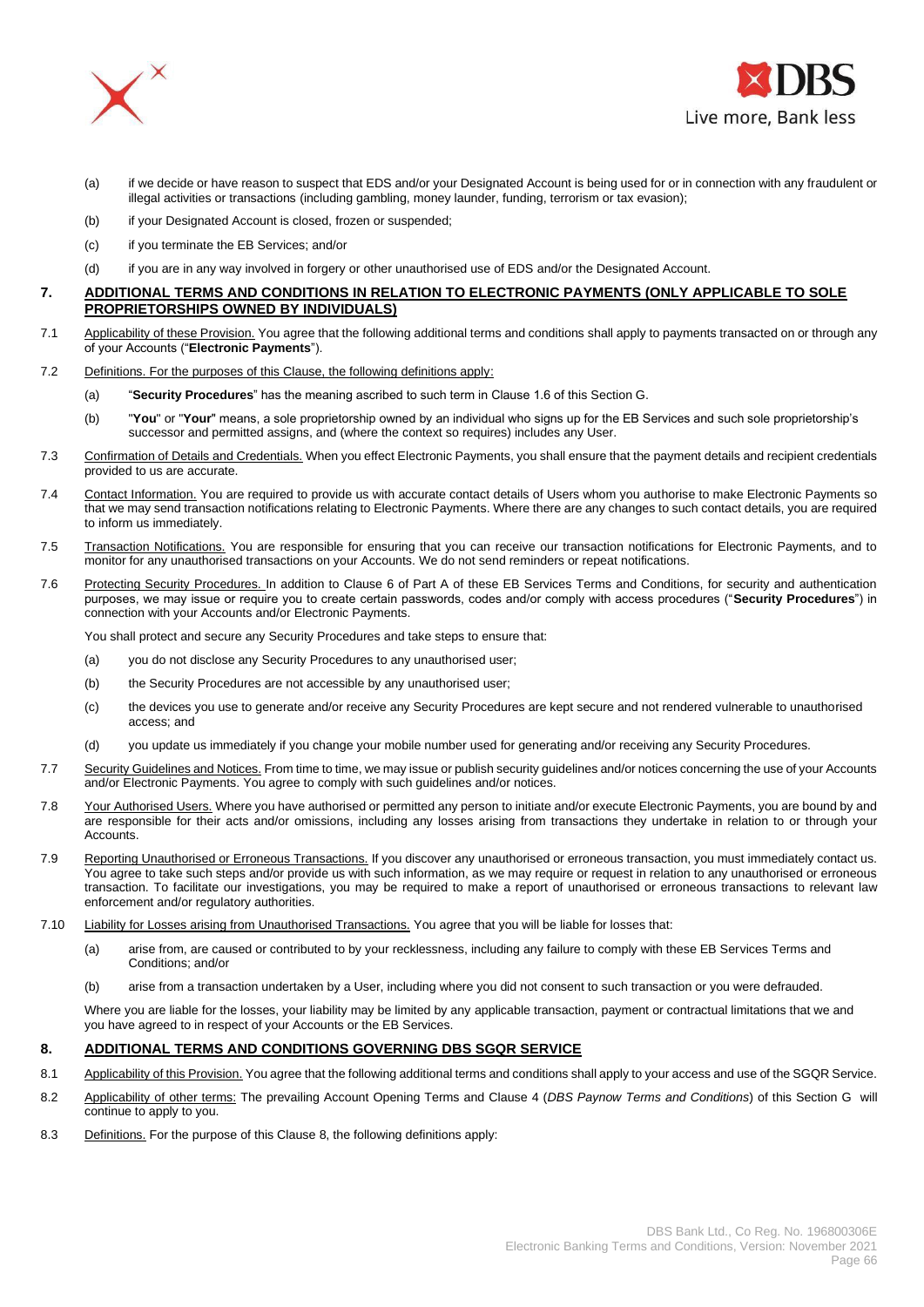



- (a) "**Applicable Law**" means such laws and regulations, subsidiary legislation, court orders, directives, guidelines, requests and/or requirements of any court, tribunal, regulatory authority, supervisory or tax authority and/or government authority (including the MAS), whether or not such have the force of law, in Singapore and any other jurisdiction;
- (b) "**Controllers**" means the Operator, the Owners and their respective service providers (including any host for the CR) and/or any agents, nominees, officers or employees of the foregoing;
- (c) "**CR**" means the SGQR central repository processes comprised in CR Services;
- (d) "**CR Register**" means the register of unique SGQR IDs and SGQR Outputs, hosted in the database maintained in the CR System and managed by the Operator;
- (e) "**CR Services**" means the CR services provided by the Operator to the Owners and members of the Scheme;
- (f) "**CR System**" means the system maintained and operated by the Operator for access and use by members of the Scheme in connection with CR Services;
- (g) "**Data**" has the meaning ascribed to such term in Clause 8.19 of this Section G;
- (h) "**IMDA**" means the Infocomm Media Development Authority as established under the Info-communications Media Development Authority Act 2016;
- (i) "**Intellectual Property**" means any patents, copyright, trademarks, service marks, registered designs, all registrations, applications, disclosures, renewals, extensions, continuations or reissues for any of the foregoing, unregistered design rights, confidential and proprietary information, trade and business names, domain names and other similar protected rights or intangible assets recognized by any laws, or international conventions in any country or jurisdictions in the world, and includes any payment trademark, payment trade names and payment logos;
- (j) "**MAS**" means the Monetary Authority of Singapore as established under the Monetary Authority of Singapore Act (Cap 186);
- (k) "**Merchant Record**" means a record of yours on the CR Register, comprising such of your unique entity number or other identification, registered name, base currency, merchant category code, and other particulars, as may be specified in the manuals of the Operator;
- (l) "**Operator**" means the operator of the Scheme;
- (m) "**Owners**" means the legal entities which own the Scheme, decides on the member rules relating to the SGQR and leads or co-leads the SGQR Taskforce, being MAS and IMDA, or such other person as MAS and IMDA may appoint in their stead by written notice to the Operator;
- (n) "**PayNow**" has the meaning ascribed to such term in Clause 4.2 of this Section G;
- (o) "**PayNow Linkage**" means the linkage of any of your bank accounts held with us with a PayNow corporate proxy in the PayNow central database maintained by an operator or provider appointed by the Association of Banks in Singapore in respect of PayNow;
- (p) "**Permitted Use**" has the meaning ascribed to such term in Clause 8.9 of this Section G;
- (q) "**Payment Scheme**" means a payment service provider, payment scheme, card scheme or card association, or any other entity or scheme which is approved by the Owners for participation in the Scheme;
- (r) "**PDPA**" means the Personal Data Protection Act 2012 (Act 26 of 2012) of Singapore;
- (s) "**QR Code**" means the your unique SGQR quick response code registered under the Scheme;
- (t) "**Related Entity**" means any of our offices, branches, holding company, related corporations, associates or affiliates;
- (u) "**Scheme**" means the Singapore Quick Response Code Scheme as may be known in the future by any other name;
- (v) "**Scheme Payload**" means such payment processing and related information of your selected Payment Scheme;
- (w) "**SGQR**" means the Singapore Quick Response Code;
- (x) "**SGQR ID**" means the your unique identification in the CR for one or more of your business locations, comprising your Merchant Record, business address, Scheme Payload, and such other particulars as may be specified in the manuals of the Operator;
- (y) "**SGQR Location**" means your location or outlet specified in the Form;
- (z) "**SGQR Output**" means any file, data or output which is either (as applicable) provided by the Operator to us or any member of the Scheme, or generated by us or any member of the Scheme, and where the output format has been approved by the Owners;
- (aa) "**SGQR Service**" means your use of your PayNow corporate proxy with the central repository for SGQR and such other services to facilitate the collection of payments from your payors through the Scheme;
- (bb) "**Transaction**" means any payment transaction to be made to you by any person effected with the assistance of and through the Scheme;
- (cc) "**We**", "**our**" or "**us**" means DBS Bank Ltd;
- (dd) "**You**" or "**your**" means a business customer of ours who registered for PayNow with us and to whom we have agreed to provide the SGQR Service to, and shall include its agents, employees, officers, representatives, nominees and third party contractor.

### **SGQR REGISTRATION AND AMENDMENT**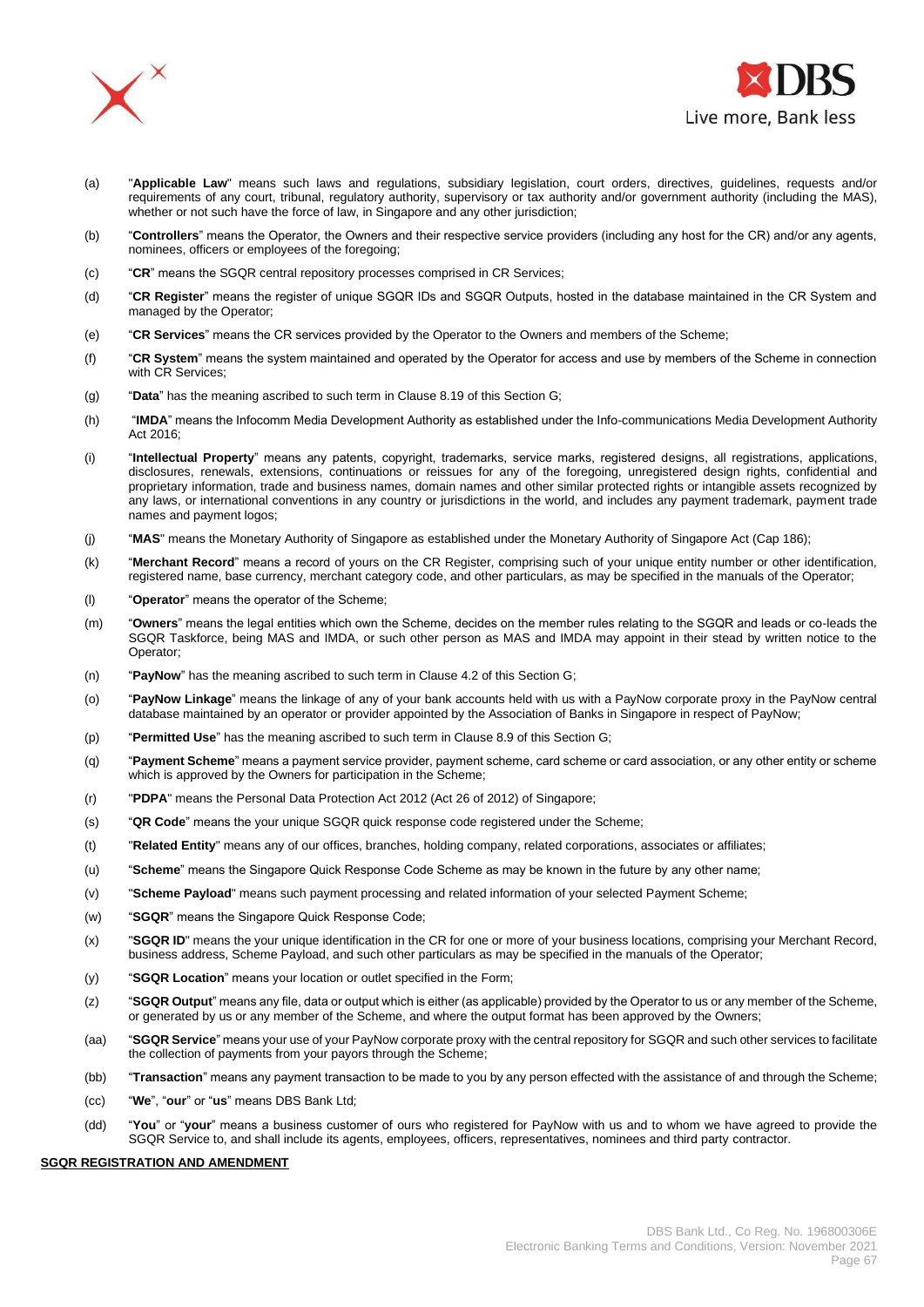



- 8.4 Conditions for Provision. Our provision of SGQR Service is subject to the following conditions:
	- (a) you must have registered for PayNow with us and have a valid and existing PayNow Linkage; and
	- (b) you have not and will not register the your PayNow Linkage in respect of the SGQR Location for SGQR under the Scheme with any other bank.
- 8.5 Our Entitlement to Reject. We shall be entitled, in our sole and absolute discretion, to reject or not process any SGQR registration or amendment request without providing any reason.
- 8.6 Duty to Update. You must promptly inform us in writing of any change in:
	- (a) the information in your SGQR ID and/or the information required for you to use the SGQR Service (including your SGQR Location); and/or
	- (b) the information in your PayNow registration with us. For the avoidance of doubt, no change of your PayNow registration shall be effective and binding on us unless you provide notification of the aforesaid change pursuant to this Clause 8 of this Section G.

#### **USE OF THE SGQR SERVICE**

- 8.7 QR Code and Printing
	- (a) Upon successful registration of your PayNow corporate proxy under the Scheme, we may provide your QR Code image obtained from the CR Register at the time of registration. You must ensure that any QR Code you use is the latest version from the CR Register and we are not be responsible for ensuring that any QR Code made available is the latest version of the QR Code in the CR Register.
	- (b) You must print and use the QR Code in full conformity with such directives, specifications, protocols, guidelines or recommendations as we may issue or notify you from time to time. If in our discretion we agree to print any QR Code for you, this will be subject to terms we may specify. We may send the printed QR Code to your mailing address in our records, but we have no liability if it is delayed, intercepted or lost in transit.
	- (c) Where you display any QR Code at your physical store or shop, you shall ensure that: (i) any QR Code (and all updated or revised versions) is displayed in a visible and prominent position and location in your physical store or shop; (ii) only a single QR Code in respect of each SGQR ID is placed at each SGQR Location; and (iii) you display any promotional material provided by us and publicize to payors the payment methods which are accepted by you and promptly comply with all directives issued by us and/or the Owners relating to the display of the QR Code.
	- (d) Where you generate any QR Code or incorporate any other data into the QR Code, you shall be responsible for the completeness and accuracy of all data you incorporate and shall ensure that any such QR Code complies fully with the prevailing SGQR specifications and requirements issued by the Owners from time to time.
	- (e) You shall not and shall not allow any person to misuse the QR Code and you agree to release us from any liability whatsoever and howsoever arising (including claims from third parties), for any generation, non-generation, scanning function, wrongful access, nonfunctioning or malfunctioning, expiry, use or misuse of the QR Code by you.

## 8.8 Your Responsibilities.

- (a) You shall promptly provide us with any information, data or documents we require in connection with our provision of the SGQR Service, including without limitation:
	- (i) your unique entity number or other identification, registered name, the base currency for any Transaction, merchant category code, and other particulars in your SGQR ID and Merchant Record and other related information in your Scheme Payload, and any other information relating to you;
	- (ii) such information we may require to meet any request from the Controllers, to comply with Applicable Law, to address or investigate any feedback, complaint, claim, dispute or fraudulent activities or suspected fraudulent activities; and
	- (iii) information and details of any Transaction.
- (b) You agree to provide all information and documents that we require and in such format and specifications as we may require. You represent and warrant that all information and documents provided is true, complete and accurate and that you shall immediately notify us in writing of any change to the information and documents or if such information or documents becomes misleading or incomplete or inaccurate in any aspect.
- (c) You shall comply with all directives, specifications, protocols, guidelines and practices provided or issued by us or the Controllers from time to time.
- (d) You shall comply and will at all times comply with Applicable Law (including the PDPA).
- (e) You agree that you are solely responsible for dealing with any matter or issues relating to or arising from a Transaction, including disputes concerning the quality, quantity or nature of the goods and/or services provided, supplied, sold, delivered and/or performed by or through you or any other third party. Under no circumstances shall we have any liability in connection with any such matter.
- 8.9 Intellectual Property. You shall not acquire any rights in respect of Intellectual Property of ours or any member of the Scheme (including any of their names, logos or marks) or any rights in the PayNow name or mark or in the SGQR name or the QR Code. You agree that:
	- (a) we and the Controllers are granted a world-wide, royalty-free and irrevocable license to use any Intellectual Property you furnish to us for the purpose of providing the SGQR Service (the "**Permitted Use**"); and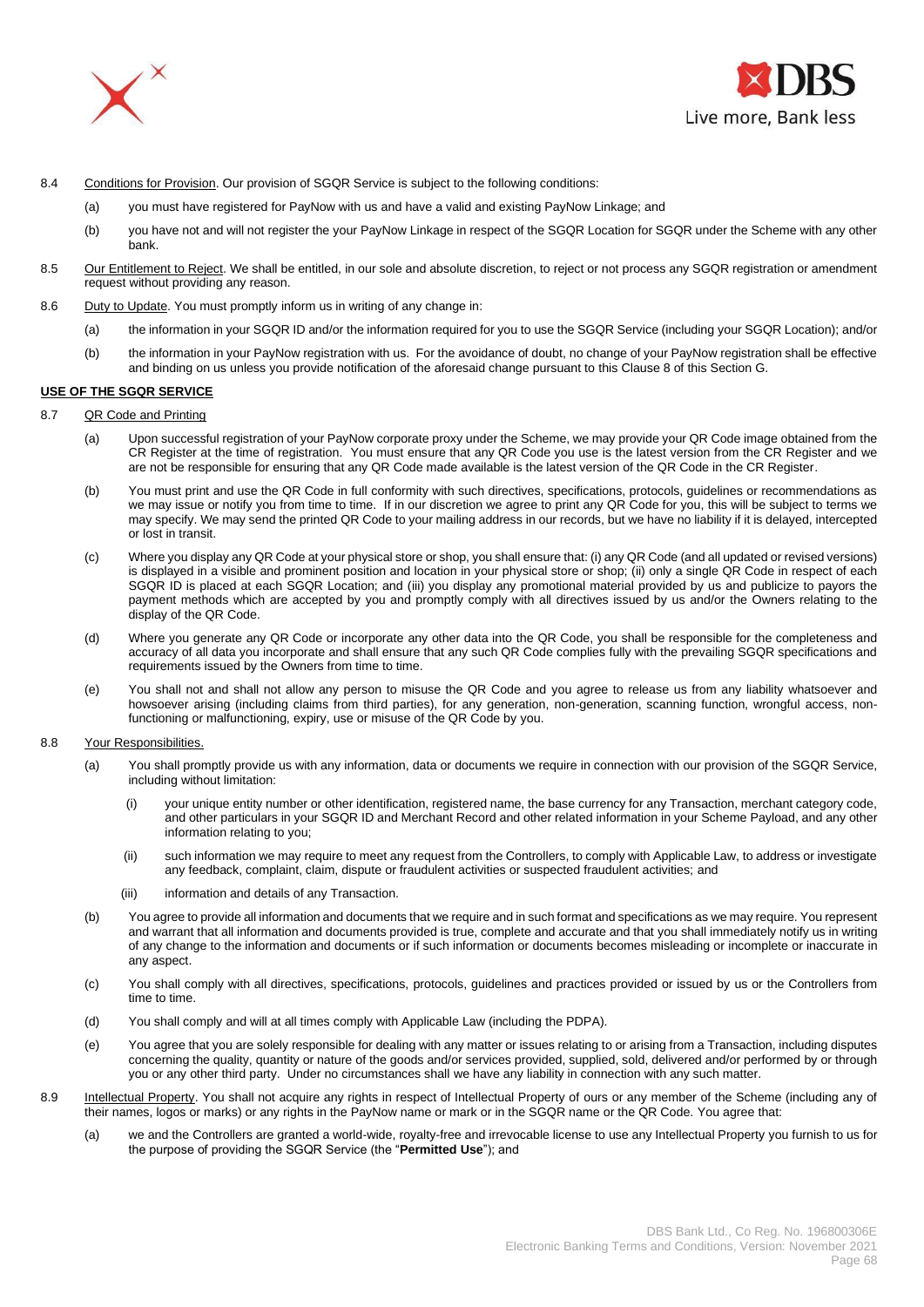



(b) we have the permission to furnish and license any Intellectual Property you furnish to us to the Controllers for the Permitted Use,

and further warrant and represent that:

- (c) you are the sole and absolute owner of the Intellectual Property you furnish to us or otherwise have obtained all necessary rights and licenses from the owners and proprietors of the Intellectual Property to grant the license and permissions as set out above; and
- (d) our and the Controllers' use of the Intellectual Property as set out above will not infringe the intellectual property rights or other rights of any third party,

and without limitation to the generality of anything herein and in addition to any other indemnity provided by you, you shall indemnify us and the Controllers for any losses, damages, costs, charges, expenses (including legal costs), claims, proceedings and actions incurred as a result of any breach of the foregoing warranties.

- 8.10 Binding Effect of Records. You shall be bound by all electronic communications, computer files, messages, documents and records generated by the CR System and our systems in respect of the SGQR Service or in relation to any Transaction, which shall be final, conclusive and binding on you and your payors.
- 8.11 Deregistration. You shall promptly notify us in writing upon deregistering any PayNow Linkage the subject of the SGQR Service and authorise us to remove such Scheme Payload from your SGQR ID.
- 8.12 Effect of Deregistration. You understand that: (a) where a SGQR ID ceases to contain any Scheme Payload, such SGQR ID will be deactivated and de-registered from the CR System on or after the effective date of such cessation; and (b) where a Merchant Record ceases to contain any SGQR ID, such Merchant Record will be deactivated and de-registered from the CR System on or after the effective date of such cessation.
- 8.13 Force Majeure. The SGQR Service shall be suspended for such time period as determined by us and/or the Controllers in the event of Force Majeure. "**Force Majeure**" means any event beyond the control of us and/or the Controllers, including acts of God, war, failure of or cyber-attacks on any mechanical, electronic, electrical, data processing or communication system or equipment of ours or the Controllers or used by us or the Controllers.
- 8.14 Termination. You may terminate the SGQR Service by giving us not less than thirty (30) days' prior written notice. In addition to Clause 13 of Part A of these EB Services Terms and Conditions, we may, without notice, immediately cease to make all or any part of the SGQR Service available to you in our sole and absolute discretion.
- 8.15 Termination Consequences Upon termination of the SGQR Service:
	- (a) you agree to do all things as we may reasonably require to facilitate the termination of the SGQR Service, including any de-registration or removal of any SGQR ID from the CR Register;
	- (b) you agree to destroy and delete all QR Codes in your possession or control and upon our request, to give us evidence of or certify such destruction and deletion promptly at your sole cost and expense; and
	- (c) we shall be authorized and entitled to update the CR Register, including the removal of any Scheme Payloads previously submitted by us to the CR Register.
- 8.16 Fees and Charges. You shall pay all charges and fees agreed with or imposed by us for the provision of the SGQR Service. You irrevocably authorise us to debit, without notice, any amount due, owing or payable by you from any bank account of yours maintained with us. In addition to and without prejudice to any other rights we may have, we may at any time and without notice to you, deduct from or set off against any payment or sum due to you, any amount due from you to us. If we need to convert currency, we will do so using our currency exchange rate in force at the time.
- 8.17 Disclosure of Your Information. In addition to Clause 8.2 of Part A of these EB Services Terms and Conditions, you acknowledge and agree that we and our officers, employees and agents are authorised to provide or disclose any information whatsoever relating to you, the SGQR Service, any Transaction or any other matters relating to the foregoing (including personal data comprised in any information submitted by you or Transactions) to:
	- (a) our Related Entities, their officers, employees, agents and third party service providers;
	- (b) any executive, administrative, legislative, regulatory, judicial or other division of any governmental body or authority having jurisdiction or authority over us or you;
	- (c) any service provider, data carriers, agents of ours and any persons providing services to any of them;
	- (d) the Controllers, any members of the Scheme and their respective merchants;
	- (e) any service provider or operator providing services to the Controllers or in relation to the Scheme;
	- (f) any auditor, lawyer or professional advisor of yours;
	- (g) any proposed transferee or assignee of, or participant or sub-participant in, any rights and obligations of ours;
	- (h) any person whom we believe in good faith to be your director, officer, shareholder, account signatory, receiver, manager, judicial manager and/or any person in connection with any compromise or arrangement or any insolvency proceeding relating to you; and
	- (i) any person to whom disclosure is permitted or required by law.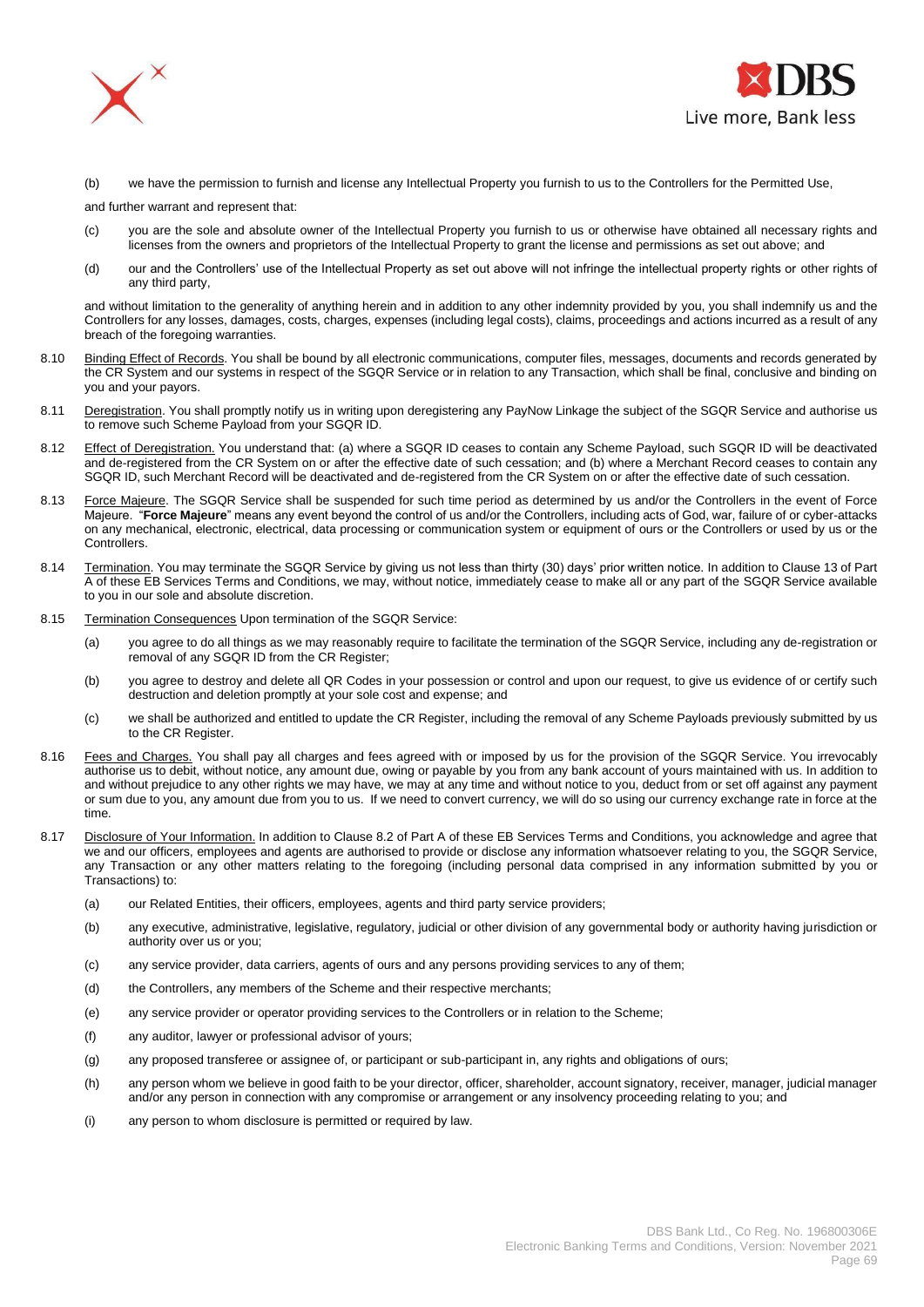



This Clause is not and shall not be deemed to constitute, an express or implied agreement by us with you for a higher degree of confidentiality than that prescribed in law. The consents and our rights under this Clause are in addition to and are not affected by any other agreement with you and shall survive the termination of the SGQR Service.

- 8.18 Additional Authorisations. In addition and without prejudice to Clause 8.4 and 8.5 of Part A of these EB Services Terms and Conditions and Clause 8.17 of this Section G, you consent and authorise us to:
	- (a) use, store, archive, process and/or disclose any Data for the purposes of (i) providing products and services to you, including the SGQR Service; (ii) meeting our and our Related Entities' operational, administrative and risk management requirements; (iii) complying with any requirement, as any of our Related Entities reasonably deems necessary, under any law or of any court, government, authority or regulator;
	- (b) disclose any Data to any of the Controllers for their use, processing, archival and further disclosure to service providers, members of the Scheme and their affiliates, merchants, payors of members of the Scheme and to the public in the form of SGQR IDs, QR Codes and SGQR Outputs;
	- (c) disclose any Data to any person for the purpose of providing, maintaining, reviewing, improving and enhancing the SGQR Service and related services to members of the Scheme including analysis to understand market behavior, preferences and trends; and
	- (d) disclose to any person for such purposes in connection with the Scheme as required by any of the Controllers.
- 8.19 Approvals and Consents. You have obtained full and accurate authorisations, mandates, consents and approvals required by Applicable Law (including the PDPA) before submitting any information and data in connection with the SGQR Service (including personal data, your other Payment Schemes and/or that of any third party, your Merchant Record, Scheme Payload and SGQR IDs) ("**Data**") to us.
- 8.20 Confidentiality. You shall keep strictly confidential all specifications, protocols or directives relating to the QR Code and any information relating to the Controllers confidential and shall not give, divulge or reveal such information to any person, except where our prior written consent is obtained.
- 8.21 No Warranties. You agree and understand that:
	- (a) the SGQR Service is a third party service that is neither owned nor operated by us and is provided "as is" and "as available";
	- (b) the provision of the SGQR Service is subject to the availability, operation and interface at the relevant time of a combination of systems and that we are reliant on the Controllers for the provision of the SGQR Service;
	- (c) the SGQR Service will not be error-free or interruption-free and will be affected by needs for repairs, modifications, improvements, emergencies and other reasons; and
	- (d) the use of the SGQR Service is at your own risk and we do not make any express or implied warranty in respect of any services, systems, procedures, protocols, security measures, security features in respect of the SGQR Service, whether from us or any third party service providers, including any warranties of merchantability, satisfactory quality, fitness for a particular purpose, and/or compliance with description.
- 8.22 What we are not legally responsible for. In addition and without prejudice to our rights under Clause 11 of Part A of these EB Services Terms and Conditions and Clause 4.14 of this Section G, you agree that unless the law says otherwise, we will not be held liable to you or any third party for any loss, liabilities, costs, expenses, damages, claims, actions or proceedings of any kind whatsoever (whether direct, indirect or consequential) in respect of any matter of whatever nature and howsoever arising (whether in contract, tort, negligence or otherwise) incurred in connection with the following circumstances:
	- (a) any outdated, obsolete, erroneous or superseded QR Code generated or used by you;
	- (b) any erroneous or incorrect QR Code issued or provided by the Operator and/or CR System;
	- (c) any use, misuse or unauthorised use of the QR Code;
	- (d) any breakdown, deficiency or malfunction in any equipment, software or telecommunication system howsoever caused in connection with the provision of the SGQR Service or PayNow;
	- (e) any suspension or failure to provide the SGQR Service arising from any event of Force Majeure;
	- (f) any acts or omissions of the Controllers, their third party service providers, agents or employees or that of any third parties;
	- (g) any delay, error, interruption, suspension, termination or stoppage of the SGQR Service;
	- (h) any remedial or preventive or security measures undertaken by us or the Controllers;
	- (i) any Transaction, including disputes or claims you face or may face in relation to any Transaction or otherwise from your payors or other third parties; and/or
	- (j) any incorrect or incomplete or outdated information or instructions provided by you to us.

We shall not at any time be liable for any indirect, consequential, special or punitive loss or damages, loss of profit including any loss of goodwill, reputation or any economic loss suffered or incurred by you or any third party.

- 8.23 Indemnity. In addition to our rights under Clause 11 of Part A of the EB Services Terms and Conditions, you agree to indemnify us against and/or pay us all losses, damages, expenses, costs (including legal costs we pay or have to pay to our lawyers and losses, damages, expenses and costs arising out of claims or proceedings) which we may pay or have to pay as a result of:
	- (a) any false, erroneous, inaccurate, incomplete or outdated information provided to us;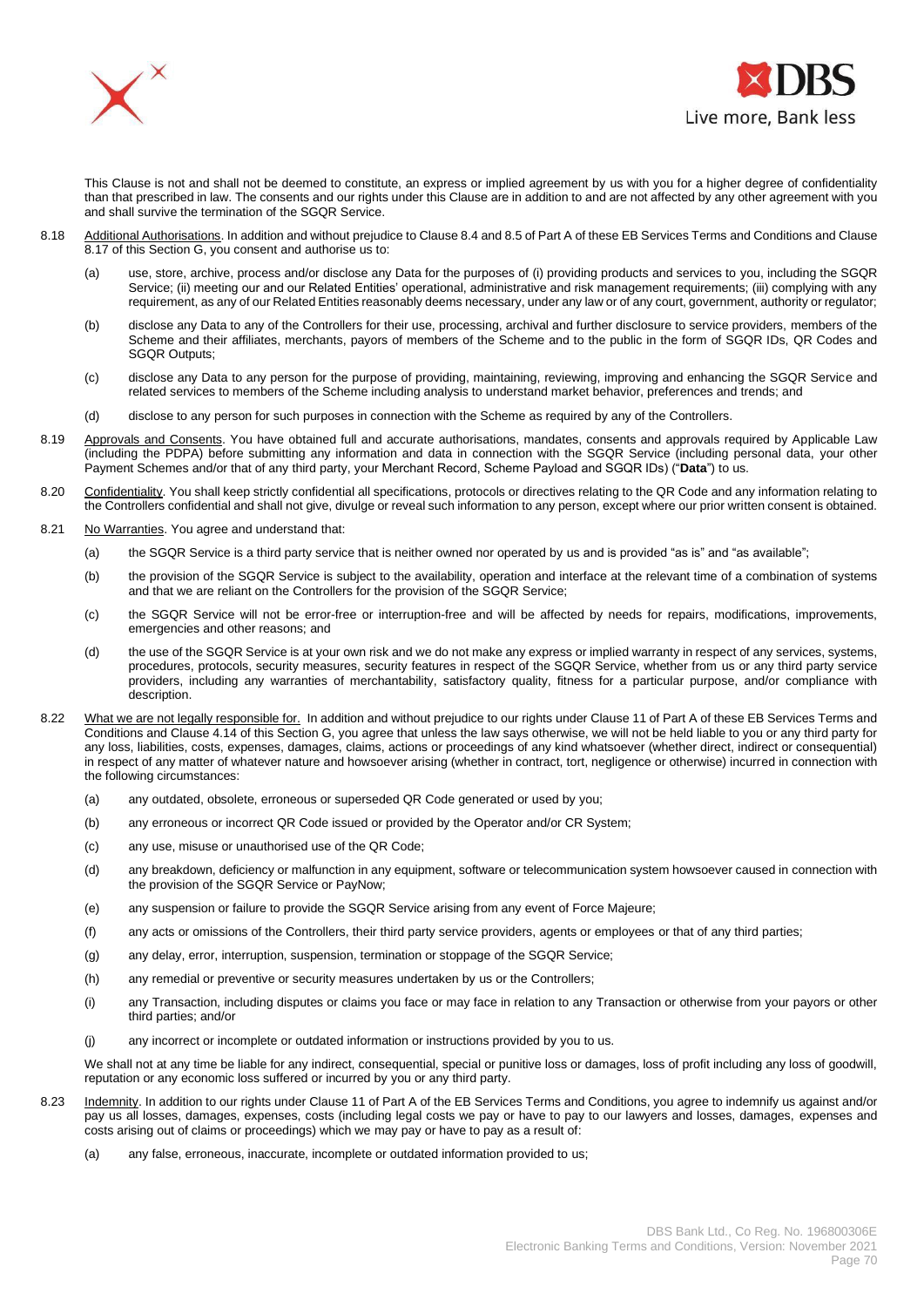



- (b) any breach of your representations, warranties and obligations in the SGQR Terms;
- (c) any printing or display of any QR Code which does not conform to our or the Controllers' protocols or directives (including the SGQR Branding and Presentment Protocol);
- (d) any breach of Applicable Law;
- (e) any Transaction deemed or determined by us to be fraudulent or unauthorized;
- (f) any fraudulent, illegal or unlawful activity by you;
- (g) any acts or omissions of your payors;
- (h) any claim brought by the Controllers, any member of the Scheme or any other person in respect of any matter relating to the SGQR Service or any Transaction; and/or
- (i) our contemplation of or execution, exercise or enforcement of any of our rights, powers, remedies, authorities or discretions against you.

## **9. ADDITIONAL TERMS AND CONDITIONS GOVERNING DBS eGIRO SCHEME SERVICES**

- 9.1 Applicability of this Provision. You agree that the following additional terms and conditions ("**eGIRO Terms**") shall apply to your access and use of the eGIRO Scheme (defined below) via the EB Services. The rights and obligations set out under these eGIRO Terms shall be cumulative, in addition to and without prejudice to any other rights we may have and your other obligations to us under any other provision of these EB Services Terms and Conditions.
- 9.2 Introduction
- (a) The eGIRO Scheme enables you to perform and complete the following activities:
- 9.2.1.1 creating direct debit authorisations electronically via a Participating BO Landing Page (defined below) for the relevant Participating BO (defined below) to initiate direct debit collections via GIRO or FAST (defined below) directly from your designated bank account opened and maintained with us ("**eGIRO Creation Request**"); and
- 9.2.1.2 where enabled by the relevant Participating BO, cancelling any eGIRO Creation Request with respect to such Participating BO electronically via a Participating BO Landing Page ("**eGIRO Cancellation Request**"). Where such cancellation functionality is not enabled by the relevant Participating BO via a Participating BO Landing Page, you acknowledge that the cancellation of any eGIRO Creation Request with respect to such Participating BO will need to be submitted to us using the means permitted by us and in the form and manner prescribed by us.
- 9.3 Definitions. For the purposes of this Clause, the following definitions apply:
- (a) "**ABS**" means the Association of Banks in Singapore (UEN No.: S73SS0047K), a society registered in Singapore and having its registered address at #12-08, MAS Building, 10 Shenton Way, Singapore 079117.
- (b) "**eGIRO Cancellation Request**" is defined in Clause 9.2(b)(ii) of this Section G.
- (c) "**eGIRO Creation Request**" is defined in Clause 9.2(b)(i) of this Section G.
- (d) "**eGIRO Scheme**" means the electronic direct debit authorisation scheme designated or known as "eGIRO" (or such other successor or replacement name as may be designated by ABS from time to time), including the services, content and functions made available in relation to such scheme.
- (e) "**eGIRO Terms**" is defined in Clause 9.1 of this Section G.
- (f) "**FAST**" means "Fast and Secure Transfers", a payment rail managed by the Singapore Clearing House Association.
- (g) "**GIRO**" means "General Interbank Recurring Order", a payment rail managed by the Singapore Clearing House Association.
- (h) "**Operator**" means a third party operator designated by ABS from time to time to operate the system underlying the eGIRO Scheme, for the purposes of facilitating the submission, transmission and validation of electronic direct debit authorisations under the eGIRO Scheme.
- (i) "**Participating Bank**" means an entity which is for the time being entitled to participate in the eGIRO Scheme as an applicant bank and/or a billing organisation bank. A current list of such entities is available at: [https://abs.org.sg/consumer-banking/eGIRO.](https://abs.org.sg/consumer-banking/eGIRO)
- (j) "**Participating BO**" means an entity which is for the time being entitled to participate in the eGIRO Scheme as a billing organisation.
- (k) "**Participating BO Landing Page**" means, in respect of a Participating BO, the webpage(s) or landing page(s) on such part of the website or mobile application operated and/or owned by such Participating BO for use in connection with the eGIRO Scheme.
- (l) "**Purpose**" means: (i) to give effect to any Electronic Instruction; and (ii) for compliance with any order of any court or government or regulatory authority in any jurisdiction.

### 9.4 Use of the eGIRO Scheme

- (a) General
- 9.4.1.1 You represent, warrant and undertake that all information provided in connection with an eGIRO Creation Request / a cancellation request in respect of an eGIRO Creation Request (including eGIRO Cancellation Request or a cancellation request submitted to us through any other permitted means) are complete, true and accurate in all respects and that we shall not be under any obligation to assess or verify the reasonableness, completeness, truth, accuracy, authenticity or contents of such information.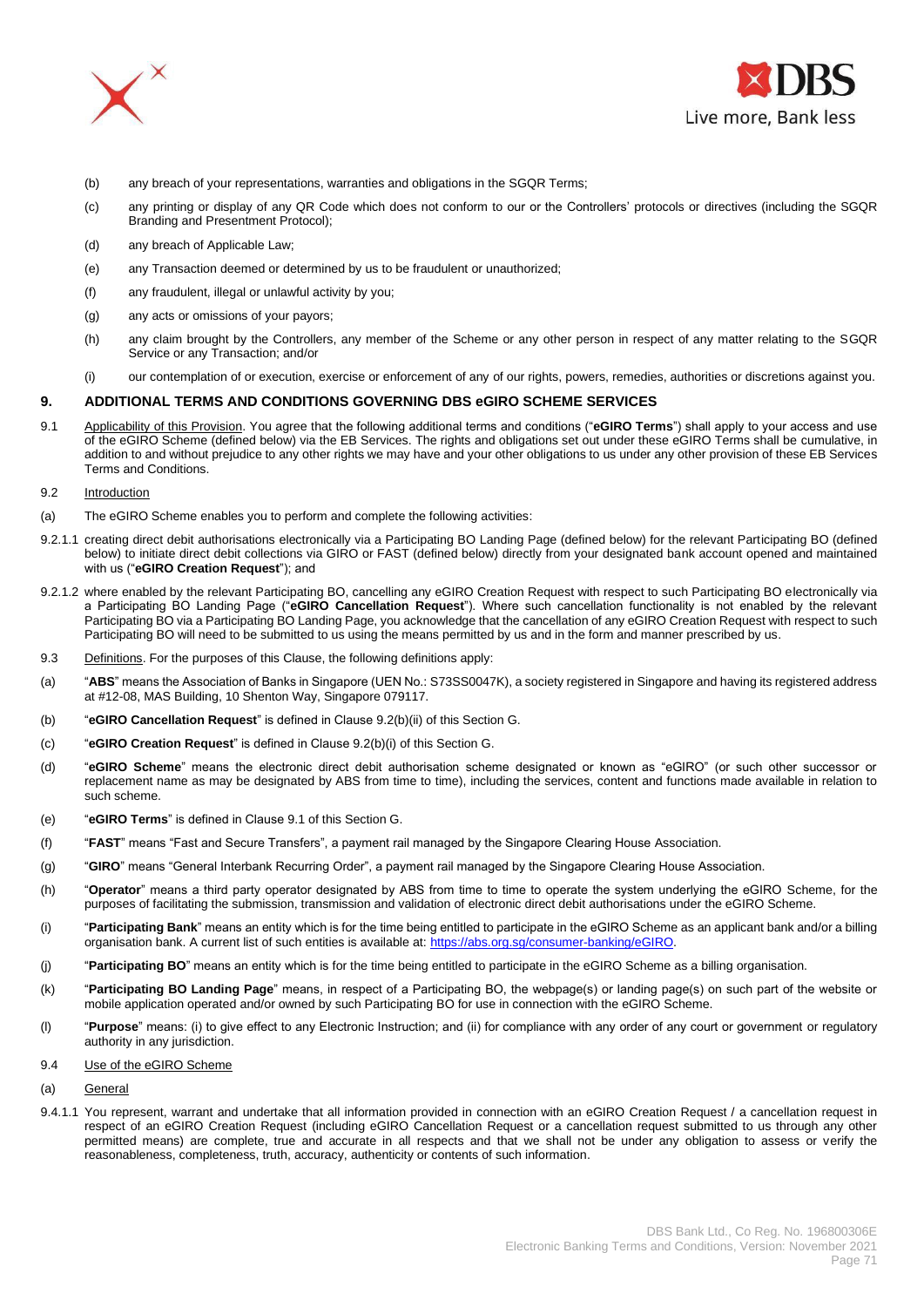



- 9.4.1.2 For the purpose of authorising the eGIRO Creation Request or submitting an eGIRO Cancellation Request, you will be redirected from the Participating BO Landing Page to the EB Services and accordingly these terms and conditions are in addition to and shall be read in conjunction with such other terms and conditions applicable to the access to and/or use of the EB Services.
- 9.4.1.3 Upon authorising the eGIRO Creation Request using the EB Services / submitting a cancellation request in respect of an eGIRO Creation Request (including eGIRO Cancellation Request or a cancellation request submitted to us through other permitted means) you agree that such direct debit authorisation / cancellation of such direct debit authorisation will take effect only after such request has been successfully processed and you shall ensure that: (i) in the case of an eGIRO Creation Request, you continue making the relevant payments directly to the relevant Participating BO using alternative payment methods until the direct debit authorisation becomes effective; or (ii) in the case of a cancellation request in respect of an eGIRO Creation Request, you continue ensuring that there are sufficient and immediately available funds in the relevant designated bank account at all times to enable us to act upon the relevant Participating BO's debit request(s).
- 9.4.1.4 Notwithstanding the submission of the eGIRO Creation Request(s) and without prejudice to any other terms and conditions herein, you agree that you remain solely responsible for the full and timely payment of any amounts payable to the relevant Participating BO(s), and neither we nor ABS shall be liable for any failure thereof or any delay thereto.
- (b) eGIRO Creation Request. By submitting an eGIRO Creation Request:
- 9.4.2.1 you agree that the relevant Participating BO shall be entitled to initiate direct debit collections via GIRO or FAST directly from the designated bank account opened and maintained with us, and you hereby instruct us to process and act upon such Participating BO's request to debit such designated bank account, such amounts as may be specified by such Participating BO from time to time (subject to any payment limit as may be specified in such eGIRO Creation Request and/or as may be prescribed by us from time to time), each without further reference to you and without any further consent or confirmation from you or any further notice to you. We shall also be entitled to treat such instructions, and such designations, as being irrevocable and unconditional, conclusive and binding on you, and you agree that we shall further be entitled to ignore any conflicting instructions. Notwithstanding the foregoing, you acknowledge that: (i) we are not obliged to effect payment if the relevant Participating BO does not initiate direct debit collections via GIRO or FAST in the manner required by us; and (ii) we do not have control over the date on, or the amount for, which the relevant Participating BO initiates direct debit collections via GIRO or FAST and we are under no obligation to verify any payment due date or payment amount;
- 9.4.2.2 you agree that the authorisation shall remain effective and in force until the earliest of the following:
- 9.4.2.2.1 the expiry date as may be specified in the eGIRO Creation Request;
- 9.4.2.2.2 the effective date of the relevant cancellation request submitted to us in respect of an eGIRO Creation Request (including eGIRO Cancellation Request or a cancellation request submitted to us through any other permitted means), following our receipt and successful processing thereof; or
- 9.4.2.2.3 such date as we may notify you from time to time; and
- 9.4.2.3 you undertake to ensure that there are sufficient and immediately available funds in the relevant designated bank account at all times to enable us to act upon the relevant Participating BO's debit request(s), and we are entitled to reject any Participating BO's debit request(s) if the relevant designated bank account does not have sufficient funds and charge you a fee for such unsuccessful debiting. We may also at our discretion allow the debit even if this results in an overdraft on the account and impose charges accordingly.
- (c) Cancellation request. Notwithstanding the submission of a cancellation request in respect of an eGIRO Creation Request (including eGIRO Cancellation Request or a cancellation request submitted to us through any other permitted means) and Clause 9.4(a)(iii) of this Section G:
- 9.4.3.1 you acknowledge that we may have received, processed and/or acted upon the relevant Participating BO's debit request submitted on or before the effective date of such cancellation request, and we shall not be obliged to reverse or cancel any such debiting; and
- 9.4.3.2 you shall ensure that there are sufficient and immediately available funds in the relevant designated bank account at all times to enable us to act upon the relevant Participating BO's debit request(s) referred to in Clause 9.4(c)(i) of this Section G, and we are entitled to charge you a fee for any unsuccessful debiting and/or impose charges on you if we at our discretion allow the debit even if this results in an overdraft on the account.
- 9.5 Collection, use, disclosure and processing of information
- (a) Information submitted by you. You hereby give your consent to us (whether by ourselves or through our service providers) to collect, use, disclose and/or process personal data such as your name, NRIC, passport number or other identification number on file with us and any other information in our records that relate to you or that you have provided in connection with the eGIRO Creation Requests, cancellation requests in respect of eGIRO Creation Requests (including eGIRO Cancellation Request or a cancellation request submitted to us through any other permitted means) or otherwise submitted to us in connection with the use of and/or access to the EB Services and/or eGIRO Scheme, including to disclose to:
- 9.5.1.1 any person purporting to be you (and/or where applicable, your Users) upon our verification of his/her identity to our satisfaction in accordance with our prevailing procedure, for the Purpose;
- 9.5.1.2 ABS and the Operator for the Purpose; and
- 9.5.1.3 the relevant Participating BOs and the relevant Participating Banks which is the billing organisation bank for the relevant Participating BOs for the Purpose.
- 9.6 Compliance with guidelines and law. You agree to comply with any and all guidelines, notices, operating rules, policies and instructions pertaining to the use and/or access of the EB Services and/or eGIRO Scheme (including any amendments to the aforementioned published from time to time), as well as any applicable laws or regulations. You hereby represent, undertake and warrant that you shall not use the eGIRO Scheme in connection with any transaction, operation or activity prohibited by applicable laws or regulations.
- 9.7 Use of Security Codes and Security Mechanisms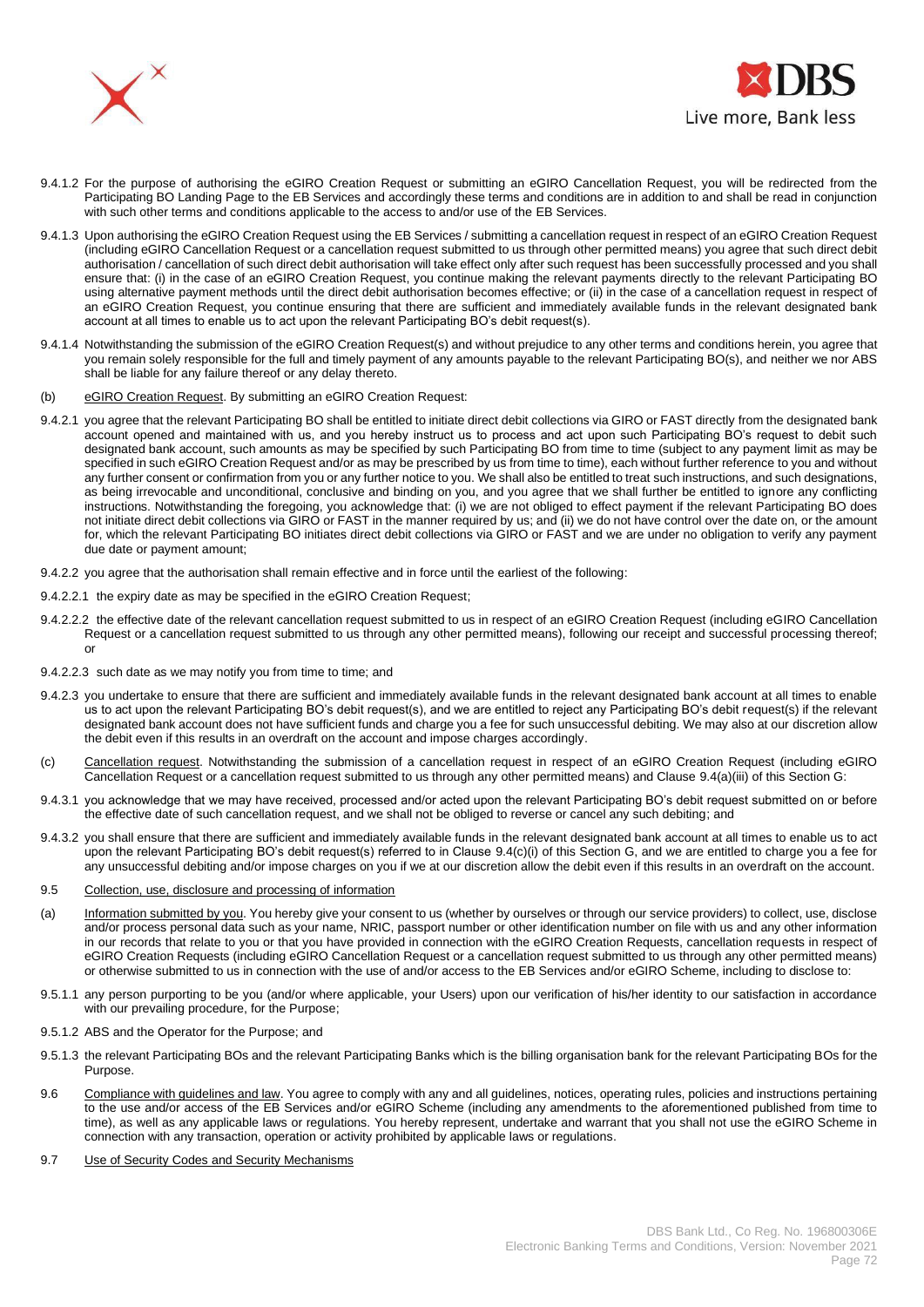



- (a) You acknowledge and agree that participation in the eGIRO Scheme requires you to access and use the EB Services and that the EB Services may only be accessed and/or used with the relevant Security Codes and/or Security Mechanisms under the terms of these EB Services Terms and Conditions. You further acknowledge that we may at any time in our sole and absolute discretion forthwith change or invalidate any Security Codes and/or Security Mechanisms.
- (b) You agree that you and your Users shall at all times keep your Security Codes and/or Security Mechanisms confidential. You are to notify us immediately if you have knowledge or have reason to suspect that the confidentiality of such Security Codes and/or Security Mechanisms has been compromised or if there has been any unauthorised use of such Security Codes and/or Security Mechanisms.
- 9.8 Users.
- (a) You acknowledge and confirm that the Users are severally and/or jointly (as the case may be) empowered and authorised to give Electronic Instructions through the EB Services on your behalf and act as your agent when accessing and/or using the EB Services. We are entitled to rely on any use of your or your Users' Security Codes as conclusive evidence as against you and your Users that such use is by or with the authority of you and/or your User to whom the Security Codes are assigned.
- (b) Whether actually authorised by, used and/or accessed by you or not, all use and/or access of the EB Services, and the issuance of any Electronic Instruction by your Users, shall be deemed your use and/or access and/or Electronic Instruction. All references to your use and/or access of the EB Services in these eGIRO Terms shall be deemed to include each of your User's use and/or access and shall apply to your Users as well where applicable.
- 9.9 Actual or Purported Use or Access, Instructions or Communications
- (a) You agree and acknowledge that any: (i) use of or access to, or purported use of or access to, the EB Services; and/or (ii) information, data, instructions or communications, whether or not authorised by you, referable to your or your Users' Security Codes shall, as the case may be, be deemed to be: (a) use of or access to the EB Services by you; and/or (b) information, data, instructions or communications transmitted and validly issued by you. Without prejudice to Clause 9.4(b)(i) of this Section G, you agree that we shall be entitled to act upon, rely on and/or hold you solely responsible and liable in respect thereof as if the same were carried out or transmitted by you, and we shall be under no obligation to assess or verify the reasonableness, completeness, truth, accuracy, authenticity or contents of such information, data, instructions or communications.
- (b) Without prejudice to Clause 9.4(b)(i) of this Section G, you acknowledge that all Electronic Instructions (whether authorised by you or not) are irrevocable and unconditional, conclusive and binding on you, upon transmission through the EB Services unless we in our sole and absolute discretion determine otherwise, and we shall be entitled to effect, perform and/or process such Electronic Instructions without further reference to you and without any further consent or confirmation from you or any further notice to you. You agree that we shall further be entitled to ignore any conflicting instructions.
- 9.10 Evidence/Records. You acknowledge and agree that the records of or maintained by us of: (i) the Electronic Instructions (whether authorised by you or not); (ii) the authorisations or operations made or performed, processed or effected through the EB Services by you or any person purporting to be you, acting on your behalf or purportedly acting on your behalf, with or without your consent; and (iii) any communications, authorisations, instructions or operations relating to the operation of the EB Services and/or eGIRO Scheme, shall be binding on you for all purposes whatsoever and shall be conclusive evidence of such communications, transactions, instructions or operations.
- 9.11 General. You acknowledge that:
- (a) these eGIRO Terms are solely between you and us (and no other party). Accordingly, you shall have no right or claim against ABS in respect of these eGIRO Terms;
- (b) we and ABS are not involved in, and are not responsible for, any instructions, transactions or communications made between you and any Participating BO involving the access to and/or use of the EB Services, eGIRO Scheme, FAST and/or GIRO. Under no circumstances shall it be construed that we or ABS endorse or sponsor or are responsible or involved in the provision of any products obtained and/or purchased from or services rendered by any Participating BO or any relevant third party which shall be your responsibility or that of such Participating BO or relevant third party, and you acknowledge that such products / services are procured / used at your own risk and we shall not be liable where there is any dispute or claim relating to such products / services (including Participating BO's fulfilment thereof);
- (c) we and ABS neither endorse nor assume any responsibility in respect of the Participating BO Landing Pages, and the Participating BO Landing Pages should only be accessed at your own risk. You acknowledge and agree that you shall be solely responsible for any access to or use of the Participating BO Landing Pages, including complying with the relevant terms and conditions for the access to or use of such Participating BO Landing Pages, and you acknowledge that such Participating BO Landing Pages are accessed / used at your own risk; and
- (d) the EB Services and eGIRO Scheme are provided on an "as is" and "as available" basis without warranty of any kind. The accessibility and operation of the EB Services, eGIRO Scheme, FAST and/or GIRO may rely on technologies outside our or ABS' control.
- 9.12 Suspension / variation / termination of EB Services and eGIRO Scheme
- (a) You acknowledge and agree that ABS may from time to time without giving any reason or prior notice, upgrade, modify, alter, suspend, discontinue the provision of or remove, whether in whole or in part, the eGIRO Scheme (including in connection with unplanned downtime or scheduled maintenance of the relevant systems) and shall not be liable if any such upgrade, modification, suspension or alteration to or discontinuation of the eGIRO Scheme prevents you from using or accessing the eGIRO Scheme and/or any part or feature thereof.
- (b) You acknowledge and agree that we may from time to time without giving any reason or prior notice, upgrade, modify, alter, suspend, discontinue the provision of or remove, whether in whole or in part, the EB Services (including in connection with unplanned downtime or scheduled maintenance) and shall not be liable if any such upgrade, modification, suspension or alteration to or discontinuation of the EB Services prevents you from using or accessing the EB Services and/or eGIRO Scheme and/or any part or feature thereof.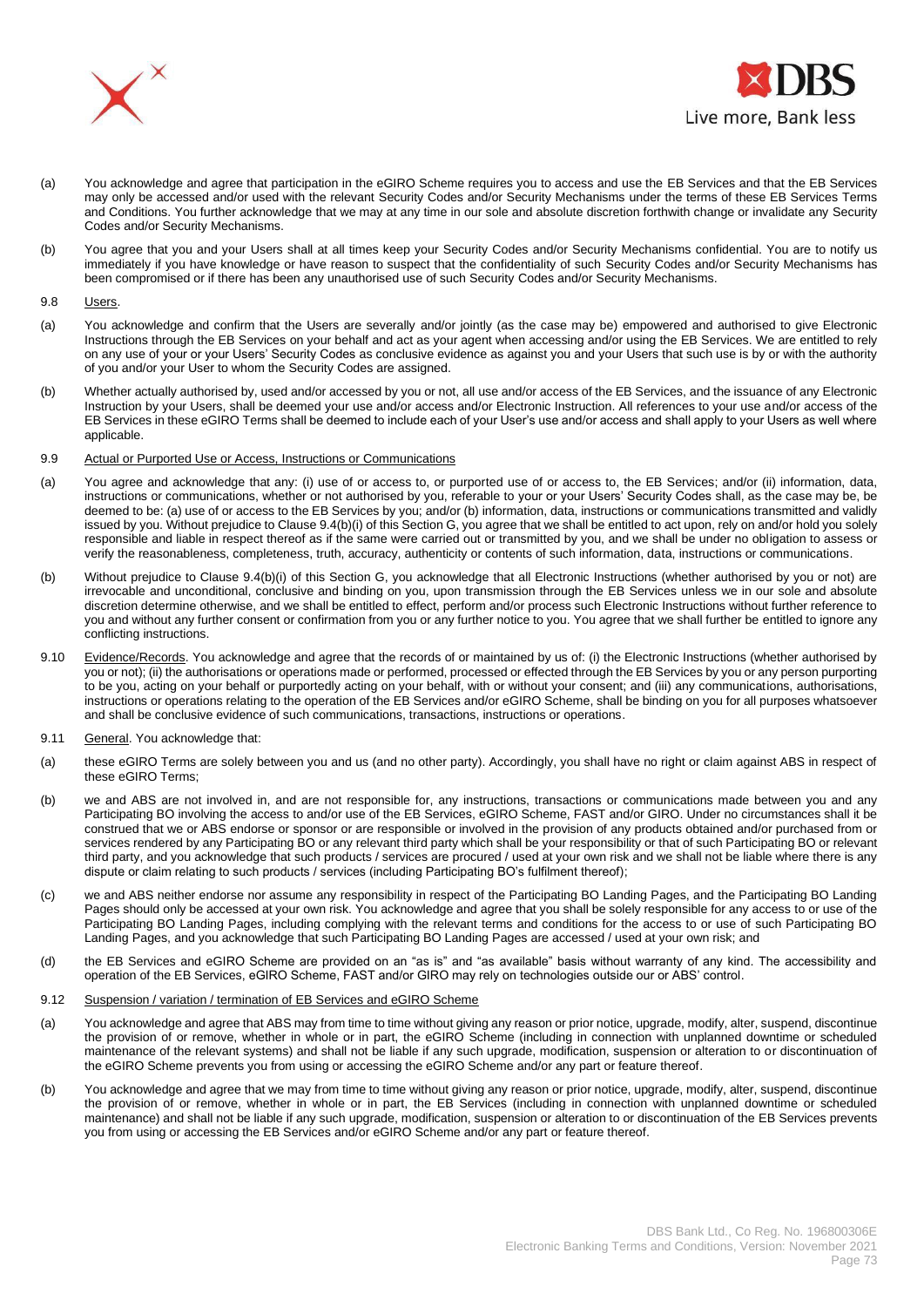



9.13 eGIRO mark and name. The mark and name "eGIRO" is exclusively owned by ABS and such mark or name cannot be used save as expressly authorised by ABS and in accordance with any directions given by ABS from time to time. Nothing in the eGIRO Scheme, EB Services and/or these eGIRO Terms shall be construed as granting, by implication, estoppel, or otherwise, any license or right to use (including as a meta tag or as a "hot" link to any other website) the "eGIRO" mark and name, without the written permission of ABS. Without limiting the foregoing, you will not use in any way and will not reproduce any trademark, logo, trade name and/or similar mark that is associated with "eGIRO", without ABS' prior written consent.

Third party rights. The provisions of the Contracts (Rights of Third Parties) Act (Chapter 53B of Singapore) shall apply in respect of ABS which you and us agree, has been conferred rights and benefits under the applicable terms and conditions of these eGIRO Terms.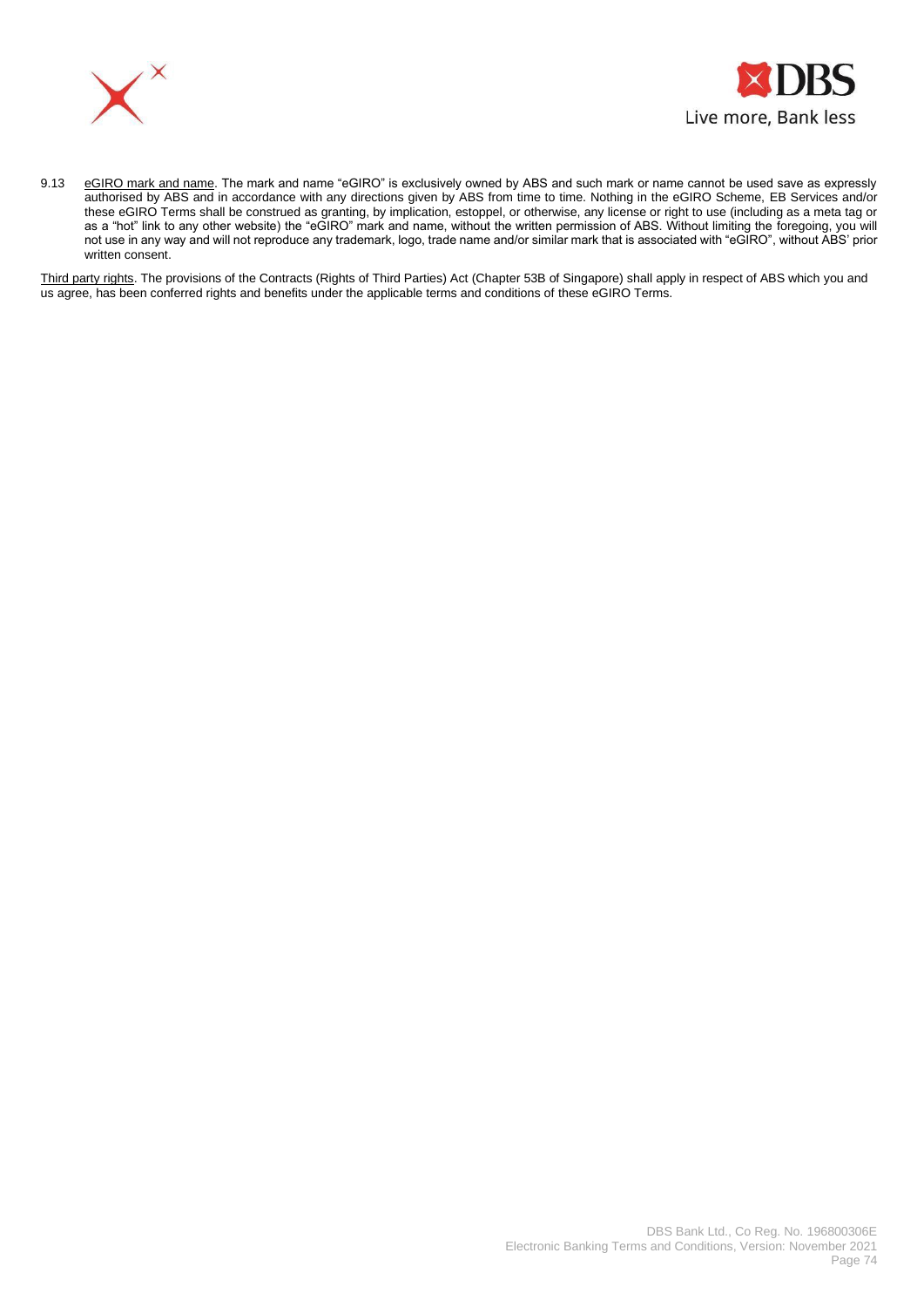



# **Section H – Supplementary Terms and Conditions for Taiwan**

This Section applies to and governs the provision of EB Services by DBS Bank (Taiwan) Ltd., and the receipt and use of EB Services by customers of DBS Bank (Taiwan) Ltd. Please note that if you are receiving the EB Services in any country other than Taiwan, other local laws may apply.

To the extent indicated below, this Section supplements and amends Part A of these EB Services Terms and Conditions, and forms part of these EB Services Terms and Conditions.

# **1. VALIDITY OF ELECTRONIC INSTRUCTIONS**

1.1 Validity of Electronic Instructions. You agree that any Electronic Instruction transmitted via the EB Services shall be as valid as a document in writing between the parties and is appropriate for the uses and purposes for which the EB Services are used.

### **2. CHARGES AND EXCHANGE OR INTEREST RATES**

2.1 Payment of Charges. You acknowledge, agree and accept the payment obligation for charges and/or fees associated with the EB Services as set out in these EB Services Terms and Conditions as well as in our current charges schedule.

### **3. AMENDMENTS AND VARIATIONS**

- 3.1 Clause 16.6 of Part A of these EB Services Terms and Conditions shall be deleted and replaced with the following:
	- 16.6 Amendments and Variations. We may by notice to you (such notice may be given in the form set out in Clause 15 or via the EB Services or announcement posted at our business premises and/or on our website), amend these EB Services Terms and Conditions, the scope of the EB Services, the scale of charges payable (in accordance with Clause 12.1) or the User Guide. We will give you:
		- (a) 60 calendar days' notice where the amendment relates to the scale of charges payable (unless such changes are not within our control or are in your favour); or
		- (b) reasonable notice in the case of any other amendment,

provided that we are not obliged to give you any advance notice if amendments are required in an emergency or where it is impracticable for us to give such advance notice (in which case such amendments will take immediate effect). If you or any User continue to use the EB Services after the effective date of such amendment you are deemed to have agreed to the same.

## **4. DISCLOSURE OF ACCOUNT INFORMATION AND PERSONAL DATA**

- 4.1 Acknowledgement of Terms and Conditions Governing Personal Data. You acknowledge and agree to Clause 8 of Part A of these EB Services Terms and Conditions and other provisions set out in relevant agreements or terms and conditions between you and us in connection with the collection, processing and usage of Personal Data and transactional information.
- 4.2 Provision of Consent in Writing. You represent and warrant that, with respect to any personal data regarding any of your Users and directors, supervisors, officers and/or employees of your company/organisation provided by you to us, each of the relevant persons has consented (and, upon our request, you will provide us with the consent(s) in writing from the relevant personnel) to our collection, processing, use and (international) transmission of such Personal Data and transactional information.

### **5. JURISDICTION**

- 5.1 Jurisdiction for Disputes. Despite Clause 16.8 of Part A of these EB Services Terms and Conditions, in the event of a dispute arising from and/or in connection with these EB Services Terms and Conditions, the parties agree to submit the dispute to the jurisdiction of the Taiwan Taipei District Court in the first instance.
- 5.2 Customer Services. Should you have any questions and complaints with respect to the EB Services, you may use our Direct Line for Service and Complaint: +886 2 6612 9889 (as may be amended from time to time).

## **6. GOVERNING LANGUAGE**

- 6.1 Clause 16.9 of Part A of these EB Services Terms and Conditions shall be deleted and replaced with the following:
	- 16.9 Governing Language. If these EB Services Terms and Conditions are translated into any other language, both the English version and the translated version shall be equally effective, provided that the Chinese version shall prevail in the event of any inconsistency or contradiction.

# **7. DELETION OF CLAUSES 1 AND 3 OF PART B OF THESE EB SERVICES TERMS AND CONDITIONS**

- 7.1 Clauses 1 and 3 of Part B of these EB Services Terms and Conditions shall be deleted.
- **8. ADDITIONAL TERMS AND CONDITIONS FOR USE OF DBS FINANCIAL SERVICES ADD-ON MODULE (DBS GATEWAY) ON SAP BUSINESS ONE**
- 8.1 Applicability of this Provision. You agree that the following additional terms and conditions shall apply to your access to and use of DBS Financial Services Add-on Module (DBS Gateway) Service("DBS Gateway Service") on SAP BUSINESS ONE (SAP B1) marketed by Chunghwa Telecom Co., Ltd to transmit transaction and non-transaction instructions to us and receive payment status, statements, and other information from us.
- 8.2 Use of DBS Gateway Service. To use DBS Gateway Service, you must be a corporate subscriber of Chunghwa Telecom SAP B1.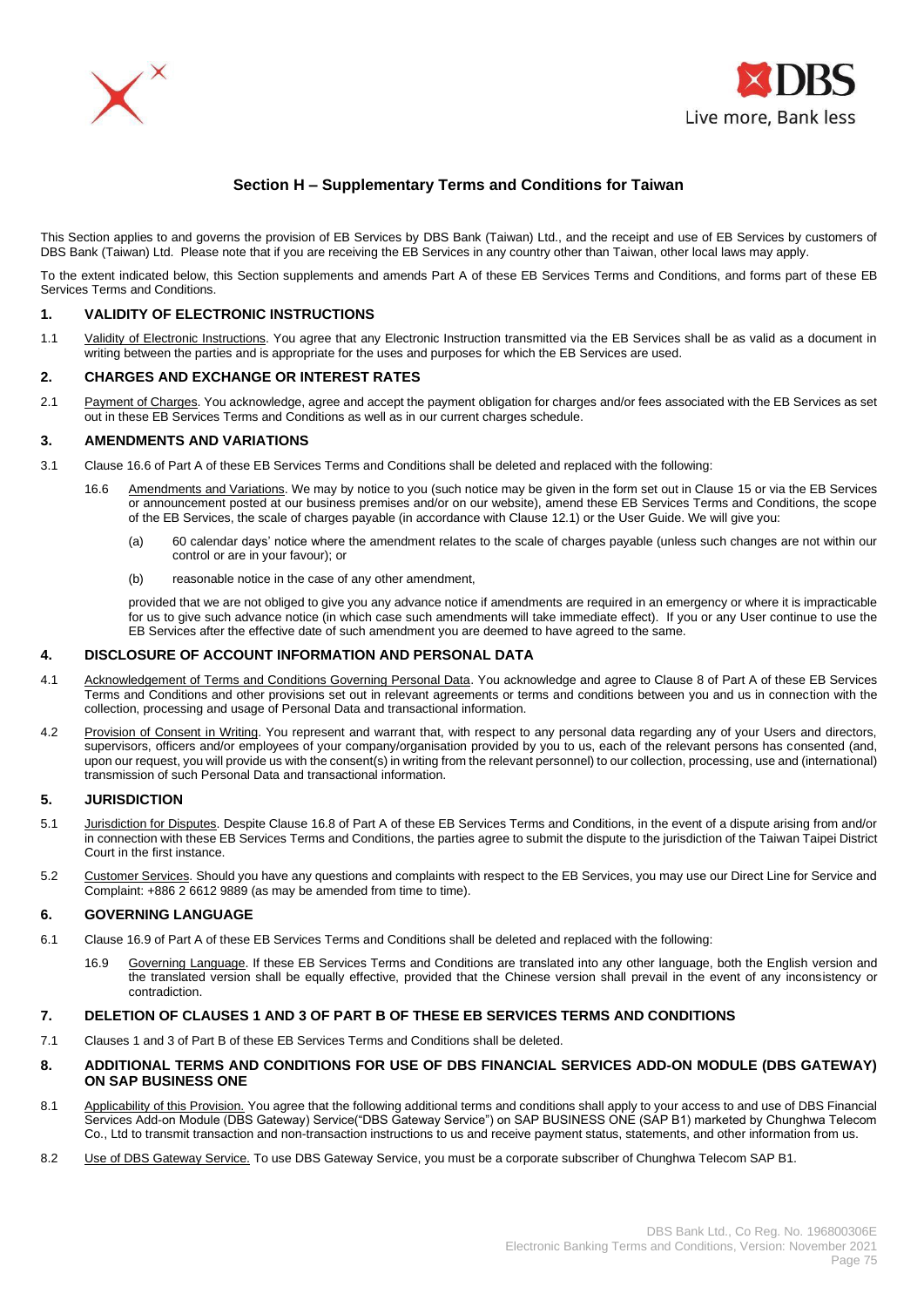



8.3 Acceptance of Inherent Risk. You understand that any messages exchanged between us via DBS Gateway are subject to risks. The following are given as illustrations including without limitation of the types of risks which you may encounter of using DBS Gateway Service. You agree to accept the risks and agree that we are not responsible for any damages or losses result from this:

Your access to DBS Gateway Service may be interrupted from time to time due to related software, system, or equipment malfunction, updates, maintenance and repair of the network, or other reasons that are beyond our control. We reserve the right to suspend or interrupt DBS Gateway Service during any such time or unresolved period without notice, and this may impact your ability to use DSB Gateway Service and complete any transaction and non-transaction instructions or our ability to receive or handle the instructions for the duration of such suspension or interruption.

For the duration of DBS Gateway Service suspension, you may use DBS internet banking, branches, or any other service channels to proceed with transactions or any related services.

There is a risk that any network latency in DBS Gateway Service may cause delays in transmission of messages beyond the applicable cut-off times and affect the completion time of any instructions. For example, the value-dating of your payment instructions may be delayed.

8.4 Termination. We may terminate DBS Gateway Service immediately by giving you a written notice once you cease to be a corporate subscriber of Chunghwa Telecom SAP B1 or we and Chunghwa Telecom Co., Ltd terminate or cancel the SAP B1 Add-on Module service and cooperation agreement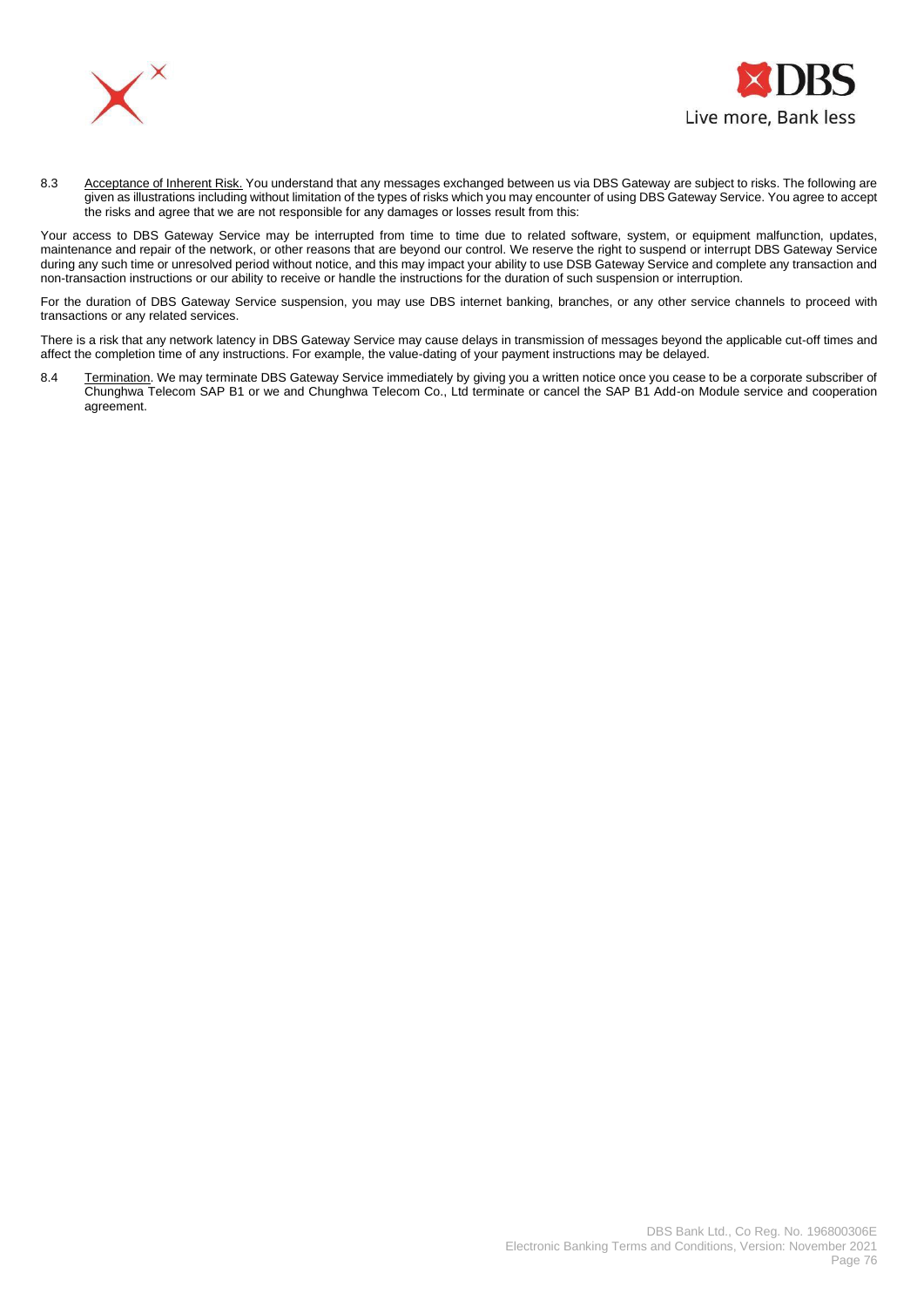



# **Section I – Supplementary Terms and Conditions for United Kingdom**

This Section applies to and governs the provision of EB Services by DBS Bank Ltd. London Branch, and the receipt and use of EB Services by customers of DBS Bank Ltd., London Branch. Please note that if you are receiving the EB Services in any country other than the United Kingdom, other local laws may apply.

To the extent indicated below, this Section supplements and amends Part A of these EB Services Terms and Conditions, and forms part of these EB Services Terms and Conditions.

## **1. DEFINITIONS AND INTERPRETATION**

1.1 Definitions. Unless expressly provided to the contrary in this Section, capitalised terms in this Section shall have the meaning given to those terms in Part A of these EB Services Terms and Conditions. In addition, unless the context otherwise requires:

"**UK**" means England, Wales, Scotland, Northern Ireland and the Isles of Scilly (together with the Isle of Man and the Channel Islands).

## **2. APPLICATION OF THE PAYMENT SERVICES REGULATIONS 2017 (SI 2017/752) ("PSR")**

- 2.1 Representation and Warranty. You represent and warrant that you are not a consumer or a charity or a micro-enterprise as defined in regulation 2, Part 1 of the PSR. You are deemed to repeat this representation each time you use the EB Services provided under these EB Services Terms and Conditions. You acknowledge that we are placing reliance upon this representation and that if the representation is untrue, false or misleading in any way then this may have implications for our relationship with you.
- 2.2 Applicability of PSR. PSR applies to payment account<sup>1</sup> only. You agree that the provisions of Part 6 (Information Requirements for Payment Services) of the PSR<sup>2</sup> and regulations 66(1), 67(3), 67(4), 75, 77, 79, 80, 83, 91, 92 and 94 as set out in Part 7 (Rights and Obligations in Relation to the Provision of Payment Services) of the PSR<sup>3</sup> shall not apply in respect of the EB Services provided under these EB Services Terms and **Conditions**
- 2.3 Time Period for Notification. You agree that the time period for notifying us of any unauthorised or incorrectly executed payment transaction is any such period specified in the Account Opening Terms rather than as set out in regulation 74(1) of the PSR.
- 2.4 Payment Initiation and Account Information Services. Access to payment account for payment initiation service<sup>4</sup> and account information service<sup>5</sup> is only available for payment account which is accessible online and will be subject to these EB Services Terms and Conditions.

You may use third party providers who offer payment initiation services or account information services (or both) so long as they are authorised by law; they are open and transparent about their identity; and they are acting in line with the relevant regulatory requirements. It is your responsibility to check these third party providers are authorised and we will not be responsible for any loss that results by you using third party providers.

You will need to give us explicit consent if you wish to use these services<sup>6</sup>. Your right to access and use these services is personal to you and is not transferable. The information you provide must be accurate, complete and up-to-date. You must not use these services for any unlawful purpose or in a manner that is inconsistent with these EB Services Terms and Conditions and any Account Opening Terms.

### **3. DISCLOSURE OF ACCOUNT INFORMATION AND PERSONAL DATA**

3.1 To the extent the information includes personal data and to the extent required by the General Data Protection Regulation and Data Protection Act 2018 which include any amendments, supplements and/or guidelines issued thereunder (the **"relevant data protection laws"**), we shall ensure that an adequate level of protection is in place.

We are committed to protecting your personal data. We will use your information for a number of different purposes, for example, to manage your Account, to provide our products and services to you and to meet our legal and regulatory obligations. We may also share your information with any of our Bank Member, Provider and our trusted third parties for these purposes. For more detailed information on how and why we use your information, including the rights in relation to your personal data, and our legal grounds for using it, please see our privacy notice, the current version of which is available at[: https://www.dbs.com/iwov-resources/images/uk/Data%20Privacy%20Notice.pdf](https://www.dbs.com/iwov-resources/images/uk/Data%20Privacy%20Notice.pdf) or you can request a copy from us.

3.2 Our Responsibilities as Data Controller. We are conscious of our responsibilities as a "data controller" under the **relevant data protection laws** and shall endeavour to ensure that the personal data we obtain and process relating to you will only be processed in accordance with these EB Services Terms and Conditions and the **relevant data protection laws**. We may obtain personal data relating to you from your use of your **Account**. We will keep your personal data for as long as necessary for the purposes for which it was collected to provide you with our services and to conduct our legitimate business interests or where otherwise required by law. You have a right to access the personal data we hold about you.

<sup>1</sup> PSR, reg 2 defines "payment account" to mean an account held in the name of one or more payment service users which is *used for the execution of payment transactions*. European Commission explains that the definition of payment account covers all accounts where the holder can place and withdraw funds *without any additional intervention or agreement of his payment service provider* such as current accounts.

<sup>2</sup> PSR, reg 40(7)  $3$  PSR, reg 63(5)

<sup>4</sup> PSR, reg 69 – A service that allows a third party to instruct us to make payments from your account on your behalf.

<sup>&</sup>lt;sup>5</sup> PSR, reg 70 – A service that allows you to see your accounts with different providers in one place.

 $6$  PSR, reg 69(2) and 70(3)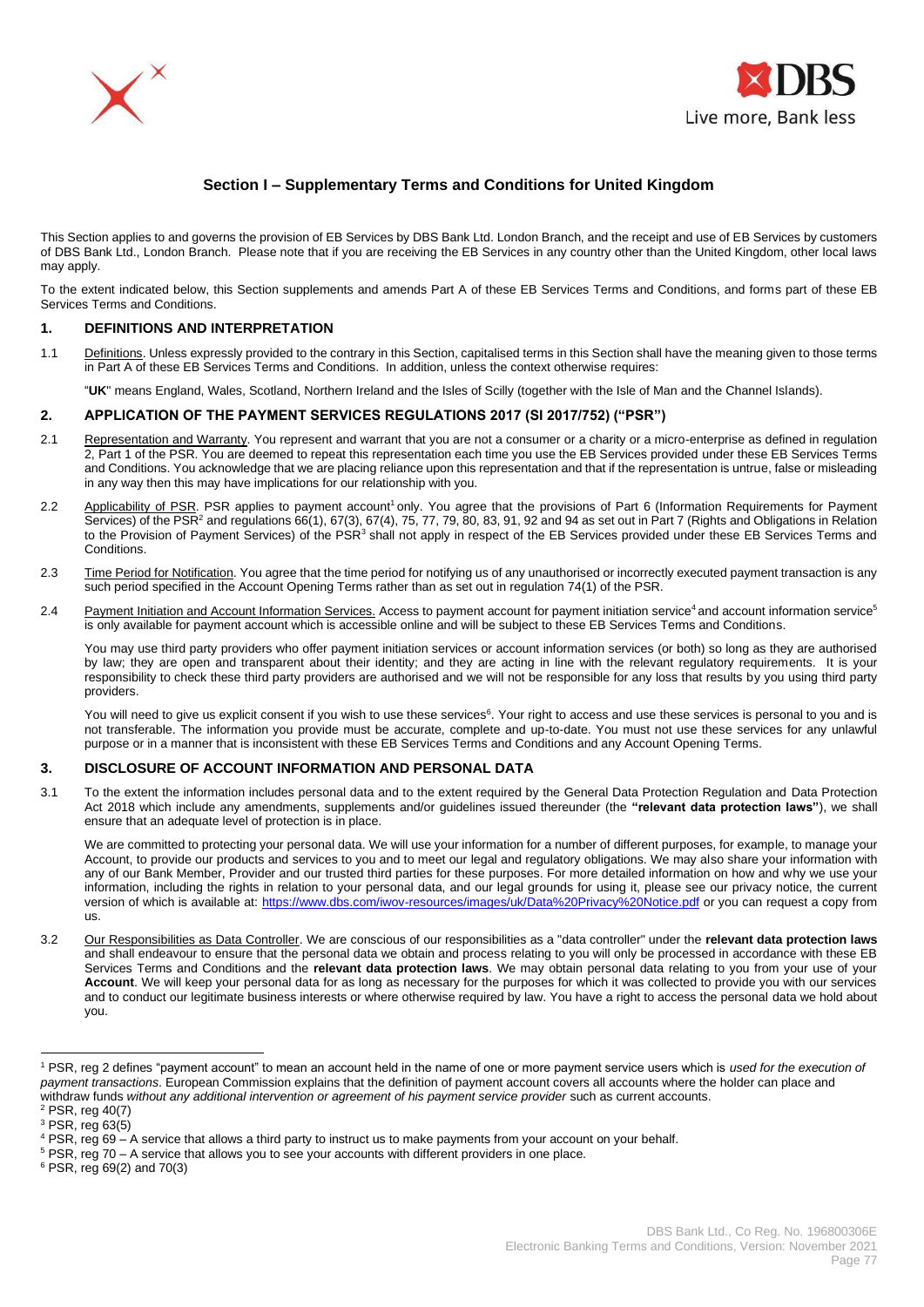



3.3 Your Responsibilities under the **relevant data protection laws**. If you provide us with personal data of any individual (including, without limitation, your employees, officers, any professional advisers, agents and/or representatives) who are connected to your business, you represent and warrant to us that you are lawfully processing (as such term is defined in the **relevant data protection laws**) the personal data and has, to the extent required by law and regulation, notified the relevant individual of the purposes for which his personal data will be collected, processed, used and/or disclosed and any consents required have been obtained and are valid; and you are lawfully providing the personal data to us to use and disclose for the purposes of providing products and services to you; meeting our operational, administrative, compliance and risk management requirements; and complying with any requirement as we reasonably deem necessary under any law or of any court, government authority or regulatory body.

You will comply with any and all **relevant data protection laws** and, in the event of a breach (whether actual or suspected) which may involve personal data transferred to us or by us to you, you will notify us immediately and will co-operate with us in respect of any reporting, investigation and/or taking mitigation measures.

## **4. EXCLUSION OF SERVICES PROVIDED BY ELCY LTD.**

The following shall be appended to the last sentence of Clause 16.5 of Part A of these EB Services Terms and Conditions: '*For the avoidance of doubt, services provided by us in relation to the use of the electronic system(s) administered by ELCY Ltd. does not constitute an EB Service under these EB Services Terms and Conditions, and will continue to be governed by the prevailing terms and conditions for that service.*'

## **5. E-COMMERCE REGULATIONS**

Applicability of Electronic Commerce Directive and Implementing Regulations. You agree that we are not required to comply with regulations 9(1), 9(2) and 11 of the Electronic Commerce (EC Directive) Regulations 2002<sup>7</sup>.

## **6. COMPLIANT PROCEDURE**

If you are not satisfied with any of our products or services, we have a complaint handling procedure that you can use to resolve such matters. A leaflet giving details of the procedure can be obtained on request.

We are a member of The Financial Ombudsman Service. If you are still not satisfied after following our complaint handling procedure, you can ask the Financial Ombudsman to review the complaint.

You can find out more about The Financial Ombudsman Service in a leaflet available on request. Alternatively you can write to: Financial Ombudsman Service, Exchange Tower, Harbour Exchange, London E14 9SR or email them at [complaint.info@financial-ombudsman.org.uk](mailto:complaint.info@financial-ombudsman.org.uk)

We are also a member of the Financial Services Compensation Scheme (FSCS) established under the Financial Services and Markets Act 2000. In respect of deposits with a UK office, payments under the Scheme are limited to 100% of the first £85,000 of a depositor's total deposits with us. Deposits denominated in all currencies are treated alike. For further information about the compensation provided by the FSCS, refer to FSCS website at [www.FSCS.org.uk.](http://www.fscs.org.uk/)

 $7$  Regulations 9 and 11 impose a duty on a service provider to provide certain information unless parties who are not consumers have agreed otherwise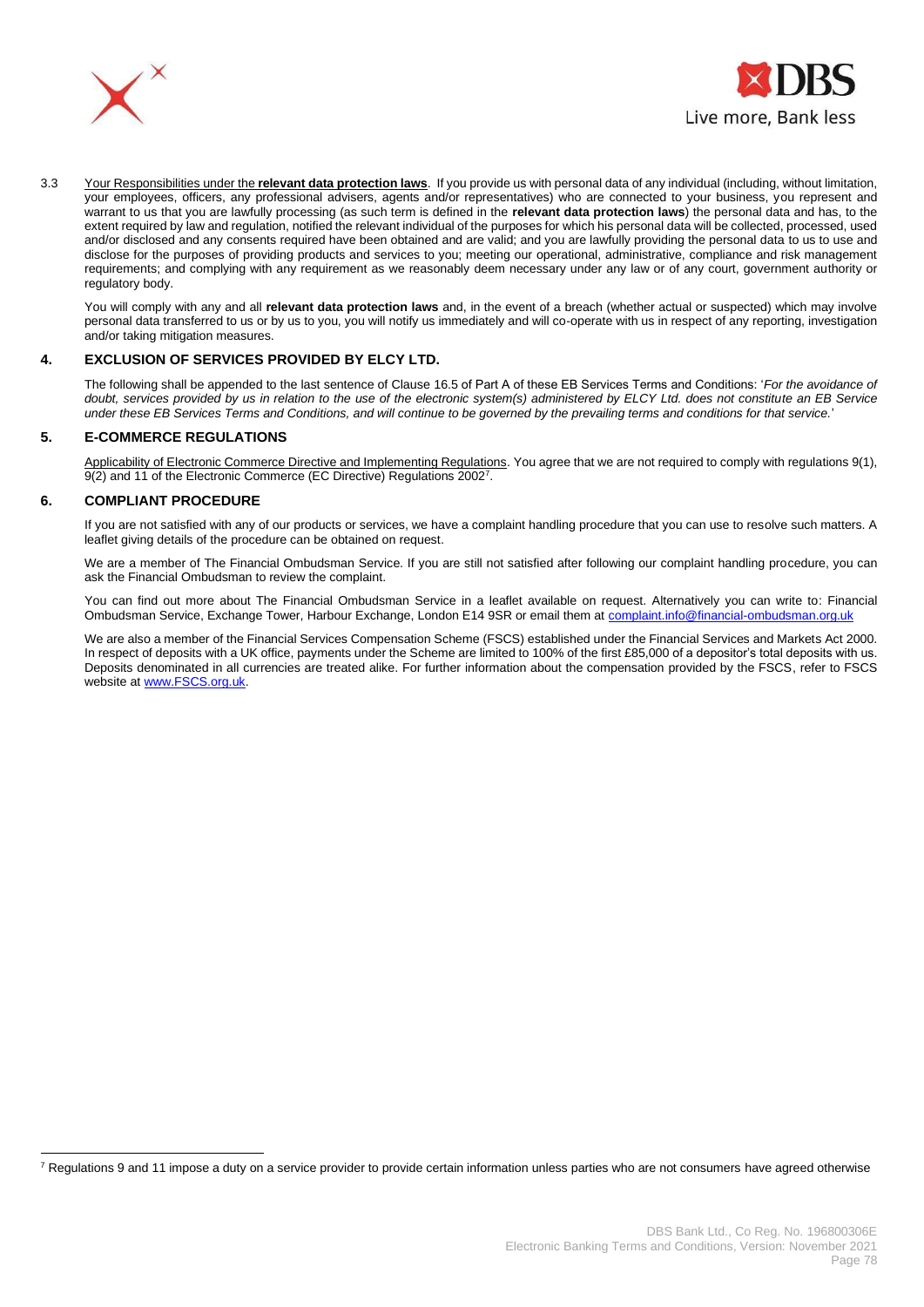



# **Section J – Supplementary Terms and Conditions for Vietnam**

This Section applies to and governs the provision of EB Services by DBS Bank Ltd, Ho Chi Minh City Branch, and the receipt and use of EB Services by customers of DBS Bank Ltd, Ho Chi Minh City Branch. Please note that if you are receiving the EB Services in any country other than Vietnam, other local laws may apply.

To the extent indicated below, this Section supplements and amends Part A and Part B of these EB Services Terms and Conditions, and forms part of these EB Services Terms and Conditions.

## **1. DEFINITIONS AND INTERPRETATION**

- 1.1 Definitions. Unless expressly provided to the contrary in this Section, capitalised terms in this Section shall have the meaning given to those terms in Part A and Part B of these EB Services Terms and Conditions. In addition, unless the context otherwise requires:
	- (a) "**Letter of Indemnity for Fax Instructions to the Bank**" means the facsimile indemnity letter, including its supplements and addenda thereto, provided by the customers of DBS Bank Ltd, Ho Chi Minh Branch to DBS Bank Ltd, Ho Chi Minh Branch and accepted by DBS Bank Ltd, Ho Chi Minh Branch;
	- (b) "**Personal Data**" means data which relate to an individual who can be identified (i) from those data or (ii) from those data and other information which is in our possession or is likely to come into our possession, or any data that is considered personal data in accordance with the applicable law:
	- (c) "**Procedures for Facsimile Instructions**" means the procedures or guidance in relation to the use of facsimile instructions as issued by DBS Bank Ltd, Ho Chi Minh Branch from time to time;
	- (d) "**Registration Form**" means the registration form, in such form specified by the Bank from time to time, duly executed by you to request us to provide the relevant EB Services to you, including any additional or supplemental forms;

### **2. ROLES AND RESPONSIBILITIES**

- 2.1 Clause 5.5(d) of Part A of these EB Services Terms and Conditions shall be deleted and replaced with the following:
	- (d) our role in each Transaction is limited to being the service provider of the EB Services, and we do not act as your agent.

## **3. REVOCATION OF AUTHORITY**

- 3.1 Clause 6.4 of Part A of these EB Services Terms and Conditions shall be deleted and replaced with the following:
	- 6.4 Revocation of Authority. You must ensure that each of your Users is aware of, and complies with, these EB Services Terms and Conditions. If any User is no longer authorised to access and/or use the EB Services, you must ensure that the appointment of such User is revoked by way of Transaction performed by your administrator, and that we are notified in writing immediately by you.

## **4. NOTICE REGARDING UNAUTHORISED ACCESS**

4.1 The following paragraph shall be added at the end of Clause 7.1 "Nothing prejudice to Clause 11 of these EB Services Terms and Conditions and to the maximum extent permitted under the applicable law, you acknowledge and agree that you will be liable to all damages, loss, cost and expenses, and other risks in relation to unauthorised use of the Security Code or unauthorised access to the Security Mechanism, before we take any actions under Clause 7.2 and 7.3 below."

### **5. DISCLOSURE OF ACCOUNT INFORMATION AND PERSONAL DATA**

- 5.1 Clause 8.5 of Part A of these EB Services Terms and Conditions shall be deleted and replaced with the following:
	- 8.5 Duty to Obtain Written Consent. You undertake that, with respect to any information whatsoever, including Personal Data relating to your Users, directors, supervisors, officers, employees of your company/affiliates, or any individuals or organizations provided by you to us, each of the relevant persons has consented (and, upon our request, you will provide us with the consent(s) in writing from the relevant person) to our collection, processing, use, disclosure and transmission (in or outside the Jurisdiction) of such information including Personal Data and transactional information according to the applicable law.
- 5.2 Clause 8.6 of these EB Services Terms and Conditions shall be deleted and replaced with the following:
	- 8.6 Applicability of Disclosure of Information Provision in Account Opening Terms. You acknowledge and agree that the disclosure of information or other similar provisions in the Account Opening Terms shall apply to information relating to you and your Account(s) provided to us pursuant to these EB Services Terms and Conditions.

For the avoidance of doubt, nothing in this Clause 8 shall prejudice the application of any disclosure of information or other similar provisions in the Account Opening Terms. To the extent that disclosure of any information is governed by both these EB Services Terms and Conditions and the Account Opening Terms, disclosure of such information would be permitted to the extent we have the right to do so under these EB Services Terms and Conditions, or the Account Opening Terms, or both.

## **6. DELETION OF "TORT" IN CLAUSE 11.2(A) AND (B), 11.7(B) OF PART A OF THESE EB SERVICES TERMS AND CONDITIONS**

6.1 Reference to "tort (including negligence)" in Clause 11.2(a) and (b) is deleted.